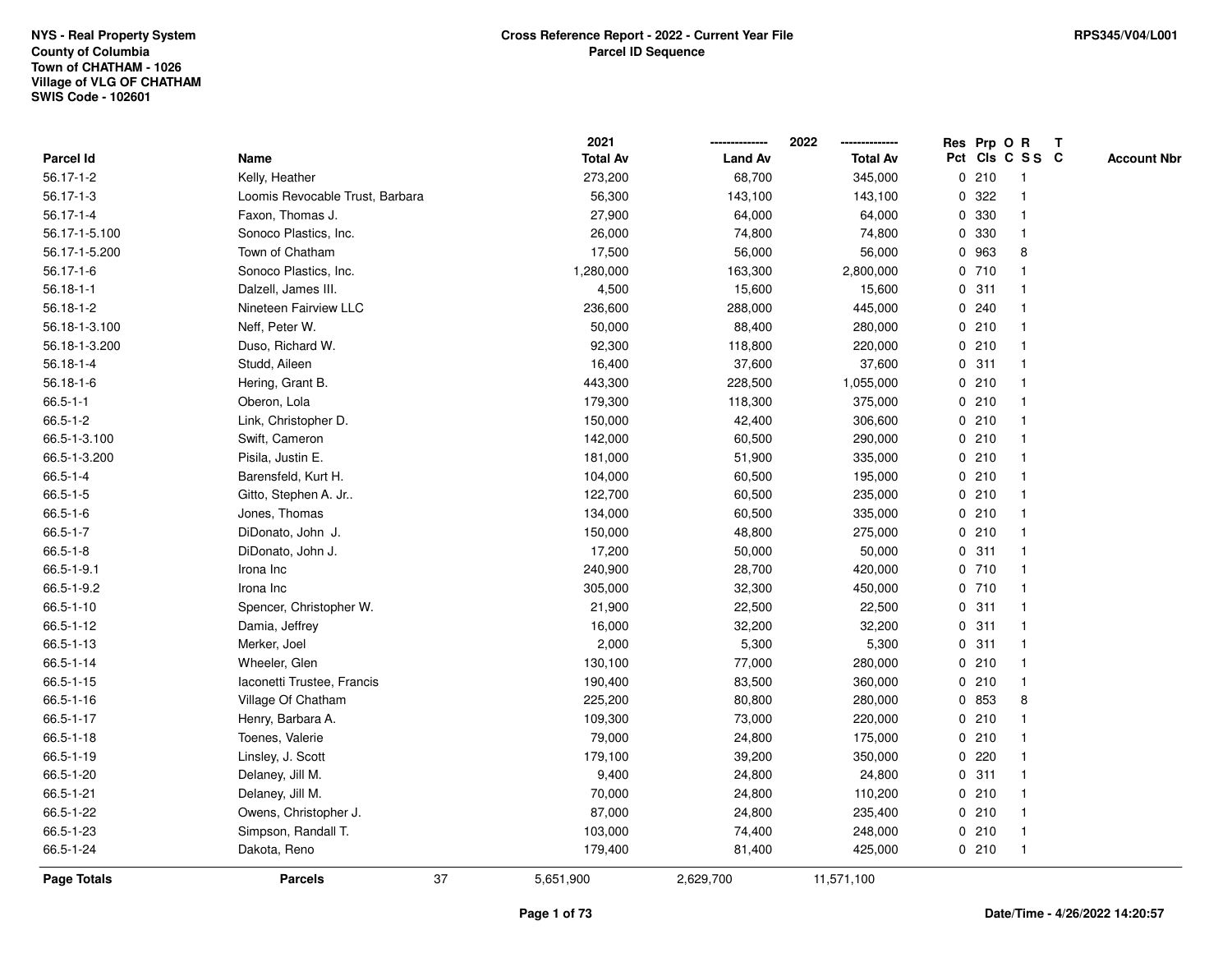|                  |                                         | 2021            |                | 2022            |              |         | Res Prp O R     | Т |                    |
|------------------|-----------------------------------------|-----------------|----------------|-----------------|--------------|---------|-----------------|---|--------------------|
| <b>Parcel Id</b> | Name                                    | <b>Total Av</b> | <b>Land Av</b> | <b>Total Av</b> |              |         | Pct Cls C S S C |   | <b>Account Nbr</b> |
| 66.5-1-25        | Mickle, William H.                      | 151,600         | 70,800         | 231,900         |              | 0210    | $\mathbf{1}$    |   |                    |
| 66.5-1-26        | McAlpin, Loring                         | 34,000          | 74,800         | 92,400          |              | 0.312   | $\mathbf{1}$    |   |                    |
| 66.5-1-27        | Art Park Homes LLC                      | 169,100         | 270,000        | 525,000         |              | 0416    | $\mathbf 1$     |   |                    |
| 66.5-1-28        | Heisey, William H.                      | 182,000         | 121,300        | 495,700         |              | 0210    | -1              |   |                    |
| 66.5-1-29        | Morrell, Jon C.                         | 239,200         | 83,600         | 412,000         |              | 0 230   |                 |   |                    |
| 66.5-1-30        | Whitney Drive Kinderhook, LLC           | 80,000          | 30,400         | 280,000         |              | 0210    |                 |   |                    |
| 66.5-1-31        | Protestant Dutch Church, First Reformed | 768,400         | 44,800         | 625,000         |              | 0620    | 8               |   |                    |
| 66.5-1-32        | Heller, Robert L.                       | 139,500         | 37,600         | 250,000         |              | 0220    | $\mathbf{1}$    |   |                    |
| 66.5-1-33        | Kinderhook Ten, LLC                     | 126,000         | 42,400         | 230,000         |              | 0210    | $\mathbf{1}$    |   |                    |
| 66.5-1-33.21     | Kinderhook Ten, LLC                     |                 | $\mathbf 0$    | $\Omega$        |              | 0210    | 9               |   |                    |
| 66.5-1-34        | Methodist Church of Chatham, United     | 671,800         | 24,800         | 600,000         |              | 0620    | 8               |   |                    |
| 66.5-1-35        | Hessman, Roxana                         | 110,000         | 27,600         | 312,000         |              | 0210    |                 |   |                    |
| 66.5-1-36        | Eleven Kinderhook, LLC                  | 143,000         | 26,200         | 299,200         |              | $0$ 220 |                 |   |                    |
| 66.5-1-37        | Kinderhook Ten LLC                      | 139,400         | 19,200         | 335,000         |              | 0210    | 1               |   |                    |
| 66.5-1-38        | Kern, William A.                        | 87,700          | 17,800         | 263,200         |              | 0210    | $\mathbf 1$     |   |                    |
| 66.5-1-39        | Joern, Pamela J.                        | 90,000          | 10,500         | 235,600         | $\mathbf{0}$ | 220     | $\mathbf{1}$    |   |                    |
| 66.5-1-40        | Floating Earth Llc                      | 89,200          | 7,500          | 225,000         |              | 0210    | $\mathbf{1}$    |   |                    |
| 66.5-1-41        | Grunberg, Judith B.                     | 205,000         | 13,500         | 260,000         |              | 0421    | -1              |   |                    |
| 66.5-2-1         | Lutz, Susan                             | 100,000         | 24,800         | 174,500         |              | 0210    |                 |   |                    |
| 66.5-2-2         | Mullins, Maggie                         | 86,900          | 43,200         | 251,300         |              | 0210    |                 |   |                    |
| 66.5-2-3         | Freidel, Frederick W.                   | 58,900          | 24,800         | 112,100         |              | 0210    | $\mathbf{1}$    |   |                    |
| 66.5-2-4         | WB Gile Mobile Home Park LLC            | 55,100          | 88,400         | 198,600         |              | 0.312   | -1              |   |                    |
| 66.5-2-5         | WB Gile Mobile Home Park LLC            | 35,400          | 18,800         | 60,000          |              | 0 484   | $\mathbf{1}$    |   |                    |
| 66.5-2-6         | WB Gile Mobile Home Park LLC            | 14,700          | 32,100         | 32,100          |              | 0.311   | $\mathbf 1$     |   |                    |
| 66.5-2-7         | Dodge, Jenna                            | 142,600         | 55,000         | 292,000         |              | 0210    | $\mathbf 1$     |   |                    |
| 66.5-2-8         | Greenburger, Francis J.                 | 46,900          | 137,700        | 137,700         |              | 0.322   |                 |   |                    |
| 66.5-2-9         | Disy, Suanne L.                         | 110,200         | 73,300         | 225,000         |              | 0210    |                 |   |                    |
| 66.5-2-10        | Mc Cagg, Jean                           | 132,400         | 75,100         | 294,200         |              | 0210    | $\mathbf 1$     |   |                    |
| 66.5-2-11        | Hillyard, William                       | 310,700         | 69,600         | 395,500         |              | 0210    | $\mathbf{1}$    |   |                    |
| 66.5-2-12        | Mac Haydn Theatre The                   | 167,400         | 53,100         | 605,800         | $\mathbf 0$  | 281     | 8               |   |                    |
| 66.5-2-13        | Evangeline, Margaret                    | 169,000         | 54,400         | 485,000         |              | 0210    | $\mathbf{1}$    |   |                    |
| 66.5-2-14        | Quell, Brin                             | 123,300         | 74,200         | 270,200         |              | 0210    | $\mathbf 1$     |   |                    |
| 66.5-2-15        | Buck, Terry                             | 165,600         | 71,500         | 229,200         |              | 0210    | -1              |   |                    |
| 66.5-2-16        | Deamorim, Jose Carlos                   | 131,600         | 24,800         | 232,500         |              | $0$ 220 |                 |   |                    |
| 66.5-2-17        | Deamorim, Jose Carlos                   | 117,400         | 24,800         | 230,300         |              | $0$ 220 | $\mathbf 1$     |   |                    |
| 66.5-2-18        | Rippel, Jay F. Jr.                      | 153,800         | 75,600         | 345,000         |              | 0210    | $\mathbf{1}$    |   |                    |
| 66.5-2-19        | County of Columbia                      | 5,400           | 18,000         | 18,000          |              | 0.311   | 8               |   |                    |
| Page Totals      | 37<br><b>Parcels</b>                    | 5,553,200       | 1,962,000      | 10,261,000      |              |         |                 |   |                    |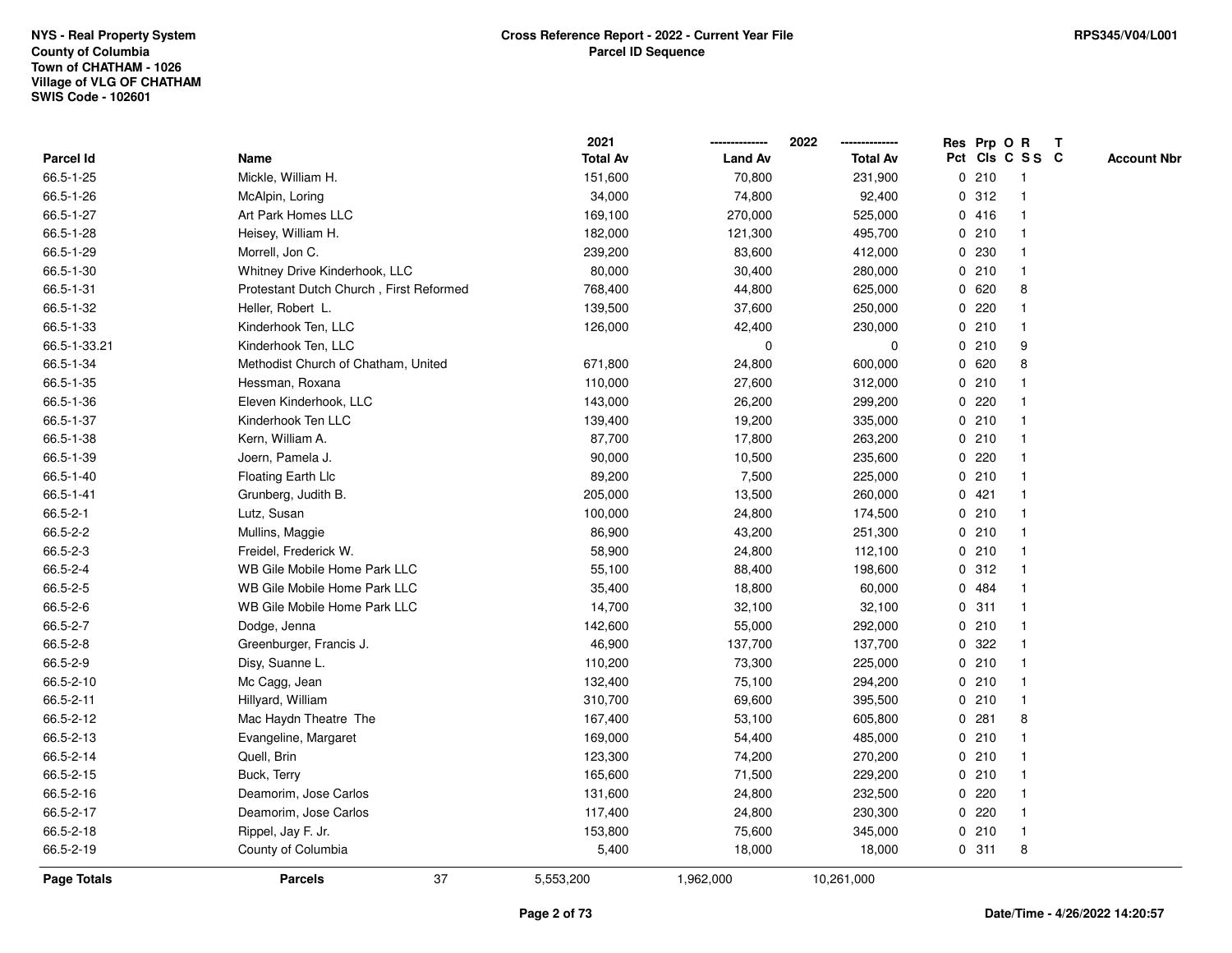|                    |                                    |    | 2021            |                | 2022            |   |       | Res Prp O R     | Т |                    |
|--------------------|------------------------------------|----|-----------------|----------------|-----------------|---|-------|-----------------|---|--------------------|
| Parcel Id          | Name                               |    | <b>Total Av</b> | <b>Land Av</b> | <b>Total Av</b> |   |       | Pct Cls C S S C |   | <b>Account Nbr</b> |
| 66.5-2-20          | <b>NYSEG</b>                       |    | 218,783         | 16,500         | 305,025         |   | 0 872 | 6               |   |                    |
| $66.6 - 1 - 1$     | County of Columbia                 |    | 8,600           | 59,500         | 59,500          | 0 | 311   | $\mathbf{1}$    |   |                    |
| $66.6 - 1 - 2$     | Saint Jean, Gregory                |    | 16,300          | 32,500         | 32,500          |   | 0.311 | $\mathbf{1}$    |   |                    |
| $66.6 - 1 - 3$     | Saint Jean, Gregory                |    | 159,000         | 72,300         | 340,000         |   | 0210  | -1              |   |                    |
| 66.6-1-4           | Toigo, Peter G.                    |    | 105,000         | 62,500         | 195,400         |   | 0210  |                 |   |                    |
| 66.6-1-5           | Coladner, Misao                    |    | 250,000         | 73,700         | 498,000         |   | 0210  |                 |   |                    |
| $66.6 - 1 - 6$     | Kleinbaum, James                   |    | 63,400          | 19,200         | 184,600         |   | 0.220 | $\mathbf 1$     |   |                    |
| $66.6 - 1 - 7$     | Levine, Zachary                    |    | 153,200         | 24,800         | 350,800         |   | 0210  | $\mathbf{1}$    |   |                    |
| $66.6 - 1 - 8$     | Canfield, Kevin                    |    | 148,000         | 40,800         | 375,000         |   | 0210  | $\mathbf{1}$    |   |                    |
| 66.6-1-9           | Kennedy, Raymond                   |    | 90,200          | 43,200         | 231,300         |   | 0.220 | $\mathbf{1}$    |   |                    |
| 66.6-1-10          | Palladino, Scott                   |    | 92,550          | 52,000         | 215,000         |   | 0.220 | $\mathbf 1$     |   |                    |
| 66.6-1-12.100      | DiPalma, Elizabeth                 |    | 100,000         | 71,100         | 275,000         |   | 0210  | 1               |   |                    |
| 66.6-1-12.200      | Krambeck, Darlene                  |    | 110,000         | 33,200         | 220,000         |   | 0210  |                 |   |                    |
| 66.6-1-13          | Walsh, Amy Elizabeth               |    | 107,350         | 87,200         | 348,500         |   | 0210  | $\mathbf 1$     |   |                    |
| 66.6-1-14          | Washburn, Mark M.                  |    | 76,000          | 75,800         | 250,000         |   | 0210  | $\mathbf{1}$    |   |                    |
| 66.6-1-15.100      | <b>NYSEG</b>                       |    | 49,900          | 17,000         | 190,526         |   | 0 874 | 6               |   |                    |
| 66.6-1-15.200      | Cedar Flow Development Co          |    | 144,899         | 16,000         | 360,000         |   | 0 449 | 1               |   |                    |
| 66.6-1-16          | Amorim, Lidia                      |    | 95,100          | 69,900         | 248,100         |   | 0210  | $\mathbf{1}$    |   |                    |
| 66.6-1-17          | Garvey, James                      |    | 105,600         | 50,400         | 133,700         |   | 0.220 |                 |   |                    |
| 66.6-1-18          | <b>Black Point Associates, LLC</b> |    | 205,000         | 43,200         | 400,000         |   | 0411  |                 |   |                    |
| 66.6-1-19          | J.C. AND ME, LLC                   |    | 125,000         | 37,600         | 275,000         |   | 0485  | $\mathbf{1}$    |   |                    |
| 66.6-1-20          | Potter, Jill E.                    |    | 107,200         | 56,500         | 210,000         |   | 0220  | $\mathbf 1$     |   |                    |
| 66.6-1-21          | Gable Gray LLC                     |    | 227,500         | 19,200         | 250,000         | 0 | 481   | $\mathbf{1}$    |   |                    |
| 66.6-1-22          | Wood, Jane F.                      |    | 220,100         | 39,200         | 390,000         | 0 | 483   | $\mathbf{1}$    |   |                    |
| 66.6-1-23          | Mercer, Peter                      |    | 75,500          | 40,000         | 219,200         |   | 0210  | $\mathbf 1$     |   |                    |
| 66.6-1-24          | Henders, Joanne                    |    | 153,900         | 27,600         | 270,000         |   | 0210  | -1              |   |                    |
| 66.6-1-25          | Quirino, Robert                    |    | 63,500          | 7,500          | 140,900         |   | 0210  |                 |   |                    |
| 66.6-1-26          | Curran, Thomas A.                  |    | 114,600         | 20,600         | 195,000         |   | 0210  | 1               |   |                    |
| 66.6-1-27          | 16 River Street LLC                |    | 85,000          | 37,600         | 250,000         | 0 | 484   | $\mathbf{1}$    |   |                    |
| 66.6-1-28          | Wood, Jane F.                      |    | 8,800           | 23,400         | 23,400          | 0 | 311   | $\mathbf{1}$    |   |                    |
| 66.6-1-29.3        | Shaker Museum and Library          |    | 378,800         | 61,500         | 790,000         |   | 0 681 | 8               |   |                    |
| 66.6-1-31          | Cozzolino, Mary N.                 |    | 73,000          | 28,800         | 275,000         |   | 0210  | $\mathbf{1}$    |   |                    |
| 66.6-1-32.100      | 16 River Street LLC                |    | 95,000          | 40,800         | 150,000         |   | 0 470 | -1              |   |                    |
| 66.6-1-32.200      | 16 River Street LLC                |    | 75,500          | 15,000         | 120,000         |   | 0411  |                 |   |                    |
| 66.6-1-33          | Hall, Thomas J.                    |    | 85,000          | 15,000         | 201,900         |   | 0210  | $\mathbf{1}$    |   |                    |
| 66.6-1-34          | Randall, Gary A.                   |    | 113,000         | 73,200         | 276,600         |   | 0210  | $\mathbf{1}$    |   |                    |
| 66.6-1-35          | Village Of Chatham                 |    | 4,400           | 12,000         | 12,000          |   | 0.311 | 8               |   |                    |
| <b>Page Totals</b> | <b>Parcels</b>                     | 37 | 4,304,682       | 1,516,300      | 9,261,951       |   |       |                 |   |                    |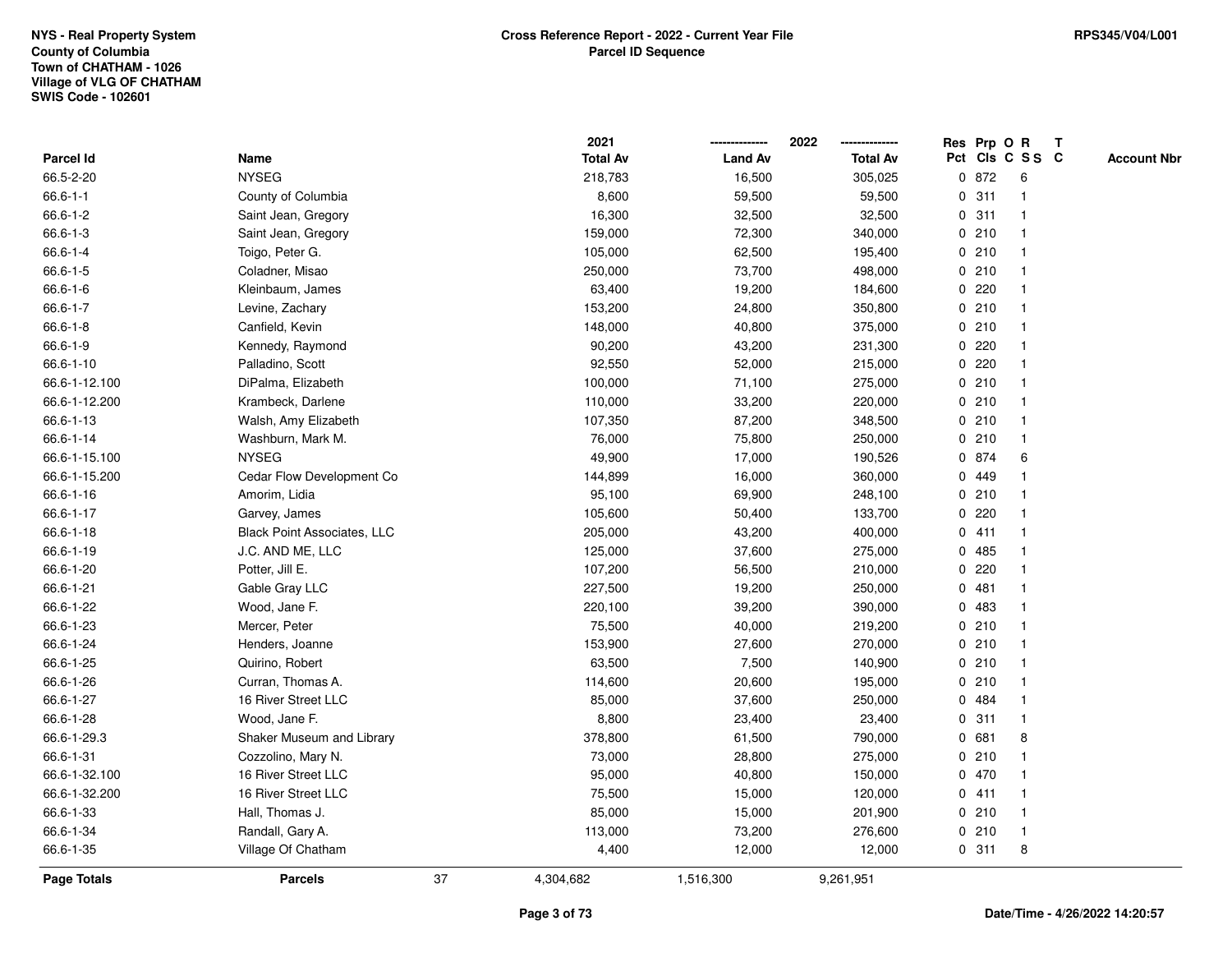|             |                            |    | 2021            |                | 2022            |             |       | Res Prp O R     | T |                    |
|-------------|----------------------------|----|-----------------|----------------|-----------------|-------------|-------|-----------------|---|--------------------|
| Parcel Id   | Name                       |    | <b>Total Av</b> | <b>Land Av</b> | <b>Total Av</b> |             |       | Pct Cls C S S C |   | <b>Account Nbr</b> |
| 66.6-1-36   | PCC Castleton Corporation  |    | 110,000         | 22,800         | 214,000         | 0           | 220   | -1              |   |                    |
| 66.6-1-37   | Kaloudis, Kostas           |    | 9,600           | 20,800         | 20,800          | 0           | 311   | -1              |   |                    |
| 66.6-1-38   | Harris, Alston B.          |    | 116,400         | 30,400         | 212,900         |             | 0.220 | -1              |   |                    |
| 66.6-1-39   | McArthur, Kaylene M.       |    | 82,000          | 53,600         | 154,000         |             | 0210  |                 |   |                    |
| 66.6-1-41   | O' Kuhn, Peter             |    | 130,700         | 31,800         | 210,000         |             | 0 230 |                 |   |                    |
| 66.6-1-42   | Chapman, David E.          |    | 105,000         | 31,800         | 265,200         |             | 0.220 |                 |   |                    |
| 66.6-1-43   | Laurange, Linda M.         |    | 100,000         | 26,200         | 300,000         |             | 0 230 |                 |   |                    |
| 66.6-1-44   | Carroll, Wendy P.          |    | 65,000          | 57,000         | 175,000         | 0           | 210   |                 |   |                    |
| 66.6-1-45   | 22 Spring Street Holdings  |    | 3,450           | 14,000         | 14,000          | 0           | 311   | -1              |   |                    |
| 66.6-1-46   | Slocum, Ellen              |    | 30,000          | 40,800         | 175,000         |             | 0210  | -1              |   |                    |
| 66.6-1-47   | Leblanc, Courtney          |    | 200,000         | 68,000         | 318,500         |             | 0210  |                 |   |                    |
| 66.6-1-48   | 22 Spring Street Holdings  |    | 85,700          | 34,600         | 325,700         |             | 0 230 |                 |   |                    |
| 66.6-1-49   | Grant, W. George           |    | 12,750          | 36,100         | 36,100          |             | 0 438 |                 |   |                    |
| 66.6-1-51   | Knight, Edward             |    | 12,400          | 97,500         | 520,000         |             | 0210  |                 |   |                    |
| 66.6-2-1    | Bass Trustee, Kristin Anne |    | 225,000         | 85,100         | 495,000         | $\mathbf 0$ | 210   |                 |   |                    |
| 66.6-2-2    | Palarbra, LLC              |    | 132,000         | 74,800         | 358,600         | 0           | 220   |                 |   |                    |
| 66.6-2-3    | Killackey, Maureen         |    | 536,600         | 236,100        | 1,500,000       | 0           | 240   |                 |   |                    |
| 66.6-2-4    | Ortiz, Marylin             |    | 100,150         | 74,900         | 252,000         |             | 0210  |                 |   |                    |
| 66.6-2-5    | Hocs, David A.             |    | 75,000          | 48,800         | 230,000         |             | 0210  |                 |   |                    |
| 66.6-2-6    | Moon, Terry                |    | 99,100          | 39,200         | 280,000         |             | 0210  |                 |   |                    |
| 66.6-2-7    | Moon, Terry                |    | 3,900           | 10,500         | 10,500          |             | 0.311 |                 |   |                    |
| 66.6-2-8    | Zeitlin, Meredith          |    | 170,000         | 37,600         | 325,000         |             | 0210  |                 |   |                    |
| 66.6-2-9    | Sirlin, Wayne              |    | 60,000          | 19,200         | 150,000         | 0           | 210   | -1              |   |                    |
| 66.6-2-10   | Sirlin, Wayne              |    | 75,000          | 15,000         | 75,000          | $\mathbf 0$ | 210   | $\mathbf{1}$    |   |                    |
| 66.6-2-11   | Gardner, Richard L.        |    | 95,000          | 42,400         | 195,000         |             | 0210  |                 |   |                    |
| 66.6-2-12   | Loyche, Robert             |    | 120,000         | 12,000         | 205,900         |             | 0.220 |                 |   |                    |
| 66.6-2-13   | Bates (deceased), Jerry A. |    | 62,400          | 12,000         | 149,000         |             | 0210  |                 |   |                    |
| 66.6-2-14   | Pierino, Karen             |    | 82,600          | 70,300         | 225,000         |             | 0210  |                 |   |                    |
| 66.6-2-15   | Malfatto, Jason C.         |    | 120,700         | 71,100         | 240,000         |             | 0210  |                 |   |                    |
| 66.6-2-16   | Rose, Michael L. Sr.       |    | 75,000          | 48,000         | 345,000         | 0           | 210   | -1              |   |                    |
| 66.6-2-17   | Haefner, Bryan P.          |    | 60,400          | 56,500         | 170,000         |             | 0210  | -1              |   |                    |
| 66.6-2-18   | Bombola, Sandra J.         |    | 103,000         | 40,000         | 280,000         |             | 0.280 | $\mathbf 1$     |   |                    |
| 66.6-2-19   | Chilla, Benigna            |    | 171,000         | 58,000         | 440,000         |             | 0210  |                 |   |                    |
| 66.6-2-20   | Kowalski, Michelle         |    | 99,500          | 70,800         | 184,000         |             | 0210  |                 |   |                    |
| 66.6-2-21   | Everetts, William E.       |    | 68,400          | 51,200         | 170,000         |             | 0210  | $\mathbf{1}$    |   |                    |
| 66.6-2-22   | Grant, George W.           |    | 7,200           | 16,500         | 16,500          | 0           | 311   | $\mathbf{1}$    |   |                    |
| 66.6-2-23   | Kipp, Hannah Leone         |    | 71,200          | 42,400         | 194,000         |             | 0210  | $\mathbf{1}$    |   |                    |
| Page Totals | <b>Parcels</b>             | 37 | 3,676,150       | 1,797,800      | 9,431,700       |             |       |                 |   |                    |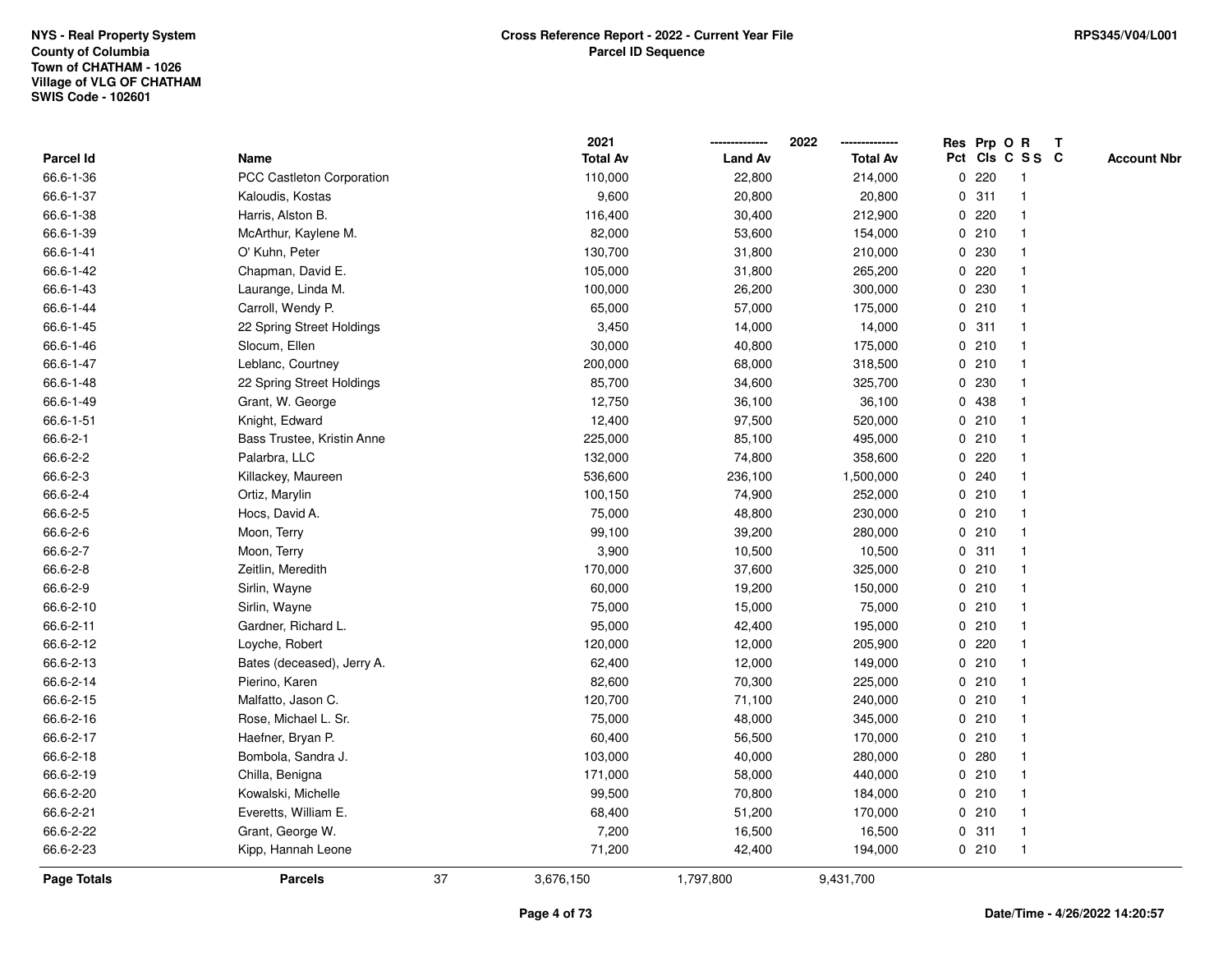|                |                             |    | 2021            |                | 2022            |              |         | Res Prp O R     | Т |                    |
|----------------|-----------------------------|----|-----------------|----------------|-----------------|--------------|---------|-----------------|---|--------------------|
| Parcel Id      | Name                        |    | <b>Total Av</b> | <b>Land Av</b> | <b>Total Av</b> |              |         | Pct Cls C S S C |   | <b>Account Nbr</b> |
| 66.6-2-24      | Grant, George               |    | 75,000          | 42,400         | 200,000         |              | 0210    | -1              |   |                    |
| 66.6-2-25      | Mellin, Richard             |    | 64,700          | 26,200         | 124,000         |              | 0210    | $\mathbf{1}$    |   |                    |
| 66.6-2-26      | 326 Union St. Company LLC   |    | 88,500          | 9,000          | 140,000         |              | 0411    | $\mathbf{1}$    |   |                    |
| 66.6-2-27      | Laurange, Terry Lee         |    | 73,500          | 36,000         | 180,000         |              | 0210    | $\mathbf{1}$    |   |                    |
| 66.6-2-28      | Sitzer, Carl R.             |    | 93,400          | 16,400         | 235,000         |              | 0210    | 1               |   |                    |
| 66.6-2-29      | Anito, Lawrence F. Jr.      |    | 107,400         | 40,800         | 230,000         |              | 0210    | $\mathbf{1}$    |   |                    |
| 66.6-2-31      | Brownell, Abigail E.        |    | 109,000         | 72,100         | 265,000         |              | 0210    | $\mathbf{1}$    |   |                    |
| 66.6-2-32      | Anito, Lawrence F. Jr.      |    | 123,200         | 26,200         | 275,400         |              | 0210    | $\mathbf{1}$    |   |                    |
| 66.6-2-33      | Gordon, Peter               |    | 109,000         | 16,400         | 245,000         |              | 0210    | $\mathbf{1}$    |   |                    |
| 66.6-2-34      | Eglin, Timothy P.           |    | 77,300          | 37,600         | 245,000         |              | 0210    | $\mathbf{1}$    |   |                    |
| 66.6-2-35      | Bennett, Josh A.            |    | 112,400         | 65,000         | 475,000         |              | 0210    | $\mathbf{1}$    |   |                    |
| 66.6-2-36      | Davis, Robin Wright         |    | 176,900         | 72,300         | 295,000         |              | 0210    | 1               |   |                    |
| 66.6-2-37      | Brook, Jessica              |    | 93,000          | 37,600         | 220,000         |              | 0210    | 1               |   |                    |
| 66.6-2-38      | Miles, Trustee, Nancy L.    |    | 152,700         | 54,700         | 350,000         |              | 0.280   | $\mathbf{1}$    |   |                    |
| 66.6-2-39      | Dodge, Shirley C.           |    | 111,400         | 72,300         | 300,000         |              | 0210    | $\mathbf{1}$    |   |                    |
| 66.6-2-40      | Bradley, James              |    | 295,400         | 139,200        | 435,800         |              | 0210    | $\mathbf{1}$    |   |                    |
| 66.6-2-41      | Kurashige, Eiji             |    | 119,100         | 78,600         | 295,000         |              | 0210    | $\mathbf{1}$    |   |                    |
| 66.6-2-42      | State Of New York           |    | 2,500           | 12,600         | 12,600          |              | 0 932   | 8               |   |                    |
| $66.9 - 1 - 1$ | Thumann, Michael            |    | 3,900           | 4,000          | 4,000           |              | 0.311   | 1               |   |                    |
| 66.9-1-2       | Heggelke, Jacob             |    | 8,400           | 20,600         | 20,600          |              | 0.311   | $\mathbf{1}$    |   |                    |
| 66.9-1-3       | Wolf, Joan L.               |    | 225,000         | 75,000         | 365,000         |              | 0210    | $\mathbf{1}$    |   |                    |
| 66.9-1-4       | Heggelke, Jacob             |    | 130,000         | 48,800         | 270,000         |              | 0210    | $\mathbf{1}$    |   |                    |
| 66.9-1-5       | Chatham Central School Dist |    | 16,100          | 34,100         | 34,100          | $\mathbf{0}$ | 311     | 8               |   |                    |
| 66.9-1-6       | Delrossi-Loehner, Joanne M. |    | 120,000         | 30,400         | 275,200         |              | 0210    | $\mathbf{1}$    |   |                    |
| 66.9-1-7       | Griffin, Terry Allan        |    | 175,400         | 64,000         | 359,900         |              | 0210    | $\mathbf{1}$    |   |                    |
| 66.9-1-9       | Bachrach, Harry             |    | 133,200         | 45,600         | 295,000         |              | 0210    | 1               |   |                    |
| 66.9-1-10      | Ulmer, Willard G.           |    | 148,000         | 31,800         | 218,700         |              | 0210    | 1               |   |                    |
| 66.9-1-11      | Rockmuller, Seth R.         |    | 120,000         | 37,600         | 349,700         |              | 0210    | 1               |   |                    |
| 66.9-1-13      | Maxwell, Ian K.             |    | 131,800         | 37,600         | 324,000         |              | 0210    | $\mathbf{1}$    |   |                    |
| 66.9-1-15      | Lossow, Brian               |    | 129,900         | 50,000         | 355,000         |              | 0 230   | 1               |   |                    |
| 66.9-1-16      | Chudy, Michael              |    | 135,000         | 33,200         | 252,700         |              | 0210    | $\mathbf{1}$    |   |                    |
| 66.9-1-17      | Cox, Michael J.             |    | 117,000         | 24,800         | 281,000         |              | 0210    | $\mathbf{1}$    |   |                    |
| 66.9-1-18      | Rotondo, Patricia           |    | 160,000         | 30,400         | 228,000         |              | 0210    | $\mathbf{1}$    |   |                    |
| 66.9-1-19      | Coe, Wayne D.               |    | 128,300         | 36,800         | 280,000         |              | 0210    | $\mathbf{1}$    |   |                    |
| 66.9-1-20      | Macfarlane, Donald C.       |    | 126,000         | 42,400         | 320,000         |              | $0$ 220 | $\mathbf{1}$    |   |                    |
| 66.9-1-22      | Ennis, Lori                 |    | 128,300         | 38,400         | 329,800         |              | 0210    | $\mathbf{1}$    |   |                    |
| 66.9-1-24      | Witthoft, Herman J.         |    | 134,900         | 38,300         | 350,000         |              | 0.280   | $\mathbf{1}$    |   |                    |
| Page Totals    | <b>Parcels</b>              | 37 | 4,255,600       | 1,579,200      | 9,435,500       |              |         |                 |   |                    |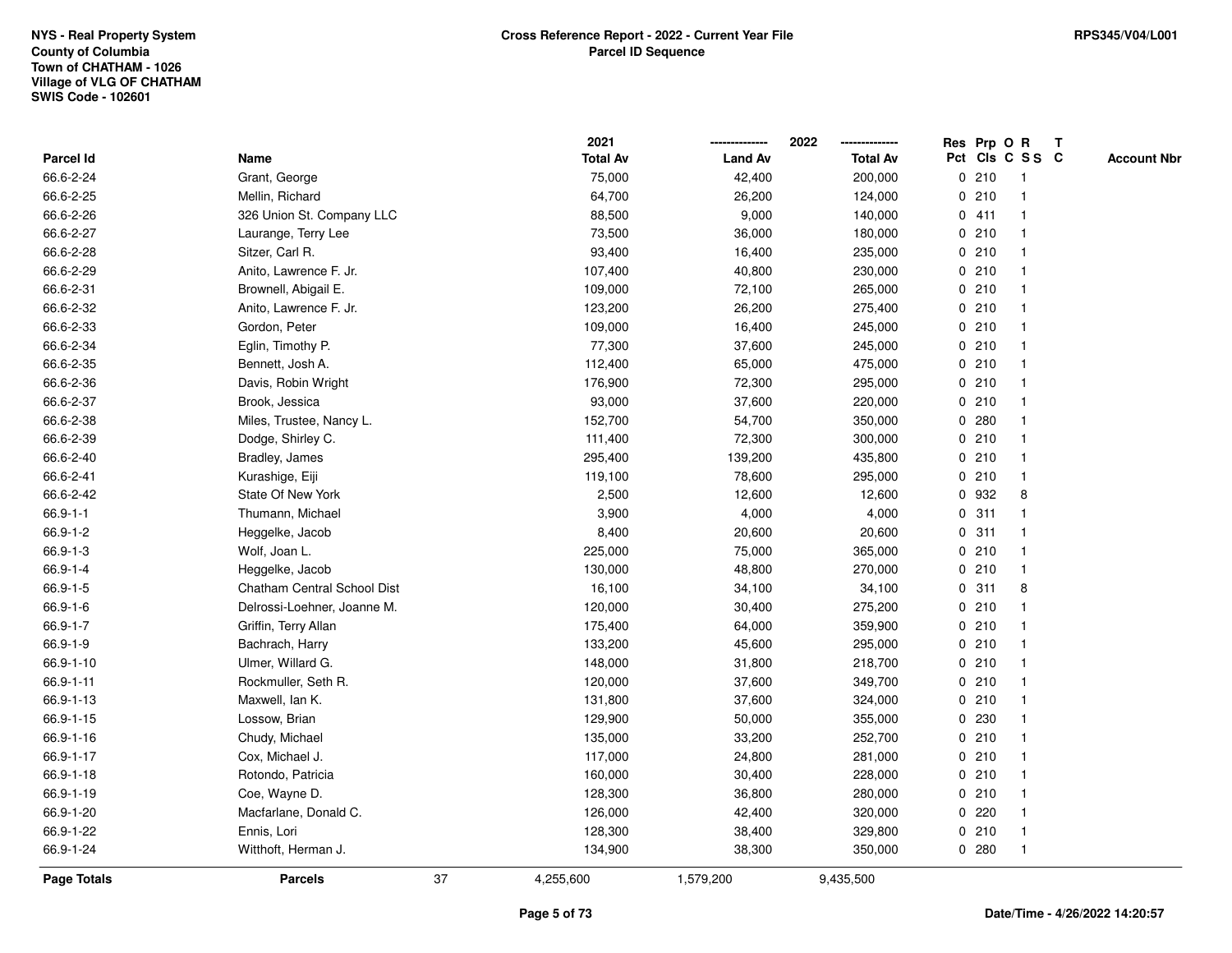|                    |                             |    | 2021            |                | 2022            |             | Res Prp O R |                 | T |                    |
|--------------------|-----------------------------|----|-----------------|----------------|-----------------|-------------|-------------|-----------------|---|--------------------|
| Parcel Id          | Name                        |    | <b>Total Av</b> | <b>Land Av</b> | <b>Total Av</b> |             |             | Pct Cls C S S C |   | <b>Account Nbr</b> |
| 66.9-1-26          | Minhas Properties, Inc.     |    | 162,000         | 36,800         | 325,000         | 0           | 230         | -1              |   |                    |
| 66.9-1-27          | Wemitt, Patrick J.          |    | 179,800         | 26,200         | 284,400         | 0           | 220         | -1              |   |                    |
| 66.9-1-28          | Haner, Norman E.            |    | 120,000         | 26,200         | 230,000         |             | 0210        | -1              |   |                    |
| 66.9-1-29          | Willows, Ross W.            |    | 120,300         | 34,900         | 277,600         |             | 0411        |                 |   |                    |
| 66.9-1-30          | Tucksmith, Richard          |    | 135,000         | 26,200         | 265,000         |             | 0210        |                 |   |                    |
| 66.9-1-31          | Stalker, Linda Moore        |    | 142,800         | 23,400         | 310,000         |             | 0.220       |                 |   |                    |
| 66.9-1-32          | Ross, Lisa M.               |    | 144,000         | 26,200         | 314,100         |             | 0210        |                 |   |                    |
| 66.9-1-33          | JWM Properties, LLC         |    | 120,000         | 33,200         | 467,300         | 0           | 220         |                 |   |                    |
| 66.9-1-34          | Gardner, Georgene           |    | 144,000         | 26,200         | 273,000         |             | 0210        |                 |   |                    |
| 66.9-1-35          | Kindel, Peter J.            |    | 146,800         | 36,800         | 295,700         |             | 0.220       |                 |   |                    |
| 66.9-1-36          | Carlucci, Thomas            |    | 120,000         | 26,300         | 335,000         |             | 0.280       |                 |   |                    |
| 66.9-1-37          | Legere, Steven              |    | 250,000         | 23,400         | 369,200         |             | 0.220       |                 |   |                    |
| 66.9-1-38          | Bridy, Frances              |    | 127,800         | 24,800         | 254,200         | 0           | 220         |                 |   |                    |
| 66.9-1-39          | Murphy, Stephen             |    | 116,250         | 15,000         | 226,000         |             | 0210        |                 |   |                    |
| 66.9-1-40          | 42 Kinderhook, LLC          |    | 299,800         | 56,000         | 450,000         | 0           | 483         |                 |   |                    |
| 66.9-1-41          | Rugen, Glenn                |    | 180,500         | 47,200         | 350,000         | 0           | 230         |                 |   |                    |
| 66.9-1-42.100      | M.A.H., LLC                 |    | 9,000           | 9,900          | 9,900           | $\mathbf 0$ | 330         |                 |   |                    |
| 66.9-1-42.200      | M.A.H., LLC                 |    | 91,200          | 29,000         | 250,000         |             | 0 449       |                 |   |                    |
| 66.9-1-43          | Teasdale, Parry             |    | 143,700         | 36,000         | 328,400         |             | 0210        |                 |   |                    |
| 66.9-1-44          | Veronezi, Frank A. Jr.      |    | 160,000         | 51,200         | 300,000         |             | 0 230       |                 |   |                    |
| 66.9-1-45          | Preuss, Gavin Sean          |    | 158,000         | 31,800         | 324,900         |             | 0210        |                 |   |                    |
| 66.9-1-46          | Dow, Kenneth                |    | 235,000         | 51,200         | 625,000         | 0           | 220         |                 |   |                    |
| 66.9-1-47          | Rutigliano, Alfonso         |    | 156,000         | 48,800         | 345,600         |             | 0210        | -1              |   |                    |
| 66.9-1-48          | Richter, Michael            |    | 119,000         | 29,000         | 260,000         | $\mathbf 0$ | 210         |                 |   |                    |
| 66.9-1-49          | Perelandra Inc.             |    | 160,800         | 38,400         | 330,000         |             | 0 230       |                 |   |                    |
| 66.9-1-50          | Connie Tuck Holdings, LLC   |    | 101,200         | 33,400         | 240,000         |             | 0411        |                 |   |                    |
| 66.9-1-51          | Perelandra Inc.             |    | 370,000         | 45,000         | 580,000         |             | 0481        |                 |   |                    |
| 66.9-1-52          | Alelena LLC                 |    | 70,000          | 9,900          | 150,000         |             | 0481        |                 |   |                    |
| 66.9-1-53          | Kleinbaum, James            |    | 88,000          | 6,000          | 215,800         | 0           | 483         |                 |   |                    |
| 66.9-1-54          | 14-16 Park Row LLC          |    | 77,000          | 11,300         | 200,000         | 0           | 481         |                 |   |                    |
| 66.9-1-55          | 14-16 Park Row LLC          |    | 11,000          | 6,100          | 6,100           | 0           | 330         | -1              |   |                    |
| 66.9-1-56          | M.A.H.,LLC                  |    | 155,775         | 46,800         | 500,000         |             | 0.482       |                 |   |                    |
| 66.9-1-57          | Depot Square Chatham LLC    |    | 200,000         | 51,800         | 287,700         |             | 0 444       |                 |   |                    |
| 66.9-1-58          | Columbia Chatham Associates |    | 393,600         | 12,000         | 500,000         |             | 0481        |                 |   |                    |
| 66.9-1-59          | Park Row Chatham, LLC       |    | 275,000         | 16,400         | 625,000         |             | 0.482       |                 |   |                    |
| 66.9-1-61.1        | M.A.H., LLC                 |    | 9,700           | 5,300          | 5,300           | 0           | 330         |                 |   |                    |
| 66.9-1-62          | Maxwell, Ian K.             |    | 9,900           | 11,500         | 11,500          |             | 0.311       | $\overline{1}$  |   |                    |
| <b>Page Totals</b> | <b>Parcels</b>              | 37 | 5,502,925       | 1,069,600      | 11,121,700      |             |             |                 |   |                    |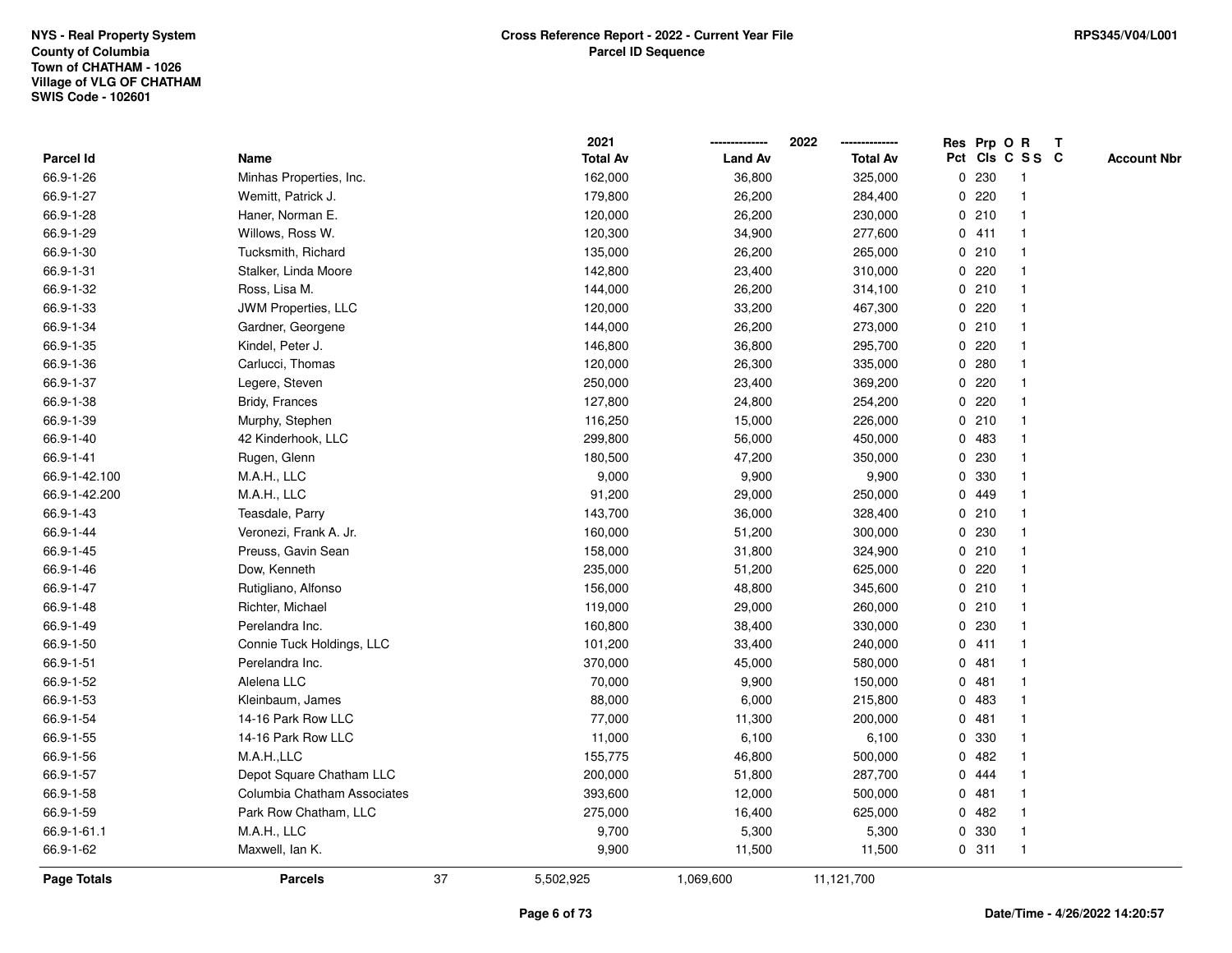|                    |                                      |    | 2021            |                | 2022            |              |       | Res Prp O R     | Т |                    |
|--------------------|--------------------------------------|----|-----------------|----------------|-----------------|--------------|-------|-----------------|---|--------------------|
| <b>Parcel Id</b>   | Name                                 |    | <b>Total Av</b> | <b>Land Av</b> | <b>Total Av</b> |              |       | Pct Cls C S S C |   | <b>Account Nbr</b> |
| 66.10-1-1.100      | Lutheran Church, Christ our Emmanuel |    | 391,600         | 15,000         | 430,000         | $\mathbf 0$  | 620   | 8               |   |                    |
| 66.10-1-1.200      | Shaffer, Michael C.                  |    | 148,000         | 29,000         | 220,000         | 0            | 210   | $\mathbf{1}$    |   |                    |
| 66.10-1-2          | <b>Morris Memorial Assco</b>         |    | 242,500         | 29,000         | 510,000         |              | 0682  | 8               |   |                    |
| 66.10-1-2.-1       | Morris Memorial Hall                 |    | 82,500          | 29,000         | 250,000         |              | 0682  |                 |   |                    |
| 66.10-1-3          | David Birch Revocable Trust          |    | 185,000         | 22,300         | 350,000         |              | 0.482 |                 |   |                    |
| 66.10-1-4          | 6 Main Street LLC                    |    | 290,400         | 22,300         | 450,000         | $\mathbf{0}$ | 482   |                 |   |                    |
| 66.10-1-5          | Phillips on Main LLC                 |    | 258,000         | 29,000         | 375,000         | 0            | 485   |                 |   |                    |
| 66.10-1-6          | Siu, Cheung Wah                      |    | 99,000          | 17,300         | 350,000         | 0            | 481   | $\mathbf{1}$    |   |                    |
| 66.10-1-8.100      | S.T. Omi Realty Corp                 |    | 706,070         | 23,400         | 1,000,000       | 0            | 481   | $\mathbf 1$     |   |                    |
| 66.10-1-8.200      | Loyche, Robert W.                    |    | 125,000         | 36,800         | 240,000         |              | 0411  | $\mathbf 1$     |   |                    |
| 66.10-1-9          | C7 Rentals, LLC                      |    | 290,500         | 20,300         | 450,000         |              | 0481  |                 |   |                    |
| 66.10-1-10         | Tomlyn Associates LLC                |    | 200,000         | 14,900         | 400,000         |              | 0.481 |                 |   |                    |
| 66.10-1-11         | Gibson, William                      |    | 152,900         | 16,400         | 255,000         | $\mathbf{0}$ | 230   |                 |   |                    |
| 66.10-1-12         | Doyle, Timothy R.                    |    | 151,000         | 20,600         | 320,000         |              | 0210  |                 |   |                    |
| 66.10-1-13         | Green, Frances M.                    |    | 155,000         | 31,700         | 300,000         | 0            | 483   | $\mathbf 1$     |   |                    |
| 66.10-1-15         | V A Properties Llc                   |    | 195,000         | 19,800         | 300,000         | $\mathbf{0}$ | 483   |                 |   |                    |
| 66.10-1-16         | The Chatham Film Club Inc.           |    | 225,000         | 57,100         | 450,000         | $\mathbf 0$  | 485   | $\mathbf{1}$    |   |                    |
| 66.10-1-17         | Berkshire Bank                       |    | 408,200         | 55,200         | 760,000         |              | 0 463 |                 |   |                    |
| 66.10-1-18         | Berkshire Bank                       |    | 27,900          | 23,600         | 27,000          |              | 0 438 |                 |   |                    |
| 66.10-1-19         | Coon, Kimberly A.                    |    | 100,000         | 29,000         | 150,000         | $\mathbf{0}$ | 484   |                 |   |                    |
| 66.10-1-20         | 14-16 Austerlitz Street LLC          |    | 139,700         | 24,800         | 159,500         | 0            | 230   |                 |   |                    |
| 66.10-1-21         | 14-16 Austerlitz Street LLC          |    | 2,800           | 3,800          | 3,800           | 0            | 311   | 1               |   |                    |
| 66.10-1-22         | 248 State Route 295, LLC             |    | 5,000           | 6,800          | 6,800           | 0            | 311   | 1               |   |                    |
| 66.10-1-23         | 248 State Route 295, LLC             |    | 82,300          | 17,800         | 275,000         | $\mathbf{0}$ | 484   | 1               |   |                    |
| 66.10-1-24         | Sawyer, Leland Dwight Jr.            |    | 155,500         | 27,600         | 240,000         |              | 0 485 | 1               |   |                    |
| 66.10-1-25         | Groat's Corner Llc                   |    | 170,000         | 41,500         | 450,000         |              | 0.482 |                 |   |                    |
| 66.10-1-26         | <b>Tracy Memorial Vill Hall</b>      |    | 362,700         | 48,800         | 670,000         |              | 0652  | 8               |   |                    |
| 66.10-1-27         | Village Fire House                   |    | 113,500         | 37,600         | 310,000         | 0            | 662   | 8               |   |                    |
| 66.10-1-28         | 75 Main LLC                          |    | 260,000         | 22,300         | 475,000         | $\mathbf 0$  | 482   |                 |   |                    |
| 66.10-1-29         | Village, Of Chatham                  |    | 79,200          | 63,600         | 75,000          | 0            | 438   | 8               |   |                    |
| 66.10-1-30         | Chat Brew, LLC                       |    | 380,000         | 52,400         | 560,000         | 0            | 482   | 1               |   |                    |
| 66.10-1-31         | MILLANDBARY LLC                      |    | 240,000         | 24,800         | 550,000         |              | 0481  | $\mathbf{1}$    |   |                    |
| 66.10-1-32         | FMC Partners, LLC                    |    | 235,000         | 22,300         | 450,000         |              | 0481  | $\mathbf 1$     |   |                    |
| 66.10-1-33         | Columbia Land Conservancy            |    | 245,000         | 13,500         | 375,000         |              | 0.481 | 8               |   |                    |
| 66.10-1-34         | Hope, Thomas                         |    | 225,000         | 38,600         | 550,000         |              | 0.481 |                 |   |                    |
| 66.10-1-35         | 35 Main LLC                          |    | 235,000         | 22,300         | 500,000         | $\mathbf{0}$ | 481   | $\mathbf 1$     |   |                    |
| 66.10-1-36         | AZ Chatham LLC                       |    | 230,000         | 24,800         | 525,000         |              | 0481  | $\overline{1}$  |   |                    |
| <b>Page Totals</b> | <b>Parcels</b>                       | 37 | 7,594,270       | 1,035,000      | 13,762,100      |              |       |                 |   |                    |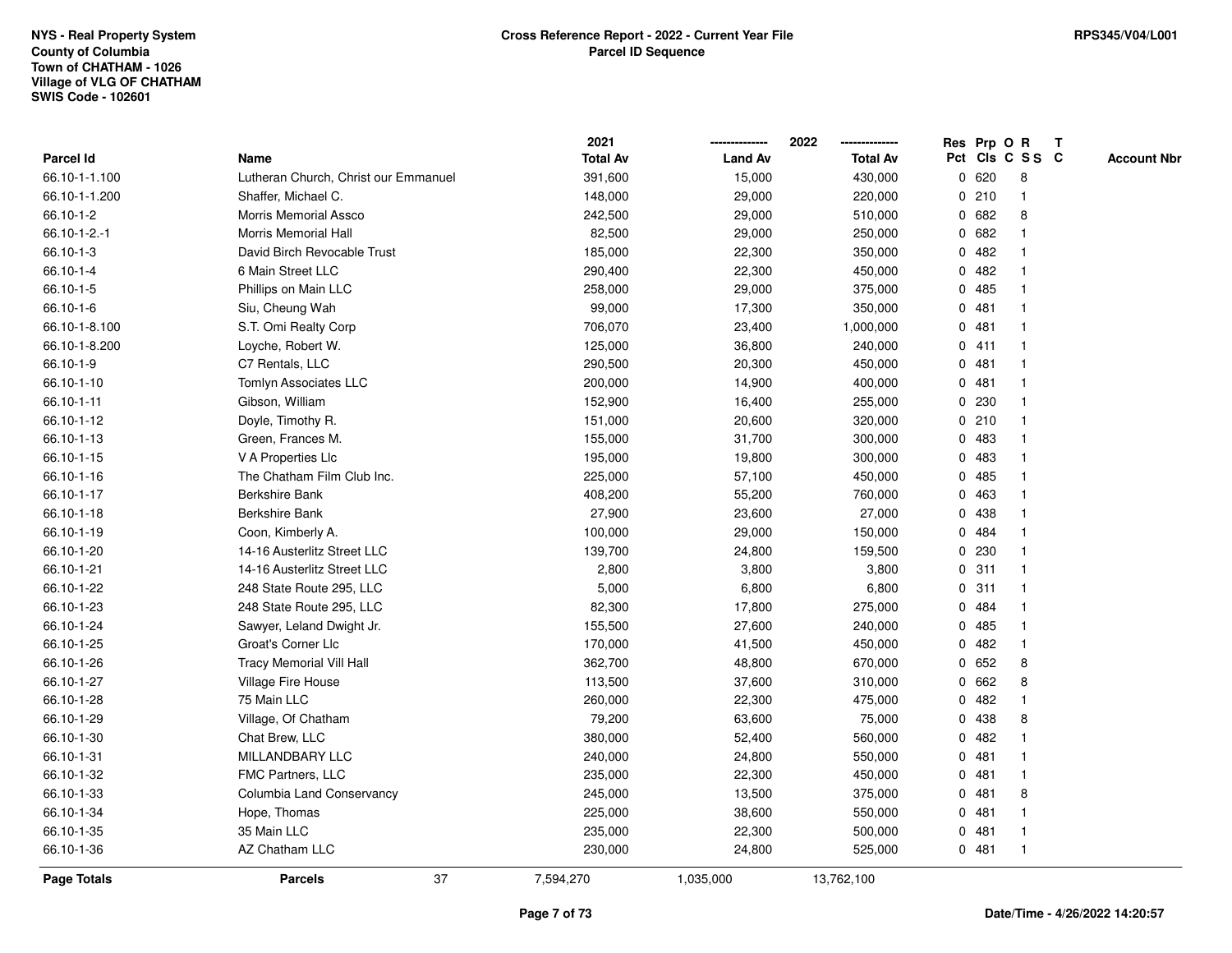|                    |                               |    | 2021            |                | 2022            |              |         | Res Prp O R     | Т |                    |
|--------------------|-------------------------------|----|-----------------|----------------|-----------------|--------------|---------|-----------------|---|--------------------|
| Parcel Id          | Name                          |    | <b>Total Av</b> | <b>Land Av</b> | <b>Total Av</b> |              |         | Pct Cls C S S C |   | <b>Account Nbr</b> |
| 66.10-1-37         | 25 Main St Chatham LLC        |    | 175,000         | 19,800         | 400,000         | 0            | 481     | -1              |   |                    |
| 66.10-1-38         | Main Street Chatham, LLC      |    | 350,000         | 29,400         | 600,000         | 0            | 481     | -1              |   |                    |
| 66.10-1-39         | 5-9 Chatham Main, LLC         |    | 165,000         | 17,300         | 400,000         |              | 0481    | $\mathbf 1$     |   |                    |
| 66.10-1-40         | R C R Equities, LLC           |    | 104,600         | 33,200         | 350,000         |              | 0481    |                 |   |                    |
| 66.10-1-42         | Blasl, Michael                |    | 266,500         | 37,600         | 380,000         |              | 0471    |                 |   |                    |
| 66.10-1-43         | C7 Rentals, LLC               |    | 150,000         | 26,200         | 280,500         |              | 0 230   |                 |   |                    |
| 66.10-1-44         | Husson, William               |    | 95,900          | 27,600         | 165,000         |              | 0210    |                 |   |                    |
| 66.10-1-45         | United States Of America      |    | 23,000          | 24,800         | 28,000          | 0            | 653     | 8               |   |                    |
| 66.10-1-46         | United States Of America      |    | 289,400         | 29,400         | 450,000         | $\mathbf{0}$ | 652     | 8               |   |                    |
| 66.10-1-47         | Anito, Lawrence F. Jr.        |    | 93,600          | 16,400         | 200,000         |              | 0411    | -1              |   |                    |
| 66.10-1-48         | Wallin, Peter                 |    | 89,500          | 27,600         | 130,000         |              | 0 433   | $\mathbf 1$     |   |                    |
| 66.10-1-49         | CSX Transportation Inc        |    | 390,756         | 60,000         | 603,855         |              | 0842    | $\overline{7}$  |   |                    |
| 66.10-1-50         | Wallin Sr, Peter              |    | 12,500          | 40,800         | 40,800          |              | 0.311   |                 |   |                    |
| 66.10-1-51         | Agostinello, Allen            |    | 61,900          | 31,800         | 165,500         |              | 0220    |                 |   |                    |
| 66.10-1-52         | Morris, John Thomas           |    | 61,000          | 19,200         | 185,000         |              | 0210    |                 |   |                    |
| 66.10-1-53         | Harrison, Richard G.          |    | 55,000          | 12,000         | 244,700         |              | 0210    | -1              |   |                    |
| 66.10-2-1          | Gray Angus Hospitality LLC    |    | 60,100          | 27,600         | 187,600         |              | 0210    | -1              |   |                    |
| 66.10-2-2          | Federal National Mortgage Asc |    | 45,000          | 15,000         | 101,700         |              | 0210    | -1              |   |                    |
| 66.10-2-3          | Church Payn Ame               |    | 81,900          | 27,600         | 285,000         |              | 0210    | 8               |   |                    |
| 66.10-2-4          | Klingler, James               |    | 51,000          | 13,000         | 95,000          |              | 0210    |                 |   |                    |
| 66.10-2-5          | High Street Hill LLC          |    | 98,700          | 26,200         | 230,000         |              | 0 230   |                 |   |                    |
| 66.10-2-6          | Kowalik, Michael              |    | 74,600          | 33,200         | 275,000         |              | 0210    |                 |   |                    |
| 66.10-2-7          | De Pew, Lamont K.             |    | 67,000          | 37,600         | 205,000         |              | 0210    | -1              |   |                    |
| 66.10-2-8          | Starks, Donald                |    | 80,100          | 48,000         | 223,600         |              | 0210    | -1              |   |                    |
| 66.10-2-9          | McRobert, Ellen               |    | 50,200          | 26,200         | 185,000         |              | 0210    | -1              |   |                    |
| 66.10-2-10         | Valdina, Eric J.              |    | 59,200          | 12,000         | 175,000         |              | $0$ 220 |                 |   |                    |
| 66.10-2-11         | Laspada, Barbara A.           |    | 75,000          | 23,400         | 152,700         |              | 0210    |                 |   |                    |
| 66.10-2-13         | Casterella, John              |    | 81,200          | 26,200         | 210,000         |              | 0210    |                 |   |                    |
| 66.10-2-14         | Burch, Willene                |    | 50,000          | 24,800         | 70,000          |              | 0270    | -1              |   |                    |
| 66.10-2-15         | Campbell, Abbey               |    | 157,400         | 17,800         | 307,100         |              | 0210    | -1              |   |                    |
| 66.10-2-16         | Valdina, Eric                 |    | 112,300         | 40,000         | 304,800         |              | 0210    | -1              |   |                    |
| 66.10-2-17         | Gainer, Ronald J. Jr          |    | 25,000          | 20,600         | 275,600         |              | 0210    | -1              |   |                    |
| 66.10-2-18         | Black, Adam                   |    | 6,200           | 13,500         | 13,500          |              | 0.311   |                 |   |                    |
| 66.10-2-19         | Black, Adam                   |    | 33,400          | 9,000          | 125,000         |              | 0210    |                 |   |                    |
| 66.10-2-20         | Gildersleeve, Shane           |    | 90,000          | 17,800         | 150,000         |              | 0210    | -1              |   |                    |
| 66.10-2-21         | Borsh, Anna Marie             |    | 83,000          | 50,400         | 140,000         |              | 0210    | -1              |   |                    |
| 66.10-2-22         | Valdina, Eric J.              |    | 62,000          | 24,800         | 155,400         |              | 0210    | $\mathbf{1}$    |   |                    |
| <b>Page Totals</b> | <b>Parcels</b>                | 37 | 3,826,956       | 987,800        | 8,490,355       |              |         |                 |   |                    |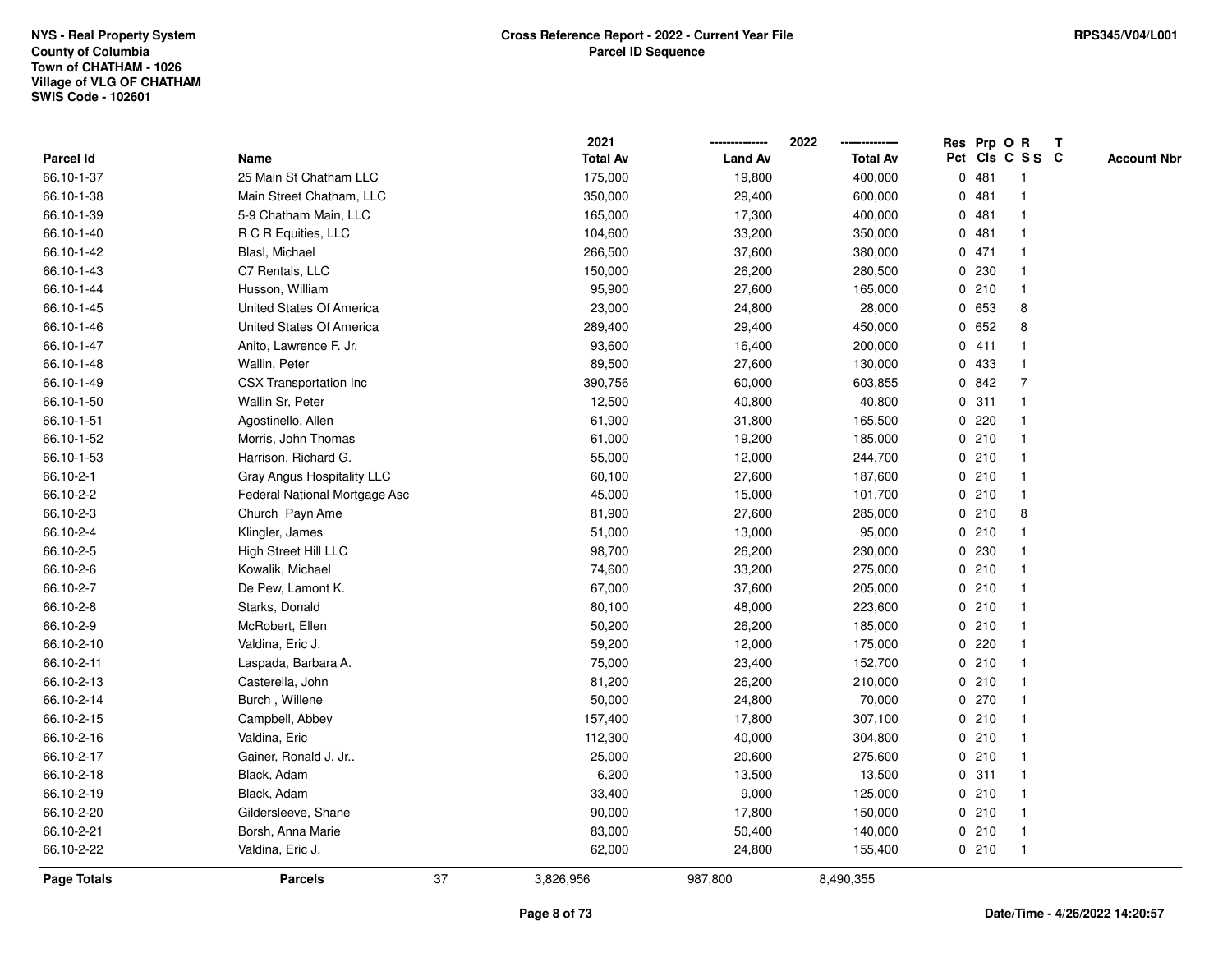|                    |                              |    | 2021            |                | 2022            |   | Res Prp O R |                 | Т |                    |
|--------------------|------------------------------|----|-----------------|----------------|-----------------|---|-------------|-----------------|---|--------------------|
| Parcel Id          | Name                         |    | <b>Total Av</b> | <b>Land Av</b> | <b>Total Av</b> |   |             | Pct Cls C S S C |   | <b>Account Nbr</b> |
| 66.10-2-23         | Stupplebeen, Lawrence E.     |    | 75,000          | 19,200         | 170,000         |   | 0210        | $\mathbf{1}$    |   |                    |
| 66.10-2-24         | Nesbitt, Daniel A.           |    | 69,000          | 22,000         | 155,500         |   | 0210        | $\mathbf{1}$    |   |                    |
| 66.10-2-25         | Nesbitt, Edward J.           |    | 95,700          | 24,800         | 250,700         |   | 0210        | $\mathbf{1}$    |   |                    |
| 66.10-2-26         | Boyle, Joshua C.             |    | 127,700         | 30,400         | 245,000         |   | 0210        | -1              |   |                    |
| 66.10-2-27         | Millet, Marietta S.          |    | 150,000         | 20,600         | 280,700         |   | 0215        |                 |   |                    |
| 66.10-2-28         | Rochester, Joyce E.          |    | 58,000          | 27,600         | 160,000         |   | 0210        |                 |   |                    |
| 66.10-2-29         | Rochester, George            |    | 3,900           | 20,600         | 20,600          |   | 0.311       | $\mathbf{1}$    |   |                    |
| 66.10-2-30         | Rochester, George            |    | 3,300           | 17,800         | 17,800          | 0 | 311         | $\mathbf{1}$    |   |                    |
| 66.10-2-31         | Rochester, George T.         |    | 63,800          | 24,800         | 255,000         |   | 0210        | $\mathbf{1}$    |   |                    |
| 66.10-2-32         | Thaler, Nancy                |    | 100,000         | 73,700         | 195,000         |   | 0210        | $\mathbf{1}$    |   |                    |
| 66.10-2-33         | Hulahan, Robert J.           |    | 97,000          | 68,500         | 255,000         |   | 0210        | $\mathbf 1$     |   |                    |
| 66.10-2-34         | Kiesel, Eckhart              |    | 110,400         | 81,000         | 310,000         |   | 0210        | 1               |   |                    |
| 66.10-2-35         | Pinkava, Joseph              |    | 130,000         | 58,000         | 231,100         |   | 0210        |                 |   |                    |
| 66.10-2-36         | Wall, Owen                   |    | 100,800         | 69,700         | 252,000         |   | $0$ 220     | $\mathbf 1$     |   |                    |
| 66.10-2-37         | Cockcroft, Powers            |    | 94,700          | 55,200         | 248,000         | 0 | 220         | $\mathbf{1}$    |   |                    |
| 66.10-2-38         | Kerr, Eric H.                |    | 5,500           | 7,500          | 7,500           | 0 | 311         | $\mathbf{1}$    |   |                    |
| 66.10-2-39         | Kerr, Eric                   |    | 65,000          | 52,000         | 245,000         |   | 0210        | $\mathbf{1}$    |   |                    |
| 66.10-2-41         | Lakin, Sally                 |    | 70,000          | 55,200         | 280,000         |   | 0210        | $\mathbf{1}$    |   |                    |
| 66.10-2-42         | Fowler, Mark W.              |    | 134,900         | 69,000         | 359,900         |   | 0210        | $\mathbf{1}$    |   |                    |
| 66.10-2-44         | Village Of Chatham reservoir |    | 23,200          | 21,300         | 50,000          |   | 0822        | 8               |   |                    |
| 66.10-2-45         | Anito, Lawrence F. Jr.       |    | 284,750         | 108,100        | 840,000         |   | 0210        | $\mathbf{1}$    |   |                    |
| 66.10-2-46         | Parillo, Lindsay             |    | 169,100         | 45,600         | 170,000         |   | 0220        | $\mathbf 1$     |   |                    |
| 66.10-2-47         | Reis, Beatrice D.            |    | 131,000         | 41,600         | 295,000         |   | 0210        | $\mathbf{1}$    |   |                    |
| 66.10-2-48         | Fahey, William C.            |    | 94,500          | 24,800         | 314,900         |   | 0210        | $\mathbf{1}$    |   |                    |
| 66.10-2-49         | Downing, John A.             |    | 93,600          | 24,800         | 248,000         |   | 0210        | $\mathbf 1$     |   |                    |
| 66.10-2-50         | Pozza, Nicholas              |    | 102,000         | 43,200         | 255,000         |   | 0210        | -1              |   |                    |
| 66.10-2-51         | Bowden-Luccardi, Patricia    |    | 115,800         | 62,000         | 245,100         |   | 0220        |                 |   |                    |
| 66.10-2-52         | Jones Avenue Chathamn, LLC   |    | 410,200         | 55,700         | 550,000         |   | 0 465       | $\mathbf 1$     |   |                    |
| 66.10-2-53         | Mapstone, Jonathan E.        |    | 120,900         | 58,000         | 265,000         |   | 0210        | $\mathbf{1}$    |   |                    |
| 66.10-2-54         | Laurange, Jeremy D.          |    | 134,600         | 44,000         | 248,600         |   | 0210        | $\mathbf{1}$    |   |                    |
| 66.10-2-55         | Wojick, Matthew Z.           |    | 137,900         | 62,000         | 421,500         |   | 0210        | $\mathbf{1}$    |   |                    |
| 66.10-2-56         | Trevellyan, Suzanne          |    | 92,600          | 47,200         | 235,800         |   | 0210        | $\mathbf{1}$    |   |                    |
| 66.10-2-57         | Ellertson, Karrin M.         |    | 112,000         | 23,400         | 256,600         |   | 0210        | $\mathbf 1$     |   |                    |
| 66.10-2-58         | Melville, Hillary            |    | 134,600         | 26,200         | 229,000         |   | 0210        |                 |   |                    |
| 66.10-2-59         | Piazza, Stephen              |    | 115,000         | 33,200         | 353,800         |   | 0210        | $\mathbf{1}$    |   |                    |
| 66.10-2-60         | Anito, Lawrence F. Jr.       |    | 87,000          | 33,200         | 221,500         |   | 0210        | $\mathbf{1}$    |   |                    |
| 66.10-2-61         | Stephens, Jonathan           |    | 76,700          | 26,200         | 255,000         |   | 0210        | $\mathbf{1}$    |   |                    |
| <b>Page Totals</b> | <b>Parcels</b>               | 37 | 3,990,150       | 1,578,100      | 9,393,600       |   |             |                 |   |                    |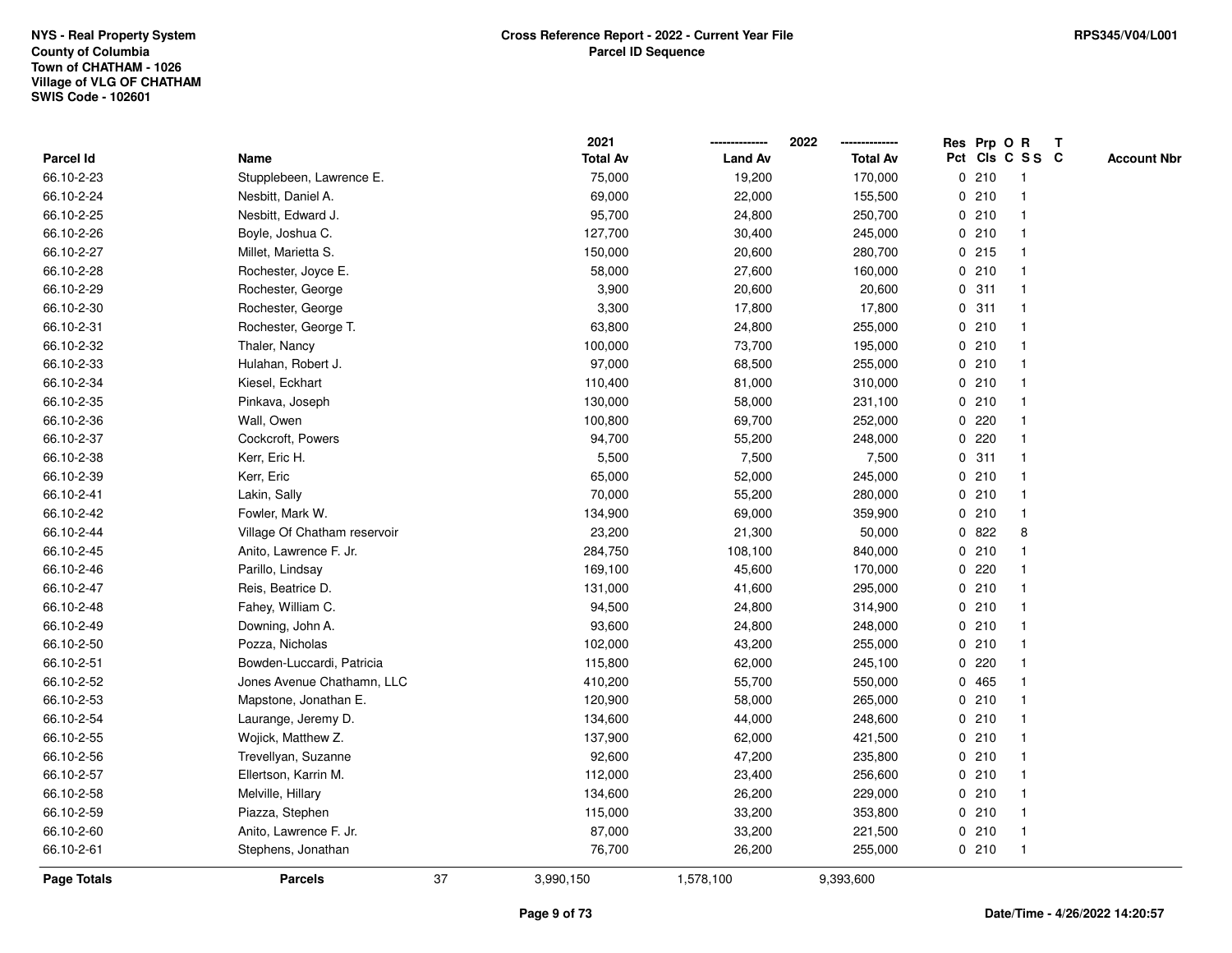|                           |                                    |     | 2021            |                | 2022<br>-------------- | Res Prp O R |                 |     |                    |
|---------------------------|------------------------------------|-----|-----------------|----------------|------------------------|-------------|-----------------|-----|--------------------|
| Parcel Id                 | Name                               |     | <b>Total Av</b> | <b>Land Av</b> | <b>Total Av</b>        |             | Pct Cls C S S C |     | <b>Account Nbr</b> |
| 66.10-2-62                | Sternklar, Adrienne Wincor         |     | 250,000         | 49,600         | 400,000                |             | 0210            | - 1 |                    |
| 66.10-2-63.100            | Hickson, Julie                     |     | 160,900         | 72,300         | 240,000                | 0210        |                 |     |                    |
| 66.10-2-63.200            | Hawes, Richard                     |     | 112,900         | 68,500         | 240,000                | 0210        |                 |     |                    |
| 66.10-2-64                | Knable, Christopher R.             |     | 112,500         | 59,000         | 220,000                | 0210        |                 |     |                    |
| 66.10-2-65                | Jackson, Ann                       |     | 146,000         | 43,200         | 300,000                | 0210        |                 |     |                    |
| 66.10-2-66                | Bishop, Frederick                  |     | 10,000          | 33,400         | 33,400                 | 0.311       |                 |     |                    |
| 66.10-2-67                | Sullivan, Brian                    |     | 123,000         | 59,000         | 230,000                | 0210        |                 |     |                    |
| 66.10-2-68                | Shepardson Family Trust, J R & D P |     | 127,100         | 63,000         | 215,000                | 0210        |                 |     |                    |
| 66.10-2-69                | Miles, Nancy L.                    |     | 2,400           | 23,700         | 25,000                 | 0.312       |                 |     |                    |
| 626.001-0000-628.350-1881 | <b>MCI Communications Services</b> |     | 4,319           | 0              | 5,836                  | 0 836       |                 | 6   |                    |
| 626.001-0000-644.550-1881 | Taconic Telephone Corporation      |     | 21,920          | 0              | 2,283,596              | 0 836       |                 | 6   |                    |
| 626.001-0000-738.100-1881 | Global Crossing No. America        |     | 6,197           | 0              | 7,921                  | 0 836       |                 | 6   |                    |
| 626.001-0000-745.000-1881 | CenturyLink Communications LLC     |     | 25,235          | 0              | 33,604                 | 0 836       |                 | 6   |                    |
| 626.001-0000-746.120-1881 | T-Mobile                           |     | 634             | 0              | 888                    | 0 836       |                 | 6   |                    |
| 626.1-9999-131.600-1001   | <b>NYSEG</b>                       |     | 42,129          | 0              | 41,536                 | 0.882       |                 | 6   |                    |
| 626.1-9999-131.600-1881   | <b>NYSEG</b>                       |     | 70,343          | 0              | 235,782                | 0 884       |                 | 6   |                    |
| $777.-4-1$                | Taconic Telephone Corporation      |     | 471,862         | 0              | 1,387,946              | 0861        |                 | 5   |                    |
| $777.-5-1$                | <b>NYSEG</b>                       |     | 297,832         | 0              | 437,405                | 0861        |                 | 5   |                    |
| 777.-8-3                  | Time Warner of Albany              |     | 7,726           | 0              | 71,113                 | 0 867       |                 | 5   |                    |
| $777. - 10 - .1 - 1$      | <b>Charter Communications</b>      |     | 0               | 0              | 0                      | 0 867       |                 | 5   |                    |
| 777.-15-1.-10             | <b>TVC Albany</b>                  |     |                 | $\Omega$       | 272                    | 0860        |                 | 5   |                    |
| 777.-16-1.-10             | Crown Castle Fiber LLC             |     |                 | 0              | 73,328                 | 0860        |                 | 5   |                    |
| <b>Village Totals</b>     | <b>Parcels</b>                     | 355 | 46,348,830      | 14,627,200     | 99,211,633             |             |                 |     |                    |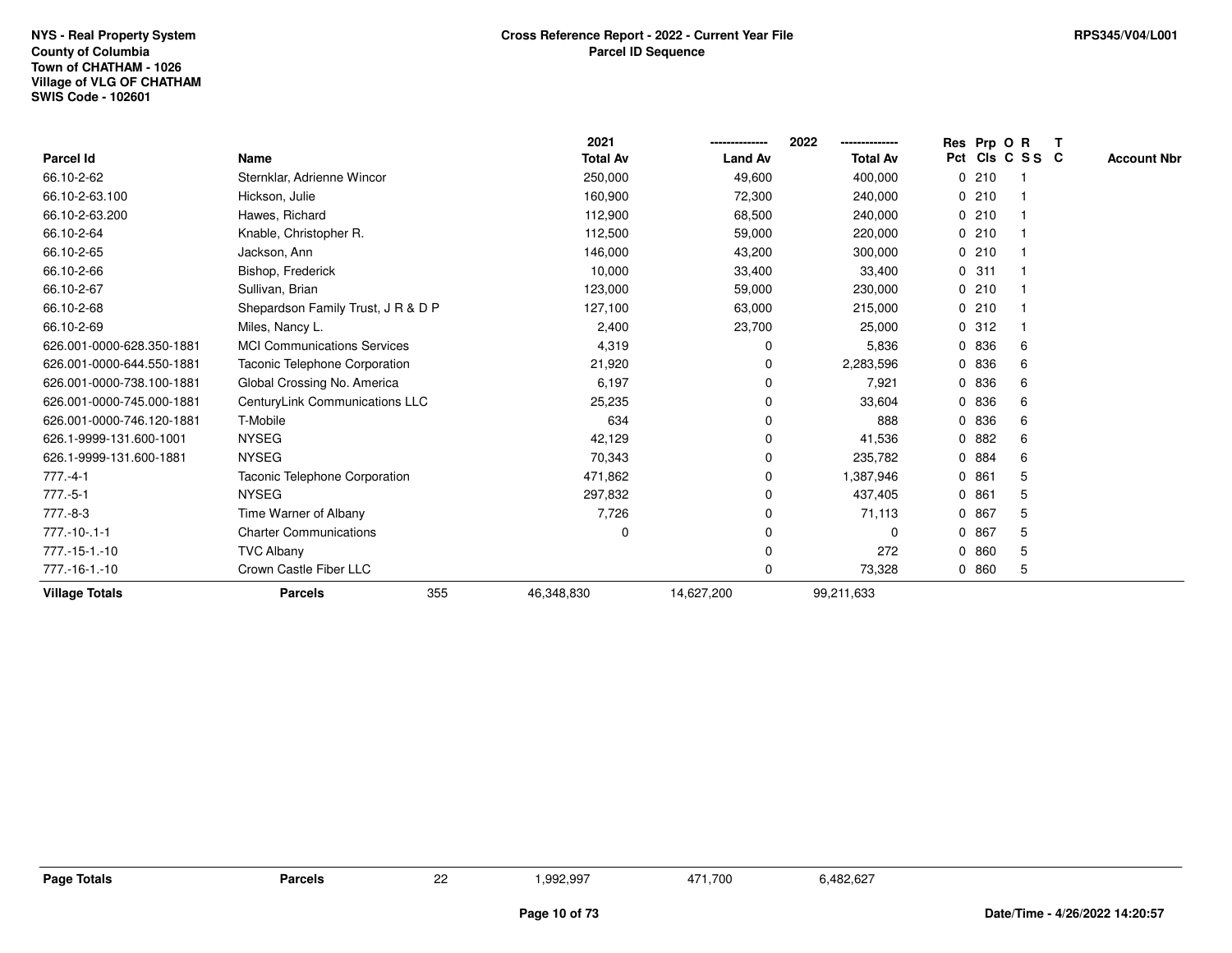|                  |                                | 2021            |                | 2022            |   |        | Res Prp O R     | $\mathbf{T}$ |                    |
|------------------|--------------------------------|-----------------|----------------|-----------------|---|--------|-----------------|--------------|--------------------|
| <b>Parcel Id</b> | Name                           | <b>Total Av</b> | <b>Land Av</b> | <b>Total Av</b> |   |        | Pct Cls C S S C |              | <b>Account Nbr</b> |
| $5 - 1 - 1$      | Hodell, Judith C.              | 328,500         | 163,800        | 375,000         |   | 0.240  |                 |              |                    |
| $5.-1-2$         | Hagadone, Roger                | 329,600         | 71,800         | 580,000         | 0 | 280    |                 |              |                    |
| $5.-1-3.1$       | Heller, Mary                   | 413,000         | 98,800         | 975,000         |   | 0.240  |                 |              |                    |
| $5.-1-3.2$       | Hines, Karen                   | 46,200          | 91,300         | 325,000         | 0 | 240    |                 |              |                    |
| $5.-1-4.111$     | Southard, Christopher          | 425,600         | 118,500        | 885,000         | 0 | 240    |                 |              |                    |
| $5.-1-4.112$     | Shaffer, Deborah               | 208,000         | 340,000        | 350,000         |   | 0.312  |                 |              |                    |
| $5.-1-4.120$     | Carroll, John B.               | 306,300         | 99,200         | 550,000         |   | 0.240  |                 |              |                    |
| $5.-1-4.200$     | Terpening, Gary                | 353,000         | 65,000         | 460,500         |   | 0210   |                 |              |                    |
| $5.-1-5$         | Shaffer, Deborah Lee           | 160,600         | 311,600        | 377,500         | 0 | 260    |                 |              |                    |
| $5.-1-6$         | Bernstein, Nina                | 80,400          | 206,500        | 206,500         |   | 0, 105 |                 |              |                    |
| $5.-1-7.110$     | Wallace Jr, James J.           | 781,000         | 250,000        | 1,300,000       | 0 | 240    |                 |              |                    |
| $5.-1-7.120$     | Lynch, Carol                   | 230,000         | 63,000         | 510,000         |   | 0210   | $\mathbf 1$     |              |                    |
| $5.-1-7.210$     | Lynch, Thomas                  | 35,000          | 55,500         | 55,500          |   | 0 314  |                 |              |                    |
| $5.-1-7.221$     | Bernstein, Nina                | 62,300          | 114,000        | 114,000         |   | 0.322  |                 |              |                    |
| $5.-1-7.222$     | Bernstein, Nina                | 473,500         | 93,000         | 841,000         |   | 0210   |                 |              |                    |
| $5.-1-8$         | Oelsner, Lesley                | 747,500         | 599,200        | 1,450,000       |   | 0.240  |                 |              |                    |
| $5.-1-9$         | Lanford, William A.            | 385,000         | 449,300        | 995,000         | 0 | 240    |                 |              |                    |
| $5.-1-10.100$    | Simmons, Kenneth               | 1,500           | 2,000          | 2,000           |   | 0.314  | -1              |              |                    |
| $5.-1-10.200$    | Lanford, William               | 30,000          | 91,000         | 91,000          | 0 | 322    |                 |              |                    |
| $5 - 1 - 11$     | State of New York              | 7,200           | 48,500         | 48,500          |   | 0 932  | 8               |              |                    |
| $5 - 1 - 12$     | Tennessee Gas Pipeline Company | 42,200          | 84,200         | 84,200          |   | 0.311  |                 |              |                    |
| $5.4 - 1 - 1$    | Greene, Scott                  | 600,000         | 58,800         | 1,100,000       |   | 0210   |                 |              |                    |
| $5.4 - 1 - 2$    | OCKC LLC                       | 155,000         | 33,700         | 225,000         |   | 0210   |                 |              |                    |
| $5.4 - 1 - 3$    | Corrado, Rev Dennis M.         | 214,400         | 29,400         | 360,400         | 0 | 220    |                 |              |                    |
| $5.4 - 1 - 4$    | Gavlin, James M.               | 200,000         | 38,000         | 572,000         | 0 | 280    | -1              |              |                    |
| $5.4 - 1 - 5$    | Van Etten, Megan               | 123,000         | 33,000         | 290,000         |   | 0210   |                 |              |                    |
| $5.4 - 1 - 6$    | Czerno, George P. Jr.          | 125,000         | 27,400         | 300,000         |   | 0210   |                 |              |                    |
| $5.4 - 1 - 7$    | Kolodny, Steven H.             | 107,000         | 27,400         | 220,000         |   | 0210   |                 |              |                    |
| $5.4 - 1 - 8$    | Boevin, William                | 110,000         | 27,400         | 155,000         |   | 0210   |                 |              |                    |
| $5.4 - 1 - 9$    | Good, Steven L.                | 169,900         | 27,400         | 320,000         |   | 0210   |                 |              |                    |
| $5.4 - 1 - 10$   | Wills, Tyler J.                | 149,900         | 27,400         | 330,000         |   | 0210   | -1              |              |                    |
| $5.4 - 1 - 11$   | Connolly, Kathleen M.          | 133,500         | 27,400         | 200,000         |   | 0210   |                 |              |                    |
| $5.4 - 1 - 12$   | Tillinghast, Seth T.           | 145,000         | 27,400         | 240,000         |   | 0210   |                 |              |                    |
| 5.4-1-13.100     | Luft, Linda M.                 | 100,000         | 27,400         | 220,000         |   | 0210   |                 |              |                    |
| 5.4-1-13.200     | Morris, Glenn                  | 105,000         | 27,400         | 165,000         |   | 0210   |                 |              |                    |
| $6.-1-1$         | Tennessee Gas Pipeline Company | 11,835,801      | 220,000        | 22,220,160      |   | 0 872  | 6               |              |                    |
| $6.-1-2.111$     | Patrick, Lara C.               | 250,000         | 178,500        | 465,000         |   | 0.240  | $\mathbf 1$     |              |                    |
| Page Totals      | 37<br><b>Parcels</b>           | 19,969,901      | 4,254,200      | 37,958,260      |   |        |                 |              |                    |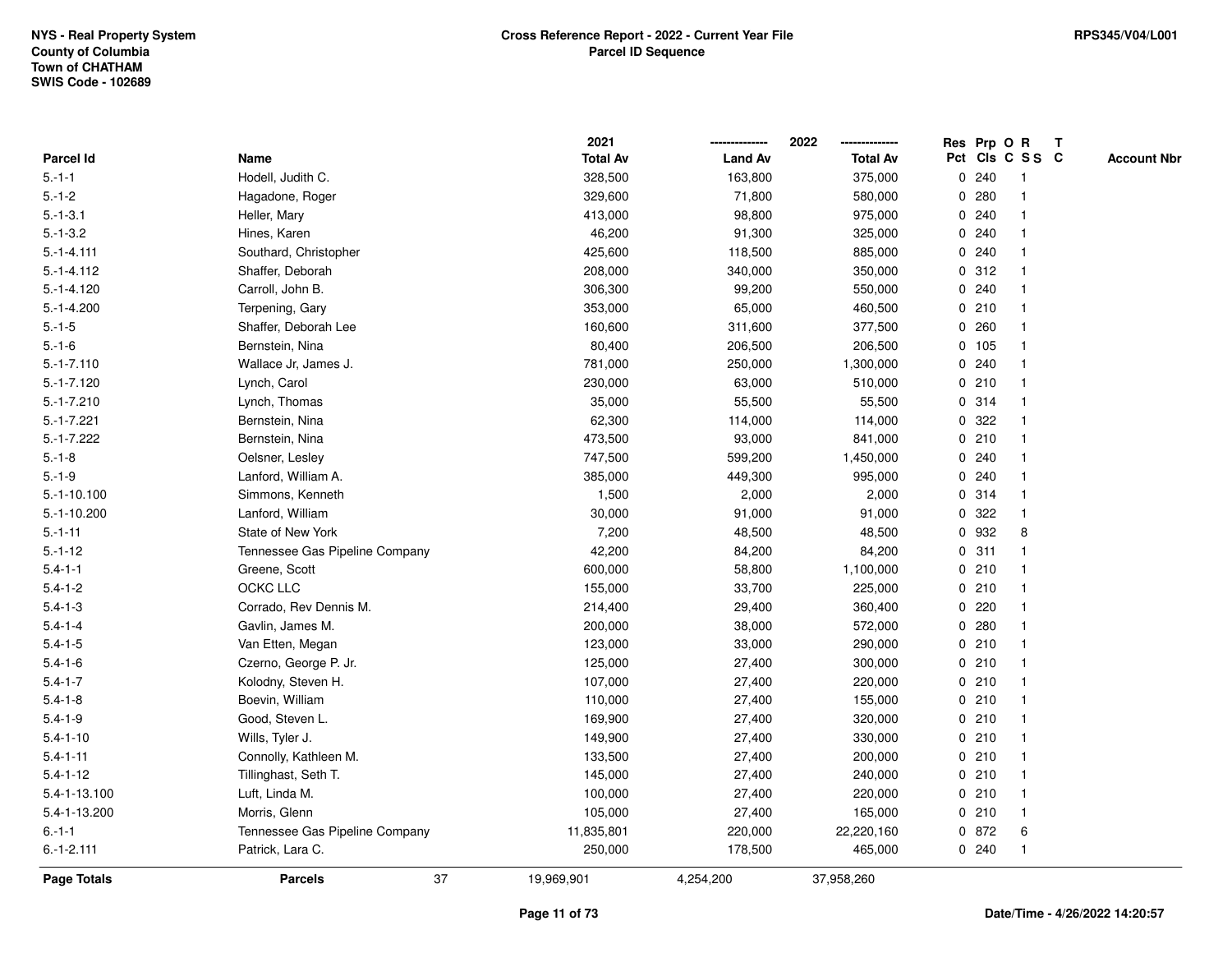| Parcel Id<br>Name<br>$6.-1-2.112$<br>Cashen, Jon M. | <b>Total Av</b><br>613,400 | <b>Land Av</b> | <b>Total Av</b> |         | Pct Cls C S S C         | <b>Account Nbr</b> |
|-----------------------------------------------------|----------------------------|----------------|-----------------|---------|-------------------------|--------------------|
|                                                     |                            |                |                 |         |                         |                    |
|                                                     |                            | 121,800        | 910,000         | 0.240   | $\overline{1}$          |                    |
| $6.-1-2.120$<br>Good, Steven L.                     | 1,400                      | 2,500          | 2,500           | 0.311   | $\mathbf{1}$            |                    |
| Tennessee Gas Pipeline Company<br>$6.-1-2.200$      | 194,700                    | 667,300        | 667,300         | 0 380   | 6                       |                    |
| $6.-1-3$<br>White, Caleb R.                         | 288,447                    | 475,000        | 740,000         | 0.240   |                         |                    |
| $6 - 1 - 4$<br>Root/Friedrich Partnership LTD       | 575,000                    | 750,500        | 1,240,000       | $0$ 120 |                         |                    |
| $6.-1-5$<br>Kobus, Theodore J. III.                 | 172,600                    | 775,000        | 775,000         | 0.322   |                         |                    |
| Johanson, James<br>$6.-1-6$                         | 395,800                    | 93,400         | 455,000         | 0215    |                         |                    |
| $6.-1-7$<br>Thompson, William A.                    | 4,400                      | 11,400         | 11,400          | 0.314   | $\mathbf{1}$            |                    |
| $6 - 1 - 8$<br>Fine, Jonathan H.                    | 434,400                    | 315,000        | 695,000         | 0.240   |                         |                    |
| $6.-1-9.111$<br>Isaksen, Robert L.                  | 58,200                     | 126,200        | 126,200         | 0.322   |                         |                    |
| $6.-1-9.112$<br>Isaksen, Robert L.                  | 240,000                    | 89,600         | 460,000         | 0210    |                         |                    |
| $6.-1-9.120$<br>Sullivan, Rebecca                   | 181,500                    | 172,600        | 325,000         | 0.240   |                         |                    |
| $6.-1-9.200$<br>Nicholson, Paul S.                  | 198,300                    | 195,500        | 460,000         | 0.240   |                         |                    |
| $6.-1-10$<br>Spencer, David                         | 77,000                     | 144,000        | 144,000         | 0 322   |                         |                    |
| Comeau-Neller, Helen<br>$6.-1-11.110$               | 53,000                     | 107,900        | 107,900         | 0 322   |                         |                    |
| de Ratafia, Georges-Lucien<br>$6 - 1 - 11.120$      | 48,600                     | 92,500         | 92,500          | 0.322   |                         |                    |
| $6.-1-11.200$<br>Zakaria, Zahid                     | 458,737                    | 300,000        | 760,000         | 0.240   |                         |                    |
| $6 - 1 - 12$<br>Baum, Joyce S.                      | 42,600                     | 42,600         | 42,600          | 0.314   |                         |                    |
| $6.-1-12.3$<br>Baum, Joyce S.                       |                            | 41,500         | 41,500          | 0.322   |                         |                    |
| $6.-1-12.4$<br>Baum, Joyce S.                       |                            | 36,400         | 36,400          | 0.314   |                         |                    |
| Levine, Susan J.<br>$6.-1-13$                       | 56,000                     | 118,500        | 118,500         | 0.322   |                         |                    |
| $6.-1-14$<br>Lukken, Peter                          | 161,300                    | 70,700         | 290,000         | 0 210   | $\mathbf{1}$            |                    |
| $6 - 1 - 15$<br>Pawlows, Steven J.                  | 196,000                    | 62,300         | 385,000         | 0210    | $\mathbf{1}$            |                    |
| $6 - 1 - 16$<br>Sutherland, Judith Lucille          | 84,000                     | 25,400         | 160,000         | 0210    | $\mathbf{1}$            |                    |
| $6.-1-17$<br>Wolfgang, Inc.                         | 22,500                     | 38,000         | 38,000          | 0.314   |                         |                    |
| $6 - 1 - 18$<br>Wolfgang, Inc.                      | 27,700                     | 27,000         | 28,000          | 0.312   |                         |                    |
| $6.-1-19$<br>Rodriguez-Ninman, Stephanie A.         | 125,000                    | 39,600         | 250,000         | 0210    |                         |                    |
| Woods, Gerard<br>$6.-1-21$                          | 261,200                    | 600,000        | 663,300         | 0.240   |                         |                    |
| $6.-1-22$<br>Duffy, R Brian                         | 146,000                    | 35,000         | 220,000         | 0 210   | $\mathbf{1}$            |                    |
| $6 - 1 - 23$<br>Davis, John C.                      | 50,000                     | 36,400         | 100,000         | 0220    |                         |                    |
| $6.-1-24.110$<br>Freeman, John L.                   | 152,000                    | 101,500        | 285,000         | 0.240   | $\mathbf{1}$            |                    |
| $6.-1-24.120$<br>Bingham, David                     | 231,400                    | 98,100         | 340,000         | 0.240   |                         |                    |
| $6.-1-24.200$<br>McKenzie, Theslyn                  | 20,000                     | 91,200         | 91,200          | 0.311   |                         |                    |
| $6.-1-25$<br>Sieger, Roy                            | 169,700                    | 42,700         | 345,000         | 0210    |                         |                    |
| $6.-1-26$<br>Jones, Ariel                           | 15,200                     | 27,700         | 27,700          | 0.314   | $\overline{\mathbf{1}}$ |                    |
| $6.-1-27$<br>Schilling, David W.                    | 153,000                    | 36,500         | 255,000         | 0210    | $\overline{1}$          |                    |
| $6.-1-28.111$<br>O'Neill, John                      | 267,600                    | 217,100        | 400,000         | 0.240   | $\mathbf{1}$            |                    |
| 36<br>Page Totals<br><b>Parcels</b>                 | 6,134,084                  | 6,185,800      | 12,046,400      |         |                         |                    |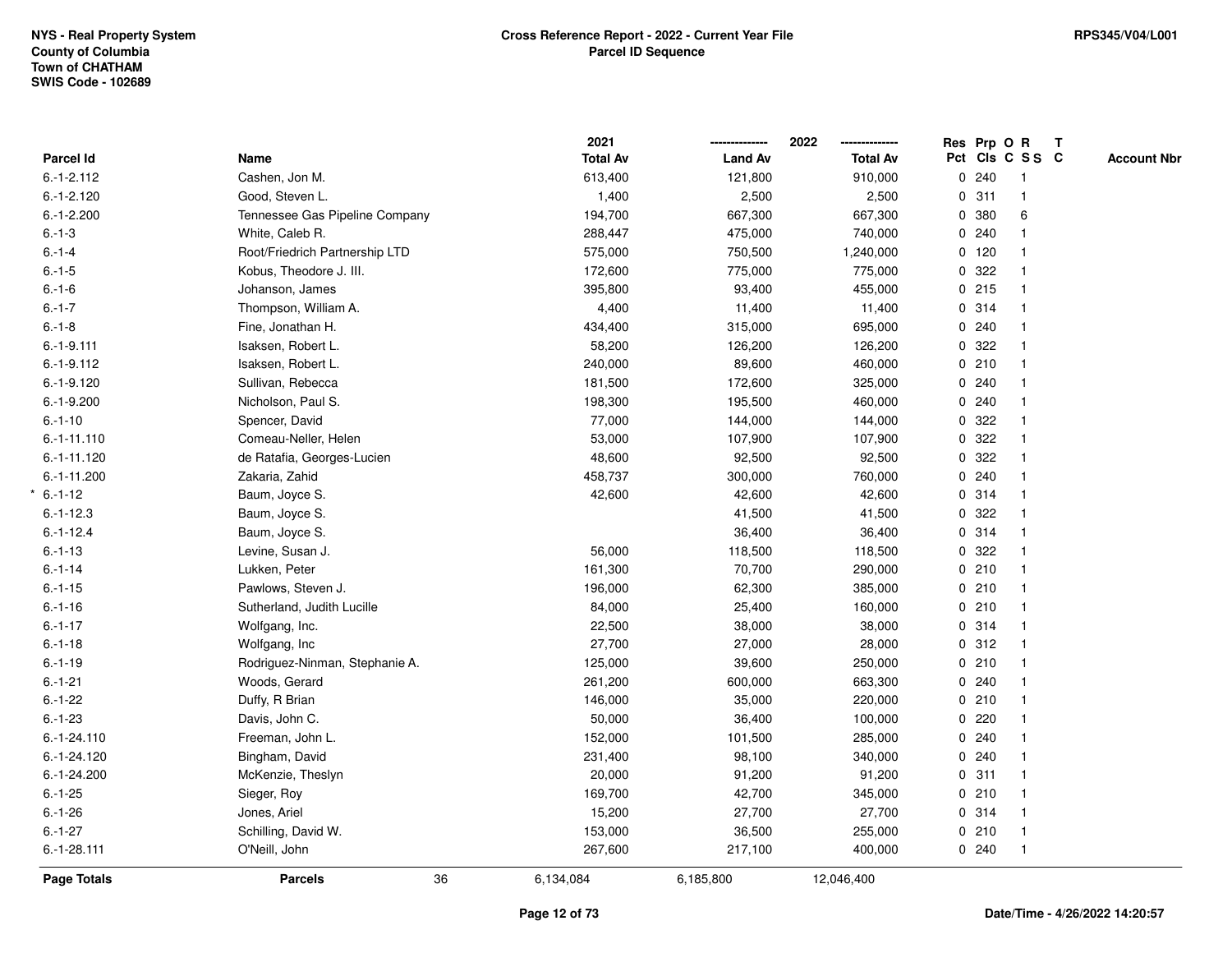|                    |                                 |    | 2021            |                | 2022            |             |       | Res Prp O R     | $\mathbf{T}$ |                    |
|--------------------|---------------------------------|----|-----------------|----------------|-----------------|-------------|-------|-----------------|--------------|--------------------|
| Parcel Id          | Name                            |    | <b>Total Av</b> | <b>Land Av</b> | <b>Total Av</b> |             |       | Pct Cls C S S C |              | <b>Account Nbr</b> |
| $6.-1-28.120$      | Davis, Dylan                    |    | 297,100         | 72,800         | 450,000         |             | 0210  | -1              |              |                    |
| $6.-1-28.200$      | Deweese, David H.               |    | 822,900         | 147,100        | 1,150,000       | 0           | 240   |                 |              |                    |
| $6.-1-29.100$      | De Ratafia, George L.           |    | 400,000         | 98,800         | 520,000         |             | 0.240 |                 |              |                    |
| $6.-1-29.200$      | De Ratafia, George L.           |    | 49,500          | 95,900         | 95,900          | $\mathbf 0$ | 311   | -1              |              |                    |
| $6.-1-30$          | Feingold, Jennifer L.           |    | 342,000         | 67,900         | 480,000         | $\mathbf 0$ | 210   | -1              |              |                    |
| $6 - 1 - 31$       | Esposito, Patricia R.           |    | 260,000         | 46,200         | 480,000         |             | 0210  | -1              |              |                    |
| $14.-1-1$          | Lunney, Alexander               |    | 255,000         | 39,200         | 450,000         |             | 0210  |                 |              |                    |
| 14.-1-2.112        | <b>Lynch Family Irrev Trust</b> |    | 208,500         | 76,300         | 255,000         |             | 0210  |                 |              |                    |
| 14.-1-2.121        | Withjack, Eric                  |    | 335,400         | 127,400        | 400,000         |             | 0.240 |                 |              |                    |
| 14.-1-2.122        | Lardizabal, Solita              |    | 42,000          | 69,500         | 69,500          | 0           | 311   |                 |              |                    |
| 14.-1-2.200        | Bartels, Angela Marie           |    | 228,600         | 96,300         | 560,800         | 0           | 210   | $\overline{1}$  |              |                    |
| 14.-1-4.100        | King, Michael P.                |    | 28,600          | 54,700         | 54,700          |             | 0 322 | -1              |              |                    |
| 14.-1-4.200        | King, Nancy                     |    | 178,000         | 58,300         | 250,000         |             | 0210  |                 |              |                    |
| $14.-1-5$          | Warner-Farnan, Teralynn         |    | 140,200         | 340,000        | 430,000         |             | 0 105 |                 |              |                    |
| 14.-1-6.111        | Cervi, Peter A.                 |    | 238,900         | 111,300        | 440,000         | 0           | 240   |                 |              |                    |
| 14.-1-6.112        | Sperry, Gabriella               |    | 35,000          | 71,500         | 71,500          |             | 0.311 | $\mathbf{1}$    |              |                    |
| 14.-1-6.121        | Sperry, Gabriella               |    | 44,000          | 96,600         | 96,600          | 0           | 311   | -1              |              |                    |
| 14.-1-6.210        | Mitchison, Cody T.              |    | 160,000         | 168,100        | 705,200         | $\mathbf 0$ | 312   | $\mathbf{1}$    |              |                    |
| 14.-1-6.220        | Mitchison, Travis K.            |    | 156,420         | 121,100        | 395,000         |             | 0.240 | -1              |              |                    |
| 14.-1-7.100        | Marchand, Charlene              |    | 40,000          | 62,500         | 62,500          |             | 0.311 |                 |              |                    |
| 14.-1-7.200        | Wells, Gladys Ann               |    | 178,100         | 64,500         | 324,400         |             | 0210  |                 |              |                    |
| $14.-1-8$          | Marchand, Charlene              |    | 320,200         | 100,700        | 460,000         |             | 0.240 |                 |              |                    |
| $14.-1-10$         | De Cicco, Thomas A.             |    | 197,000         | 94,200         | 319,300         |             | 0210  |                 |              |                    |
| $14.-1-11$         | Roger, Ignatius Daniel          |    | 250,300         | 51,100         | 425,000         |             | 0210  | -1              |              |                    |
| 14.-1-13.120       | Gooshaw, Samantha               |    | 300,000         | 113,900        | 554,000         | $\mathbf 0$ | 240   | $\mathbf{1}$    |              |                    |
| 14.-1-13.200       | Shafer, Tal H.                  |    | 304,000         | 98,000         | 525,000         |             | 0210  |                 |              |                    |
| $14.-1-14$         | Furlan, Massimo                 |    | 250,000         | 112,000        | 775,000         |             | 0.240 |                 |              |                    |
| 14.-1-15.100       | Voorhees, Benjamin R.           |    | 274,000         | 455,000        | 895,000         |             | 0.240 |                 |              |                    |
| 14.-1-15.200       | Nooney, Bruce A.                |    | 177,000         | 56,000         | 300,000         |             | 0210  |                 |              |                    |
| $14.-1-16$         | Stone, Joseph D.                |    | 145,000         | 26,600         | 295,000         | 0           | 210   | $\overline{1}$  |              |                    |
| $14.-1-17.3$       | Woodmans Ridge LLC              |    | 188,500         | 328,000        | 328,000         | 0           | 311   | $\overline{1}$  |              |                    |
| $14.-1-17.4$       | McKenna, Peter A.               |    | 28,600          | 60,300         | 60,300          |             | 0.311 | $\mathbf{1}$    |              |                    |
| 14.-1-17.100       | Saylor, Dale J.                 |    | 198,400         | 39,200         | 535,000         |             | 0210  |                 |              |                    |
| 14.-1-18.111       | Wills, Robert Jon               |    | 265,600         | 90,000         | 530,000         |             | 0.240 |                 |              |                    |
| 14.-1-19.100       | Bilinski, Darlene               |    | 148,300         | 455,000        | 455,000         |             | 0 105 |                 |              |                    |
| 14.-1-19.210       | Bellanca, Todd                  |    | 190,000         | 38,500         | 360,000         |             | 0210  | $\overline{1}$  |              |                    |
| 14.-1-19.220       | Bilinski, Jerry                 |    | 65,450          | 49,100         | 107,800         |             | 0.312 | -1              |              |                    |
| <b>Page Totals</b> | <b>Parcels</b>                  | 37 | 7,742,570       | 4,253,600      | 14,665,500      |             |       |                 |              |                    |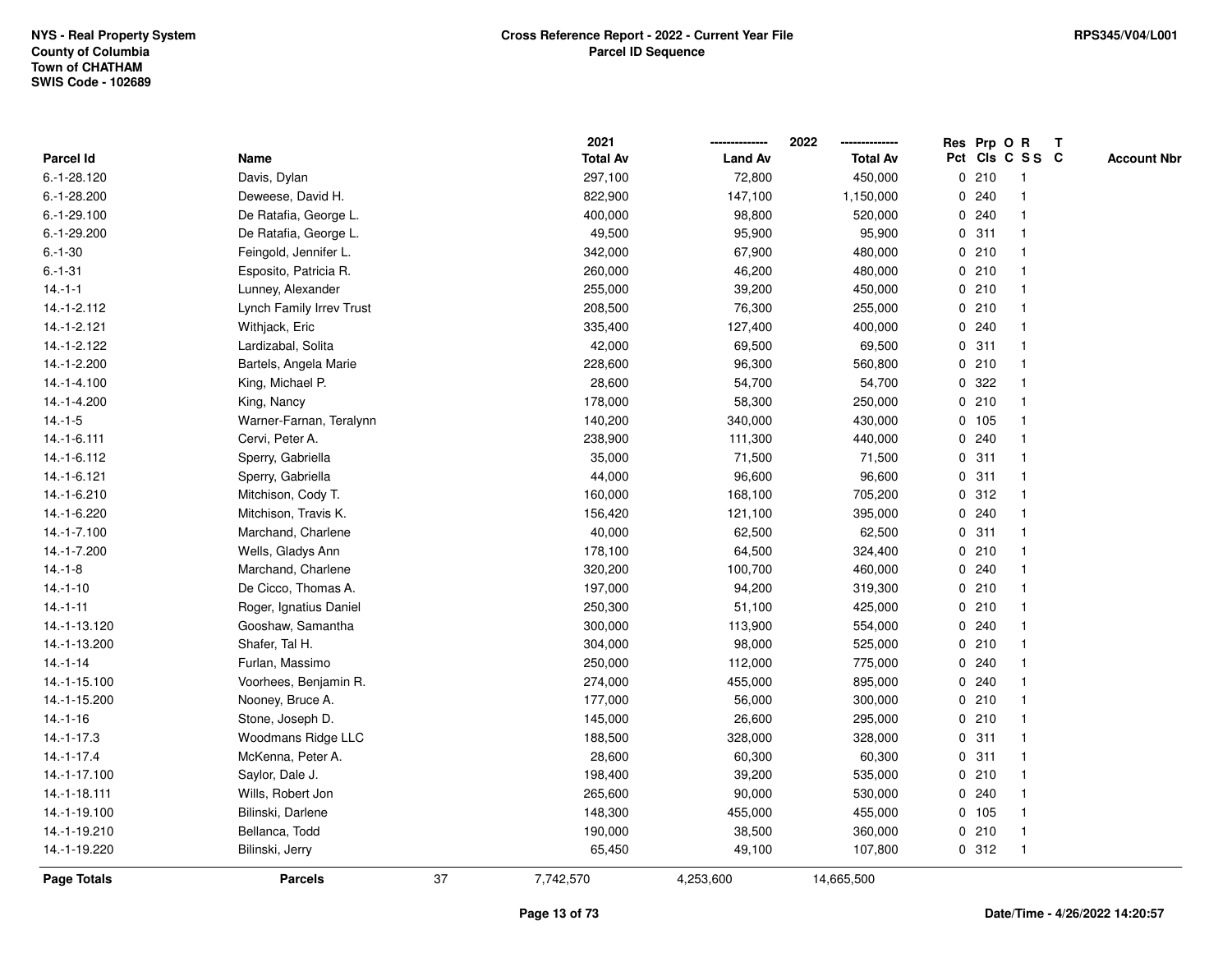|                    |                                             | 2021            |                | 2022            | Res Prp O R |         |                 | $\mathbf{T}$ |                    |
|--------------------|---------------------------------------------|-----------------|----------------|-----------------|-------------|---------|-----------------|--------------|--------------------|
| Parcel Id          | Name                                        | <b>Total Av</b> | <b>Land Av</b> | <b>Total Av</b> |             |         | Pct Cls C S S C |              | <b>Account Nbr</b> |
| 14.-1-20.111       | Bilinski, Jerry                             | 1,271,300       | 1,260,400      | 2,422,700       |             | $0$ 117 | -1              |              |                    |
| 14.-1-20.112       | McGuire, Mark D.                            | 400,000         | 49,100         | 630,000         |             | 0210    |                 |              |                    |
| 14.-1-20.120       | Buckman, Robert P.                          | 266,200         | 49,100         | 520,000         |             | 0210    | $\mathbf 1$     |              |                    |
| 14.-1-20.200       | Round Lake, LLC                             | 139,000         | 98,000         | 240,000         |             | 0.240   | $\mathbf{1}$    |              |                    |
| $14.-1-21$         | Gleason's Mobile Home Park LLC              | 449,300         | 950,000        | 1,300,000       |             | 0416    | $\mathbf{1}$    |              |                    |
| $14.-1-22$         | Mitchison, Kyle T.                          | 175,000         | 83,500         | 205,200         |             | 0.312   | $\mathbf{1}$    |              |                    |
| $14.-1-23.-1$      | Niagara Mohawk Power Corp                   | 83,200          | 276,000        | 276,000         |             | 0 380   | 6               |              |                    |
| 14.-1-23.-2        | Niagara Mohawk Power Corp                   | 25,200          | 73,000         | 73,000          |             | 0 380   | 6               |              |                    |
| $14.-1-24$         | Bilinski, Jerry                             | 155,000         | 49,000         | 265,000         |             | 0210    | $\mathbf 1$     |              |                    |
| $14.-1-25$         | Mitchison, Raymond S.                       | 134,000         | 27,200         | 240,000         |             | 0210    | $\mathbf{1}$    |              |                    |
| 14.-1-26.112       | Thomas E & Deborah M Light, 1st Rev Liv Tri | 360,000         | 61,400         | 685,000         |             | 0210    | $\mathbf{1}$    |              |                    |
| 14.-1-26.121       | Bilinski, Jerry                             | 428,100         | 218,400        | 650,000         |             | 0 472   | $\mathbf{1}$    |              |                    |
| 14.-1-26.122       | Frasca, Daniel                              | 499,500         | 132,000        | 700,000         |             | 0.240   | $\mathbf{1}$    |              |                    |
| 14.-1-26.200       | Tocman, Cynthia                             | 255,000         | 51,800         | 480,000         |             | 0210    |                 |              |                    |
| $14.-1-27$         | Arnold, John C.                             | 284,000         | 146,300        | 393,900         |             | 0.240   |                 |              |                    |
| 14.-1-28           | Kotwas, John J. Jr.                         | 133,000         | 29,600         | 238,200         |             | 0210    | $\mathbf 1$     |              |                    |
| $14.-1-30$         | Kline, Timothy A.                           | 372,600         | 385,000        | 705,000         |             | 0416    | $\mathbf{1}$    |              |                    |
| 14.-1-31           | Raihofer, Mary E.                           | 265,600         | 119,200        | 600,000         |             | 0.240   | $\mathbf{1}$    |              |                    |
| $14.-1-32$         | Moscona, Arnon                              | 290,000         | 87,600         | 420,000         |             | 0210    | $\mathbf{1}$    |              |                    |
| $14.-1-33$         | Emmett, Jodie S.                            | 490,900         | 675,500        | 1,320,000       |             | $0$ 112 |                 |              |                    |
| 14.-1-34.111       | Holk, Deborah A.                            | 475,000         | 94,500         | 930,000         |             | 0210    |                 |              |                    |
| 14.-1-34.112       | Leder, Michael Y.                           | 61,100          | 112,900        | 150,000         |             | 0.312   |                 |              |                    |
| 14.-1-34.120       | Leder, Michael Y.                           | 869,400         | 130,200        | 1,400,000       |             | 0.240   | $\mathbf 1$     |              |                    |
| 14.-1-34.211       | Cecchini, Peter J.                          | 567,900         | 178,700        | 1,056,600       |             | 0.240   | $\mathbf{1}$    |              |                    |
| 14.-1-34.212       | Cecchini, Peter J.                          | 70,600          | 162,000        | 162,000         | 0           | 322     | $\mathbf{1}$    |              |                    |
| 14.-1-34.220       | Moscona, Arnon                              | 12,400          | 37,900         | 37,900          |             | 0.314   | $\mathbf 1$     |              |                    |
| $14.-1-36$         | Van Buren Jr, Thomas L.                     | 359,400         | 625,000        | 1,000,000       |             | 0.240   | -1              |              |                    |
| 14.-1-37.111       | Tanner, Susan M.                            | 460,000         | 189,500        | 775,000         |             | 0.240   |                 |              |                    |
| 14.-1-37.112       | Cohen, Trustee, Seth                        | 627,000         | 328,800        | 1,250,000       |             | 0.240   | $\mathbf{1}$    |              |                    |
| 14.-1-37.121       | Levine, Jason                               | 447,000         | 59,800         | 650,000         |             | 0210    | $\mathbf 1$     |              |                    |
| 14.-1-37.122       | Marks, Elizabeth                            | 344,400         | 91,500         | 610,700         |             | 0210    | $\mathbf{1}$    |              |                    |
| 14.-1-37.200       | Weis, Jeremy                                | 46,100          | 83,900         | 83,900          |             | 0.314   | 1               |              |                    |
| 14.-1-38.100       | White, Harvey                               | 450,500         | 94,900         | 750,000         |             | 0210    | $\mathbf{1}$    |              |                    |
| 14.-1-38.200       | Reinard, Gary & Catherine                   | 397,200         | 50,000         | 735,000         |             | $0$ 220 |                 |              |                    |
| 14.-1-39           | Albert Revocable Trust, Francis X.          | 523,000         | 302,800        | 1,300,000       |             | 0.280   | $\mathbf 1$     |              |                    |
| 14.-1-40.100       | Mc Gibbon, Douglas                          | 249,000         | 76,800         | 385,000         |             | 0210    | $\mathbf{1}$    |              |                    |
| 14.-1-40.200       | Moore, Carol L.                             | 159,200         | 66,500         | 305,000         |             | 0210    | $\mathbf{1}$    |              |                    |
| <b>Page Totals</b> | 37<br><b>Parcels</b>                        | 12,596,100      | 7,507,800      | 23,945,100      |             |         |                 |              |                    |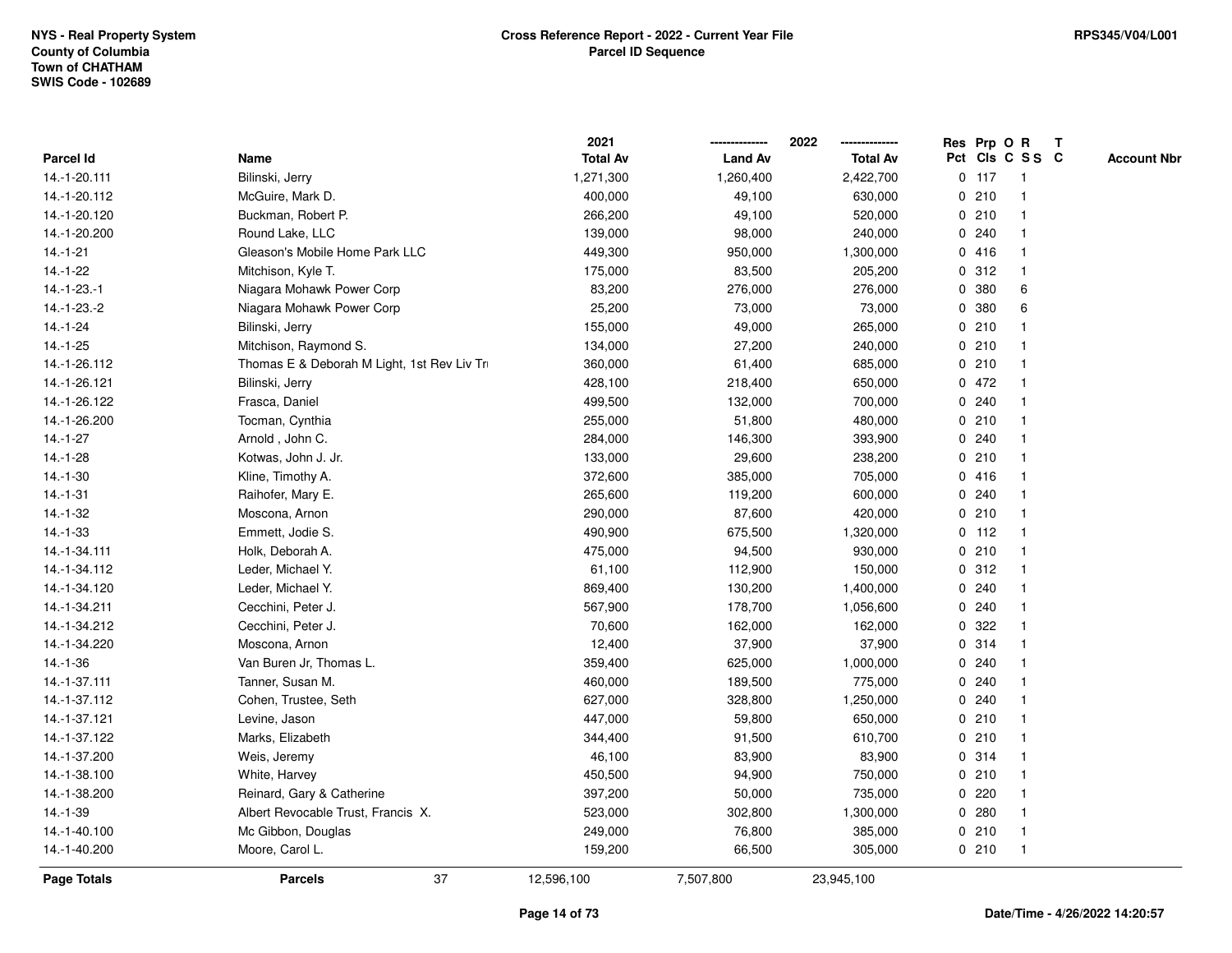|                    |                           |    | 2021            |                | 2022            |             | Res Prp O R |                 | T |                    |
|--------------------|---------------------------|----|-----------------|----------------|-----------------|-------------|-------------|-----------------|---|--------------------|
| Parcel Id          | Name                      |    | <b>Total Av</b> | <b>Land Av</b> | <b>Total Av</b> |             |             | Pct Cls C S S C |   | <b>Account Nbr</b> |
| $14.-1-42$         | Kline, Kyle               |    | 206,800         | 104,000        | 350,000         | 0           | 240         | -1              |   |                    |
| $14.-1-43$         | Gonyea, Michael F.        |    | 256,500         | 99,700         | 415,000         | 0           | 240         | -1              |   |                    |
| $14.-1-44$         | Gibson, Garth             |    | 251,000         | 99,100         | 375,000         |             | 0.240       | -1              |   |                    |
| $14.-1-45$         | Gibson, Garth             |    | 43,700          | 128,100        | 128,100         |             | 0 322       |                 |   |                    |
| $14.-1-46$         | Salvesvold, Ralph J.      |    | 270,000         | 61,600         | 445,000         |             | 0210        |                 |   |                    |
| $14.-1-47$         | Kline, Scott L.           |    | 252,000         | 63,000         | 470,000         |             | 0210        |                 |   |                    |
| $14.-1-48$         | Kinder Farm, Inc.         |    | 153,700         | 58,100         | 290,000         |             | 0210        |                 |   |                    |
| 14.-1-49.110       | Farcher, Charles F. V.    |    | 350,000         | 74,400         | 570,000         | 0           | 281         |                 |   |                    |
| 14.-1-49.120       | Pinto, Kirk               |    | 461,000         | 70,000         | 625,000         | $\mathbf 0$ | 210         | $\mathbf{1}$    |   |                    |
| 14.-1-49.200       | Platt, Ralph              |    | 319,446         | 49,000         | 448,000         |             | 0210        | -1              |   |                    |
| $14.-1-50$         | Pinto, Kirk               |    | 30,700          | 55,100         | 55,100          |             | 0 322       |                 |   |                    |
| $14.-1-51$         | Taft, Thomas G.           |    | 315,000         | 98,000         | 540,000         |             | 0.240       |                 |   |                    |
| $14.-1-52$         | Wiliams, Cherie R.        |    | 1,375,000       | 424,400        | 3,750,000       | 0           | 240         |                 |   |                    |
| 14.-1-53           | Williams, Cherie R.       |    | 72,800          | 251,700        | 253,000         |             | 0.312       |                 |   |                    |
| $14.-1-54$         | Mckenna, Peter A.         |    | 275,200         | 203,800        | 550,000         | 0           | 240         |                 |   |                    |
| $14.-1-55$         | Hutchison, Margaret L.    |    | 2,200           | 3,900          | 3,900           | $\mathbf 0$ | 311         | $\overline{1}$  |   |                    |
| $14.-1-57$         | Stone, Andrew             |    | 327,300         | 77,800         | 730,000         |             | 0210        | -1              |   |                    |
| $14.-1-58$         | Bilinski, Jerry           |    | 261,100         | 338,000        | 525,000         |             | $0$ 117     |                 |   |                    |
| $14.-1-59$         | Ackiewicz, Joseph L.      |    | 381,900         | 106,800        | 585,000         |             | 0.240       |                 |   |                    |
| $14.-1-60$         | McDonald, Shane M.        |    | 620,000         | 74,100         | 1,143,600       |             | 0.215       |                 |   |                    |
| $14.-1-61$         | Rothenberg, James         |    | 325,000         | 49,100         | 580,000         |             | 0210        |                 |   |                    |
| $14.-1-62$         | Bilinski, Jerry           |    | 479,000         | 98,100         | 925,000         | 0           | 240         |                 |   |                    |
| $14.-1-63$         | Farragher, Michael        |    | 300,000         | 49,100         | 445,000         |             | 0210        |                 |   |                    |
| $14.-1-64$         | Pakulek, Trustee, John J. |    | 260,000         | 52,900         | 440,000         |             | 0210        | -1              |   |                    |
| $14.-1-65$         | Churchill, David          |    | 280,000         | 50,500         | 580,000         |             | 0210        |                 |   |                    |
| $14.-1-66$         | Roy, Norman J.            |    | 261,300         | 50,100         | 556,000         |             | 0210        |                 |   |                    |
| $14.-1-67$         | Niemeyer, Matthew F.      |    | 266,400         | 49,000         | 435,000         |             | 0210        |                 |   |                    |
| 14.-1-68           | Leder, Michael Y.         |    | 165,900         | 109,600        | 260,000         |             | 0.312       |                 |   |                    |
| $14.-1-69$         | Brody, Daniel P.          |    | 283,000         | 257,300        | 560,000         | 0           | 240         |                 |   |                    |
| $14.-1-70$         | Newman, Beth Lehrman      |    | 517,300         | 294,100        | 1,049,300       | 0           | 240         | $\mathbf{1}$    |   |                    |
| $14.-1-71$         | Town of Chatham           |    | 35,000          | 35,000         | 35,000          |             | 0.311       | 8               |   |                    |
| $14.-1-72$         | Arnold, Timothy H.        |    | 75,900          | 188,100        | 188,100         |             | 0.322       |                 |   |                    |
| $14.-1-73$         | Ooms Family Holding Co.   |    | 153,500         | 358,000        | 358,000         |             | 0 322       |                 |   |                    |
| $14.-1-74$         | Theobald, David           |    | 302,700         | 99,000         | 540,000         |             | 0.240       |                 |   |                    |
| $14.-1-75$         | Sperry, Gabriella         |    | 31,100          | 71,700         | 71,700          |             | 0.311       |                 |   |                    |
| 14.-1-76           | Sperry, Gabriella         |    | 35,800          | 72,900         | 72,900          | 0           | 311         | $\mathbf{1}$    |   |                    |
| $14.-1-77$         | Block, Benjamin           |    | 210,000         | 92,400         | 365,000         |             | 0.240       | $\mathbf{1}$    |   |                    |
| <b>Page Totals</b> | <b>Parcels</b>            | 37 | 10,207,246      | 4,417,500      | 19,712,700      |             |             |                 |   |                    |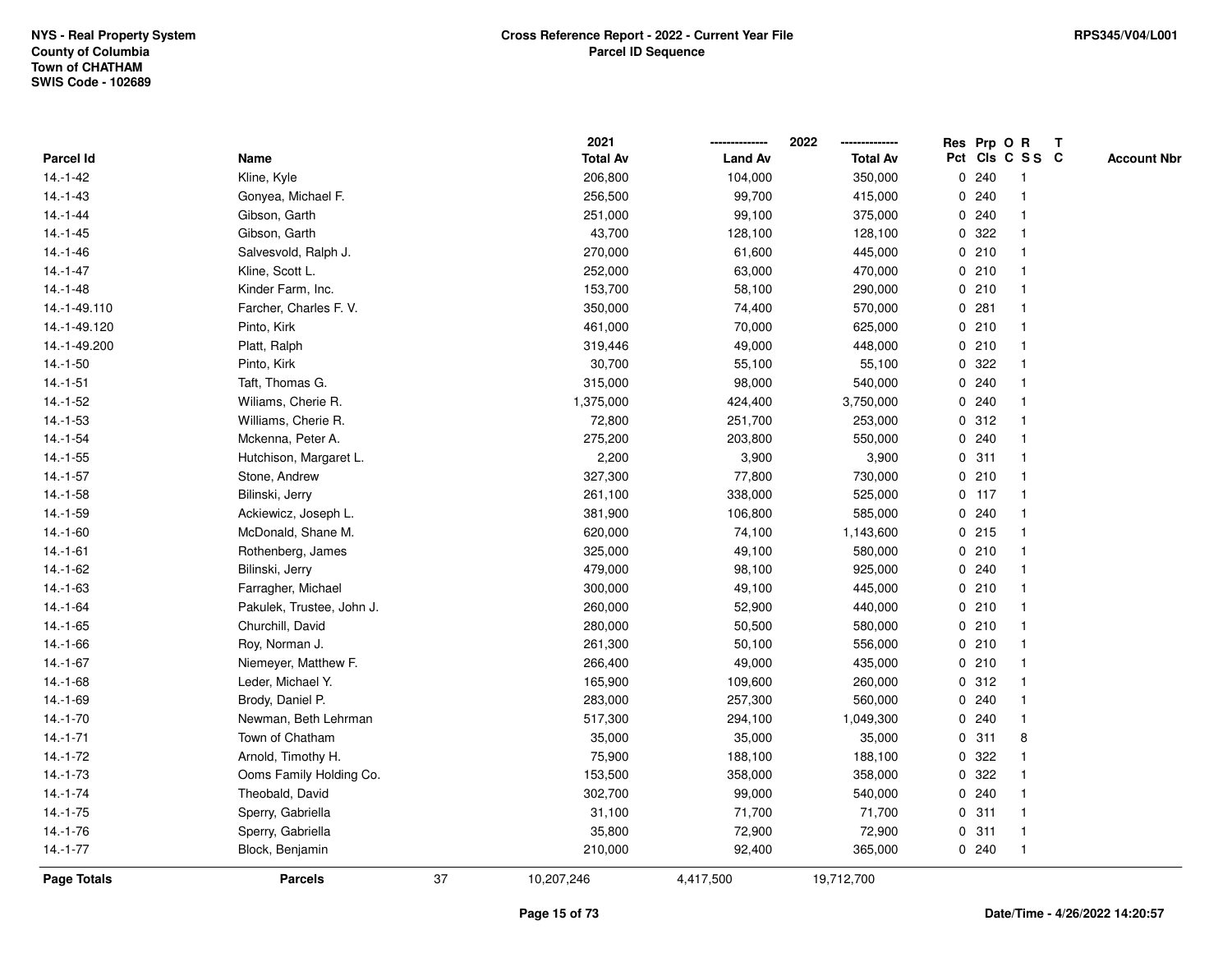|                    |                                    | 2021            |                | 2022            |   |         | Res Prp O R     | $\mathsf{T}$ |                    |
|--------------------|------------------------------------|-----------------|----------------|-----------------|---|---------|-----------------|--------------|--------------------|
| Parcel Id          | Name                               | <b>Total Av</b> | <b>Land Av</b> | <b>Total Av</b> |   |         | Pct Cls C S S C |              | <b>Account Nbr</b> |
| 14.1-1-1.110       | Slesar, Clarissa R.                | 140,700         | 34,300         | 285,000         |   | 0210    | -1              |              |                    |
| 14.1-1-1.120       | Crane, Matthew J.                  | 200,000         | 44,600         | 526,800         |   | 0210    |                 |              |                    |
| 14.1-1-1.200       | Schmitt, Erik T.                   | 224,000         | 75,000         | 340,000         |   | 0.240   | -1              |              |                    |
| $14.1 - 1 - 2$     | Haggerty, Patrick J.               | 162,700         | 28,600         | 350,000         |   | 0210    | $\mathbf{1}$    |              |                    |
| $14.1 - 1 - 3$     | Kellogg, Robert M.                 | 153,300         | 37,800         | 315,000         |   | 0210    | $\mathbf{1}$    |              |                    |
| $14.1 - 1 - 4$     | Koivula, Deborah L.                | 141,700         | 42,000         | 228,800         |   | 0210    | -1              |              |                    |
| $14.1 - 1 - 5$     | Glover, George C.                  | 17,000          | 30,300         | 30,300          |   | 0.314   |                 |              |                    |
| $14.1 - 1 - 6$     | Glover, George C.                  | 103,000         | 18,900         | 185,700         |   | 0210    |                 |              |                    |
| $14.1 - 1 - 7$     | Bickerstaff, Gretchen              | 194,000         | 35,400         | 484,400         |   | 0210    | -1              |              |                    |
| $14.1 - 1 - 8$     | Courtney, Mackenzie Lee            | 268,800         | 36,400         | 445,000         |   | 0210    |                 |              |                    |
| $14.1 - 1 - 9$     | Booth, James C.                    | 180,000         | 29,800         | 305,300         |   | 0210    | $\mathbf{1}$    |              |                    |
| $14.1 - 1 - 10$    | Corbin, Linda M.                   | 153,600         | 60,700         | 273,800         |   | 0.240   | -1              |              |                    |
| $14.1 - 1 - 11$    | Frick, Richard                     | 104,600         | 25,800         | 219,200         |   | 0210    | $\mathbf 1$     |              |                    |
| $14.1 - 1 - 12$    | Goold, Walter K.                   | 120,000         | 38,400         | 185,900         |   | 0210    |                 |              |                    |
| $14.1 - 1 - 14$    | Jolly, Stanley                     | 271,800         | 100,600        | 525,000         |   | 0.240   |                 |              |                    |
| $14.1 - 1 - 15$    | Phelan, James J.                   | 215,000         | 44,400         | 406,500         |   | 0210    |                 |              |                    |
| $14.1 - 1 - 16$    | Chesley, Paul R.                   | 208,900         | 35,400         | 240,000         |   | 0411    | $\mathbf{1}$    |              |                    |
| $14.1 - 1 - 17$    | Hanssen, John L.                   | 20,000          | 20,000         | 55,000          | 0 | 312     | -1              |              |                    |
| $14.1 - 1 - 18$    | Fanning, John K.                   | 136,000         | 31,000         | 268,000         |   | 0210    | $\mathbf{1}$    |              |                    |
| $14.1 - 1 - 19$    | Formel, Ann F.                     | 10,800          | 18,000         | 18,000          |   | 0.314   |                 |              |                    |
| $14.1 - 1 - 20$    | Clark, Mary D.                     | 170,000         | 20,300         | 365,600         |   | 0210    |                 |              |                    |
| $14.1 - 1 - 21$    | Glover, George C.                  | 4,000           | 5,000          | 5,000           |   | 0.314   |                 |              |                    |
| $14.1 - 1 - 22$    | Dymond, Dale                       | 47,200          | 56,400         | 125,000         |   | 0.240   | -1              |              |                    |
| $14.1 - 1 - 23$    | Gawron, Allan E.                   | 155,800         | 50,800         | 240,000         |   | 0210    | $\mathbf{1}$    |              |                    |
| 14.1-1-24.100      | Crawford, Timothy                  | 97,800          | 27,600         | 175,000         |   | 0210    | $\mathbf 1$     |              |                    |
| 14.1-1-24.200      | Crawford, Timothy                  | 1,800           | 1,800          | 1,800           |   | 0.311   | -1              |              |                    |
| $14.1 - 1 - 25$    | Lauster, Shawn                     | 73,900          | 31,400         | 130,000         |   | $0$ 271 |                 |              |                    |
| 14.1-1-26          | Hommel, Craig M.                   | 154,100         | 42,700         | 275,000         |   | 0210    |                 |              |                    |
| $14.1 - 1 - 27$    | Kelleher, Bernard J.               | 38,000          | 50,200         | 55,000          |   | 0.312   | $\overline{1}$  |              |                    |
| $14.1 - 1 - 28$    | Formel, Ann                        | 143,700         | 27,000         | 305,000         |   | 0210    | -1              |              |                    |
| 14.1-1-29.100      | De Angelis, James A.               | 225,000         | 41,300         | 377,900         |   | 0210    | $\mathbf{1}$    |              |                    |
| $14.1 - 1 - 30$    | North Chatham Library Assoc.       | 131,600         | 31,400         | 280,000         |   | 0 611   | 8               |              |                    |
| 14.1-1-31.100      | Eisenhower, Susan                  | 32,700          | 45,200         | 45,200          |   | 0.311   | -1              |              |                    |
| 14.1-1-31.200      | Reamer, Mark E.                    | 145,800         | 35,000         | 456,800         |   | 0210    |                 |              |                    |
| 14.1-1-32          | North Chatham Trolley Station, LLC | 174,800         | 25,000         | 220,000         |   | 0 681   |                 |              |                    |
| $14.1 - 1 - 33$    | Eidman, Steven                     | 199,800         | 36,400         | 465,400         |   | 0210    | $\mathbf{1}$    |              |                    |
| 14.1-1-34          | Reamer, Mark                       | 50,000          | 61,700         | 188,800         |   | 0.312   | $\mathbf{1}$    |              |                    |
| <b>Page Totals</b> | 37<br><b>Parcels</b>               | 4,871,900       | 1,376,600      | 9,399,200       |   |         |                 |              |                    |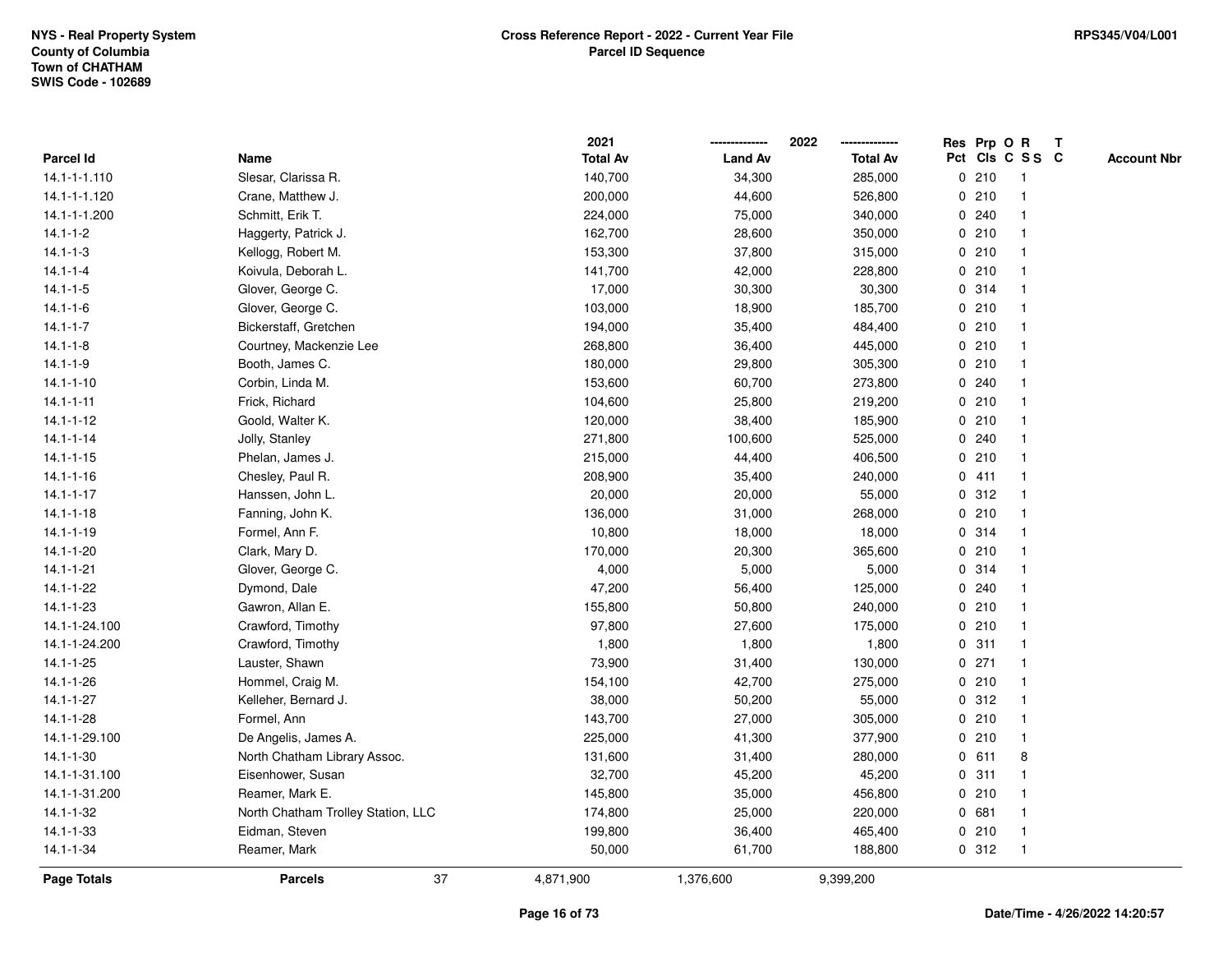|                 |                                        | 2021            |                | 2022<br>-------------- | Res Prp O R |                         | Т |                    |
|-----------------|----------------------------------------|-----------------|----------------|------------------------|-------------|-------------------------|---|--------------------|
| Parcel Id       | Name                                   | <b>Total Av</b> | <b>Land Av</b> | <b>Total Av</b>        |             | Pct Cls C S S C         |   | <b>Account Nbr</b> |
| $14.1 - 1 - 35$ | Eisenhower, Susan                      | 236,400         | 28,900         | 525,400                | 0.280       | $\overline{1}$          |   |                    |
| $14.1 - 1 - 36$ | Dwelley, Orion H.                      | 165,000         | 24,600         | 380,000                | 0210        | $\overline{1}$          |   |                    |
| $14.1 - 1 - 37$ | Cummings, Dorothy                      | 156,800         | 40,600         | 385,500                | 0210        | -1                      |   |                    |
| $14.1 - 1 - 38$ | Lauster, Jody R.                       | 124,900         | 21,400         | 323,700                | 0.220       | -1                      |   |                    |
| 14.1-1-39       | North Chatham Methodist Church         | 164,800         | 25,500         | 426,000                | 0620        | 8                       |   |                    |
| $14.1 - 1 - 40$ | United Methodist Church, North Chatham | 456,000         | 41,300         | 480,000                | 0620        | 8                       |   |                    |
| $14.1 - 1 - 41$ | Humphrey, Powers D.                    | 175,200         | 35,000         | 375,000                | 0210        |                         |   |                    |
| $14.1 - 1 - 42$ | Grethen, Kim                           | 289,200         | 67,200         | 600,000                | 0210        | -1                      |   |                    |
| $14.1 - 1 - 43$ | Linden, Christine                      | 279,600         | 47,300         | 375,200                | 0210        | $\overline{\mathbf{1}}$ |   |                    |
| $14.1 - 1 - 44$ | Delliere, Willa Q.                     | 260,000         | 25,000         | 542,000                | 0210        | $\mathbf{1}$            |   |                    |
| $14.1 - 1 - 45$ | White, John J.                         | 224,100         | 17,500         | 375,000                | 0.280       |                         |   |                    |
| $14.1 - 1 - 46$ | Mattei, Isa                            | 129,500         | 17,800         | 254,600                | 0210        |                         |   |                    |
| 14.1-1-47       | Villamizar, Gabriel                    | 149,300         | 20,600         | 310,000                | 0210        |                         |   |                    |
| $14.1 - 1 - 48$ | Boyle, Ellen M.                        | 156,300         | 17,400         | 255,000                | 0210        |                         |   |                    |
| $14.1 - 1 - 49$ | Schreijack, Paul H.                    | 183,900         | 22,600         | 384,100                | 0210        | $\overline{\mathbf{1}}$ |   |                    |
| $14.1 - 1 - 50$ | Waldmann, Douglas                      | 146,500         | 31,000         | 285,700                | 0210        | $\overline{\mathbf{1}}$ |   |                    |
| $14.1 - 1 - 51$ | Gash, Wendy                            | 141,700         | 36,400         | 258,000                | 0210        | -1                      |   |                    |
| $14.1 - 1 - 52$ | Seltzer, David Starn                   | 200,000         | 28,800         | 328,000                | 0210        |                         |   |                    |
| $14.1 - 1 - 53$ | Bilinski, Darlene                      | 157,400         | 42,700         | 341,200                | 0 283       |                         |   |                    |
| 14.1-1-54       | Lanford, Cynthia S.                    | 235,500         | 34,200         | 460,000                | 0210        |                         |   |                    |
| 14.1-1-55       | Hiemstra, Pieter R.                    | 290,200         | 35,000         | 430,000                | 0210        | -1                      |   |                    |
| $14.1 - 1 - 56$ | Samerjan, George E.                    | 283,600         | 35,000         | 550,000                | 0210        |                         |   |                    |
| $14.1 - 1 - 57$ | Persing, Daniel J.                     | 218,400         | 36,800         | 535,400                | 0.280       | $\overline{\mathbf{1}}$ |   |                    |
| $14.1 - 1 - 58$ | Lardizabal, Michael                    | 210,000         | 19,000         | 380,000                | 0210        | -1                      |   |                    |
| $14.1 - 1 - 59$ | Johns, David                           | 175,300         | 25,000         | 388,000                | 0210        | -1                      |   |                    |
| $14.1 - 1 - 60$ | Shelton, Wayne                         | 22,500          | 28,200         | 28,200                 | 0.311       |                         |   |                    |
| $14.1 - 1 - 61$ | Shelton, Wayne                         | 170,500         | 39,200         | 325,000                | 0210        |                         |   |                    |
| 14.1-1-62.100   | Halverson, Karen                       | 440,000         | 40,000         | 897,700                | 0210        |                         |   |                    |
| 14.1-1-62.200   | Smith, Susan J.                        | 167,500         | 35,000         | 325,000                | 0210        | -1                      |   |                    |
| $14.1 - 1 - 63$ | Skillman, Piper                        | 275,300         | 32,500         | 418,500                | 0220        | -1                      |   |                    |
| $14.1 - 1 - 64$ | Bellamy, Peter K. Jr.                  | 166,300         | 25,400         | 350,000                | 0210        | $\overline{1}$          |   |                    |
| 14.1-1-65       | Connors, Sandra                        | 144,600         | 23,800         | 265,000                | 0210        |                         |   |                    |
| $14.1 - 1 - 66$ | Rouse, Tammara Lynn                    | 141,800         | 29,400         | 260,400                | 0210        |                         |   |                    |
| $14.1 - 1 - 67$ | Sayres, William C.                     | 169,400         | 18,600         | 254,300                | 0210        |                         |   |                    |
| $14.1 - 1 - 68$ | Adcock, Thomas                         | 144,500         | 35,000         | 252,000                | 0210        | $\overline{1}$          |   |                    |
| 14.1-1-69       | Felton, David J.                       | 227,400         | 56,000         | 400,000                | 0210        | $\overline{1}$          |   |                    |
| $14.1 - 1 - 70$ | Hough, Thomas E. II.                   | 175,000         | 14,500         | 364,000                | 0210        | $\overline{1}$          |   |                    |
| Page Totals     | 37<br><b>Parcels</b>                   | 7,454,400       | 1,154,200      | 14,087,900             |             |                         |   |                    |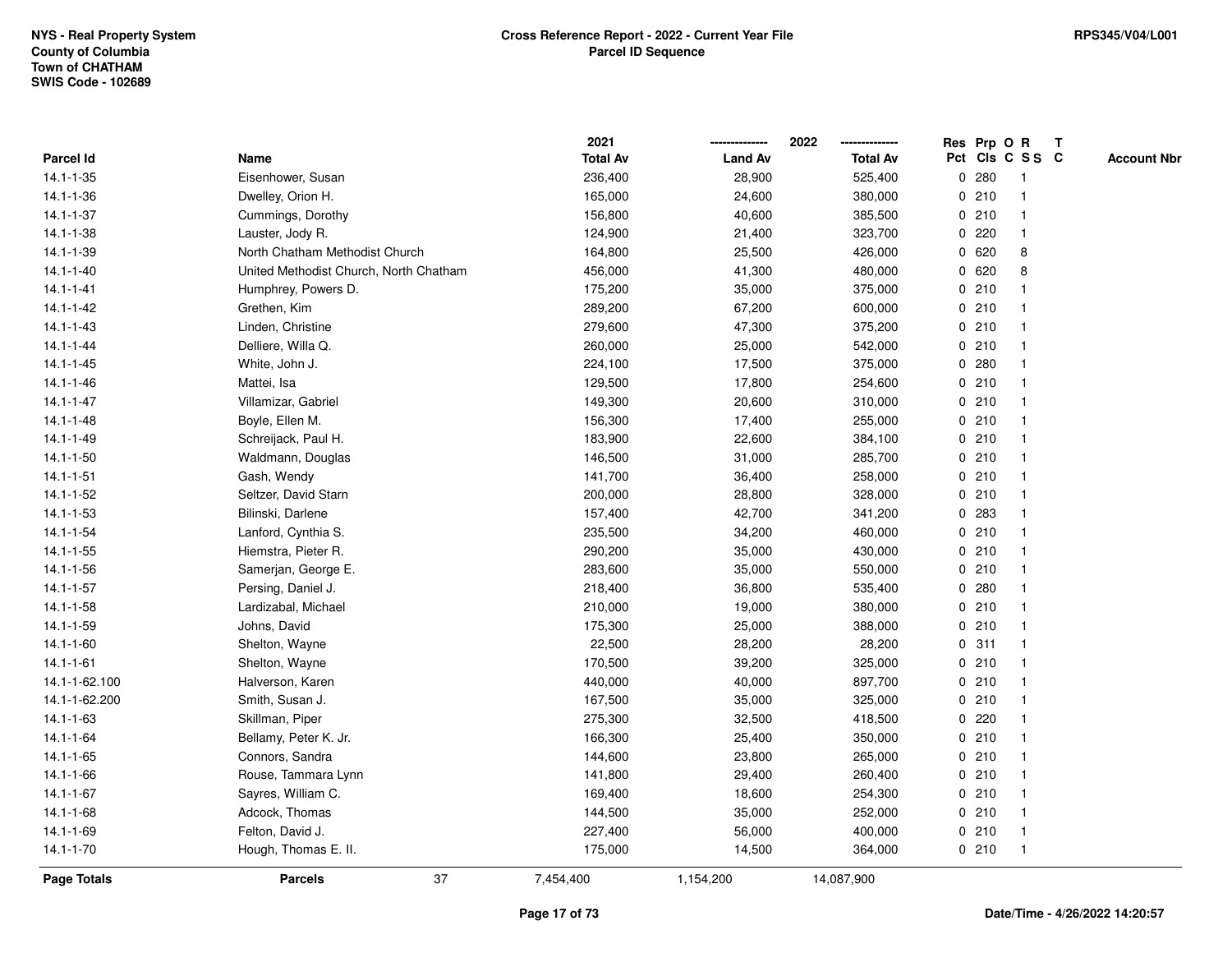|                 |                                             | 2021            |                | 2022<br>-------------- | Res Prp O R |                 |                         | $\mathbf{T}$ |                    |
|-----------------|---------------------------------------------|-----------------|----------------|------------------------|-------------|-----------------|-------------------------|--------------|--------------------|
| Parcel Id       | Name                                        | <b>Total Av</b> | <b>Land Av</b> | <b>Total Av</b>        |             | Pct Cls C S S C |                         |              | <b>Account Nbr</b> |
| $14.1 - 1 - 71$ | Johnnes, Daniel                             | 157,000         | 21,400         | 380,000                |             | 0210            | -1                      |              |                    |
| $14.1 - 1 - 72$ | Judge, Peter                                | 220,000         | 19,400         | 400,000                |             | 0220            |                         |              |                    |
| 14.1-1-73       | Balint, Adam D.                             | 188,400         | 39,100         | 354,700                |             | 0220            | -1                      |              |                    |
| $14.1 - 1 - 74$ | Rouse, Tammara Lynn                         | 228,400         | 37,100         | 502,100                |             | 0210            | $\overline{1}$          |              |                    |
| $14.1 - 1 - 75$ | Michell, Catherine                          | 159,600         | 38,500         | 320,000                |             | 0210            | $\overline{1}$          |              |                    |
| $14.1 - 1 - 76$ | Appel, Doris T.                             | 229,100         | 39,900         | 355,000                |             | 0210            | -1                      |              |                    |
| $14.1 - 1 - 77$ | Cegielski, Jennifer                         | 220,000         | 30,400         | 355,000                |             | 0210            |                         |              |                    |
| $14.1 - 1 - 78$ | Vollmuth, George                            | 294,000         | 38,500         | 667,800                |             | 0210            |                         |              |                    |
| 14.1-1-79       | Houle, N/K/A/ Dieteman Elle                 | 139,700         | 35,700         | 300,000                |             | 0.220           | -1                      |              |                    |
| 14.2-1-1.110    | Zucco, Nicole M.                            | 195,000         | 55,000         | 360,000                |             | 0210            | $\overline{1}$          |              |                    |
| 14.2-1-1.120    | Wurzburg, Barbara M.                        | 215,000         | 38,200         | 237,400                |             | 0210            | $\overline{\mathbf{1}}$ |              |                    |
| 14.2-1-1.200    | Allen, Robert F.                            | 106,700         | 19,300         | 206,400                |             | 0210            | -1                      |              |                    |
| $14.2 - 1 - 2$  | McGrath, William                            | 103,700         | 25,000         | 288,500                |             | 0210            |                         |              |                    |
| $14.2 - 1 - 4$  | Legge, Sierra                               | 87,500          | 18,600         | 165,900                |             | 0210            |                         |              |                    |
| $14.2 - 1 - 5$  | Williams, Sidney                            | 48,000          | 8,000          | 80,000                 |             | 0210            |                         |              |                    |
| $14.2 - 1 - 6$  | McLeod, Edward J.                           | 17,500          | 8,900          | 34,700                 |             | 0.260           |                         |              |                    |
| $14.2 - 1 - 7$  | McLeod, Edward J.                           | 6,000           | 10,000         | 12,500                 |             | 0.312           | $\overline{1}$          |              |                    |
| $14.2 - 1 - 8$  | Stickles, Rodney J. Jr.                     | 35,000          | 20,300         | 23,200                 |             | 0.312           | $\overline{\mathbf{1}}$ |              |                    |
| $14.2 - 1 - 9$  | Buckley, Michael                            | 80,000          | 41,300         | 180,000                |             | 0210            | -1                      |              |                    |
| $14.2 - 1 - 10$ | Stickles, Rodney J. Jr.                     | 119,100         | 17,000         | 222,100                |             | 0210            |                         |              |                    |
| $14.2 - 1 - 11$ | Abrams, Gina                                | 64,400          | 10,000         | 114,100                |             | 0210            |                         |              |                    |
| $14.2 - 1 - 12$ | Abrams, Gina                                | 5,500           | 7,000          | 7,000                  |             | 0.314           |                         |              |                    |
| $14.2 - 1 - 13$ | Catalfamo, Paul V.                          | 130,000         | 30,900         | 303,900                |             | 0210            | $\overline{\mathbf{1}}$ |              |                    |
| $14.2 - 1 - 14$ | Morehouse, Patrick                          | 42,900          | 28,400         | 56,400                 |             | 0270            | $\overline{\mathbf{1}}$ |              |                    |
| $14.2 - 1 - 15$ | Casivant, Donald N.                         | 18,900          | 15,000         | 19,500                 |             | 0 270           | -1                      |              |                    |
| $14.2 - 1 - 17$ | Cunningham, Christine                       | 178,200         | 52,500         | 298,700                |             | 0210            |                         |              |                    |
| $14.2 - 1 - 18$ | North Chatham Cemetery                      | 56,000          | 116,900        | 116,900                |             | 0 695           | 8                       |              |                    |
| 14.2-1-19       | Bechand, Robert J. Sr.                      | 63,000          | 27,800         | 120,700                |             | 0210            |                         |              |                    |
| 14.2-1-20       | Lucas, Beverly A.                           | 65,000          | 35,000         | 118,800                |             | 0210            |                         |              |                    |
| 14.2-1-21.100   | Schwartz, Barbara A.                        | 175,000         | 58,100         | 315,000                |             | 0210            | $\overline{\mathbf{1}}$ |              |                    |
| 14.2-1-21.120   | Moran, James H.                             | 150,000         | 23,500         | 235,000                |             | 0210            | $\overline{1}$          |              |                    |
| 14.2-1-21.200   | Volunteer Firemen's Assoc Inc, North Chatha | 237,700         | 38,500         | 525,000                |             | 0 662           | 8                       |              |                    |
| 14.2-1-22       | Godfrey, Paul A. Jr.                        | 122,000         | 17,000         | 285,000                |             | 0210            |                         |              |                    |
| 14.2-1-23       | Godfrey, Paul A. Jr.                        | 14,100          | 17,800         | 67,200                 |             | 0.312           |                         |              |                    |
| $14.2 - 1 - 24$ | Imreh-Allegretta, Ursula                    | 118,000         | 47,600         | 230,000                |             | 0210            | -1                      |              |                    |
| 14.2-1-25       | Bishop, Rodney P.                           | 113,000         | 21,400         | 215,200                |             | 0210            | $\overline{1}$          |              |                    |
| 14.2-1-26       | Shook, David L.                             | 120,000         | 40,500         | 220,000                |             | 0210            | $\overline{1}$          |              |                    |
| Page Totals     | 37<br><b>Parcels</b>                        | 4,523,400       | 1,149,500      | 8,693,700              |             |                 |                         |              |                    |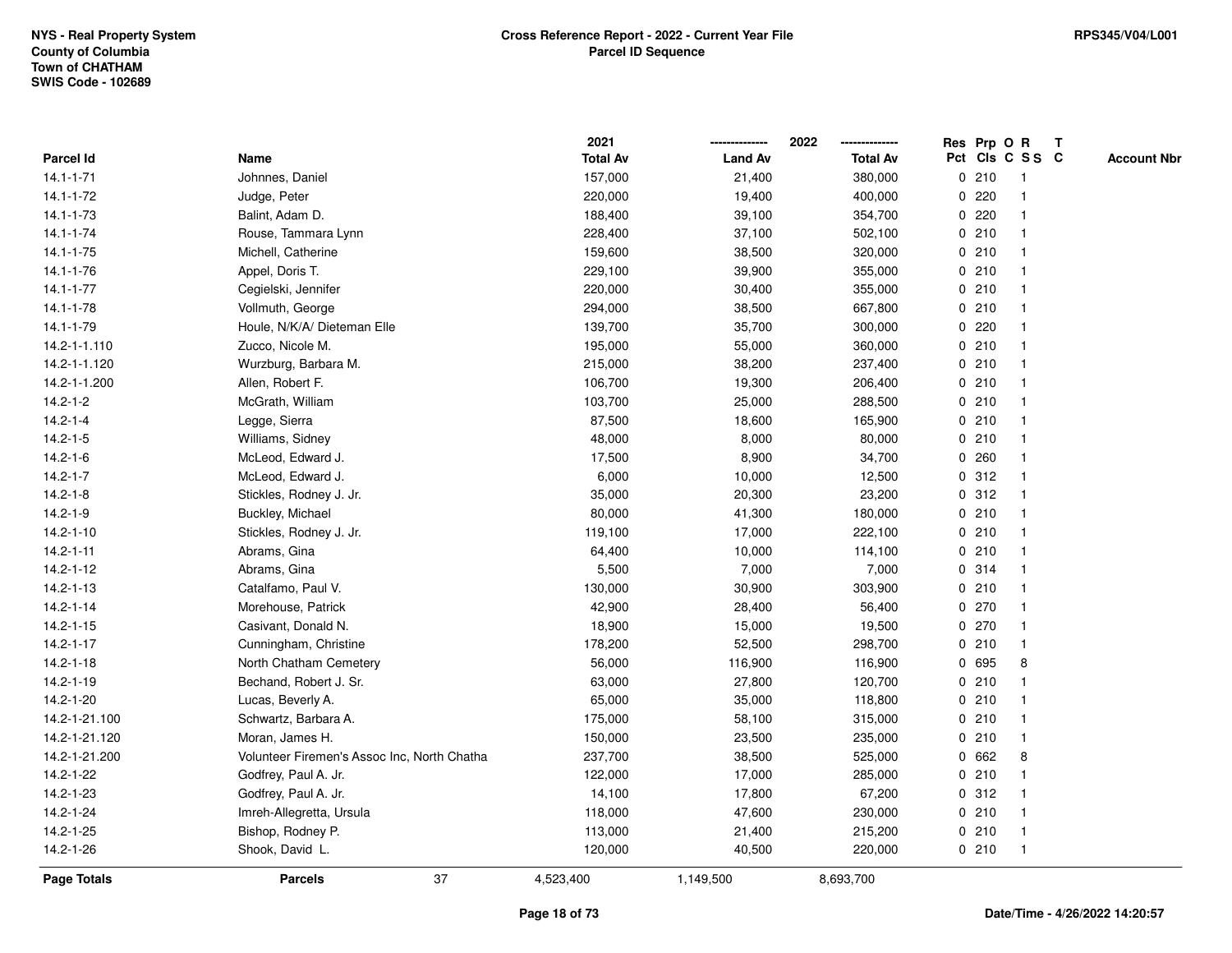|                    |                         |    | 2021            |                | 2022            | Res Prp O R<br>T                      |  |
|--------------------|-------------------------|----|-----------------|----------------|-----------------|---------------------------------------|--|
| Parcel Id          | Name                    |    | <b>Total Av</b> | <b>Land Av</b> | <b>Total Av</b> | Pct Cls C S S C<br><b>Account Nbr</b> |  |
| $14.2 - 1 - 27$    | Greer, William S.       |    | 124,000         | 35,000         | 255,400         | 0210<br>$\mathbf{1}$                  |  |
| 14.2-1-28          | Hogencamp, Matthew      |    | 116,450         | 32,800         | 244,700         | 0210<br>$\mathbf 1$                   |  |
| 14.2-1-29          | Lebrecht, Denise        |    | 138,980         | 33,900         | 250,000         | 0210<br>$\mathbf 1$                   |  |
| 14.2-1-30          | Cure, Charles Albert    |    | 157,500         | 35,700         | 300,000         | 0210                                  |  |
| $14.17 - 1 - 1$    | Olsson, Lester S.       |    | 3,800           | 45,500         | 45,500          | 0 311 W 1                             |  |
| $14.17 - 1 - 2$    | Strevell, Gary D.       |    | 3,200           | 10,000         | 10,000          | 0 311 W 1                             |  |
| $14.17 - 1 - 3$    | Wells, Christopher M.   |    | 210,000         | 39,800         | 39,800          | 311 W 1<br>0                          |  |
| $14.17 - 1 - 4$    | Wells, Christopher M.   |    | 19,500          | 54,800         | 310,000         | 210 W 1<br>0                          |  |
| 14.17-1-5          | Boice, Brenda           |    | 8,400           | 10,400         | 10,400          | 314<br>0<br>$\overline{1}$            |  |
| 14.17-1-6          | Shadwick, Jeffrey W.    |    | 214,800         | 117,800        | 340,000         | 0 240 W 1                             |  |
| $14.17 - 1 - 7$    | Regan, Edward J.        |    | 14,700          | 39,800         | 39,800          | 0 311 W 1                             |  |
| 14.17-1-8          | Shadwick, Jeffrey W.    |    | 1,400           | 13,000         | 13,000          | 0.314 W1                              |  |
| 14.17-1-9          | Beals, Dorothy R.       |    | 82,500          | 52,000         | 142,000         | 0 210 W 1                             |  |
| 14.17-1-10         | Beals, Philip E.        |    | 30,000          | 41,000         | 51,000          | 0 270 W 1                             |  |
| 14.17-1-11         | Brady, John N.          |    | 117,200         | 75,000         | 270,000         | 0 210 W 1                             |  |
| 14.17-1-12         | Brady, John W.          |    | 36,000          | 37,500         | 43,000          | 270 W 1<br>$\mathbf{0}$               |  |
| 14.17-1-13         | <b>Bada Bing LLC</b>    |    | 28,200          | 48,800         | 58,000          | 0 312 W 1                             |  |
| 14.17-1-14         | Dubray, Jason           |    | 22,000          | 40,500         | 63,000          | 0 270 W 1                             |  |
| 14.17-1-15         | Dubray, Jason           |    | 17,600          | 6,600          | 25,500          | 0.312<br>-1                           |  |
| 14.17-1-16         | Dubray, Jason           |    | 110,000         | 40,500         | 194,500         | 0 210 W 1                             |  |
| 14.17-1-17         | Zeilman, Charles P.     |    | 115,000         | 55,100         | 207,300         | 0 260 W 1                             |  |
| 14.17-1-18         | Trapani, David          |    | 118,000         | 68,000         | 260,900         | 260 W 1<br>0                          |  |
| 14.17-1-19         | Brady, Christian        |    | 115,500         | 53,000         | 180,300         | 260 W 1<br>0                          |  |
| 14.17-1-20         | Cacciola, John          |    | 140,000         | 53,000         | 200,000         | 0 210 W 1                             |  |
| 14.17-1-21         | Ploussard, Kimberle     |    | 195,000         | 66,300         | 365,000         | 0 210 W 1                             |  |
| 14.17-1-22         | Zeilman, Charles P.     |    | 30,000          | 6,800          | 44,000          | 0.312<br>-1                           |  |
| 14.17-1-23         | Zeilman, Charles P.     |    | 9,300           | 17,000         | 17,000          | 0.311                                 |  |
| 14.17-1-24         | Favour, Richard Kenneth |    | 12,300          | 20,200         | 20,200          | 0 311 W 1                             |  |
| $15.-1-1.3$        | Sperry, Gabrielle N.    |    | 1,135,380       | 596,900        | 2,000,000       | 0.241<br>-1                           |  |
| $15.-1-1.4$        | Benedict, David         |    | 68,700          | 215,300        | 215,300         | $\mathbf 0$<br>311<br>$\mathbf{1}$    |  |
| $15.-1-1.110$      | Whitney, Wheelock III.  |    | 1,265,000       | 593,600        | 2,185,000       | 0.241<br>-1                           |  |
| 15.-1-1.200        | Barry, James W.         |    | 33,300          | 195,000        | 195,000         | 0.322                                 |  |
| $15.-1-2$          | Sperry, Gabriella N.    |    | 142,500         | 350,000        | 350,000         | 0 322                                 |  |
| $15.-1-3$          | Jezowski, Robert Dean   |    | 350,000         | 56,600         | 569,600         | 0210                                  |  |
| $15.-1-4$          | Ellis, Thomas           |    | 244,000         | 100,000        | 370,000         | 0210                                  |  |
| 15.-1-6.100        | Ammerman, Dominic       |    | 590,000         | 378,900        | 1,180,500       | 0.240<br>$\mathbf 1$                  |  |
| 15.-1-6.210        | Muller, Kenneth W.      |    | 202,000         | 98,100         | 365,000         | 0.240<br>$\mathbf{1}$                 |  |
| <b>Page Totals</b> | <b>Parcels</b>          | 37 | 6,222,210       | 3,734,200      | 11,430,700      |                                       |  |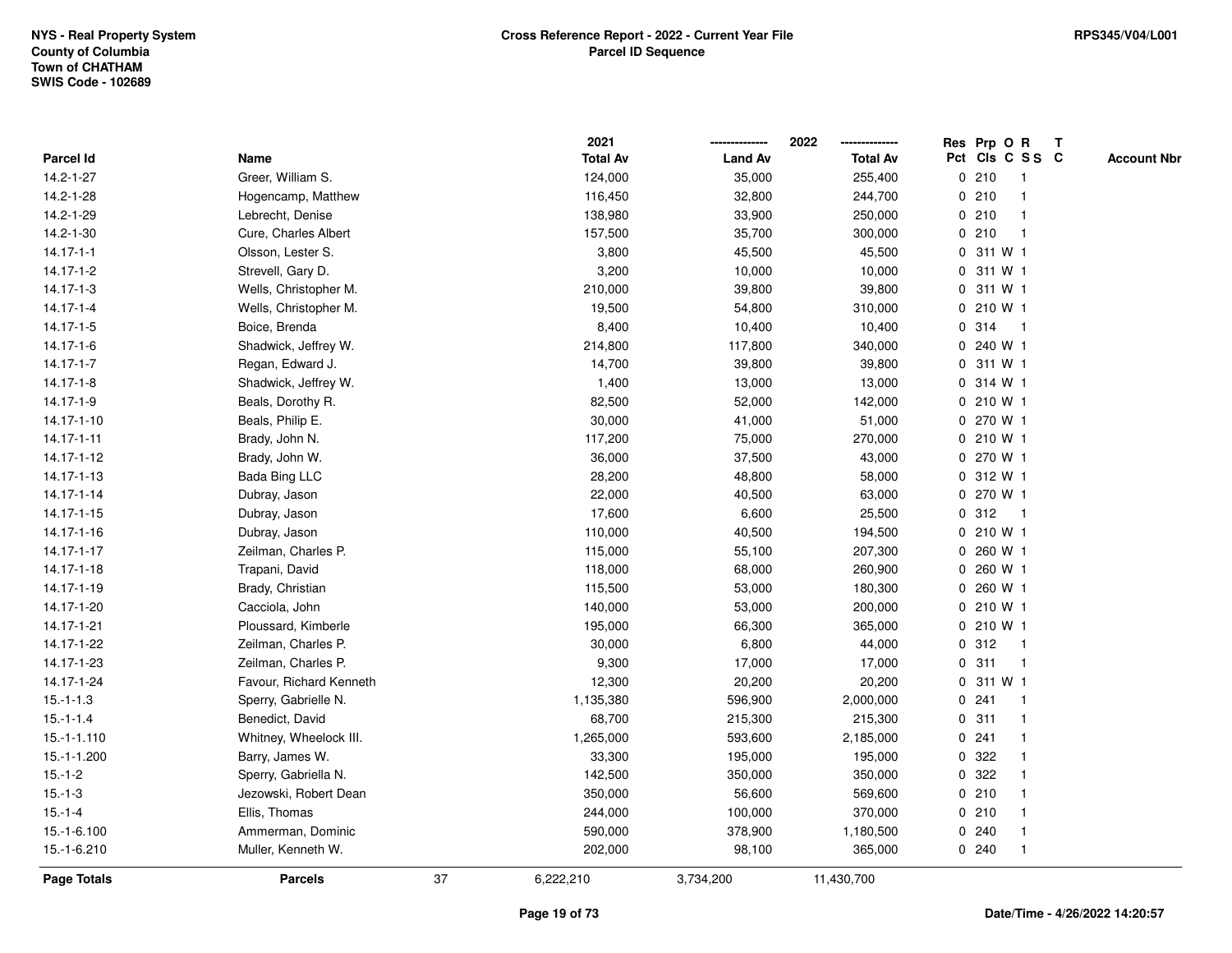|                  |                                      |    | 2021            |                | 2022<br>-------------- |   | Res Prp O R |                 | $\mathbf{T}$ |                    |
|------------------|--------------------------------------|----|-----------------|----------------|------------------------|---|-------------|-----------------|--------------|--------------------|
| <b>Parcel Id</b> | Name                                 |    | <b>Total Av</b> | <b>Land Av</b> | <b>Total Av</b>        |   |             | Pct Cls C S S C |              | <b>Account Nbr</b> |
| 15.-1-6.220      | <b>Richard A Oliver Rev Trust</b>    |    | 835,000         | 394,000        | 1,450,000              |   | 0.240       |                 |              |                    |
| $15.-1-7$        | Allen, Robert J.                     |    | 550,000         | 474,800        | 1,280,300              |   | 0.281       |                 |              |                    |
| $15.-1-8$        | Weinraub, David N.                   |    | 570,000         | 202,100        | 950,000                |   | 0.240       |                 |              |                    |
| 15.-1-9.100      | Buckley, Lucinda H.                  |    | 82,700          | 318,000        | 318,000                |   | 0.322       | $\mathbf{1}$    |              |                    |
| $15.-1-10$       | <b>Riders Mills Historical Assoc</b> |    | 61,400          | 17,400         | 100,000                |   | 0 612       | 8               |              |                    |
| $15.-1-11$       | O'Keefe III, James J.                |    | 175,000         | 131,300        | 400,000                |   | 0210        |                 |              |                    |
| $15.-1-12$       | Weaver, Jennifer S.                  |    | 20,600          | 37,000         | 37,000                 |   | 0.314       |                 |              |                    |
| 15.-1-13.100     | Yasmeen Realty LLC                   |    | 93,080          | 265,000        | 265,000                |   | 0.322       |                 |              |                    |
| 15.-1-13.200     | Miller, Scott                        |    | 235,000         | 94,500         | 425,000                |   | 0210        |                 |              |                    |
| $15.-1-14.3$     | Blass, Kenneth L.                    |    |                 | 68,700         | 460,000                |   | 0 483       |                 |              |                    |
| $15 - 1 - 14.4$  | Naylor, Donald J.                    |    |                 | 148,000        | 425,000                |   | 0.215       | $\mathbf{1}$    |              |                    |
| $*$ 15.-1-14.111 | Blass, Kenneth L.                    |    | 343,700         | 41,000         | 343,700                |   | 0 483       |                 |              |                    |
| $*$ 15.-1-14.121 | Naylor, Donald J.                    |    | 282,000         | 93,000         | 282,000                |   | $0$ 215     |                 |              |                    |
| 15.-1-14.122     | Rickert, Ronald E.                   |    | 177,000         | 94,500         | 255,000                |   | 0210        |                 |              |                    |
| 15.-1-14.200     | Cox, Jeffrey W.                      |    | 296,716         | 112,600        | 448,000                |   | 0.240       |                 |              |                    |
| 15.-1-15.110     | Yaghoubi, Abbas                      |    | 582,500         | 376,700        | 893,100                |   | 0.240       |                 |              |                    |
| 15.-1-15.120     | Yaghoubi, Abbas                      |    | 44,400          | 70,300         | 70,300                 | 0 | 314         |                 |              |                    |
| 15.-1-15.200     | Yaghoubi, Abbas                      |    | 35,500          | 70,300         | 70,300                 |   | 0 314       |                 |              |                    |
| 15.-1-16.111     | Heaphy, Charles                      |    | 399,500         | 212,100        | 780,000                |   | 0.240       |                 |              |                    |
| 15.-1-16.112     | Buckley, James E.                    |    | 557,700         | 100,200        | 943,300                |   | 0.240       |                 |              |                    |
| 15.-1-16.120     | McMahon, Doris                       |    | 249,700         | 186,500        | 480,000                |   | 0.240       |                 |              |                    |
| 15.-1-16.200     | Matthews, Melissa J.                 |    | 79,600          | 39,800         | 615,000                |   | 0.280       |                 |              |                    |
| $15.-1-17$       | Barnett, Carol                       |    | 15,500          | 26,800         | 26,800                 |   | 0.314       |                 |              |                    |
| $15.-1-18$       | Gill, Nancy B.                       |    | 17,900          | 31,500         | 38,000                 |   | 0.312       | $\mathbf{1}$    |              |                    |
| $15.-1-19$       | Lieber, Dorothea W.                  |    | 174,400         | 72,100         | 230,000                |   | 0210        |                 |              |                    |
| $15.-1-20$       | Biggs, George N. III.                |    | 546,000         | 108,100        | 897,400                |   | 0.240       |                 |              |                    |
| 15.-1-21.111     | Bean Gestwicki, Debra L.             |    | 188,000         | 97,000         | 357,500                |   | 0210        |                 |              |                    |
| 15.-1-21.112     | Warren-Muller, Catherine             |    | 150,000         | 45,000         | 300,000                |   | 0210        |                 |              |                    |
| 15.-1-21.120     | Ellis, Christie S.                   |    | 14,800          | 25,000         | 25,000                 |   | 0.314       |                 |              |                    |
| $15.-1-22$       | Gill, Nancy B.                       |    | 290,000         | 52,500         | 495,000                |   | 0210        |                 |              |                    |
| $15.-1-23$       | Bethany, Marilyn                     |    | 350,700         | 84,000         | 465,000                |   | 0210        | $\mathbf{1}$    |              |                    |
| 15.-1-24.100     | Miller, Monica                       |    | 225,000         | 41,400         | 325,000                |   | 0210        | $\mathbf{1}$    |              |                    |
| 15.-1-24.200     | Murray, Robin                        |    | 135,000         | 40,800         | 201,800                |   | 0210        |                 |              |                    |
| $15.-1-25$       | Gardner, Raman M.                    |    | 153,000         | 430,000        | 975,000                |   | 0.240       |                 |              |                    |
| $15.-1-26$       | Corsey, James L.                     |    | 232,600         | 80,500         | 280,000                |   | 0210        |                 |              |                    |
| $15.-1-27$       | Stock, Nancy J.                      |    | 190,000         | 67,200         | 345,000                |   | 0210        | $\mathbf{1}$    |              |                    |
| $15.-1-28$       | Beauchemin, Richard L. Jr.           |    | 220,000         | 133,000        | 420,000                |   | 0.240       | $\mathbf{1}$    |              |                    |
| Page Totals      | <b>Parcels</b>                       | 35 | 7,948,296       | 4,748,700      | 16,046,800             |   |             |                 |              |                    |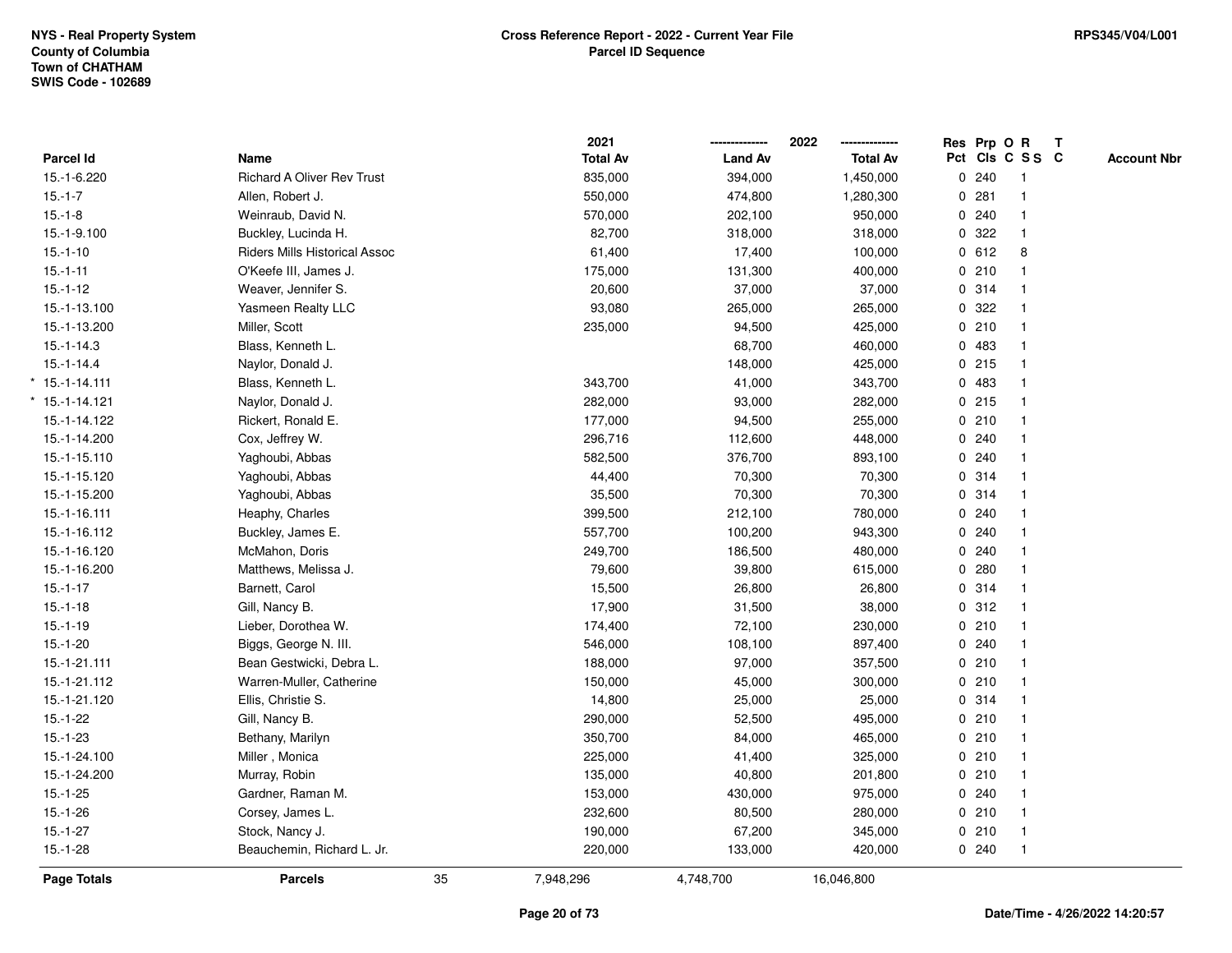|              |                             |    | 2021            |                | 2022<br>-------------- | Res Prp O R |                 | $\mathbf{T}$ |                    |
|--------------|-----------------------------|----|-----------------|----------------|------------------------|-------------|-----------------|--------------|--------------------|
| Parcel Id    | Name                        |    | <b>Total Av</b> | <b>Land Av</b> | <b>Total Av</b>        |             | Pct Cls C S S C |              | <b>Account Nbr</b> |
| $15.-1-29$   | Decker, Jonathan R.         |    | 145,800         | 49,700         | 285,000                | 0210        | -1              |              |                    |
| $15.-1-30$   | Laws, Elaine                |    | 109,000         | 44,100         | 202,400                | 0210        |                 |              |                    |
| $15.-1-31$   | Doslop, Joseph A. Jr.       |    | 180,000         | 106,200        | 345,000                | 0.240       | 1               |              |                    |
| 15.-1-32.100 | Huyck, Amber D.             |    | 380,000         | 103,100        | 682,000                | 0.240       | $\overline{1}$  |              |                    |
| 15.-1-32.200 | Blakesley, Gayle M.         |    | 204,000         | 98,000         | 380,000                | 0.240       | $\mathbf{1}$    |              |                    |
| $15.-1-33$   | Sadlowski, Stanley J.       |    | 289,000         | 101,500        | 475,000                | 0.240       | 1               |              |                    |
| 15.-1-34.100 | Calyer, Marguerite S.       |    | 225,000         | 123,600        | 465,000                | 0.240       |                 |              |                    |
| 15.-1-34.200 | Smith, Robert               |    | 227,000         | 231,000        | 500,000                | 0.240       |                 |              |                    |
| $15.-1-35$   | Nelson, Paula               |    | 360,000         | 118,200        | 770,000                | 0.240       |                 |              |                    |
| $15.-1-36$   | Fenton, John                |    | 70,500          | 106,000        | 125,000                | 0.312       |                 |              |                    |
| $15.-1-37$   | Detlefsen, Kristopher K.    |    | 233,100         | 40,500         | 412,300                | 0210        | $\mathbf{1}$    |              |                    |
| $15.-1-38$   | Ely, Shane                  |    | 296,400         | 141,300        | 520,000                | 0.240       | $\mathbf{1}$    |              |                    |
| $15.-1-39$   | Lange, Paul                 |    | 279,945         | 120,300        | 500,000                | 0.240       |                 |              |                    |
| $15.-1-40$   | Rowland, John C.            |    | 161,600         | 53,900         | 275,700                | 0210        |                 |              |                    |
| $15.-1-41$   | Booy, Jason                 |    | 169,000         | 121,000        | 400,000                | 0.240       |                 |              |                    |
| $15.-1-44$   | Lavery, Rita                |    | 228,200         | 77,300         | 443,800                | 0.240       |                 |              |                    |
| $15.-1-45$   | Smith, Garry D.             |    | 198,000         | 99,000         | 430,300                | 0.240       | $\mathbf{1}$    |              |                    |
| 15.-1-46.100 | Behn, Joseph G.             |    | 192,600         | 101,600        | 442,900                | 0.240       | $\overline{1}$  |              |                    |
| 15.-1-46.200 | O'Neill, Charles E.         |    | 143,000         | 43,900         | 314,900                | 0210        | $\mathbf{1}$    |              |                    |
| $15.-1-47$   | Adrianus Ooms & Sons Inc    |    | 220,600         | 650,000        | 650,000                | 0 105       |                 |              |                    |
| $*15.-1-48$  | Carter (Estate), Dorothy J. |    | 183,200         | 84,000         | 183,200                | 0.240       |                 |              |                    |
| $15.-1-48.3$ | Ashford, Grace              |    |                 | 50,700         | 326,300                | 0210        |                 |              |                    |
| $15.-1-48.4$ | Campbell, Peter E.          |    |                 | 140,000        | 140,000                | 0.322       |                 |              |                    |
| 15.-1-49.110 | Cohen, Anna-Lisa            |    | 300,000         | 95,400         | 362,900                | 0210        | $\mathbf{1}$    |              |                    |
| 15.-1-49.121 | Koivisto, Eric              |    | 63,700          | 126,000        | 126,000                | 0.322       | $\mathbf{1}$    |              |                    |
| 15.-1-49.122 | Spring Creek OC LLC         |    | 61,100          | 117,000        | 117,000                | 0.322       |                 |              |                    |
| 15.-1-49.210 | Sheldon, Paul T.            |    | 55,400          | 85,400         | 495,000                | 0210        |                 |              |                    |
| 15.-1-49.220 | Cohen, Anna-Lisa            |    | 42,200          | 70,200         | 70,200                 | 0.311       |                 |              |                    |
| $15.-1-50$   | Sokol Trust, George J.      |    | 530,000         | 635,000        | 850,000                | 0.240       | $\mathbf{1}$    |              |                    |
| 15.-1-51.111 | Dorsey, Richard             |    | 291,900         | 205,000        | 555,800                | 0.240       |                 |              |                    |
| 15.-1-51.112 | Dorsey, Richard             |    | 52,000          | 110,000        | 110,000                | 0.322       | $\overline{1}$  |              |                    |
| 15.-1-51.120 | Dorsey, Richard             |    | 18,300          | 19,600         | 19,600                 | 0.311       | $\mathbf{1}$    |              |                    |
| 15.-1-51.200 | Dorsey, Richard             |    | 18,300          | 20,300         | 20,300                 | 0.311       |                 |              |                    |
| $15.-1-52$   | Deyo, Russell Family        |    | 183,100         | 132,300        | 400,000                | 0.240       |                 |              |                    |
| $15.-1-53$   | Deyo, Russell Family        |    | 23,300          | 80,000         | 80,000                 | 0 105       | $\mathbf{1}$    |              |                    |
| 15.-1-54.100 | Aronia, LLC                 |    | 106,800         | 93,500         | 244,000                | 0.312       | $\mathbf{1}$    |              |                    |
| 15.-1-54.200 | Scaccia, Todd               |    | 235,000         | 98,100         | 395,000                | 0.240       | $\mathbf{1}$    |              |                    |
| Page Totals  | <b>Parcels</b>              | 36 | 6,293,845       | 4,608,700      | 12,931,400             |             |                 |              |                    |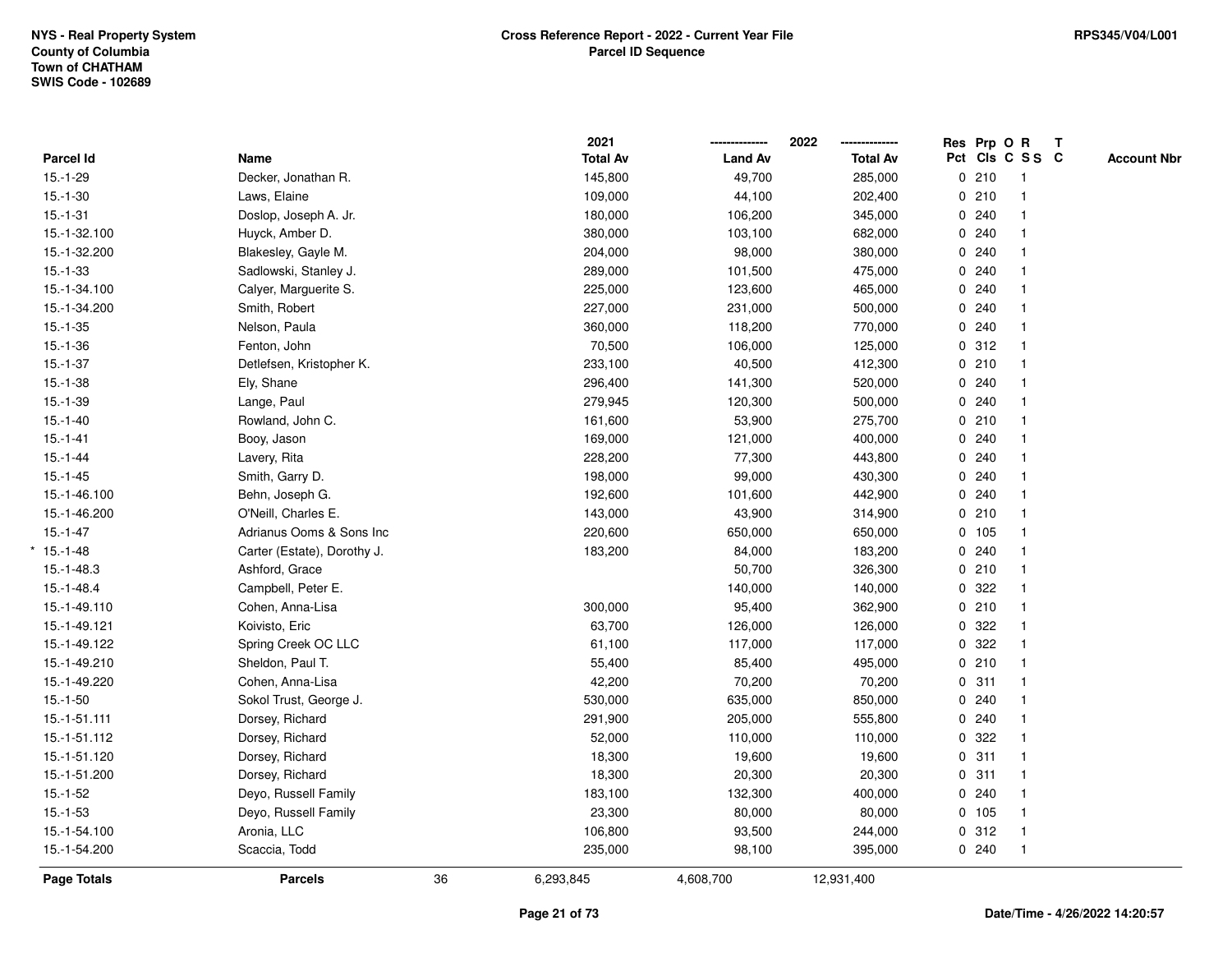|                |                           |    | 2021            |                | 2022            |        | Res Prp O R     | $\mathbf{T}$ |                    |
|----------------|---------------------------|----|-----------------|----------------|-----------------|--------|-----------------|--------------|--------------------|
| Parcel Id      | Name                      |    | <b>Total Av</b> | <b>Land Av</b> | <b>Total Av</b> |        | Pct Cls C S S C |              | <b>Account Nbr</b> |
| $15.-1-55$     | Dwileski, Joseph          |    | 78,900          | 35,000         | 98,000          | 0270   |                 |              |                    |
| $15.-1-56$     | Liberman, Robert          |    | 280,300         | 117,600        | 695,000         | 0.240  |                 |              |                    |
| $15.-1-57$     | Lawrence, Jennifer        |    | 173,800         | 109,900        | 254,500         | 0.312  |                 |              |                    |
| $15.-1-58$     | Old Chatham Hunt Club     |    | 229,000         | 175,000        | 380,000         | 0.240  |                 |              |                    |
| $15.-1-59$     | Old Chatham Hunt Club Inc |    | 74,600          | 138,400        | 138,400         | 0.311  |                 |              |                    |
| $15.-1-60$     | Orbek, Meghan             |    | 180,000         | 158,700        | 360,000         | 0.240  |                 |              |                    |
| $15.-1-61$     | Elliott Jr, John C.       |    | 176,100         | 86,100         | 260,000         | 90 240 |                 |              |                    |
| $15.-1-62$     | Lundy, Gail               |    | 157,000         | 60,200         | 255,000         | 0210   |                 |              |                    |
| $15.-1-63$     | Holt, John J.             |    | 15,000          | 34,500         | 34,500          | 0.311  |                 |              |                    |
| $15.-1-64$     | Holt, John J.             |    | 192,000         | 48,300         | 325,000         | 0210   |                 |              |                    |
| $15.-1-65$     | Danis, Dawn J.            |    | 117,700         | 54,800         | 215,000         | 0210   | $\mathbf 1$     |              |                    |
| 15.-1-66.100   | Danis, Dawn               |    | 48,000          | 97,500         | 97,500          | 0.322  |                 |              |                    |
| 15.-1-66.200   | Chaput, Amy J.            |    | 184,000         | 64,400         | 375,000         | 0210   |                 |              |                    |
| $15.-1-67$     | Orfanidis, Sophocles J.   |    | 303,000         | 84,600         | 480,000         | 0210   |                 |              |                    |
| 15.-1-68.100   | Berg, Jacqueline F.       |    | 405,668         | 117,200        | 665,000         | 0.240  |                 |              |                    |
| 15.-1-68.211   | Rapp, Peter William       |    | 413,000         | 363,300        | 956,000         | 0.240  |                 |              |                    |
| 15.-1-68.212   | Van Alstyne, Abigail      |    | 290,000         | 68,700         | 538,000         | 0210   |                 |              |                    |
| 15.-1-68.220   | Aichora LLC               |    | 592,000         | 340,600        | 1,960,000       | 0.240  |                 |              |                    |
| $15.-1-69$     | Cemetery [Haverlick]      |    | 14,400          | 18,800         | 18,800          | 0.314  | 8               |              |                    |
| $15.-1-70$     | Deyo, Russell Family      |    | 47,500          | 223,000        | 223,000         | 0.322  |                 |              |                    |
| $15.-1-71$     | Blass, Karen M.           |    | 415,000         | 213,500        | 628,000         | 0.240  |                 |              |                    |
| $15.-1-72$     | Buckley, James            |    | 94,300          | 234,000        | 234,000         | 0.322  |                 |              |                    |
| $15.-1-73$     | Eisenberg, Beth           |    | 905,700         | 670,000        | 1,575,000       | 0240   |                 |              |                    |
| $15.-1-74$     | Everett, David R.         |    | 375,500         | 213,900        | 801,000         | 0.240  |                 |              |                    |
| $15.-1-75$     | Kramer, Kenneth M.        |    | 99,700          | 194,000        | 194,000         | 0 322  |                 |              |                    |
| $15.-1-76$     | Philip, Daniel P.         |    | 140,000         | 102,200        | 630,000         | 0210   |                 |              |                    |
| $15.-1-77$     | Matthews, Melissa J.      |    | 44,300          | 69,900         | 69,900          | 0.311  |                 |              |                    |
| $15.-1-78$     | Adrianus Ooms & Sons Inc  |    | 12,000          | 10,500         | 10,500          | 0.314  |                 |              |                    |
| $15.-1-79$     | Rapp, Peter               |    | 62,900          | 123,100        | 123,100         | 0.311  |                 |              |                    |
| $15.-1-80$     | Rapp, Peter William       |    | 48,800          | 76,400         | 76,400          | 0.311  |                 |              |                    |
| $15.-1-81$     | Mitchum, Jo Anne          |    | 48,000          | 136,000        | 136,000         | 0.311  | $\mathbf{1}$    |              |                    |
| $*15.-1-82$    | Blass, Kenneth L.         |    | 63,000          | 150,000        | 136,000         | 0.311  | $\mathbf{1}$    |              |                    |
| $15.-1-82.3$   | Blass, Kenneth L.         |    |                 | 150,000        | 150,000         | 0.311  |                 |              |                    |
| $15.-1-82.4$   | Blass, Kenneth L.         |    |                 | 120,000        | 120,000         | 0.311  |                 |              |                    |
| $15.2 - 1 - 1$ | Barnett, Carol            |    | 123,100         | 30,000         | 241,500         | 0210   |                 |              |                    |
| $15.2 - 1 - 2$ | Murdock, Jeffrey H.       |    | 86,000          | 25,800         | 169,300         | 0210   | $\mathbf{1}$    |              |                    |
| $15.2 - 1 - 3$ | Eisenhardt, Robert        |    | 297,600         | 58,000         | 525,000         | 0210   | $\overline{1}$  |              |                    |
| Page Totals    | <b>Parcels</b>            | 36 | 6,724,868       | 4,823,900      | 14,012,400      |        |                 |              |                    |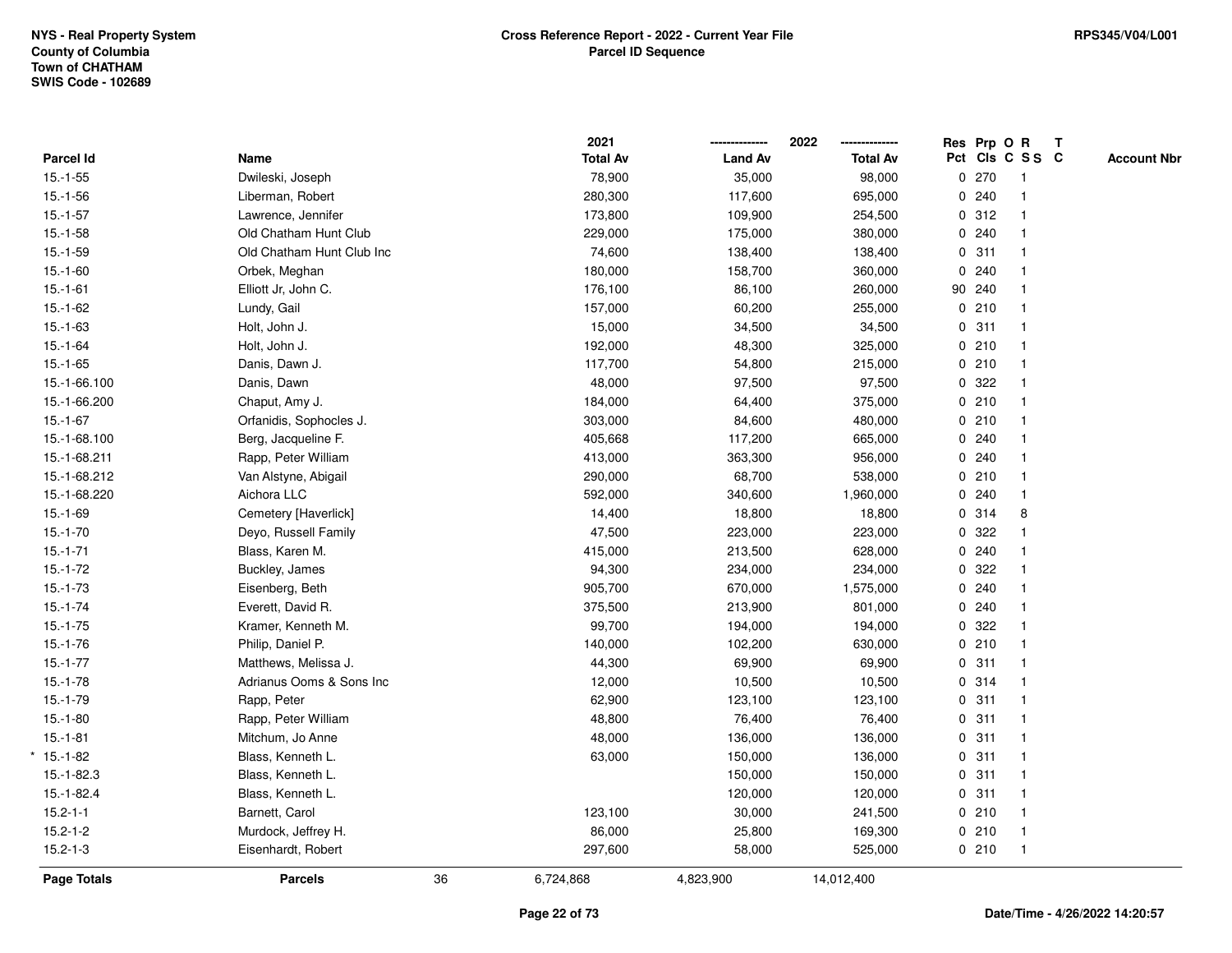|                 |                                | 2021            |                | 2022            | Res Prp O R |                 | Т |                    |
|-----------------|--------------------------------|-----------------|----------------|-----------------|-------------|-----------------|---|--------------------|
| Parcel Id       | Name                           | <b>Total Av</b> | <b>Land Av</b> | <b>Total Av</b> |             | Pct Cls C S S C |   | <b>Account Nbr</b> |
| $15.2 - 1 - 4$  | Greenberg, Mark                | 298,200         | 30,800         | 360,000         | 0210        | $\mathbf{1}$    |   |                    |
| $15.2 - 1 - 5$  | Hannon, Kemp J.                | 192,500         | 20,100         | 329,500         | 0210        | $\mathbf{1}$    |   |                    |
| $15.2 - 1 - 6$  | Fenton, John II.               | 183,000         | 30,000         | 315,000         | 0210        | $\mathbf{1}$    |   |                    |
| $15.2 - 1 - 7$  | Marchese, Allison Guertin      | 228,200         | 37,900         | 346,300         | 0210        | $\mathbf{1}$    |   |                    |
| $15.2 - 1 - 8$  | Grabcheski, Alexander          | 352,000         | 44,300         | 550,000         | 0 483       | $\mathbf{1}$    |   |                    |
| $*15.2 - 1 - 9$ | Matthews, Melissa J.           | 284,549         | 22,300         | 284,549         | 0210        | $\overline{1}$  |   |                    |
| $15.4 - 1 - 1$  | Malden Bridge Community Center | 194,500         | 30,600         | 300,000         | 0 534       | 8               |   |                    |
| $15.4 - 1 - 2$  | Sposato, Dustin                | 158,000         | 30,000         | 409,100         | 0210        | $\mathbf{1}$    |   |                    |
| $15.4 - 1 - 3$  | Whittam, Dale E.               | 151,000         | 22,400         | 270,000         | 0210        | $\mathbf{1}$    |   |                    |
| $15.4 - 1 - 4$  | Dolan, Michael                 | 215,000         | 18,600         | 428,900         | 0210        | $\mathbf{1}$    |   |                    |
| $15.4 - 1 - 5$  | Doyle, John Jr.                | 210,000         | 20,100         | 298,000         | 0210        | $\mathbf{1}$    |   |                    |
| $15.4 - 1 - 6$  | Van Egghen, Richard            | 146,000         | 17,100         | 220,000         | 0210        | $\mathbf{1}$    |   |                    |
| $15.4 - 1 - 7$  | Elmendorf, G. Robert           | 97,600          | 18,100         | 209,700         | 0210        |                 |   |                    |
| $15.4 - 1 - 8$  | Jacobsen, Robert D.            | 150,000         | 16,900         | 223,300         | 0210        | $\mathbf{1}$    |   |                    |
| $15.4 - 1 - 9$  | Warner, Christine M.           | 130,000         | 17,200         | 221,200         | 0210        | $\mathbf{1}$    |   |                    |
| $15.4 - 1 - 11$ | Seabury, Steven                | 260,000         | 17,900         | 550,000         | 0210        | $\mathbf{1}$    |   |                    |
| $15.4 - 1 - 12$ | Fuentes, Veronica              | 252,500         | 33,600         | 544,000         | 0.280       | $\mathbf{1}$    |   |                    |
| $15.4 - 1 - 13$ | Margarucci, Anthony            | 124,200         | 31,800         | 185,000         | 0210        | $\mathbf{1}$    |   |                    |
| $15.4 - 1 - 14$ | Loyche, Danielle A.            | 96,000          | 10,700         | 220,000         | 0210        | $\mathbf{1}$    |   |                    |
| $15.4 - 1 - 15$ | Loehle, Alicia                 | 300,000         | 25,800         | 415,000         | 0210        | $\mathbf{1}$    |   |                    |
| $15.4 - 1 - 16$ | Goett, Pamela A.               | 95,400          | 16,900         | 184,900         | 0 210       | $\mathbf{1}$    |   |                    |
| $15.4 - 1 - 17$ | Tri-Village Fire Company Inc.  | 92,400          | 34,000         | 140,000         | 0 662       | 8               |   |                    |
| $15.4 - 1 - 18$ | Korycinski, Christopher        | 122,782         | 19,800         | 225,500         | 0210        | $\mathbf{1}$    |   |                    |
| 15.4-1-19.100   | Klein, Robin                   | 149,300         | 36,100         | 475,000         | 0210        | $\mathbf{1}$    |   |                    |
| 15.4-1-19.200   | Ward, Sarah                    | 199,200         | 38,300         | 595,700         | 0.281       | $\mathbf{1}$    |   | 1323938            |
| $15.4 - 1 - 20$ | Galgano, Michael               | 157,000         | 43,400         | 305,000         | 0210        | $\mathbf{1}$    |   |                    |
| $15.4 - 1 - 21$ | Galgano, Michael A.            | 17,000          | 17,900         | 17,900          | 0 314       | $\mathbf{1}$    |   |                    |
| 15.4-1-22       | Kulzer, Peter J.               | 38,400          | 23,500         | 45,000          | 0270        | $\mathbf{1}$    |   |                    |
| 15.4-1-23       | Campbell, Peter E.             | 184,400         | 46,100         | 297,500         | 0210        | $\mathbf{1}$    |   |                    |
| $15.4 - 1 - 24$ | Nguyen, Kevin                  | 141,000         | 30,000         | 260,000         | 0210        | $\mathbf{1}$    |   |                    |
| 15.4-1-25       | Szafran, Kristopher T.         | 220,000         | 30,000         | 230,200         | 0210        | $\mathbf{1}$    |   |                    |
| 15.4-1-26       | Lewis, Thomas C.               | 126,000         | 30,000         | 235,500         | 0210        | $\mathbf{1}$    |   |                    |
| $15.4 - 1 - 27$ | Reckner, Jack W.               | 126,200         | 26,600         | 196,200         | 0210        | $\mathbf{1}$    |   |                    |
| 15.4-1-28.100   | Rubenstein, Steven             | 177,500         | 33,500         | 360,000         | 0210        | $\mathbf{1}$    |   |                    |
| 15.4-1-28.200   | Bowhall, Bradley M.            | 115,800         | 35,600         | 210,000         | 0210        | $\mathbf{1}$    |   |                    |
| 15.4-1-29.3     | Allen, Thomas                  | 171,700         | 19,800         | 325,000         | 0210        | $\mathbf{1}$    |   |                    |
| $15.4 - 1 - 31$ | Jocham, Marjorie A.            | 156,000         | 31,600         | 350,000         | 0210        | $\mathbf{1}$    |   |                    |
| Page Totals     | <b>Parcels</b><br>36           | 6,028,782       | 987,000        | 10,848,400      |             |                 |   |                    |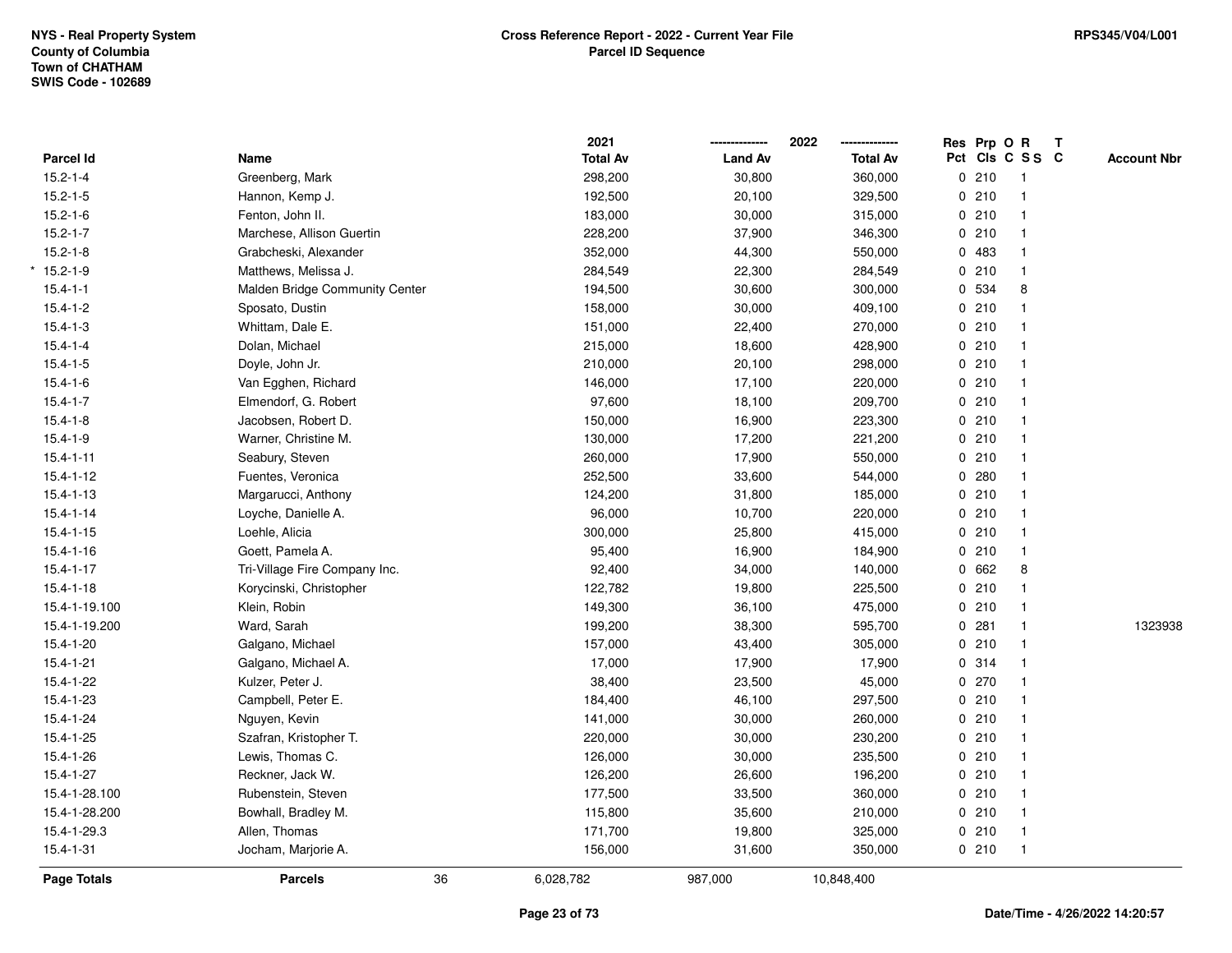|                    |                                | 2021            |                | 2022            |   |       | Res Prp O R     | Т |                    |
|--------------------|--------------------------------|-----------------|----------------|-----------------|---|-------|-----------------|---|--------------------|
| Parcel Id          | Name                           | <b>Total Av</b> | <b>Land Av</b> | <b>Total Av</b> |   |       | Pct Cls C S S C |   | <b>Account Nbr</b> |
| 15.4-1-32          | O'dell, Edward                 | 120,500         | 14,500         | 190,000         |   | 0210  | $\mathbf{1}$    |   |                    |
| 15.4-1-33          | La Velle, Dominick W.          | 169,000         | 14,400         | 294,500         |   | 0210  | $\mathbf{1}$    |   |                    |
| 15.4-1-34          | La Velle, Dominick W.          | 12,800          | 7,800          | 7,800           |   | 0.311 | $\mathbf 1$     |   |                    |
| 15.4-1-35.100      | Smith, Palmer                  | 52,900          | 142,000        | 142,000         |   | 0 322 | -1              |   |                    |
| 15.4-1-35.200      | O'dell, Edward                 | 5,000           | 7,500          | 7,500           |   | 0.311 |                 |   |                    |
| 15.4-1-36          | Old Chatham Union Cemetery Ass | 59,000          | 106,300        | 106,300         |   | 0 695 | 8               |   |                    |
| 15.4-1-37          | Eutzy, George H. II.           | 157,250         | 56,000         | 346,000         |   | 0210  | $\mathbf 1$     |   |                    |
| 15.4-1-38          | Haber, Fred                    | 178,900         | 51,000         | 320,000         |   | 0210  | $\mathbf{1}$    |   |                    |
| 15.4-1-39          | Geleta, Julie A.               | 199,900         | 58,000         | 371,200         |   | 0210  | $\mathbf{1}$    |   |                    |
| 16.-1-1.100        | Leary, Robert G.               | 68,500          | 110,200        | 110,200         |   | 0.314 | $\mathbf{1}$    |   |                    |
| 16.-1-1.200        | Oder, Richard W.               | 410,000         | 115,900        | 650,000         |   | 0.240 | 1               |   |                    |
| $16.-1-2$          | Leary, Robert G.               | 233,000         | 42,000         | 420,000         |   | 0210  |                 |   |                    |
| $16.-1-3$          | Inocco, Tina L.                | 220,600         | 620,000        | 620,000         |   | 0 322 |                 |   |                    |
| $16.-1-4$          | McGinn, Trent                  | 30,000          | 32,100         | 40,000          |   | 0210  | $\mathbf 1$     |   |                    |
| $16.-1-5$          | Allyn, Pamela                  | 343,500         | 88,900         | 425,000         |   | 0210  | $\mathbf{1}$    |   |                    |
| 16.-1-6.110        | Klitzman, Susan                | 433,000         | 151,300        | 1,250,000       |   | 0.240 | $\mathbf{1}$    |   |                    |
| 16.-1-6.120        | Mc Kelvy, Lockhart             | 220,000         | 73,100         | 370,000         |   | 0.240 | $\mathbf{1}$    |   |                    |
| 16.-1-6.200        | Moag, Terrence                 | 98,500          | 142,000        | 142,000         |   | 0.311 | -1              |   |                    |
| 16.-1-7.100        | McGinn, Trent                  | 500,000         | 580,000        | 1,300,000       |   | 0.240 |                 |   |                    |
| 16.-1-7.200        | Santoro, Erika Rose            | 666,500         | 265,100        | 1,490,000       |   | 0.280 |                 |   |                    |
| $16.-1-8$          | Humphrey, Andrew W.            | 532,000         | 397,500        | 1,743,900       |   | 0.281 |                 |   |                    |
| $16.-1-9$          | Seroy, Jeffrey                 | 370,900         | 114,100        | 430,000         |   | 0.240 | 1               |   |                    |
| $16.-1-10$         | Friedland, Amos                | 544,000         | 196,100        | 1,251,300       |   | 0.240 | $\mathbf{1}$    |   |                    |
| $16.-1-11$         | Cleary. Trustee, Joyce T.      | 146,100         | 70,900         | 230,000         |   | 0210  | $\mathbf 1$     |   |                    |
| 16.-1-12.110       | Nosei-Weber, Anna              | 532,000         | 200,300        | 975,000         |   | 0.240 | $\mathbf 1$     |   |                    |
| 16.-1-12.120       | Friedland, Amos                | 10,000          | 33,000         | 33,000          |   | 0.314 |                 |   |                    |
| 16.-1-12.200       | Abrams, Jeffrey L.             | 575,900         | 133,700        | 1,015,600       |   | 0.240 |                 |   |                    |
| $16.-1-13$         | Tennessee Gas Pipeline Co      | 2,802           | 4,000          | 4,000           |   | 0 380 | 6               |   |                    |
| $16.-1-14$         | Collins, Arthur D.             | 7,500           | 10,500         | 10,500          |   | 0.314 | $\mathbf{1}$    |   |                    |
| $16.-1-15$         | Tennessee Gas Pipeline Co      | 54,100          | 145,300        | 145,300         | 0 | 380   | 6               |   |                    |
| $16.-1-16$         | Pinkowski, Kimberly A.         | 7,500           | 10,500         | 10,500          |   | 0.314 | $\mathbf{1}$    |   |                    |
| $16.-1-17$         | Van Alstyne, Benjamin P.       | 20,000          | 20,000         | 20,000          |   | 0.322 |                 |   |                    |
| 16.-1-18.100       | Varmus, Harold                 | 797,500         | 716,800        | 1,525,000       |   | 0.280 |                 |   |                    |
| 16.-1-18.200       | Lowe, Gary                     | 276,000         | 58,000         | 380,300         |   | 0210  |                 |   |                    |
| $16.-1-19$         | Rhodes, Sarah                  | 444,000         | 510,000        | 795,000         |   | 0.240 | $\mathbf 1$     |   |                    |
| 16.-1-20.111       | Schilling, David W.            | 42,000          | 94,100         | 94,100          |   | 0.322 | $\mathbf{1}$    |   |                    |
| 16.-1-20.112       | Marks, Paul M.                 | 298,000         | 98,100         | 625,000         |   | 0.240 | $\mathbf{1}$    |   |                    |
| <b>Page Totals</b> | 37<br><b>Parcels</b>           | 8,839,152       | 5,491,000      | 17,891,000      |   |       |                 |   |                    |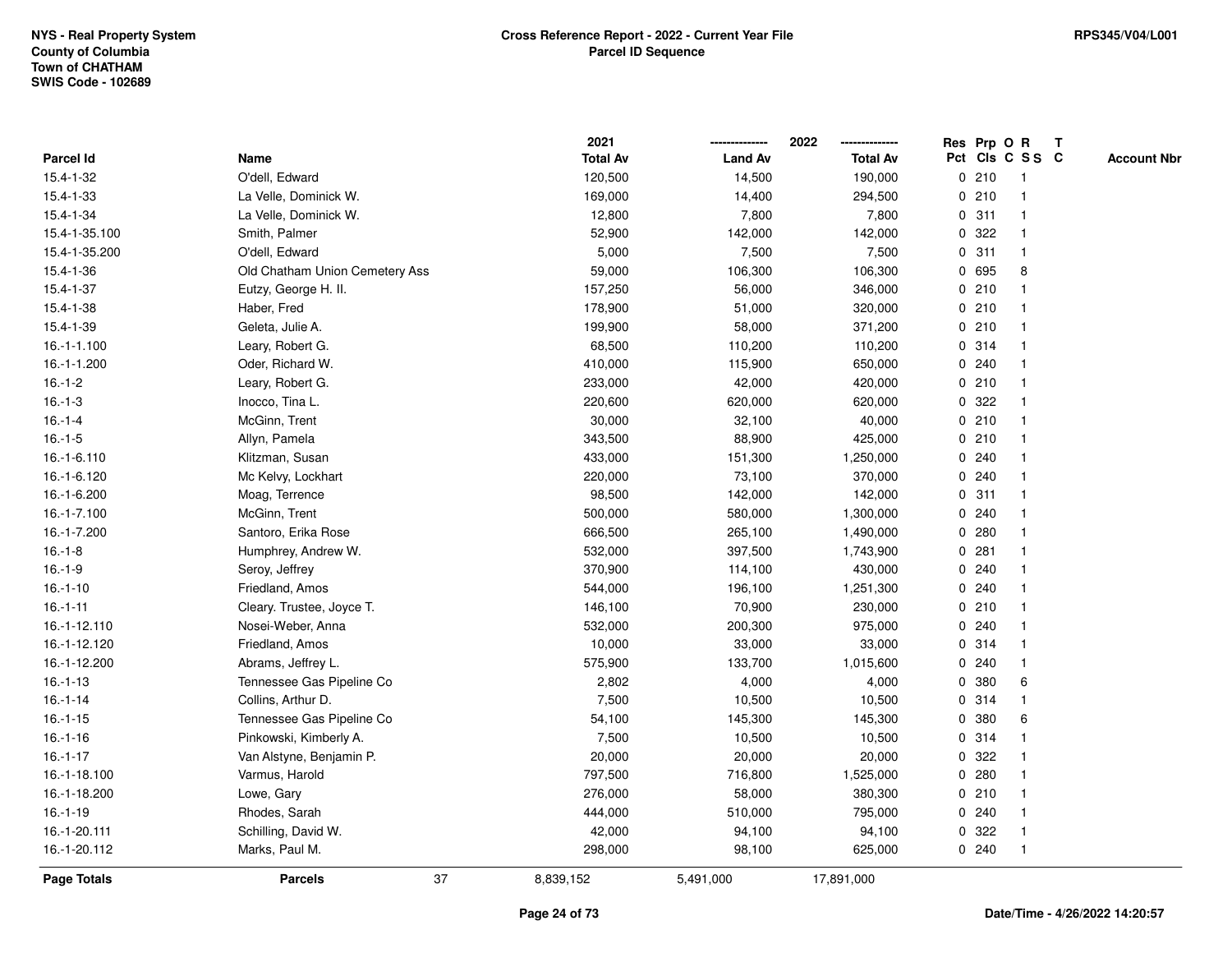|                |                            |    | 2021            |                | 2022            |   |       | Res Prp O R     | $\mathbf{T}$ |                    |
|----------------|----------------------------|----|-----------------|----------------|-----------------|---|-------|-----------------|--------------|--------------------|
| Parcel Id      | Name                       |    | <b>Total Av</b> | <b>Land Av</b> | <b>Total Av</b> |   |       | Pct Cls C S S C |              | <b>Account Nbr</b> |
| 16.-1-20.200   | Lubbers, Jennifer L.       |    | 156,600         | 98,000         | 270,000         |   | 0.240 |                 |              |                    |
| 16.-1-22.110   | Monsonis, James            |    | 317,800         | 105,000        | 530,000         |   | 0.240 |                 |              |                    |
| 16.-1-22.120   | Zvirzdin, Daniel           |    | 192,500         | 63,000         | 285,000         |   | 0210  | $\mathbf 1$     |              |                    |
| 16.-1-22.200   | Kuzin-Palmeri, Denise A.   |    | 32,000          | 59,500         | 59,500          |   | 0.314 | $\mathbf{1}$    |              |                    |
| 16.-1-23.100   | 48 Lundy Lane LLC          |    | 17,000          | 50,800         | 50,800          | 0 | 311   | $\mathbf{1}$    |              |                    |
| 16.-1-23.200   | Lonnie J. Weinheimer Trust |    | 42,700          | 72,100         | 437,400         |   | 0210  | $\mathbf 1$     |              |                    |
| 16.-1-25.100   | 48 Lundy Lane LLC          |    | 77,200          | 148,000        | 148,000         |   | 0.912 |                 |              |                    |
| 16.-1-25.200   | Hunt, Andrew T.            |    | 150,000         | 111,400        | 406,200         |   | 0.240 |                 |              |                    |
| 16.-1-26.100   | Bottarini, Brian D.        |    | 228,900         | 107,100        | 415,000         |   | 0.240 | $\mathbf{1}$    |              |                    |
| 16.-1-26.200   | Boyle, Michael             |    | 56,900          | 121,700        | 121,700         |   | 0.322 | $\mathbf{1}$    |              |                    |
| $16.-1-27$     | Nolan, Peter A.            |    | 342,400         | 151,200        | 465,000         |   | 0210  | $\mathbf{1}$    |              |                    |
| 16.-1-28.111   | Root, Edith P.             |    | 321,000         | 254,800        | 675,000         |   | 0.240 | $\mathbf{1}$    |              |                    |
| 16.-1-28.112   | Linville, Robert           |    | 397,500         | 182,900        | 760,000         |   | 0.240 | 1               |              |                    |
| 16.-1-28.120   | 48 Lundy Lane LLC          |    | 36,000          | 105,100        | 105,100         |   | 0.322 |                 |              |                    |
| $16.-1-29$     | O'Dell, Kenneth R.         |    | 126,000         | 35,700         | 230,000         |   | 0210  |                 |              |                    |
| $16.-1-30$     | O'dell, Richard            |    | 155,000         | 35,700         | 350,000         |   | 0210  | 1               |              |                    |
| 16.-1-31.100   | Meth, Harold               |    | 233,200         | 63,500         | 448,000         |   | 0210  | $\mathbf{1}$    |              |                    |
| 16.-1-31.200   | Kaplan, David              |    | 290,000         | 63,500         | 412,200         |   | 0210  | 1               |              |                    |
| $16.-1-32.1$   | Rollins, Jane              |    | 879,000         | 1,056,700      | 1,676,200       |   | 0.280 | $\mathbf{1}$    |              |                    |
| 16.-1-32.2     | Hurley, Dean               |    | 35,000          | 55,500         | 55,500          |   | 0.314 |                 |              |                    |
| $16. - 1 - 33$ | Moag, Terrence M.          |    | 250,000         | 32,600         | 445,000         |   | 0210  |                 |              |                    |
| $16.-1-34$     | Town Of Chatham            |    | 38,000          | 123,000        | 123,000         | 0 | 322   | 8               |              |                    |
| 16.-1-35.110   | Gordon, Mitchell Ira       |    | 806,300         | 936,800        | 1,689,100       |   | 0.240 | $\mathbf{1}$    |              |                    |
| 16.-1-35.120   | Lipskar, Aaron             |    | 650,000         | 351,100        | 1,000,000       | 0 |       | 240 W 1         |              |                    |
| 16.-1-35.211   | Chaves, Matthew            |    | 272,200         | 322,200        | 750,000         |   | 0.240 | 1               |              |                    |
| $16.-1-37$     | Wendelboe, John H.         |    | 442,100         | 693,900        | 975,000         |   | 0.240 | $\mathbf 1$     |              |                    |
| 16.-1-38.111   | Spadavecchia, Silvio       |    | 200,000         | 179,900        | 450,000         |   | 0.240 | -1              |              |                    |
| 16.-1-38.112   | Campos, Sandra Y.          |    | 565,000         | 386,800        | 1,245,000       |   | 0.240 |                 |              |                    |
| 16.-1-38.210   | Ehrich, Nathanael          |    | 550,000         | 127,300        | 890,000         |   | 0.240 | $\mathbf{1}$    |              |                    |
| 16.-1-38.220   | Ehrich, Nathanael          |    | 107,100         | 322,600        | 322,600         | 0 | 322   | $\mathbf 1$     |              |                    |
| 16.-1-39.100   | Wilska, Eric C.            |    | 121,000         | 374,800        | 374,800         | 0 | 322   | $\mathbf{1}$    |              |                    |
| 16.-1-39.200   | Wilska, Eric C.            |    | 320,710         | 150,900        | 630,000         |   | 0.280 | 1               |              |                    |
| $16.-1-40$     | Loomis, Steven             |    | 185,000         | 63,000         | 310,000         |   | 0210  | $\mathbf 1$     |              |                    |
| 16.-1-41.100   | Tracey, John Derek         |    | 354,400         | 120,000        | 600,000         |   | 0210  |                 |              |                    |
| 16.-1-41.200   | Klebes, Daniel H. II.      |    | 1,125,000       | 247,500        | 2,251,100       |   | 0.240 | $\mathbf 1$     |              |                    |
| 16.-1-42.200   | Grinspan, Dorian           |    | 527,300         | 487,400        | 955,000         |   | 0.240 | $\mathbf{1}$    |              |                    |
| $16.-1-43$     | Friends Burial Ground      |    | 23,300          | 9,800          | 9,800           |   | 0 695 | 8               |              |                    |
| Page Totals    | <b>Parcels</b>             | 37 | 10,624,110      | 7,870,800      | 20,921,000      |   |       |                 |              |                    |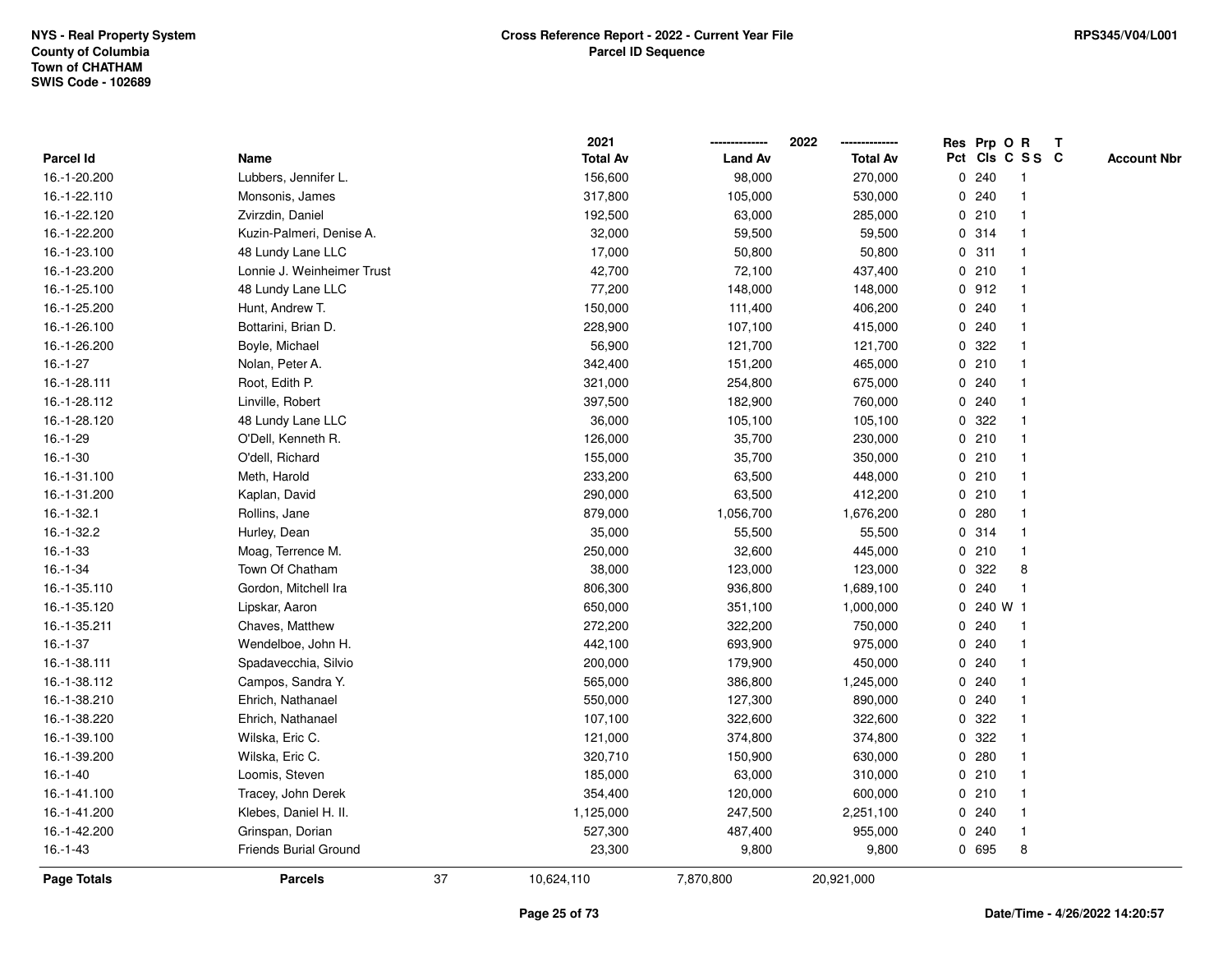|                |                             |    | 2021            |                | 2022            |              |       | Res Prp O R     | T |                    |
|----------------|-----------------------------|----|-----------------|----------------|-----------------|--------------|-------|-----------------|---|--------------------|
| Parcel Id      | Name                        |    | <b>Total Av</b> | <b>Land Av</b> | <b>Total Av</b> |              |       | Pct Cls C S S C |   | <b>Account Nbr</b> |
| $16. - 1 - 44$ | 2 Belafonte Road LLC        |    | 258,300         | 38,700         | 651,400         |              | 0210  | -1              |   |                    |
| 16.-1-45.111   | Crawley, Robert             |    | 190,000         | 59,300         | 315,000         | 0            | 210   | -1              |   |                    |
| 16.-1-45.112   | Van Cook, Peter J.          |    | 7,500           | 10,500         | 10,500          |              | 0.311 | $\mathbf 1$     |   |                    |
| 16.-1-45.120   | Travis, David W.            |    | 1,400           | 3,600          | 3,600           |              | 0.311 |                 |   |                    |
| 16.-1-45.200   | Feller, Gregory W.          |    | 93,000          | 49,500         | 49,500          |              | 0.311 |                 |   |                    |
| $16.-1-46$     | Feller, Gregory W.          |    | 327,100         | 69,600         | 660,000         |              | 0210  |                 |   |                    |
| $16. - 1 - 47$ | Cooper, Christopher         |    | 205,000         | 40,600         | 360,000         |              | 0210  |                 |   |                    |
| $16.-1-48$     | Vineis, Joseph              |    | 202,000         | 35,000         | 380,000         | 0            | 210   | $\overline{1}$  |   |                    |
| $16.-1-49$     | Travis, David W.            |    | 180,000         | 35,000         | 345,000         |              | 0210  | -1              |   |                    |
| $16.-1-50$     | Needler, Zachary A.         |    | 164,700         | 91,000         | 259,000         |              | 0210  | $\mathbf 1$     |   |                    |
| $16.-1-51$     | Teng, Juliet                |    | 325,400         | 144,900        | 570,000         |              | 0.240 |                 |   |                    |
| $16.-1-52$     | Colon, James A.             |    | 30,600          | 49,300         | 49,300          |              | 0.314 |                 |   |                    |
| $16.-1-53$     | Colon, James A.             |    | 239,175         | 59,500         | 475,000         |              | 0210  |                 |   |                    |
| $16.-1-54$     | Bornhorst, Carl E.          |    | 9,600           | 20,000         | 20,000          |              | 0 323 |                 |   |                    |
| $16.-1-55$     | Bornhorst, Carl E.          |    | 111,125         | 39,200         | 185,000         | $\mathbf 0$  | 210   |                 |   |                    |
| $16.-1-57$     | Owens, Patrick J.           |    | 237,000         | 42,000         | 570,000         | 0            | 210   | $\overline{1}$  |   |                    |
| $16.-1-58$     | Werner, Christopher         |    | 255,000         | 95,900         | 410,000         |              | 0210  | $\mathbf{1}$    |   |                    |
| $16.-1-59$     | Kirtsos, Florence A.        |    | 150,400         | 27,000         | 242,000         |              | 0210  |                 |   |                    |
| $16.-1-60$     | Burghardt, Paul S.          |    | 220,000         | 54,400         | 405,800         |              | 0210  |                 |   |                    |
| $16.-1-61$     | Schafer, Becky              |    | 138,300         | 203,000        | 780,000         |              | 0.240 |                 |   |                    |
| 16.-1-62.100   | Trombley, Christopher L.    |    | 468,600         | 160,300        | 785,600         |              | 0.240 |                 |   |                    |
| 16.-1-62.200   | Angerame, Maureen           |    | 333,900         | 100,300        | 613,200         | 0            | 240   |                 |   |                    |
| $16.-1-63$     | Eaton, Josh                 |    | 54,000          | 112,900        | 112,900         | 0            | 322   |                 |   |                    |
| 16.-1-64.110   | Eaton, Agnes A.             |    | 442,100         | 600,000        | 780,000         | $\mathbf{0}$ | 240   |                 |   |                    |
| 16.-1-64.120   | Eaton, Angus K.             |    | 325,000         | 118,500        | 660,000         |              | 0.240 |                 |   |                    |
| 16.-1-64.200   | Eaton, Daniel J.            |    | 259,700         | 102,700        | 395,000         |              | 0.240 |                 |   |                    |
| 16.-1-66.100   | Montag, William             |    | 218,200         | 115,500        | 435,000         |              | 0.240 |                 |   |                    |
| 16.-1-66.200   | Montag, William             |    | 34,500          | 47,800         | 47,800          |              | 0.311 |                 |   |                    |
| $16.-1-67$     | Niland, Glenn T.            |    | 28,000          | 51,300         | 51,300          | $\mathbf 0$  | 311   |                 |   |                    |
| $16.-1-68$     | Old Chatham Tea Company LLC |    | 16,200          | 43,800         | 43,800          | 0            | 314   | 1               |   |                    |
| 16.-1-69       | Osborn, Amy L.              |    | 220,000         | 41,700         | 322,000         |              | 0210  | -1              |   |                    |
| $16.-1-70$     | Reisinger, John E.          |    | 168,600         | 82,500         | 285,000         |              | 0210  | $\mathbf 1$     |   |                    |
| $16.-1-71$     | Chaine, Marcel J.           |    | 210,200         | 98,000         | 370,000         |              | 0.240 |                 |   |                    |
| 16.-1-72.100   | White, William J. Jr.       |    | 310,000         | 103,500        | 455,000         |              | 0.240 |                 |   |                    |
| 16.-1-72.200   | White, William J. Jr.       |    | 44,300          | 77,600         | 77,600          |              | 0.314 |                 |   |                    |
| 16.-1-73.3     | Hruska, Alan                |    | 725,000         | 280,600        | 1,095,000       | 0            | 240   |                 |   |                    |
| $16.-1-74$     | Saland, Nichole U.          |    | 450,000         | 104,800        | 615,000         |              | 0.240 | $\overline{1}$  |   |                    |
| Page Totals    | <b>Parcels</b>              | 37 | 7,653,900       | 3,409,800      | 13,885,300      |              |       |                 |   |                    |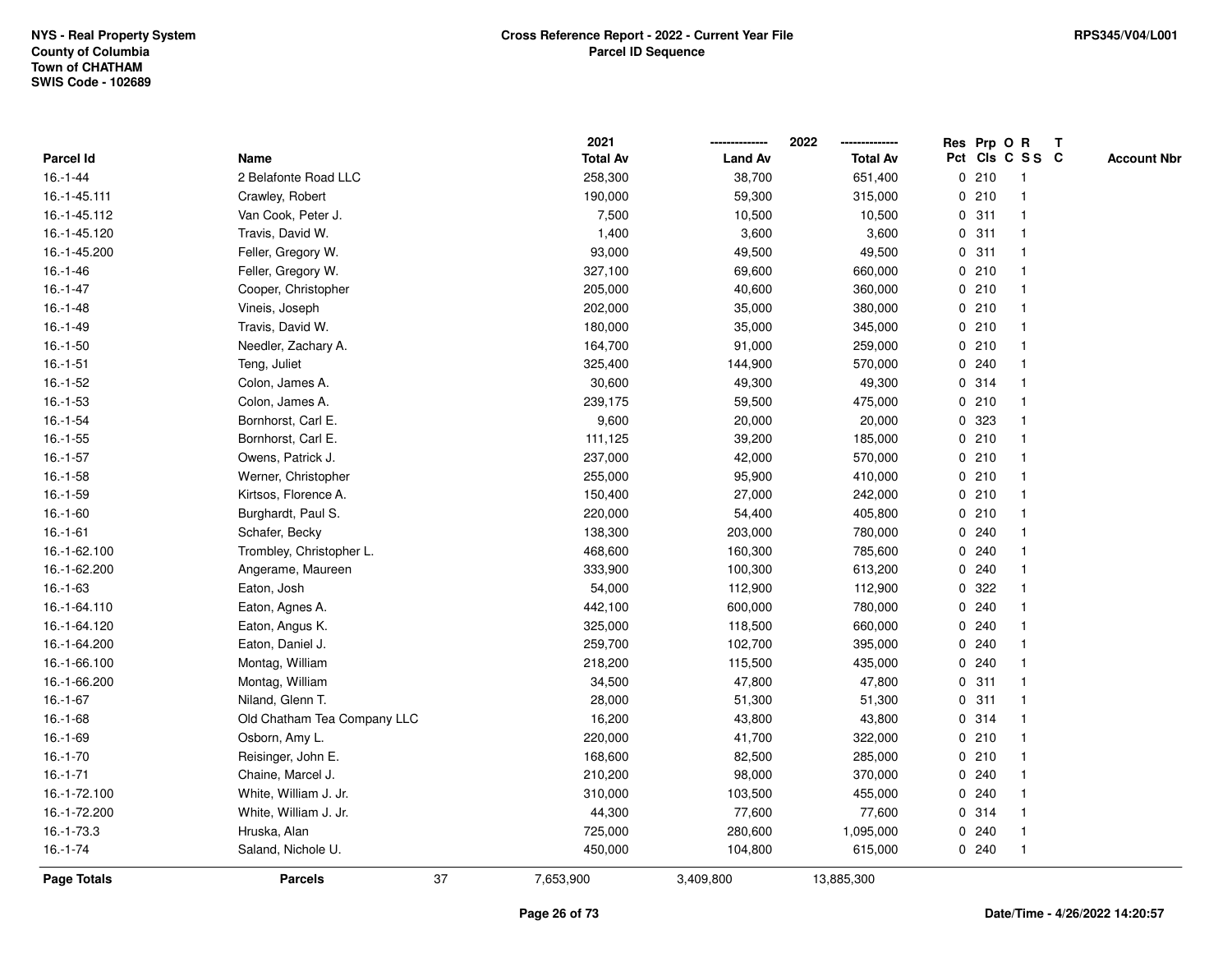|               |                                        | 2021            |                | 2022            | Res Prp O R |         |                         | $\mathbf{T}$ |                    |
|---------------|----------------------------------------|-----------------|----------------|-----------------|-------------|---------|-------------------------|--------------|--------------------|
| Parcel Id     | Name                                   | <b>Total Av</b> | <b>Land Av</b> | <b>Total Av</b> |             |         | Pct Cls C S S C         |              | <b>Account Nbr</b> |
| $16.-1-76$    | Owens, Patrick J.                      | 52,500          | 83,300         | 83,300          |             | 0 314   | -1                      |              |                    |
| $16.-1-77$    | 48 Lundy Lane LLC                      | 16,200          | 58,000         | 58,000          |             | 0.912   |                         |              |                    |
| 24.-1-1.100   | Keough, Justin Ryan                    | 232,200         | 71,100         | 400,000         |             | 0210    | -1                      |              |                    |
| 24.-1-1.211   | Leamy, Brian M.                        | 197,800         | 41,300         | 330,000         |             | 0210    | -1                      |              |                    |
| 24.-1-1.220   | Etlinger, Laura                        | 295,000         | 52,200         | 585,000         |             | 0210    | $\mathbf 1$             |              |                    |
| 24.-1-3.100   | Neumann Family Trust                   | 1,700,000       | 1,109,500      | 6,250,000       |             | 0.240   |                         |              |                    |
| 24.-1-3.200   | Silverman, Constance                   | 138,000         | 285,000        | 285,000         |             | 0 322   |                         |              |                    |
| $24 - 1 - 4$  | Seibert, Lorayne                       | 350,000         | 115,200        | 650,000         |             | 97 280  |                         |              |                    |
| $24.-1-6$     | Ostrowski, Dorothy C.                  | 36,600          | 170,800        | 170,800         |             | 0.322   |                         |              |                    |
| $24 - 1 - 7$  | Rivenburgh, Adam F.                    | 151,100         | 63,000         | 280,000         | 0           | 210     | $\mathbf{1}$            |              |                    |
| $24.-1-8$     | Leder, Michael Y.                      | 123,900         | 300,000        | 300,000         | 0           | 322     |                         |              |                    |
| 24.-1-9.111   | Burton, Benjamin J.                    | 1,060,400       | 595,700        | 1,750,000       |             | 0.240   | -1                      |              |                    |
| 24.-1-9.121   | Kaplan, Jane G.                        | 35,000          | 55,500         | 55,500          |             | 0.314   |                         |              |                    |
| 24.-1-9.122   | Kaplan, Jane G.                        | 230,000         | 63,000         | 325,000         |             | 0210    |                         |              |                    |
| 24.-1-9.210   | Bowen, David R.                        | 400,000         | 63,000         | 755,600         |             | 0210    |                         |              |                    |
| 24.-1-9.220   | Brody, Abraham                         | 307,000         | 63,000         | 427,400         |             | 0210    | -1                      |              |                    |
| $24.-1-10$    | Brown, Robert                          | 203,900         | 535,000        | 545,000         | $\mathbf 0$ | 105     | $\mathbf{1}$            |              |                    |
| $24.-1-11$    | Brown, Robert                          | 356,200         | 480,000        | 720,000         |             | $0$ 112 | $\mathbf 1$             |              |                    |
| 24.-1-12.111  | Gleason, Mary Ann                      | 348,800         | 463,400        | 742,300         |             | 0.240   | -1                      |              |                    |
| 24.-1-12.112  | Epstein, Natalie                       | 151,700         | 275,000        | 275,000         |             | 0.322   |                         |              |                    |
| 24.-1-12.120  | Lucien, Dustin                         | 150,000         | 49,300         | 295,000         |             | 0210    |                         |              |                    |
| 24.-1-12.200  | Raposo, Nicholas A.                    | 324,900         | 77,000         | 535,000         |             | 0210    | $\overline{\mathbf{1}}$ |              |                    |
| 24.-1-13.111  | Palladino, Gerard C.                   | 325,000         | 323,900        | 750,000         |             | 0.241   |                         |              |                    |
| 24.-1-13.112  | Marshall, Anne D.                      | 250,000         | 63,800         | 480,000         |             | 0210    | $\mathbf{1}$            |              |                    |
| 24.-1-13.121  | Hopkins, Thomas C.                     | 366,900         | 124,600        | 625,000         |             | 0.240   | -1                      |              |                    |
| 24.-1-13.122  | Palladino, Gerard C.                   | 102,000         | 49,100         | 160,000         |             | 0210    | -1                      |              |                    |
| 24.-1-13.200  | Berneri, Joan R.                       | 30,600          | 54,700         | 54,700          |             | 0.314   |                         |              |                    |
| $24.-1-14$    | Searl, Ethan                           | 150,000         | 35,700         | 342,200         |             | 0210    |                         |              |                    |
| $24 - 1 - 15$ | Berneri, Joan R.                       | 200,000         | 35,000         | 365,000         |             | 0210    | -1                      |              |                    |
| 24.-1-16.110  | Kipp, Stephen                          | 125,300         | 215,000        | 215,000         | $\mathbf 0$ | 311     | -1                      |              |                    |
| 24.-1-16.200  | Van Allen, Gary M.                     | 273,100         | 132,500        | 525,000         |             | 0210    | -1                      |              |                    |
| $24.-1-17$    | Melander, Jeffrey                      | 225,500         | 78,600         | 415,000         |             | 0210    | $\mathbf 1$             |              |                    |
| $24.-1-18$    | Ooms, Antonie                          | 5,600           | 19,600         | 19,600          |             | 0, 105  |                         |              |                    |
| $24.-1-19$    | Brahm, Donald H.                       | 220,100         | 63,700         | 345,000         |             | 0210    |                         |              |                    |
| $24.-1-20$    | Costanzo Irrevocable Trust, Yolande J. | 190,000         | 64,400         | 305,000         |             | 0210    |                         |              |                    |
| $24.-1-21$    | Regan, Michael J.                      | 311,724         | 100,800        | 520,000         |             | 0.240   | $\mathbf{1}$            |              |                    |
| $24.-1-22$    | Wenz, Robert                           | 199,000         | 63,000         | 360,000         |             | 0210    | $\mathbf{1}$            |              |                    |
| Page Totals   | 37<br><b>Parcels</b>                   | 9,836,024       | 6,493,700      | 21,299,400      |             |         |                         |              |                    |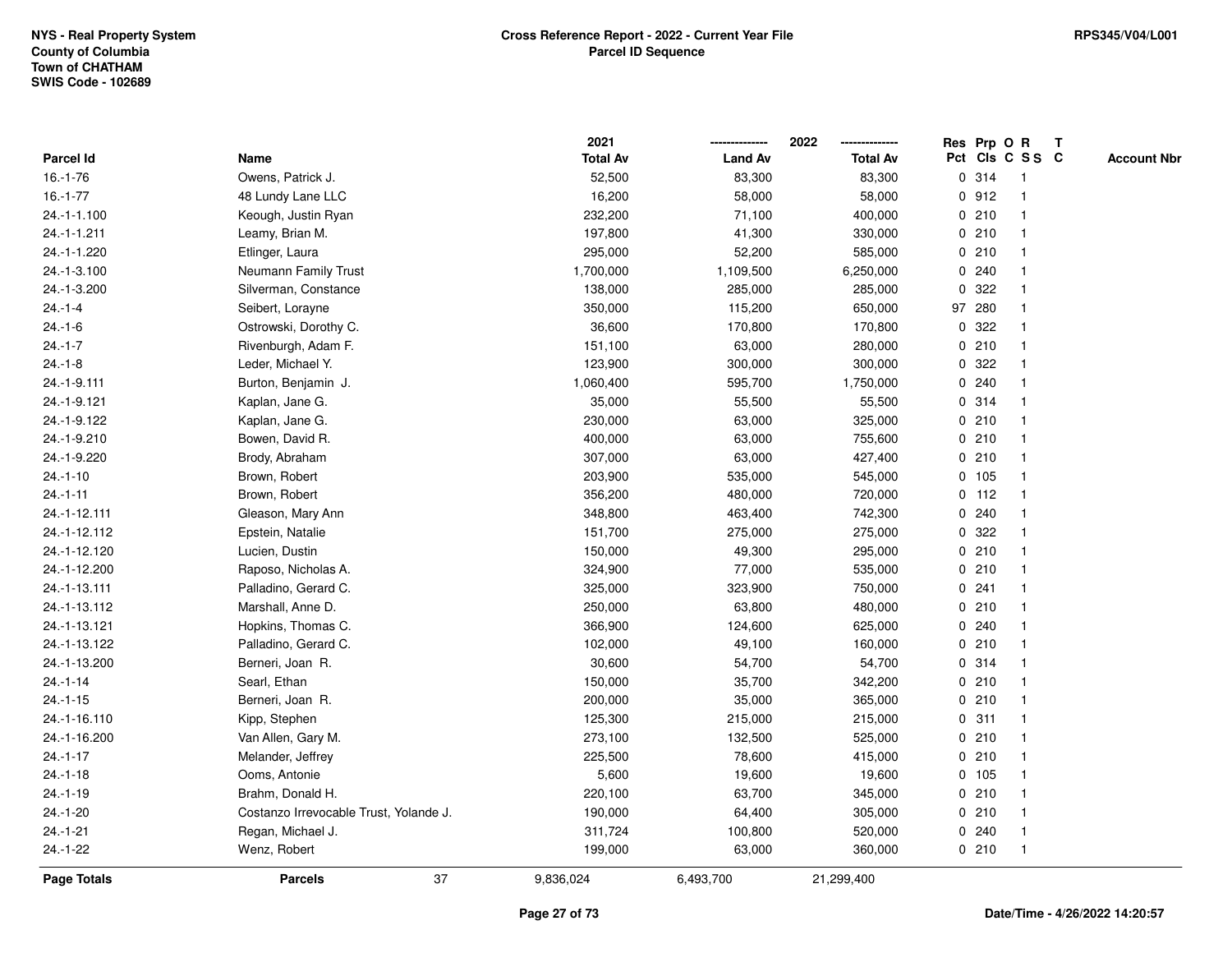|                    |                                |    | 2021            |                | 2022            |             |         | Res Prp O R     | $\mathbf{T}$       |
|--------------------|--------------------------------|----|-----------------|----------------|-----------------|-------------|---------|-----------------|--------------------|
| Parcel Id          | Name                           |    | <b>Total Av</b> | <b>Land Av</b> | <b>Total Av</b> |             |         | Pct Cls C S S C | <b>Account Nbr</b> |
| 24.-1-23.111       | Oh, Jeong Jr.                  |    | 212,800         | 85,300         | 502,400         |             | 0210    | 1               |                    |
| 24.-1-23.112       | Wenz, Robert                   |    | 197,000         | 133,100        | 365,000         | 0           | 240     |                 |                    |
| 24.-1-23.120       | Kelly, Matthew                 |    | 218,000         | 98,300         | 375,000         |             | 0.240   |                 |                    |
| 24.-1-23.200       | Wenz, Robert                   |    | 11,600          | 16,600         | 16,600          | $\mathbf 0$ | 314     | $\mathbf{1}$    |                    |
| 24.-1-24.110       | Little Pine LLC                |    | 1,251,200       | 1,700,000      | 2,000,000       |             | $0$ 112 | $\mathbf{1}$    |                    |
| 24.-1-24.120       | Ooms, Antonie                  |    | 200,000         | 63,000         | 385,000         |             | 0210    | $\mathbf 1$     |                    |
| 24.-1-24.200       | Ooms, Michael                  |    | 275,000         | 81,700         | 450,500         |             | 0210    |                 |                    |
| 24.-1-25.111       | Lebow, Michael P.              |    | 950,000         | 246,000        | 1,500,000       |             | 0.240   |                 |                    |
| 24.-1-25.112       | Abraham, Tom                   |    | 79,300          | 246,900        | 246,900         |             | 0.322   |                 |                    |
| 24.-1-25.120       | DeLyser, David                 |    | 120,700         | 63,000         | 143,900         |             | 0210    |                 |                    |
| 24.-1-25.200       | Abraham, Tom                   |    | 45,000          | 95,000         | 95,000          | $\mathbf 0$ | 322     | -1              |                    |
| $24.-1-26$         | Ross, David A.                 |    | 288,000         | 63,000         | 465,000         |             | 0210    | $\overline{1}$  |                    |
| $24.-1-28$         | Leak, Maureen A.               |    | 475,000         | 54,300         | 875,000         |             | 0210    |                 |                    |
| 24.-1-29           | Hayman, Richard                |    | 172,000         | 56,000         | 275,000         |             | 0210    |                 |                    |
| $24.-1-30$         | <b>Buttenheim Living Trust</b> |    | 222,400         | 64,300         | 380,000         |             | 0210    |                 |                    |
| 24.-1-31.111       | Rickert, Joseph                |    | 181,400         | 125,400        | 325,000         |             | 0.240   |                 |                    |
| 24.-1-31.112       | Neiman, Andrea B.              |    | 143,500         | 99,000         | 355,000         | 0           | 240     |                 |                    |
| 24.-1-31.210       | Hart, Henry G.                 |    | 712,500         | 173,000        | 1,100,000       | 0           | 240     |                 |                    |
| 24.-1-31.221       | Guy, Joseph L.                 |    | 430,000         | 152,600        | 683,200         |             | 0210    | $\mathbf 1$     |                    |
| 24.-1-31.222       | Stahl, Benjamin                |    | 440,000         | 205,800        | 885,000         |             | 0.240   |                 |                    |
| 24.-1-32.110       | Hagedorn, Laura A.             |    | 300,000         | 67,300         | 495,400         |             | 0210    |                 |                    |
| 24.-1-32.120       | Gregory, Neal A.               |    | 225,000         | 190,300        | 319,400         |             | 0.312   |                 |                    |
| 24.-1-32.200       | Gregory, Neal A.               |    | 314,000         | 84,100         | 495,000         |             | 0210    |                 |                    |
| 24.-1-33.21        | Alderdice, Sally               |    | 196,400         | 63,000         | 275,000         |             | 0210    | $\overline{1}$  |                    |
| 24.-1-33.22        | Alderdice, Patrick J.          |    | 299,000         | 63,000         | 450,000         |             | 0210    | $\overline{1}$  |                    |
| 24.-1-33.100       | Gregory, Anthony N.            |    | 350,000         | 63,400         | 741,300         |             | 0210    | 1               |                    |
| 24.-1-34           | Kingsley, Jessica S.           |    | 196,800         | 39,900         | 375,000         |             | 0210    |                 |                    |
| $24.-1-35$         | Cartwright, George             |    | 224,000         | 112,000        | 435,000         |             | 0.240   |                 |                    |
| 24.-1-36.111       | Crawford, Bruce                |    | 76,900          | 191,800        | 191,800         |             | 0.311   |                 |                    |
| 24.-1-36.112       | Crawford, Bruce                |    | 72,800          | 177,300        | 177,300         | $\mathbf 0$ | 311     | 1               |                    |
| 24.-1-36.120       | Crawford, Bruce E.             |    | 550,000         | 68,700         | 895,000         | 0           | 210     | $\mathbf{1}$    |                    |
| 24.-1-36.210       | Coultrap, Martha F.            |    | 306,000         | 135,200        | 650,000         |             | 0.240   | $\mathbf 1$     |                    |
| $24.-1-37$         | Schwarz, Charles O. III.       |    | 300,000         | 87,000         | 385,000         |             | 0210    |                 |                    |
| $24.-1-38$         | Beeney, Craig                  |    | 262,700         | 133,000        | 875,000         |             | 0.240   |                 |                    |
| 24.-1-39           | Ruth, James M.                 |    | 756,900         | 152,700        | 1,075,000       |             | 0.240   |                 |                    |
| $24.-1-40$         | Ostrowski, Dorothy C.          |    | 250,000         | 243,500        | 495,000         |             | 0.241   | $\overline{1}$  |                    |
| $24 - 1 - 41$      | Antalek, Jeffrey A.            |    | 325,000         | 98,400         | 470,000         |             | 0.280   | $\overline{1}$  |                    |
| <b>Page Totals</b> | <b>Parcels</b>                 | 37 | 11,630,900      | 5,792,900      | 20,223,700      |             |         |                 |                    |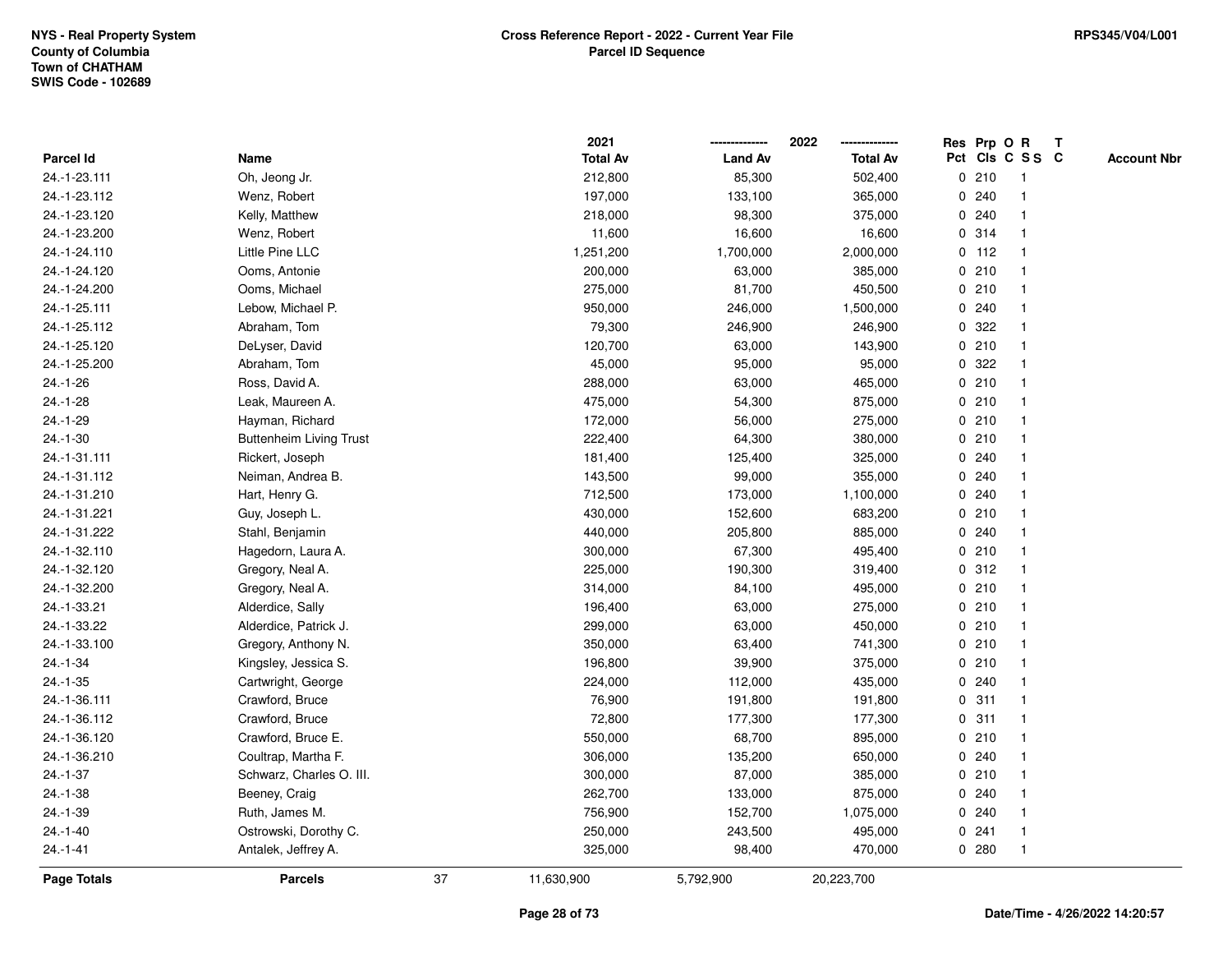|                    |                            |    | 2021            |                | 2022            |             |       | Res Prp O R     | T |                    |
|--------------------|----------------------------|----|-----------------|----------------|-----------------|-------------|-------|-----------------|---|--------------------|
| Parcel Id          | Name                       |    | <b>Total Av</b> | <b>Land Av</b> | <b>Total Av</b> |             |       | Pct Cls C S S C |   | <b>Account Nbr</b> |
| $24 - 1 - 42$      | Reale, John P.             |    | 15,500          | 21,400         | 25,600          |             | 0.312 | $\mathbf{1}$    |   |                    |
| $24. - 1 - 43$     | Gregg, Joshua              |    | 235,000         | 66,500         | 385,000         | 0           | 210   | -1              |   |                    |
| $24 - 1 - 44$      | Zullo, Matthew H.          |    | 193,500         | 64,400         | 295,000         |             | 0210  | -1              |   |                    |
| 24.-1-45.111       | Gregg, Michael C.          |    | 326,200         | 87,000         | 480,000         |             | 0210  |                 |   |                    |
| 24.-1-45.112       | Moore, Thomas R.           |    | 224,000         | 83,000         | 365,100         |             | 0210  |                 |   |                    |
| 24.-1-45.120       | Alvarez-Gerritsen, Anthony |    | 348,000         | 83,900         | 565,000         |             | 0210  |                 |   |                    |
| 24.-1-45.200       | Gregg, Michael             |    | 29,800          | 55,500         | 55,500          |             | 0.311 |                 |   |                    |
| $24.-1-46$         | Thorn, Joseph P.           |    | 195,000         | 42,000         | 486,300         | 0           | 220   |                 |   |                    |
| $24 - 1 - 47$      | Thorn, Joseph P.           |    | 52,300          | 144,500        | 144,500         | 0           | 322   |                 |   |                    |
| $24. - 1 - 48$     | Lincy, Jean Claude         |    | 312,000         | 87,900         | 580,000         |             | 0210  | -1              |   |                    |
| 24.-1-49.100       | Busick, Ami G.             |    | 216,000         | 79,800         | 300,000         |             | 0210  |                 |   |                    |
| 24.-1-49.200       | Oola's Acres, LLC          |    | 82,000          | 95,000         | 95,000          |             | 0 314 |                 |   |                    |
| $24.-1-50$         | Baker, James L. Sr.        |    | 174,600         | 63,000         | 275,000         |             | 0210  |                 |   |                    |
| $24.-1-51$         | Douyon, Pierre             |    | 229,600         | 49,700         | 375,000         |             | 0210  |                 |   |                    |
| $24 - 1 - 52$      | Caldwell, Matthew M.       |    | 285,000         | 55,700         | 420,000         | $\mathbf 0$ | 210   |                 |   |                    |
| $24. - 1 - 53$     | Maggio, Nathan             |    | 200,000         | 49,700         | 380,000         |             | 0210  | $\overline{1}$  |   |                    |
| $24.-1-54$         | Wood, Frank J. III.        |    | 231,800         | 56,700         | 381,900         |             | 0210  | $\overline{1}$  |   |                    |
| $24.-1-55$         | Chiavelli, Millie          |    | 368,200         | 51,000         | 495,000         |             | 0210  |                 |   |                    |
| $24.-1-56$         | Knudsen, Mark D.           |    | 310,100         | 50,000         | 445,000         |             | 0210  |                 |   |                    |
| $24.-1-57$         | Agresta, Paul              |    | 248,520         | 49,100         | 367,000         |             | 0210  |                 |   |                    |
| $24.-1-58$         | Pearce, Jackson L.         |    | 232,700         | 50,600         | 330,000         |             | 0210  |                 |   |                    |
| $24.-1-59$         | Shook, Gloria J.           |    | 148,200         | 40,600         | 230,000         |             | 0210  |                 |   |                    |
| $24.-1-61$         | Losowski, Joseph M.        |    | 250,000         | 40,500         | 426,000         |             | 0210  | -1              |   |                    |
| $24 - 1 - 62$      | Wood, Christopher R.       |    | 190,800         | 41,900         | 230,000         | $\mathbf 0$ | 210   | $\overline{1}$  |   |                    |
| $24.-1-63$         | Bornhorst, Carl            |    | 160,000         | 41,900         | 308,000         |             | 0210  |                 |   |                    |
| 24.-1-64           | Boll, Robert J. III.       |    | 287,000         | 42,000         | 685,000         |             | 0210  |                 |   |                    |
| $24.-1-65$         | Boll, Robert Jr.           |    | 370,000         | 57,800         | 560,000         |             | 0210  |                 |   |                    |
| $24.-1-66$         | Rapport, Andrew            |    | 225,000         | 79,200         | 435,000         |             | 0210  |                 |   |                    |
| $24.-1-67$         | Dwyer, Sean P.             |    | 324,400         | 49,200         | 465,000         |             | 0210  |                 |   |                    |
| $24.-1-68$         | Antalek, John T.           |    | 430,700         | 126,700        | 775,000         | 0           | 210   |                 |   |                    |
| 24.-1-69           | Goldner, Ellen R.          |    | 280,000         | 50,300         | 550,100         |             | 0210  | -1              |   |                    |
| $24.-1-70$         | Sherwood, Gregory          |    | 225,000         | 58,800         | 440,000         |             | 0210  | -1              |   |                    |
| $24.-1-71$         | Bell, Charles E.           |    | 230,600         | 52,200         | 375,000         |             | 0210  |                 |   |                    |
| $24.-1-72$         | Hallenbeck, Annemarie      |    | 222,600         | 49,200         | 395,000         |             | 0210  |                 |   |                    |
| $24 - 1 - 74$      | Silverman, Constance       |    | 911,000         | 601,000        | 2,250,000       |             | 0.240 |                 |   |                    |
| $24.-1-75$         | Murawski, Linda J.         |    | 243,400         | 51,800         | 420,000         |             | 0210  |                 |   |                    |
| 24.-1-77.200       | Ruth, Douglas M.           |    | 32,300          | 113,000        | 113,000         |             | 0 322 | $\overline{1}$  |   |                    |
| <b>Page Totals</b> | <b>Parcels</b>             | 37 | 9,040,820       | 2,882,500      | 15,903,000      |             |       |                 |   |                    |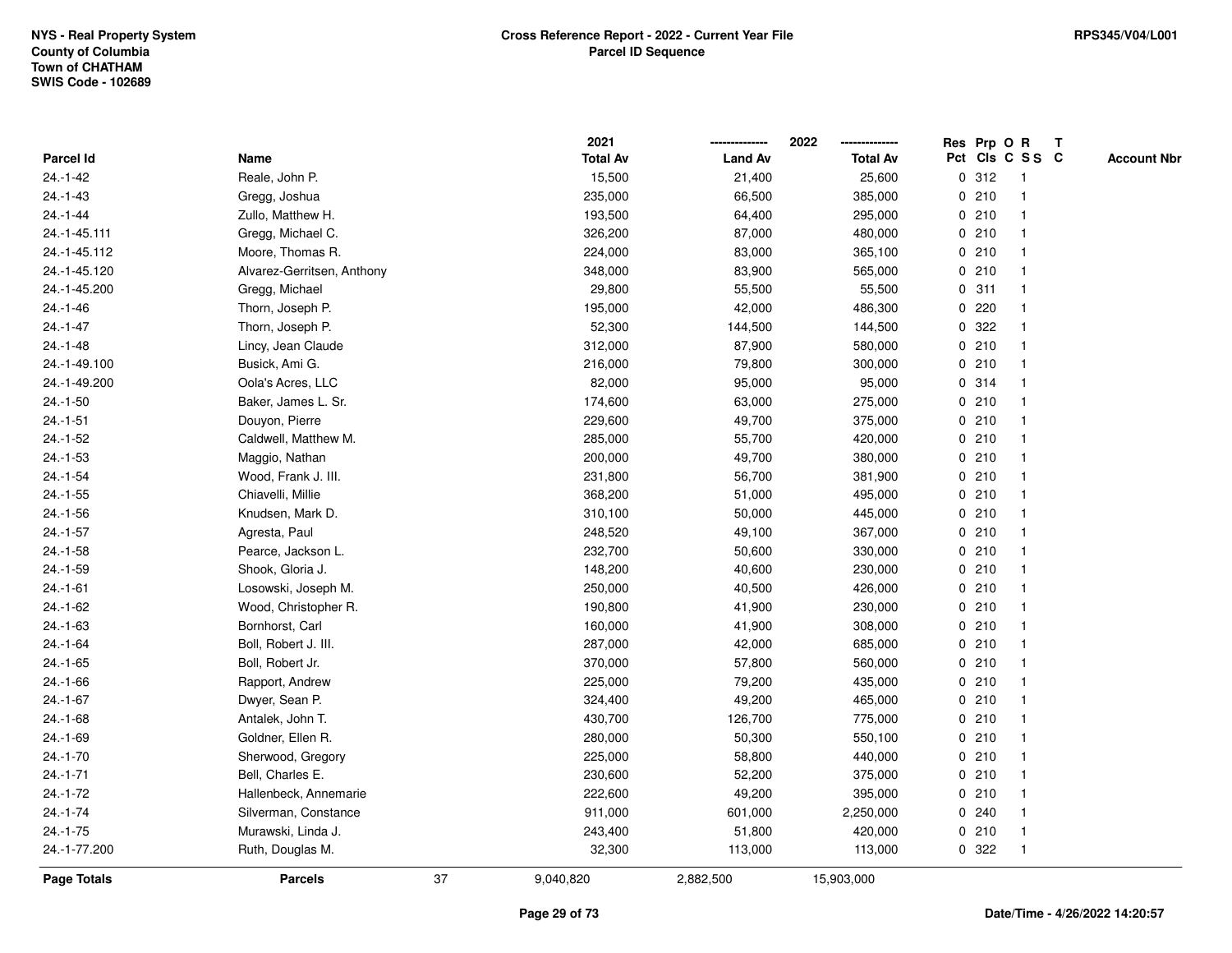|                 |                             |    | 2021            |                | 2022            |              | Res Prp O R |                 | Т |                    |
|-----------------|-----------------------------|----|-----------------|----------------|-----------------|--------------|-------------|-----------------|---|--------------------|
| Parcel Id       | Name                        |    | <b>Total Av</b> | <b>Land Av</b> | <b>Total Av</b> |              |             | Pct Cls C S S C |   | <b>Account Nbr</b> |
| $24.-1-78$      | Quinn, John                 |    | 435,000         | 83,300         | 902,600         |              | 0210        | -1              |   |                    |
| $24.-1-79$      | Bombard, Robert             |    | 272,000         | 74,900         | 385,000         | 0            | 210         | $\overline{1}$  |   |                    |
| 24.-1-80.100    | Case, Bernard               |    | 350,000         | 110,400        | 589,900         |              | 0210        | $\mathbf 1$     |   |                    |
| 24.-1-80.210    | Case, Bernard               |    | 35,400          | 80,000         | 80,000          |              | 0.322       |                 |   |                    |
| 24.-1-80.220    | Case, Bernard               |    | 42,000          | 75,000         | 75,000          |              | 0 322       |                 |   |                    |
| $24 - 1 - 82$   | Rosen, Michael E.           |    | 389,000         | 119,800        | 835,000         |              | 0.240       |                 |   |                    |
| 24.-1-83        | Decker, Dale S.             |    | 200,000         | 55,300         | 415,000         |              | 0210        |                 |   |                    |
| $24.-1-84$      | Oh, Jeong                   |    | 7,600           | 25,100         | 25,100          | $\mathbf 0$  | 311         | -1              |   |                    |
| $24.-1-85$      | Pierce, Frank E. III.       |    | 265,900         | 63,000         | 529,900         | $\mathbf 0$  | 210         | -1              |   |                    |
| $24.-1-86$      | Simmons, Keith              |    | 322,500         | 98,000         | 560,000         |              | 0210        | -1              |   |                    |
| $24.-1-87$      | Simmons, Keith J.           |    | 46,000          | 83,500         | 83,500          |              | 0.314       |                 |   |                    |
| $24.-1-88$      | Munson, Jodi                |    | 3,400           | 16,500         | 16,500          |              | 0.311       |                 |   |                    |
| 24.-1-89        | Wojeski, Stash J.           |    | 514,400         | 234,500        | 1,004,100       | 0            | 240         |                 |   |                    |
| $24.-1-90$      | Flint, Barbara              |    | 29,000          | 62,000         | 62,000          | $\mathbf 0$  | 311         |                 |   |                    |
| $24.-1-91$      | Steltz, Scott K.            |    | 278,000         | 63,000         | 485,000         | 0            | 210         | $\overline{1}$  |   |                    |
| 24.-1-92        | Kipp, Stephen               |    | 5,411           | 8,500          | 8,500           | 0            | 311         | $\overline{1}$  |   |                    |
| $24.5 - 1 - 1$  | Florentino, Virgilio        |    | 350,600         | 170,000        | 400,000         |              | 0 210 W 1   |                 |   |                    |
| $24.5 - 1 - 2$  | Smith, Craig                |    | 147,000         | 60,000         | 215,000         |              | 0 260 W 1   |                 |   |                    |
| $24.5 - 1 - 4$  | Quigley, Kathleen R.        |    | 100,000         | 40,000         | 207,500         |              | 0 210 W 1   |                 |   |                    |
| $24.5 - 1 - 5$  | Modugu, Sathish             |    | 165,000         | 64,000         | 225,000         |              | 0 260 W 1   |                 |   |                    |
| $24.5 - 1 - 6$  | Reddy, Venu                 |    | 170,000         | 90,000         | 318,800         | 0            | 210 W 1     |                 |   |                    |
| $24.5 - 1 - 7$  | Naegeli, Robert E.          |    | 125,000         | 45,000         | 280,000         |              | 0 210 W 1   |                 |   |                    |
| 24.5-1-8.100    | Jensis, Ronald J.           |    | 167,000         | 52,000         | 240,000         | $\mathbf{0}$ | 210 W 1     |                 |   |                    |
| 24.5-1-8.200    | Stoppacher, Lydia           |    | 165,000         | 59,000         | 216,000         |              | 0 210 W 1   |                 |   |                    |
| $24.5 - 1 - 9$  | Stoppacher, Waldemar        |    | 315,000         | 95,000         | 475,000         |              | 0 210 W 1   |                 |   |                    |
| $24.5 - 1 - 10$ | Smith, Merl                 |    | 125,000         | 50,000         | 230,000         |              | 0210 W1     |                 |   |                    |
| $24.5 - 1 - 11$ | O'Brien, Kevin              |    | 143,000         | 58,000         | 275,000         |              | 0210W1      |                 |   |                    |
| $24.5 - 1 - 12$ | Gerace, Dominic             |    | 120,000         | 35,000         | 305,100         |              | 0 210 W 1   |                 |   |                    |
| $24.5 - 1 - 13$ | Orlando, Philip G.          |    | 126,000         | 52,000         | 175,000         | 0            | 260 W 1     |                 |   |                    |
| $24.5 - 1 - 14$ | Taormina, Louis             |    | 182,400         | 69,000         | 385,000         | 0            | 210 W 1     |                 |   |                    |
| $24.5 - 1 - 15$ | MacAvoy, Paul J.            |    | 120,000         | 18,400         | 220,000         |              | 0210        | -1              |   |                    |
| $24.5 - 1 - 16$ | MacAvoy, Paul J.            |    | 80,000          | 21,000         | 165,000         |              | 0210        |                 |   |                    |
| $24.5 - 1 - 17$ | Weisheit, John              |    | 152,600         | 72,000         | 355,000         |              | 0 210 W 1   |                 |   |                    |
| $24.5 - 1 - 18$ | Skordilis, Lynn             |    | 175,000         | 66,000         | 265,000         |              | 0 210 W 1   |                 |   |                    |
| $24.5 - 1 - 19$ | Hawke, Bethany              |    | 218,400         | 62,000         | 395,000         |              | 0 210 W 1   |                 |   |                    |
| 24.5-1-20       | Daronzio, Anthony R.        |    | 195,000         | 80,000         | 235,000         |              | 0210W1      |                 |   |                    |
| 24.5-1-21.100   | <b>Puvogel Family Trust</b> |    | 211,000         | 74,400         | 360,000         |              | 0 280 W 1   |                 |   |                    |
| Page Totals     | <b>Parcels</b>              | 37 | 6,748,611       | 2,585,600      | 11,999,500      |              |             |                 |   |                    |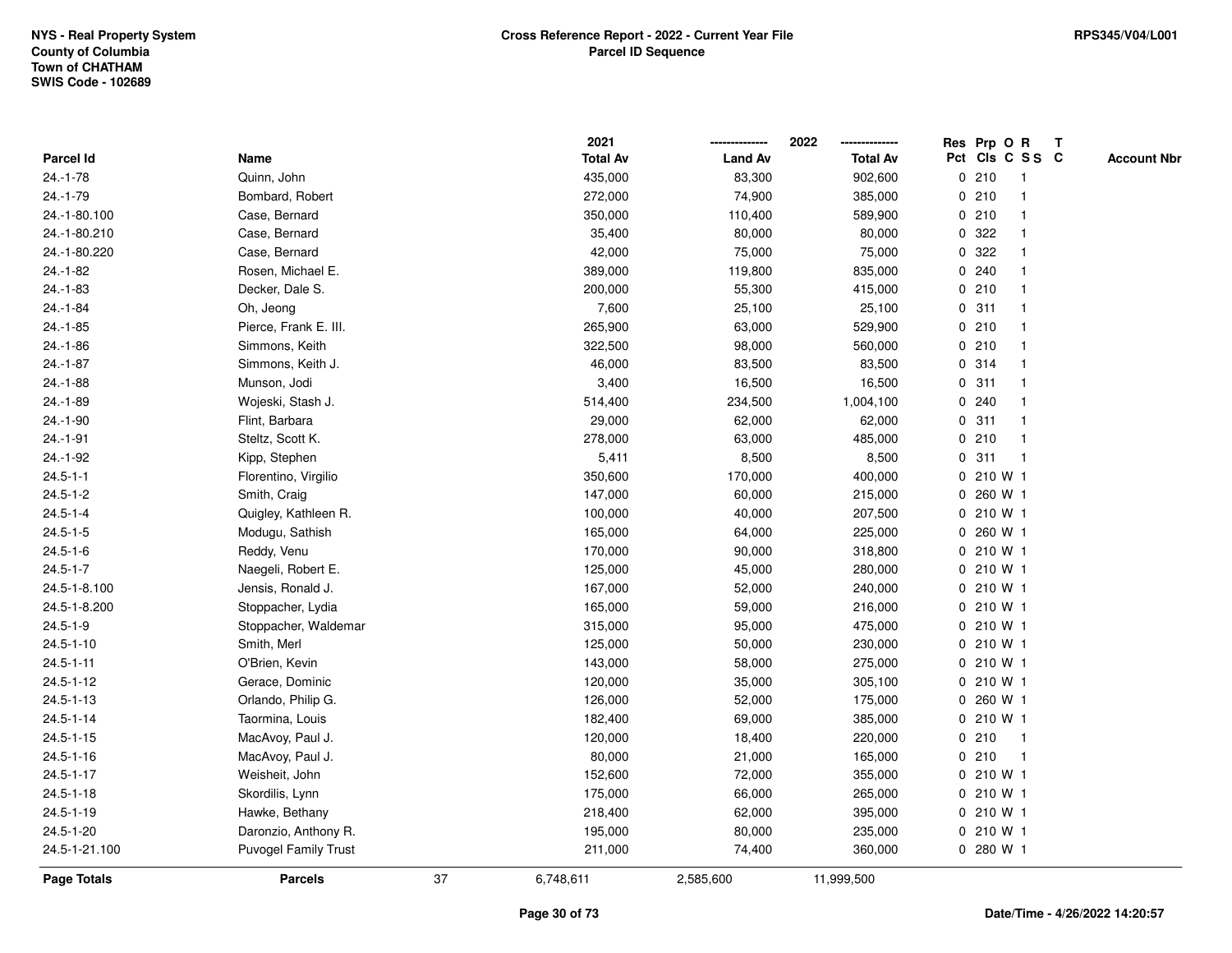|                 |                        | 2021            |                | 2022            |   | Res Prp O R     |              | Т |                    |
|-----------------|------------------------|-----------------|----------------|-----------------|---|-----------------|--------------|---|--------------------|
| Parcel Id       | Name                   | <b>Total Av</b> | <b>Land Av</b> | <b>Total Av</b> |   | Pct Cls C S S C |              |   | <b>Account Nbr</b> |
| 24.5-1-21.200   | Kinderhook Creek, LLC  | 140,000         | 70,000         | 271,600         |   | 0 210 W 1       |              |   |                    |
| 24.5-1-22       | Van Houten, Joanne M.  | 120,000         | 21,600         | 215,000         | 0 | 210             | $\mathbf 1$  |   |                    |
| 24.5-1-23       | Sindlinger, Frances I. | 60,000          | 14,400         | 95,000          |   | 0210            | $\mathbf 1$  |   |                    |
| 24.5-1-24       | Traynor, Laura         | 164,000         | 11,200         | 230,000         |   | 0210            |              |   |                    |
| 24.5-1-25       | Mckay, James A.        | 187,000         | 20,600         | 300,000         |   | 0210            |              |   |                    |
| 24.5-1-26       | Erickson, Berit L.     | 107,000         | 53,700         | 275,000         |   | 0210            |              |   |                    |
| 24.5-1-27       | Wood, Christine        | 170,000         | 82,700         | 240,000         |   | 0210            |              |   |                    |
| 24.5-1-28       | Nehmens, Brian J.      | 93,500          | 52,900         | 262,000         | 0 | 210             | -1           |   |                    |
| 24.5-1-29       | Liotta, Jr. Charles J. | 16,400          | 6,800          | 6,800           |   | 0.314           | $\mathbf 1$  |   |                    |
| $24.5 - 1 - 30$ | Liotta, Jr, Charles J. | 151,000         | 55,000         | 310,000         |   | 0 210 W 1       |              |   |                    |
| $24.5 - 1 - 31$ | Butler, Arlene         | 156,000         | 76,300         | 360,000         |   | 0 210 W 1       |              |   |                    |
| 24.5-1-32       | Wildman, William P.    | 4,600           | 4,000          | 4,000           |   | 0.311           | -1           |   |                    |
| $24.5 - 1 - 34$ | Nelson, Drew           | 230,000         | 60,000         | 460,000         |   | 0 210 W 1       |              |   |                    |
| 24.5-1-35       | Kowalski, Jeffrey P.   | 100,000         | 64,000         | 172,600         |   | 0 210 W 1       |              |   |                    |
| 24.5-1-36.100   | Stever, C Joann        | 76,100          | 30,000         | 195,000         |   | 0210            | $\mathbf{1}$ |   |                    |
| 24.5-1-36.200   | Ashford, Douglas       | 10,500          | 26,000         | 26,000          |   | 0 311 W 1       |              |   |                    |
| 24.5-1-37       | Darland, Michael       | 264,500         | 93,000         | 325,000         |   | 0 210 W 1       |              |   |                    |
| 24.5-1-38       | Cherry, Matthew        | 132,800         | 8,000          | 172,000         |   | 0210            | -1           |   |                    |
| 24.5-1-39       | Cherry, Matthew        | 4,700           | 1,800          | 1,800           |   | 0 314           |              |   |                    |
| $24.5 - 1 - 40$ | Vault-Smith, Linda     | 4,000           | 4,000          | 4,000           |   | 0.311           | -1           |   |                    |
| $24.5 - 1 - 41$ | Martino, Marc C.       | 22,400          | 22,400         | 22,400          | 0 | 311             | $\mathbf{1}$ |   |                    |
| 24.5-1-42       | Martino, Marc          | 110,900         | 57,000         | 209,600         | 0 | 210 W 1         |              |   |                    |
| $24.5 - 1 - 43$ | Rich, Ronald G. Jr     | 245,000         | 65,000         | 350,000         |   | 0 210 W 1       |              |   |                    |
| 24.5-1-44.100   | Vault-Smith, Linda     | 180,000         | 61,000         | 280,600         |   | 0 220 W 1       |              |   |                    |
| 24.5-1-44.200   | Miller, Russell        | 165,000         | 54,500         | 210,500         |   | 0210            | -1           |   |                    |
| 24.5-1-45       | Gobrecht, Lawrence E.  | 127,300         | 85,000         | 191,100         |   | 0 220 W 1       |              |   |                    |
| 24.5-1-46       | Woods, Gerard P.       | 289,200         | 85,000         | 620,000         |   | 0 210 W 1       |              |   |                    |
| 24.5-1-47.111   | Biegen, Craig T.       | 202,400         | 37,700         | 375,000         |   | 0210            | $\mathbf{1}$ |   |                    |
| 24.5-1-47.112   | Kelly, Tiffany         | 180,200         | 38,300         | 255,000         |   | 0210            | $\mathbf{1}$ |   |                    |
| 24.5-1-47.120   | Poetzsch, William C.   | 175,000         | 38,100         | 400,000         |   | 0210            | $\mathbf 1$  |   |                    |
| 24.5-1-47.200   | Behrens, Michael J.    | 200,000         | 37,700         | 348,000         |   | 0210            |              |   |                    |
| 24.5-1-48       | Walsh, Christopher B.  | 5,800           | 22,500         | 22,500          |   | 0.314           |              |   |                    |
| $24.5 - 1 - 50$ | Walsh, Christopher B.  | 265,000         | 31,000         | 445,000         |   | 0210            |              |   |                    |
| $24.5 - 1 - 51$ | Munson, Jodi           | 85,600          | 8,800          | 175,000         |   | 0210            | $\mathbf{1}$ |   |                    |
| $24.5 - 1 - 52$ | Caska, Cecelia         | 80,600          | 10,000         | 135,000         |   | 0210            | $\mathbf{1}$ |   |                    |
| 24.5-1-53       | Mckay, James A.        | 23,500          | 35,000         | 40,000          |   | 0 312 W 1       |              |   |                    |
| 24.5-1-54       |                        |                 |                |                 |   |                 |              |   |                    |
|                 | Intrieri, Lawrence M.  | 162,800         | 40,600         | 308,000         |   | 0210            | $\mathbf{1}$ |   |                    |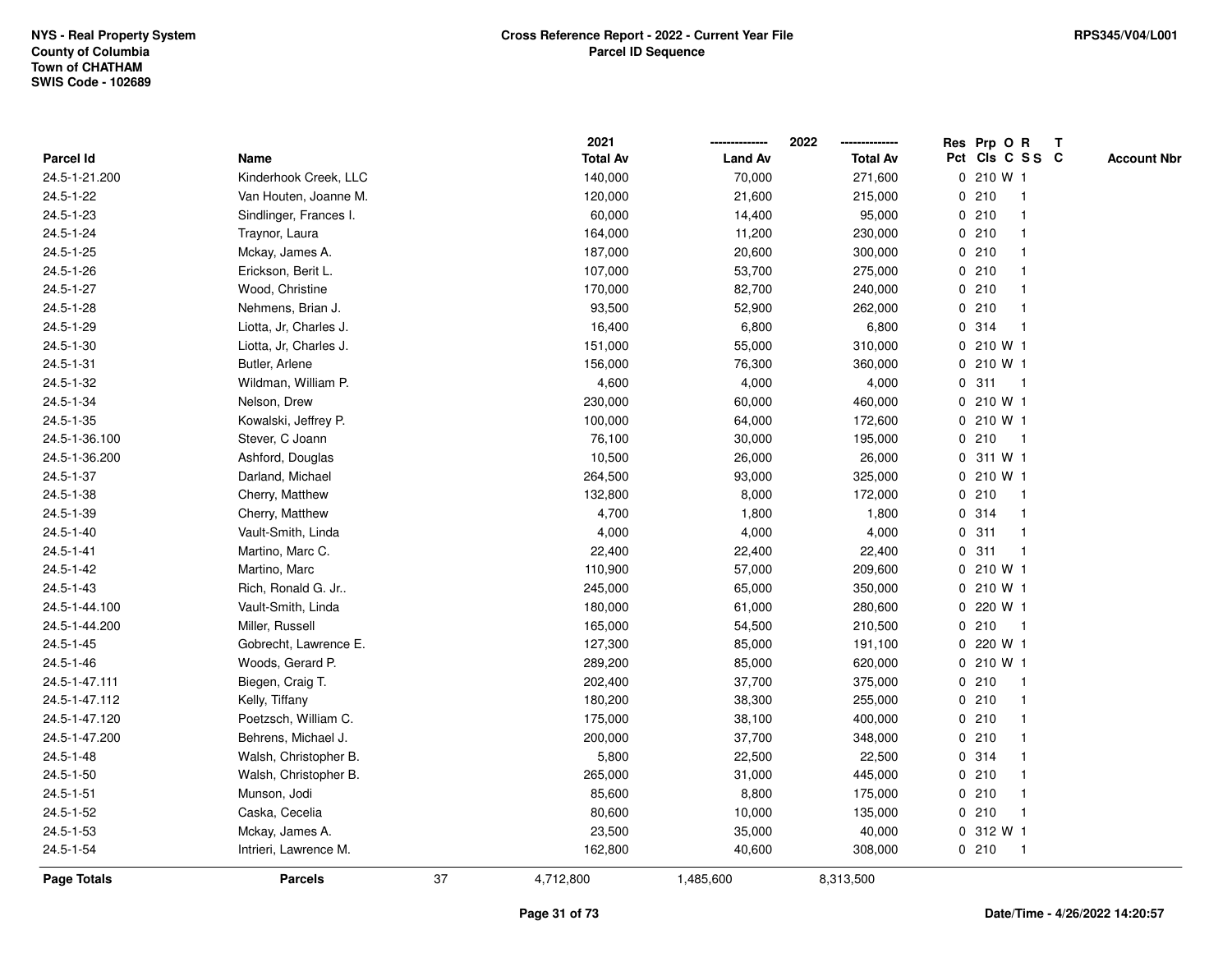|                  |                             |    | 2021            |                | 2022            |              | Res Prp O R     |                         | Т |                    |
|------------------|-----------------------------|----|-----------------|----------------|-----------------|--------------|-----------------|-------------------------|---|--------------------|
| <b>Parcel Id</b> | Name                        |    | <b>Total Av</b> | <b>Land Av</b> | <b>Total Av</b> |              | Pct Cls C S S C |                         |   | <b>Account Nbr</b> |
| $24.9 - 1 - 1$   | Kaye, Wendy                 |    | 120,000         | 48,000         | 350,000         |              | 0 210 W 1       |                         |   |                    |
| $24.9 - 1 - 2$   | Kinderhook Lake Association |    | 600             | 1,100          | 1,100           | 0            | 323             | -1                      |   |                    |
| $24.9 - 1 - 3$   | Kinderhook Lake Imp Assoc   |    | 100,500         | 11,200         | 210,000         |              | 0 534           |                         |   |                    |
| $24.9 - 1 - 4$   | Boor, Michael C.            |    | 19,000          | 49,000         | 62,000          |              | 0 312 W 1       |                         |   |                    |
| $24.9 - 1 - 5$   | Boor, Michael C.            |    | 180,000         | 21,000         | 340,000         |              | 0210            |                         |   |                    |
| $24.9 - 1 - 6$   | Bonacker, David N.          |    | 80,000          | 7,200          | 175,000         | 0            | 260             |                         |   |                    |
| $24.9 - 1 - 7$   | Mc Nay, Thomas F.           |    | 165,000         | 45,000         | 298,000         |              | 0 210 W 1       |                         |   |                    |
| $24.9 - 1 - 8$   | Ernst, Diana Y.             |    | 165,000         | 73,200         | 285,000         |              | 0 210 W 1       |                         |   |                    |
| $24.9 - 1 - 9$   | Ernst, Diana Y.             |    | 1,900           | 3,400          | 11,700          |              | 0.312           | $\mathbf 1$             |   |                    |
| 24.9-1-10        | Haber, Ronald L.            |    | 143,000         | 45,500         | 280,000         |              | 0210            |                         |   |                    |
| 24.9-1-12        | Rohrer, Richard R.          |    | 2,000           | 2,000          | 2,000           |              | 0.314           |                         |   |                    |
| $24.9 - 1 - 14$  | Shambeau, Lawrence          |    | 17,000          | 4,800          | 25,400          |              | 0.312           |                         |   |                    |
| 24.9-1-15        | Serignese, Joseph T.        |    | 173,000         | 100,000        | 290,000         |              | 0 210 W 1       |                         |   |                    |
| 24.9-1-16        | Winegard-Shambeau, Jeanne   |    | 180,000         | 9,800          | 240,000         |              | 0411            | -1                      |   |                    |
| 24.9-1-17        | Williams, Robert A.         |    | 93,500          | 7,200          | 200,000         | 0            | 210             | -1                      |   |                    |
| 24.9-1-18        | Mueller, Elizabeth Ann      |    | 49,100          | 9,600          | 95,000          | $\mathbf{0}$ | 312             | $\mathbf{1}$            |   |                    |
| 24.9-1-19        | Borgoa-Forster, James       |    | 195,000         | 60,000         | 350,000         |              | 0 210 W 1       |                         |   |                    |
| 24.9-1-20        | Mink, Anne Marie            |    | 170,000         | 60,000         | 240,000         |              | 0 210 W 1       |                         |   |                    |
| 24.9-1-21        | Mueller, Elizabeth Ann      |    | 62,000          | 8,400          | 150,000         |              | 0210            |                         |   |                    |
| 24.9-1-26        | Rohrer, Richard R.          |    | 160,000         | 33,600         | 280,000         |              | 0210            |                         |   |                    |
| 24.9-1-27        | Hathaway, Kathleen A.       |    | 52,000          | 8,400          | 180,000         |              | 0210            | $\overline{\mathbf{1}}$ |   |                    |
| 24.9-1-28        | Mueller, Elizabeth Ann      |    | 156,000         | 60,000         | 242,000         |              | 0 210 W 1       |                         |   |                    |
| 24.9-1-29        | Lipsky, Robert J.           |    | 222,000         | 61,300         | 365,000         | $\mathbf 0$  | 220 W 1         |                         |   |                    |
| 24.9-1-30        | Lipsky, Thomas W.           |    | 114,000         | 7,200          | 225,000         |              | 0210            | $\mathbf 1$             |   |                    |
| 24.9-1-32        | Palladino, Scott G.         |    | 63,000          | 9,600          | 90,000          |              | 0210            | $\mathbf 1$             |   |                    |
| 24.9-1-33        | Pulver, Lawrence            |    | 68,000          | 14,400         | 154,000         |              | 0210            |                         |   |                    |
| 24.9-1-34        | Pulver, Lawrence            |    | 204,000         | 70,000         | 360,000         |              | 0 210 W 1       |                         |   |                    |
| 24.9-1-35        | Ingham, Craig R.            |    | 168,000         | 80,000         | 285,000         |              | 0 210 W 1       |                         |   |                    |
| 24.9-1-36        | Pallozzi, Christopher R.    |    | 175,000         | 60,000         | 299,500         |              | 0 210 W 1       |                         |   |                    |
| 24.9-1-37        | Pulver, Lawrence            |    | 5,400           | 5,400          | 9,600           | 0            | 312             | $\mathbf 1$             |   |                    |
| 24.9-1-38        | Barlow, Keith L.            |    | 4,500           | 3,200          | 3,200           |              | 0 314           | -1                      |   |                    |
| 24.9-1-39        | Barlow, Keith L.            |    | 103,500         | 28,800         | 256,000         |              | 0210            |                         |   |                    |
| 24.9-1-40        | Lardizabal, Claudia A.      |    | 94,200          | 18,000         | 160,000         |              | 0210            |                         |   |                    |
| 24.9-1-41        | Mueller, Robert             |    | 147,538         | 8,000          | 287,300         |              | 0210            |                         |   |                    |
| 24.9-1-42        | Loughran, Terrance T.       |    | 21,000          | 26,000         | 26,000          |              | 0 311 W 1       |                         |   |                    |
| 24.9-1-43        | Loughran, Terrance T.       |    | 165,000         | 70,000         | 265,000         |              | 0 210 W 1       |                         |   |                    |
| 24.9-1-44        | Loughran, Michael C.        |    | 139,000         | 10,800         | 260,000         |              | 0220            | $\overline{1}$          |   |                    |
| Page Totals      | <b>Parcels</b>              | 37 | 3,978,738       | 1,141,100      | 7,352,800       |              |                 |                         |   |                    |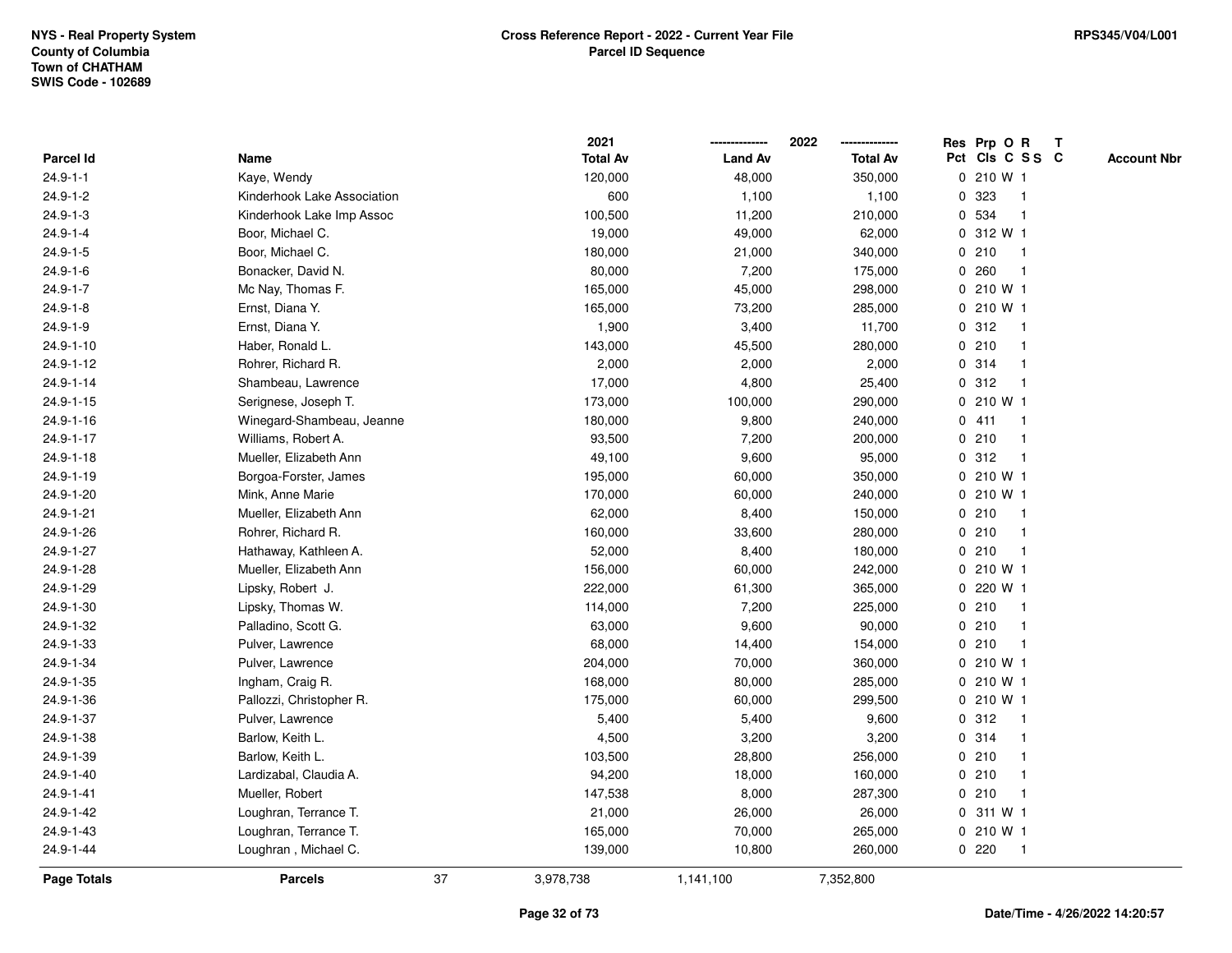|                  |                               |    | 2021            |                | 2022            |   | Res Prp O R  |                 | $\mathbf{T}$ |                    |
|------------------|-------------------------------|----|-----------------|----------------|-----------------|---|--------------|-----------------|--------------|--------------------|
| Parcel Id        | Name                          |    | <b>Total Av</b> | <b>Land Av</b> | <b>Total Av</b> |   |              | Pct Cls C S S C |              | <b>Account Nbr</b> |
| 24.9-1-45        | Van Dijk, Fran                |    | 140,000         | 8,400          | 220,000         |   | 0210         | -1              |              |                    |
| 24.9-1-46        | Hallenbeck, Justina L.        |    | 74,800          | 8,400          | 185,000         |   | 0210         |                 |              |                    |
| 24.9-1-47        | Ingham, Craig R.              |    | 3,900           | 1,400          | 1,400           |   | 0.311        | -1              |              |                    |
| 24.9-1-48        | Loughran, Michael C.          |    | 62,300          | 13,200         | 149,300         | 0 | 260          | $\mathbf{1}$    |              |                    |
| 24.9-1-49        | Loughran Revocable Trust      |    | 237,900         | 80,000         | 550,000         |   | 0 210 W 1    |                 |              |                    |
| 24.9-1-50        | Abare, Jennifer Ann           |    | 125,000         | 85,500         | 175,000         |   | 0 210 W 1    |                 |              |                    |
| 24.9-1-51        | Hallenbeck, Joseph P.         |    | 180,000         | 26,800         | 345,000         |   | 0210         | -1              |              |                    |
| 24.9-1-52        | Loughran, John                |    | 165,000         | 60,000         | 245,000         |   | 0 260 W 1    |                 |              |                    |
| 24.9-1-53        | Pulver, Lawrence R.           |    | 180,000         | 56,000         | 355,000         |   | $0, 210$ W 1 |                 |              |                    |
| 24.9-1-54        | Pulver, Lawrence R.           |    | 10,000          | 8,000          | 16,900          |   | 0 312 W 1    |                 |              |                    |
| 24.9-1-55        | Shafer, Tyler M.              |    | 88,000          | 25,000         | 220,000         |   | 0210         | $\overline{1}$  |              |                    |
| 24.9-1-56        | Sundwall, Carl                |    | 195,000         | 58,000         | 268,000         |   | 0 210 W 1    |                 |              |                    |
| 24.9-1-57        | Tremblay, Joseph              |    | 130,000         | 51,000         | 230,000         |   | 0 260 W 1    |                 |              |                    |
| 24.9-1-58        | Brew, Robert                  |    | 60,000          | 45,000         | 195,000         |   | $0, 210$ W 1 |                 |              |                    |
| 24.9-1-59        | Kowalski, Richard W.          |    | 190,000         | 29,600         | 280,000         |   | 0411         | -1              |              |                    |
| 24.9-1-60        | Brew, Robert                  |    | 159,000         | 40,000         | 214,000         |   | $0, 210$ W 1 |                 |              |                    |
| 24.9-1-61        | Moss, Katherine A.            |    | 180,000         | 45,000         | 275,000         |   | 0 210 W 1    |                 |              |                    |
| 24.9-1-62.100    | Hamilton-Schmaedick, Betty Jo |    | 170,000         | 66,300         | 435,000         |   | 0 210 W 1    |                 |              |                    |
| 24.9-1-62.200    | Hamilton-Howard, Mary         |    | 237,576         | 62,000         | 435,000         |   | 0 210 W 1    |                 |              |                    |
| 24.9-1-63        | Gerardi, George R.            |    | 151,600         | 89,000         | 265,000         |   | 0 260 W 1    |                 |              |                    |
| 24.9-1-64        | Howard, Mary Anne             |    | 195,000         | 82,000         | 320,000         |   | 0 210 W 1    |                 |              |                    |
| 24.9-1-65        | Moss, Katherine A.            |    | 11,000          | 14,400         | 14,400          |   | 0 314        | -1              |              |                    |
| 24.9-2-1         | Laporte, Kadrian              |    | 113,700         | 20,400         | 210,000         |   | 0210         | -1              |              |                    |
| 24.9-2-2         | Rohrer, Richard R.            |    | 37,400          | 8,800          | 80,000          |   | 0210         | $\mathbf{1}$    |              |                    |
| 24.9-2-3         | Nelson, Drew                  |    | 45,600          | 19,200         | 110,000         |   | 0210         | -1              |              |                    |
| $24.9 - 2 - 4$   | Nelson, Drew                  |    | 17,700          | 17,600         | 17,600          |   | 0.311        | $\mathbf 1$     |              |                    |
| $24.9 - 2 - 5.1$ | <b>Patroon Properties</b>     |    | 115,000         | 22,200         | 297,000         |   | 0.280        |                 |              |                    |
| 24.9-2-5.2       | Tharman, Florence E.          |    | 92,000          | 20,000         | 185,000         |   | 0210         |                 |              |                    |
| 24.9-2-6         | Williams, Laurie L.           |    | 70,000          | 12,800         | 155,000         |   | 0210         |                 |              |                    |
| 24.9-2-7         | Klein, Richard                |    | 89,600          | 21,400         | 185,000         |   | 0210         | -1              |              |                    |
| 24.9-2-8         | Coble, Elizabeth              |    | 111,000         | 21,600         | 235,000         |   | 0210         | -1              |              |                    |
| 24.9-2-9         | Ringwood, Eugene V. Jr.       |    | 3,000           | 3,800          | 3,800           |   | 0.314        | $\mathbf 1$     |              |                    |
| 24.9-2-10        | Callan, Kathryn F.            |    | 83,900          | 10,400         | 170,300         |   | 0210         | -1              |              |                    |
| 24.9-2-11        | Fisher, Richard               |    | 145,000         | 29,600         | 200,000         |   | 35 411       |                 |              |                    |
| 24.9-2-12        | Ringwood, Eugene V. Jr.       |    | 124,000         | 20,200         | 340,000         |   | 0210         |                 |              |                    |
| 24.9-2-13        | Howes, Marguerite Ann         |    | 4,500           | 1,400          | 12,700          |   | 0.312        | $\mathbf{1}$    |              |                    |
| 24.9-2-14        | Rohrer, William H.            |    | 75,000          | 13,600         | 145,000         |   | 0210         | $\mathbf{1}$    |              |                    |
| Page Totals      | <b>Parcels</b>                | 37 | 4,073,476       | 1,198,000      | 7,740,400       |   |              |                 |              |                    |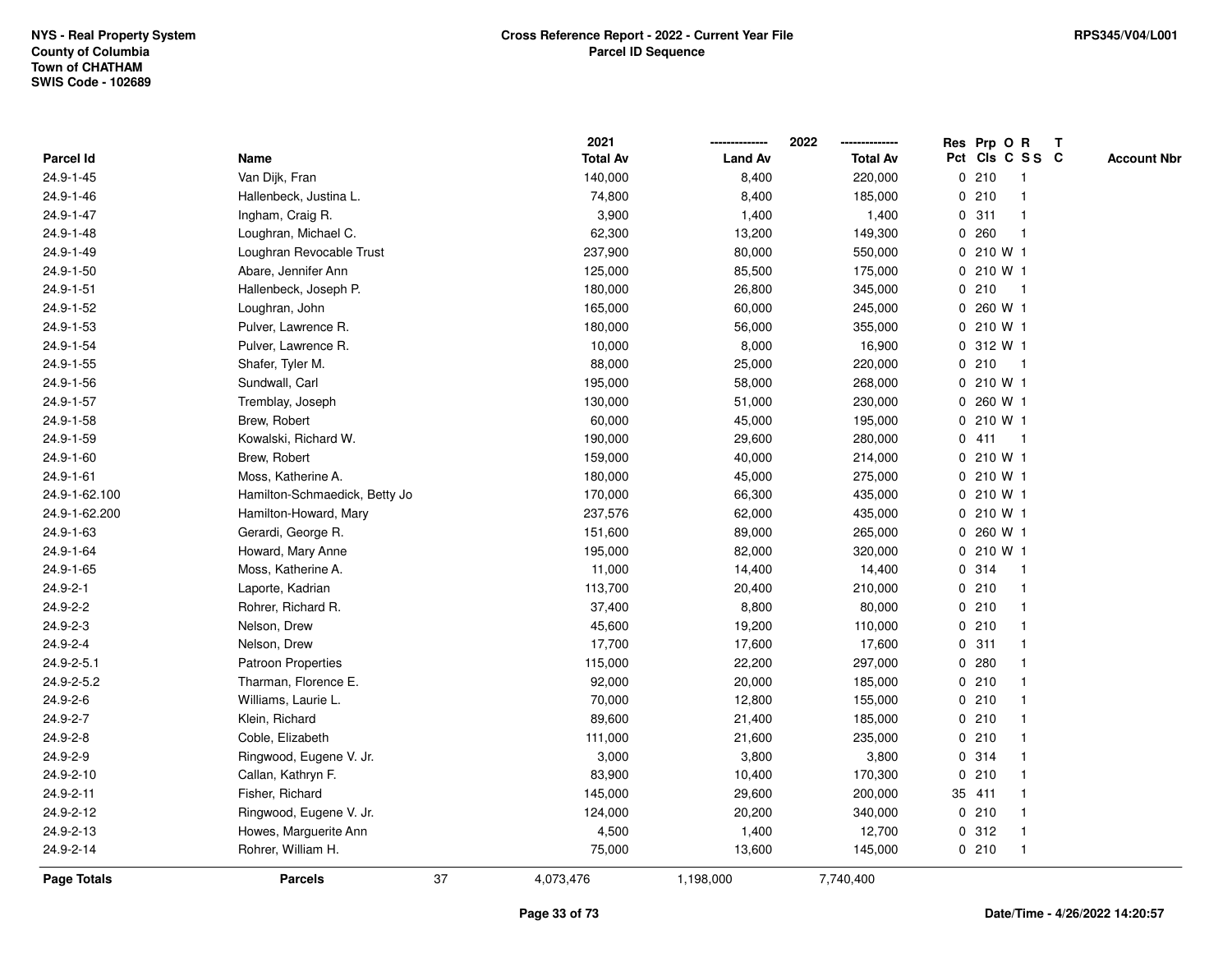|                    |                               |    | 2021            |                | 2022            |   | Res Prp O R |                 | T |                    |
|--------------------|-------------------------------|----|-----------------|----------------|-----------------|---|-------------|-----------------|---|--------------------|
| <b>Parcel Id</b>   | Name                          |    | <b>Total Av</b> | <b>Land Av</b> | <b>Total Av</b> |   |             | Pct Cls C S S C |   | <b>Account Nbr</b> |
| 24.9-2-15          | Howes, Marguerite Ann         |    | 5,700           | 2,200          | 2,200           | 0 | 311         | -1              |   |                    |
| 24.9-2-16          | Howes, Marguerite Ann         |    | 110,200         | 18,400         | 150,000         |   | 0210        |                 |   |                    |
| 24.9-2-17          | Hoffman, George               |    | 154,400         | 32,900         | 172,000         |   | 0210        |                 |   |                    |
| 24.9-2-18          | Kuhner, Patricia A.           |    | 72,100          | 8,800          | 240,000         |   | 0210        |                 |   |                    |
| 24.9-2-19          | Choquette, Christopher        |    | 121,200         | 17,800         | 240,000         |   | 0210        |                 |   |                    |
| 24.9-2-20          | Hayes, Christopher            |    | 78,100          | 18,400         | 167,000         |   | 0210        |                 |   |                    |
| 24.9-2-21          | Marine Land Air Corp.         |    | 35,400          | 16,800         | 55,000          |   | 0210        |                 |   |                    |
| 24.9-2-22          | Choquette, Christopher        |    | 5,100           | 9,200          | 11,400          |   | 0.312       |                 |   |                    |
| 24.9-2-23          | Poggoli, Richard J.           |    | 78,500          | 9,600          | 116,000         |   | 0210        |                 |   |                    |
| 24.9-2-24          | Anderson, Jessica A.          |    | 87,000          | 8,800          | 140,000         |   | 0210        |                 |   |                    |
| 24.9-2-25          | Wroblewski, Zenon             |    | 51,200          | 8,800          | 138,800         |   | 0210        |                 |   |                    |
| 24.9-2-26          | Waldron, Elizabeth M.         |    | 72,100          | 18,400         | 190,000         |   | 0210        |                 |   |                    |
| 24.9-2-27          | Miller, Nanette               |    | 86,500          | 31,300         | 128,500         |   | 0210        |                 |   |                    |
| 24.9-2-28          | Vosburgh, Ricki A.            |    | 90,200          | 18,400         | 205,000         |   | 0210        |                 |   |                    |
| 24.9-2-29          | Miller, Donald J. Jr.         |    | 12,600          | 11,000         | 12,000          | 0 | 270         |                 |   |                    |
| 24.9-2-30          | Otto, Bruce                   |    | 41,000          | 41,700         | 65,000          | 0 | 260         |                 |   |                    |
| 24.9-2-31          | Kerrigan, Thomas J.           |    | 51,300          | 18,400         | 115,000         |   | 0.260       |                 |   |                    |
| 24.9-2-32          | Bargstedt, Bonnie M.          |    | 210,000         | 9,200          | 320,000         |   | 0210        |                 |   |                    |
| 24.9-2-33          | Pacheco, Roseanne             |    | 9,200           | 9,200          | 9,200           |   | 0.311       |                 |   |                    |
| 24.9-2-34          | Pacheco, Roseanne             |    | 64,000          | 18,400         | 110,000         |   | 0210        |                 |   |                    |
| $24.13 - 1 - 1$    | Goldstein, Daniel             |    | 502,460         | 112,000        | 690,000         |   | 0 215 W 1   |                 |   |                    |
| $24.13 - 1 - 2$    | Rosenberg, Harvey             |    | 200,000         | 41,700         | 350,000         | 0 | 210         |                 |   |                    |
| $24.13 - 1 - 3$    | Smart, Christine              |    | 86,500          | 29,400         | 195,000         |   | 0210        |                 |   |                    |
| 24.13-1-4          | Jeffrey A Pinkowski, Inc      |    | 64,000          | 23,000         | 60,000          |   | 0210        |                 |   |                    |
| $24.13 - 1 - 7$    | Herman, Sigurd                |    | 80,200          | 21,400         | 125,000         |   | 0210        |                 |   |                    |
| $24.13 - 1 - 8$    | Downey, Joseph M.             |    | 72,400          | 20,200         | 142,900         |   | 0210        |                 |   |                    |
| 24.13-1-9          | Albertson, Timothy M.         |    | 45,400          | 24,000         | 43,200          |   | 0270        |                 |   |                    |
| 24.13-1-10         | Dauley, Craig                 |    | 180,600         | 89,000         | 349,000         |   | 0 210 W 1   |                 |   |                    |
| 24.13-1-11         | Rayve Trust of 2009, Helen D. |    | 270,000         | 110,000        | 425,000         |   | 0 210 W 1   |                 |   |                    |
| $25.-1-1$          | Zimmer, Kristen               |    | 275,900         | 136,500        | 526,800         |   | 0.240       | -1              |   |                    |
| 25.-1-2.100        | Allen, Carolyn M.             |    | 280,000         | 574,000        | 747,000         |   | 0.240       |                 |   |                    |
| 25.-1-2.200        | Stickles, Larry C.            |    | 320,000         | 91,200         | 585,000         |   | 0.281       |                 |   |                    |
| 25.-1-3.200        | Bradford, Robert W.           |    | 1,256,000       | 1,100,500      | 2,316,300       |   | $0$ 117     |                 |   |                    |
| $25.-1-4$          | Bouchard, Robert              |    | 123,800         | 435,800        | 435,800         |   | 0 105       |                 |   |                    |
| $25.-1-5$          | Bixby, Robert H.              |    | 146,300         | 63,000         | 328,600         |   | 0210        |                 |   |                    |
| 25.-1-6.100        | Bixby, Robert H.              |    | 830,700         | 979,000        | 2,000,000       |   | 0.240       |                 |   |                    |
| 25.-1-7.100        | Lines, Eugene                 |    | 318,500         | 228,200        | 685,000         |   | 0.240       | $\mathbf{1}$    |   |                    |
| <b>Page Totals</b> | <b>Parcels</b>                | 37 | 6,488,560       | 4,406,600      | 12,591,700      |   |             |                 |   |                    |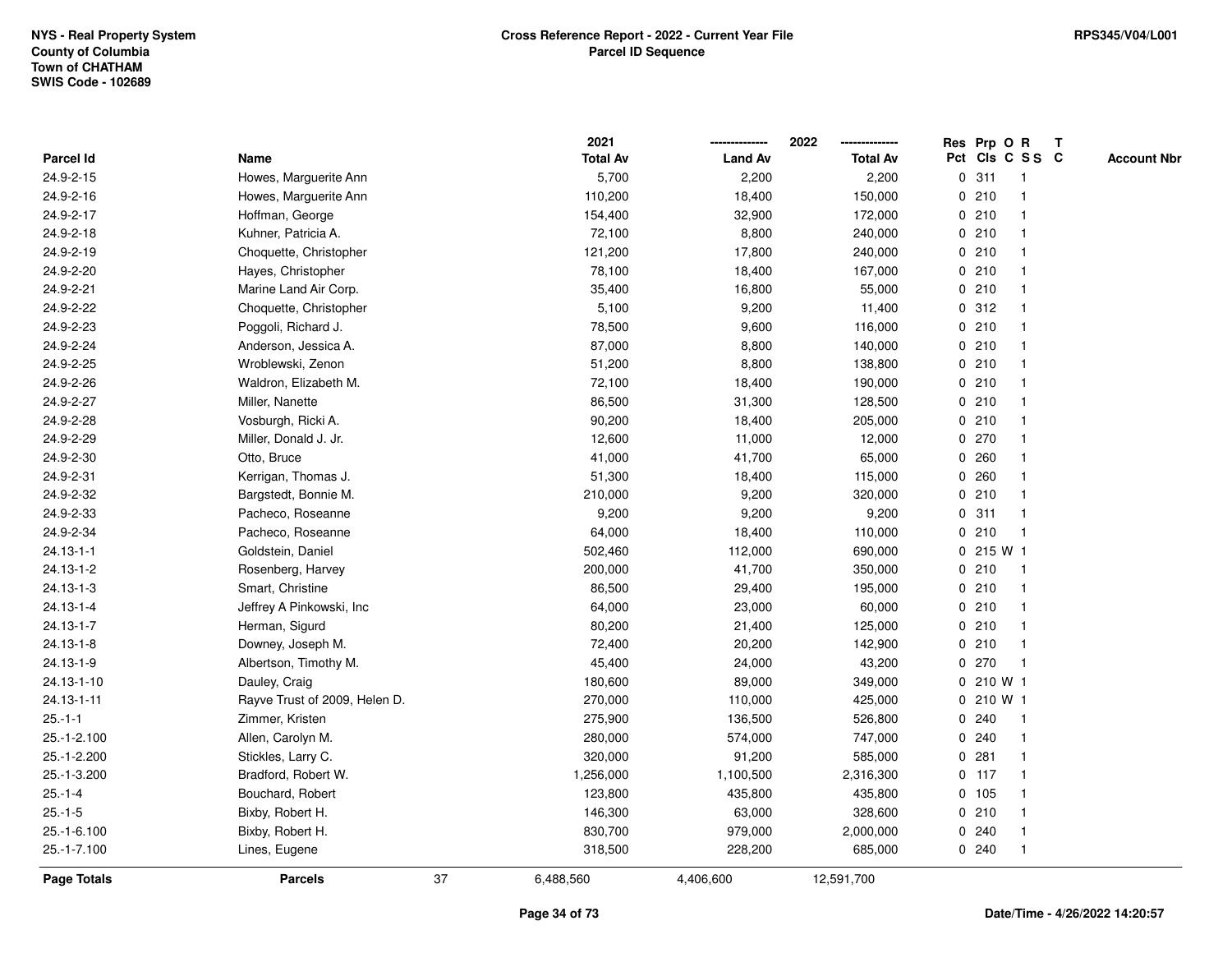|                    |                                 |    | 2021            |                | 2022            |              |       | Res Prp O R             | $\mathbf{T}$ |                    |
|--------------------|---------------------------------|----|-----------------|----------------|-----------------|--------------|-------|-------------------------|--------------|--------------------|
| Parcel Id          | Name                            |    | <b>Total Av</b> | <b>Land Av</b> | <b>Total Av</b> |              |       | Pct Cls C S S C         |              | <b>Account Nbr</b> |
| 25.-1-7.200        | Danis, Dawn J.                  |    | 35,650          | 55,500         | 56,300          |              | 0.312 | -1                      |              |                    |
| 25.-1-8.100        | Keltonic, Diana S.              |    | 17,700          | 46,700         | 46,700          | 0            | 322   |                         |              |                    |
| 25.-1-8.200        | Cain, Joseph                    |    | 267,000         | 64,400         | 400,000         |              | 0210  | -1                      |              |                    |
| $25.-1-9$          | French Jr. Charles J.           |    | 228,800         | 91,800         | 360,000         |              | 0210  | $\mathbf{1}$            |              |                    |
| $25.-1-11$         | Cabrera-Blanco, Hilda Aura      |    | 198,000         | 75,100         | 355,000         |              | 0210  | $\mathbf 1$             |              |                    |
| $25.-1-12$         | Kramer, Kenneth M.              |    | 525,000         | 780,500        | 1,250,000       |              | 0.240 | $\mathbf 1$             |              |                    |
| $25.-1-13$         | The Nature Conservancy          |    | 41,100          | 371,000        | 371,000         |              | 0.910 | 8                       |              |                    |
| $25.-1-14$         | The Nature Conservancy          |    | 27,500          | 45,000         | 45,000          |              | 0.314 | 8                       |              |                    |
| $25.-1-15$         | Lehtinen, Erik                  |    | 12,000          | 18,000         | 18,000          |              | 0.314 |                         |              |                    |
| $25.-1-16$         | Wooding, Sandra J.              |    | 213,300         | 52,500         | 366,500         |              | 0210  |                         |              |                    |
| 25.-1-17.100       | Bert, Selin                     |    | 246,000         | 77,000         | 380,000         |              | 0210  | $\mathbf{1}$            |              |                    |
| 25.-1-17.200       | Staber, John H.                 |    | 168,000         | 62,000         | 345,000         |              | 0210  | $\mathbf 1$             |              |                    |
| $25.-1-18$         | White Bridge Farm LLLP          |    | 17,200          | 45,000         | 45,000          |              | 0.322 | -1                      |              |                    |
| $25.-1-19$         | County of Columbia              |    | 7,400           | 34,500         | 34,500          |              | 0.314 | 8                       |              |                    |
| 25.-1-20.110       | The Two Harps, LLC.             |    | 153,600         | 264,000        | 264,000         | $\mathbf{0}$ | 322   |                         |              |                    |
| 25.-1-20.120       | White, Christopher J.           |    | 335,600         | 172,900        | 1,038,600       |              | 0.240 |                         |              |                    |
| 25.-1-20.200       | Sagan, Paul Lewis               |    | 156,000         | 550,000        | 550,000         | 0            | 322   | -1                      |              |                    |
| $25.-1-21$         | Sagan, Paul Lewis               |    | 2,024,000       | 436,000        | 3,000,000       | 0            | 240   | -1                      |              |                    |
| 25.-1-22.110       | Abramovic, Marina               |    | 984,000         | 211,400        | 1,754,700       |              | 0.281 | -1                      |              |                    |
| 25.-1-22.121       | Clement, Christelle             |    | 220,000         | 95,600         | 420,000         |              | 0.240 |                         |              |                    |
| 25.-1-22.122       | Evenson, Vernon D.              |    | 94,800          | 148,200        | 148,200         |              | 0.311 |                         |              |                    |
| 25.-1-22.200       | 4257 Route 66 LLC               |    | 82,000          | 170,000        | 235,000         |              | 0.312 | -1                      |              |                    |
| $25.-1-23$         | DeLisle, Thomas                 |    | 200,000         | 86,000         | 355,000         |              | 0210  |                         |              |                    |
| 25.-1-24.100       | Murdock, Jeffrey                |    | 650,000         | 110,200        | 1,150,000       |              | 0.240 | -1                      |              |                    |
| 25.-1-24.200       | Bradford, Laura W.              |    | 305,000         | 835,000        | 1,000,000       |              | 0.240 | $\mathbf 1$             |              |                    |
| 25.-1-25.110       | Finn, Thomas F. III.            |    | 250,000         | 73,900         | 490,000         |              | 0210  | -1                      |              |                    |
| 25.-1-25.120       | Balsen, Karen                   |    | 235,000         | 70,000         | 460,000         |              | 0210  |                         |              |                    |
| 25.-1-25.200       | Gibson, Charles A.              |    | 335,000         | 69,400         | 525,400         |              | 0210  |                         |              |                    |
| 25.-1-26.100       | Drummer, Michael J.             |    | 481,900         | 58,000         | 685,000         |              | 0210  | -1                      |              |                    |
| 25.-1-26.200       | Stanton, Leslie                 |    | 230,000         | 80,600         | 425,000         | $\mathbf 0$  | 210   | $\overline{\mathbf{1}}$ |              |                    |
| 25.-1-27.110       | Meyer, Jacob                    |    | 1,425,000       | 192,200        | 1,556,800       | 0            | 240   | -1                      |              |                    |
| 25.-1-27.120       | Stanton, Leslie                 |    | 200,000         | 178,500        | 390,000         |              | 0.312 | -1                      |              |                    |
| 25.-1-27.200       | Trefzger, Peter                 |    | 142,000         | 148,100        | 440,000         |              | 0.240 |                         |              |                    |
| $25.-1-28$         | Harper, Gerard E.               |    | 373,500         | 77,100         | 803,100         |              | 0210  |                         |              |                    |
| 25.-1-29.100       | White Bridge Farm LLC           |    | 1,500,000       | 1,600,500      | 4,250,000       |              | 0.250 | -1                      |              |                    |
| 25.-1-30.100       | Chatham 88 Trust                |    | 335,000         | 82,200         | 577,300         |              | 0.240 | $\mathbf{1}$            |              |                    |
| 25.-1-30.210       | <b>Shaker Museum Foundation</b> |    | 768,000         | 98,200         | 1,500,000       |              | 0681  | 8                       |              |                    |
| <b>Page Totals</b> | <b>Parcels</b>                  | 37 | 13,485,050      | 7,627,000      | 26,091,100      |              |       |                         |              |                    |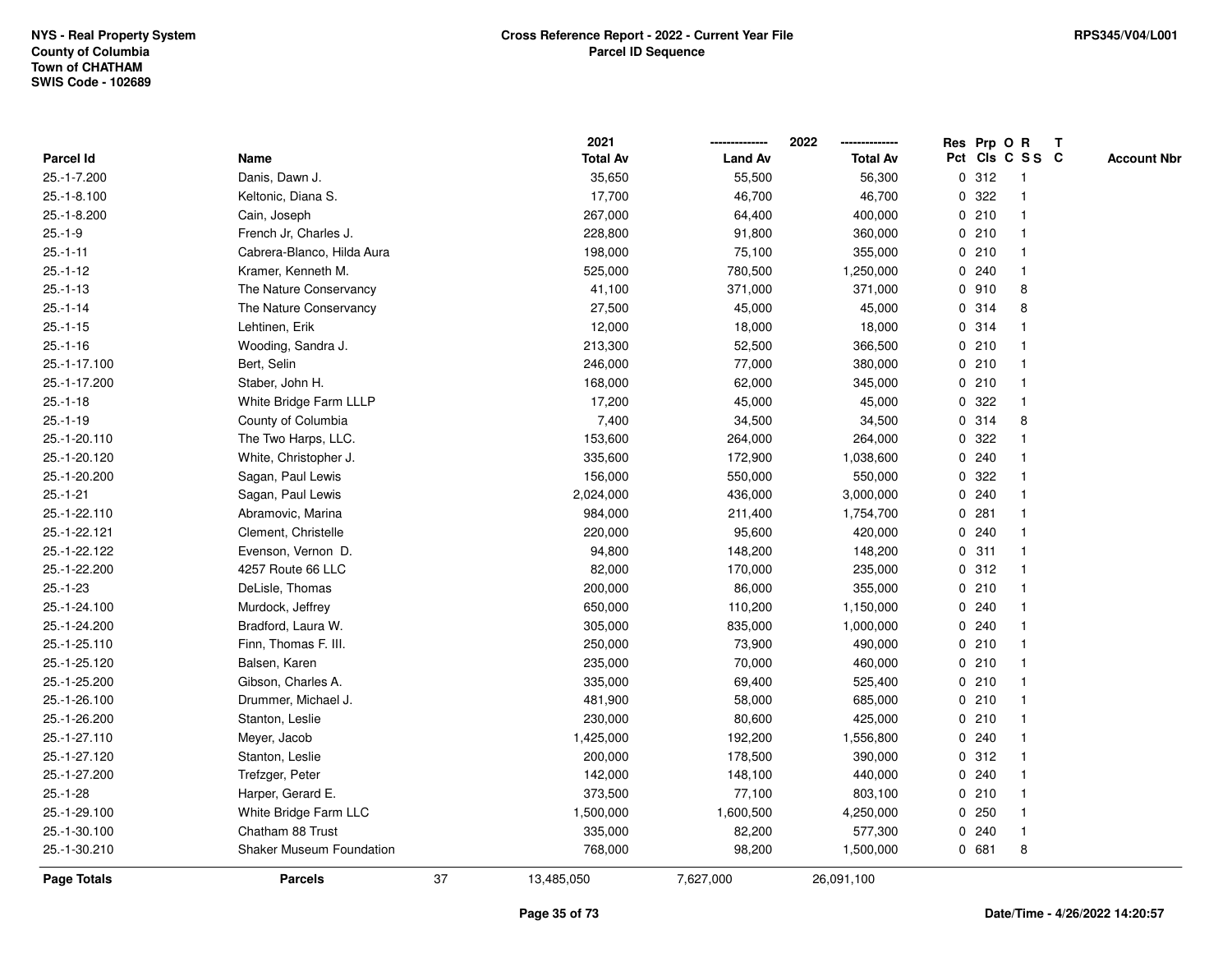|                    |                             |    | 2021            |                | 2022            |             |         | Res Prp O R     | $\mathbf{T}$ |                    |
|--------------------|-----------------------------|----|-----------------|----------------|-----------------|-------------|---------|-----------------|--------------|--------------------|
| Parcel Id          | Name                        |    | <b>Total Av</b> | <b>Land Av</b> | <b>Total Av</b> |             |         | Pct Cls C S S C |              | <b>Account Nbr</b> |
| 25.-1-30.220       | Andersen, Niels             |    | 59,900          | 260,000        | 1,240,000       |             | 0.240   | -1              |              |                    |
| 25.-1-31.4         | Meyer, William              |    | 95,500          | 98,100         | 161,500         |             | 0.312   |                 |              |                    |
| $25.-1-31.5$       | Silver Brothers Capital LLC |    | 986,500         | 1,125,000      | 1,925,000       |             | $0$ 114 | -1              |              |                    |
| $25.-1-31.6$       | Fieldstone Co (The)         |    | 106,900         | 274,000        | 274,000         | $\mathbf 0$ | 311     | $\mathbf{1}$    |              |                    |
| 25.-1-31.110       | Greitzer, Matthew M.        |    | 1,292,400       | 137,300        | 2,400,000       | 0           | 250     | $\mathbf{1}$    |              |                    |
| 25.-1-31.122       | The Two Harps, LLC.         |    | 63,941          | 166,000        | 166,000         |             | 0.322   | -1              |              |                    |
| 25.-1-32.110       | Rapport, Daniel             |    | 1,250,000       | 495,600        | 2,000,000       |             | 0.240   |                 |              |                    |
| 25.-1-32.120       | Albert, Kevin K.            |    | 870,000         | 301,500        | 1,375,500       |             | 0.240   |                 |              |                    |
| 25.-1-32.200       | Linsley, Braddock K.        |    | 355,100         | 178,500        | 700,000         |             | 0.240   | -1              |              |                    |
| $25.-1-33$         | Zaentz, S. Donald           |    | 458,900         | 84,100         | 550,000         |             | 0210    |                 |              |                    |
| $25.-1-35$         | Miyama, Tomomitsu           |    | 308,000         | 63,000         | 422,000         |             | 0210    | $\mathbf{1}$    |              |                    |
| $25.-1-36$         | Miyama, Tomomitsu           |    | 35,000          | 55,500         | 55,500          |             | 0.314   | $\mathbf{1}$    |              |                    |
| $25.-1-37$         | Sierchio, Joseph            |    | 630,000         | 609,100        | 1,350,000       |             | 0.240   | $\mathbf 1$     |              |                    |
| $25.-1-40$         | Lewis, George B. Jr.        |    | 284,000         | 65,900         | 585,000         |             | 0210    |                 |              |                    |
| $25.-1-41$         | Waxman, Stephanie           |    | 265,000         | 75,600         | 570,000         |             | 0210    |                 |              |                    |
| $25.-1-42$         | Lewis, George B. Jr.        |    | 120,750         | 63,000         | 220,000         |             | 0210    | -1              |              |                    |
| 25.-1-43.100       | Warriner, Alexandra M.      |    | 62,000          | 99,800         | 99,800          | $\mathbf 0$ | 314     | $\overline{1}$  |              |                    |
| 25.-1-43.200       | Levy, Louis                 |    | 41,600          | 75,600         | 220,000         |             | 0210    | -1              |              |                    |
| $25.-1-44$         | Thiel, Warren               |    | 307,000         | 99,400         | 550,000         |             | 0.241   | $\mathbf 1$     |              |                    |
| 25.-1-45.110       | Fratangelo, Dawn            |    | 225,000         | 73,800         | 380,000         |             | 0210    |                 |              |                    |
| 25.-1-45.120       | Clark, Thomas J.            |    | 74,500          | 132,000        | 132,000         |             | 0.311   |                 |              |                    |
| 25.-1-45.200       | Brooks, Nathaniel           |    | 451,000         | 91,100         | 774,100         |             | 0210    |                 |              |                    |
| $25.-1-46$         | Kremer, Victoria M.         |    | 530,000         | 51,800         | 795,000         |             | 0210    | -1              |              |                    |
| $25.-1-47$         | Murphy, Thomas C.           |    | 1,146,100       | 840,000        | 2,150,000       |             | 0.240   | $\mathbf{1}$    |              |                    |
| $25.-1-48$         | Hutchison, Barclay R.       |    | 85,600          | 66,200         | 89,100          |             | 0.312   | $\mathbf 1$     |              |                    |
| $25.-1-49$         | Adams, Robert S.            |    | 88,100          | 216,500        | 216,500         |             | 0.322   | $\mathbf 1$     |              |                    |
| $25.-1-50$         | Old Chatham Union Cemetary  |    | 32,600          | 21,000         | 24,000          |             | 0 695   | 8               |              |                    |
| $25.-1-52$         | Fieldstone Co (The)         |    | 214,200         | 341,100        | 399,400         |             | 0.312   |                 |              |                    |
| 25.4-1-1.100       | Hinz, Robert                |    | 160,000         | 63,800         | 335,000         |             | 0210    | -1              |              |                    |
| 25.4-1-1.200       | Middleton, Franklin III.    |    | 295,000         | 140,400        | 560,000         |             | 0.240   |                 |              |                    |
| $25.4 - 1 - 2$     | Arcuri, Cassandra M.        |    | 152,000         | 43,400         | 260,000         |             | 0210    | $\mathbf{1}$    |              |                    |
| $25.4 - 1 - 3$     | Kleinbaum, Charles          |    | 52,500          | 106,300        | 106,300         |             | 0 322   | -1              |              |                    |
| $25.4 - 1 - 4$     | Kleinbaum, Charles          |    | 22,200          | 39,000         | 39,000          |             | 0.314   | -1              |              |                    |
| $25.4 - 1 - 5$     | Roe and Peter Vicery Trust  |    | 149,800         | 15,300         | 295,000         |             | 0210    |                 |              |                    |
| $25.4 - 1 - 6$     | Kleinbaum, James E.         |    | 193,500         | 16,300         | 295,000         |             | 0210    |                 |              |                    |
| $25.4 - 1 - 7$     | Weinberg, Gerald            |    | 16,300          | 23,800         | 23,800          |             | 0.314   | $\mathbf{1}$    |              |                    |
| $25.4 - 1 - 8$     | Smith, Elizabeth D.         |    | 8,700           | 5,000          | 5,000           |             | 0.314   | -1              |              |                    |
| <b>Page Totals</b> | <b>Parcels</b>              | 37 | 11,489,591      | 6,613,800      | 21,743,500      |             |         |                 |              |                    |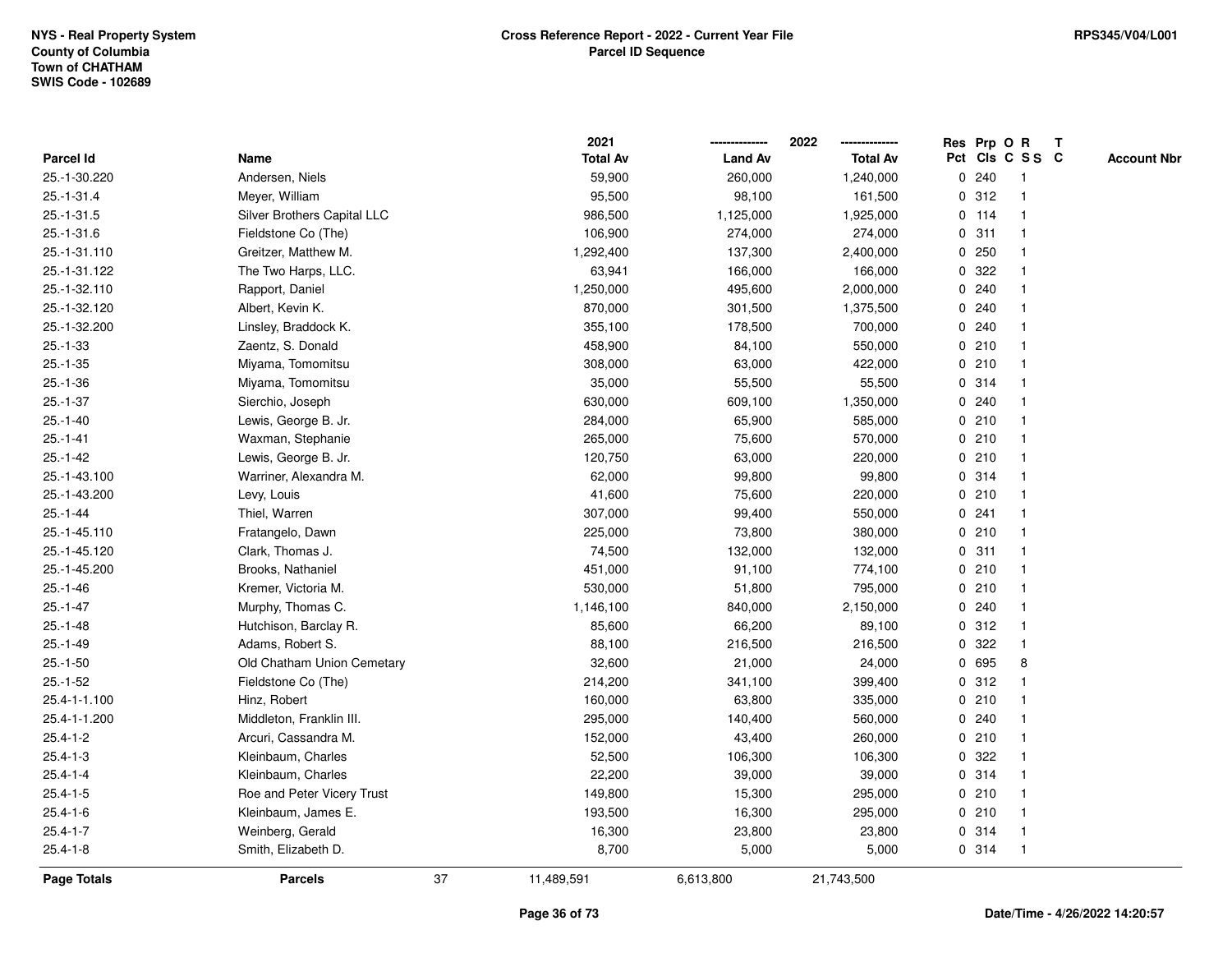|                 |                              |    | 2021            |                | 2022<br>-------------- | Res Prp O R  |       |                 | $\mathbf{T}$ |                    |
|-----------------|------------------------------|----|-----------------|----------------|------------------------|--------------|-------|-----------------|--------------|--------------------|
| Parcel Id       | Name                         |    | <b>Total Av</b> | <b>Land Av</b> | <b>Total Av</b>        |              |       | Pct Cls C S S C |              | <b>Account Nbr</b> |
| $25.4 - 1 - 9$  | Walker, Joseph E.            |    | 93,100          | 20,200         | 235,000                |              | 0210  | -1              |              |                    |
| 25.4-1-10.100   | Bender, Kevin W.             |    | 116,000         | 20,600         | 245,000                | 0            | 210   |                 |              |                    |
| 25.4-1-10.200   | Beaudoin, Thomas A.          |    | 107,000         | 20,600         | 240,000                |              | 0210  |                 |              |                    |
| $25.4 - 1 - 11$ | Behn, Joseph G.              |    | 157,900         | 31,400         | 332,000                | $\mathbf 0$  | 210   | $\mathbf{1}$    |              |                    |
| $25.4 - 1 - 12$ | Smith, Elizabeth D.          |    | 150,000         | 35,000         | 249,000                |              | 0210  | -1              |              |                    |
| $25.4 - 1 - 13$ | Harack, Thomas J.            |    | 165,000         | 74,900         | 285,000                |              | 0210  | -1              |              |                    |
| $25.4 - 1 - 14$ | Lawrence, Jennifer M.        |    | 235,300         | 106,200        | 420,000                |              | 0.240 |                 |              |                    |
| $25.4 - 1 - 15$ | <b>SRF Hudson LLC</b>        |    | 230,000         | 63,000         | 475,000                |              | 0210  |                 |              |                    |
| $25.4 - 1 - 17$ | Martin, Suzanne M.           |    | 340,000         | 85,800         | 760,000                |              | 0210  |                 |              |                    |
| $25.4 - 1 - 18$ | Wood, Matthew                |    | 152,900         | 36,500         | 495,000                |              | 0210  |                 |              |                    |
| $25.4 - 1 - 19$ | Kleinbaum, Charles           |    | 359,200         | 42,000         | 470,000                |              | 0210  | $\overline{1}$  |              |                    |
| $25.4 - 1 - 20$ | Jackson, Linda Lanphear      |    | 240,900         | 30,000         | 540,000                |              | 0210  | -1              |              |                    |
| 25.4-1-21       | Jackson, William W. Jr.      |    | 36,400          | 14,200         | 50,000                 |              | 0 484 |                 |              |                    |
| 25.4-1-22       | Jackson, William W. Jr.      |    | 320,100         | 47,300         | 925,000                |              | 0421  |                 |              |                    |
| 25.4-1-23       | Patterson, Richard           |    | 132,600         | 17,400         | 310,000                |              | 0210  |                 |              |                    |
| 25.4-1-24       | Patterson, Janice            |    | 13,400          | 15,800         | 19,700                 |              | 0.312 |                 |              |                    |
| 25.4-1-25       | Summers, Michelle            |    | 205,000         | 27,000         | 480,000                | 0            | 210   |                 |              |                    |
| 25.4-1-26       | Lerner, Steven               |    | 176,300         | 16,000         | 395,000                | $\mathbf{0}$ | 210   | $\mathbf{1}$    |              |                    |
| 25.4-1-27       | Cuerbo, Robert L.            |    | 442,000         | 39,200         | 900,000                |              | 0210  | -1              |              |                    |
| 25.4-1-28       | Leogroup                     |    | 228,300         | 112,700        | 730,000                |              | 0.240 |                 |              |                    |
| 25.4-1-29.110   | Cuzzo, Dominick F.           |    | 181,000         | 63,000         | 295,000                |              | 0210  |                 |              |                    |
| 25.4-1-29.120   | Cuzzo, Executor, Dominick F. |    | 35,000          | 55,500         | 55,500                 |              | 0.314 |                 |              |                    |
| 25.4-1-29.200   | Munson, Michelle             |    | 117,000         | 63,000         | 235,000                |              | 0210  |                 |              |                    |
| 25.4-1-30.100   | Faxon, Elizabeth Ann         |    | 147,900         | 63,000         | 299,000                |              | 0210  | -1              |              |                    |
| 25.4-1-30.200   | Faxon, Tim                   |    | 288,000         | 53,200         | 495,000                |              | 0210  | $\mathbf{1}$    |              |                    |
| 25.4-1-31       | Serotsky, Aaron              |    | 200,000         | 42,000         | 322,000                |              | 0210  |                 |              |                    |
| 25.4-1-32       | Schmidt, Edward H.           |    | 135,000         | 44,800         | 275,000                |              | 0210  |                 |              |                    |
| 25.4-1-33       | Leogroup                     |    | 26,200          | 33,800         | 39,300                 |              | 0270  |                 |              |                    |
| 25.4-1-34       | Buttenheim Trustee, Meta B.  |    | 370,400         | 52,500         | 750,000                |              | 0210  |                 |              |                    |
| $25.4 - 1 - 35$ | Burgess, David L.            |    | 300,000         | 71,600         | 435,000                | 0            | 210   | $\overline{1}$  |              |                    |
| 25.4-1-36       | Kleinbaum, Charles           |    | 400             | 1,100          | 1,100                  | 0            | 323   | $\overline{1}$  |              |                    |
| $25.4 - 1 - 37$ | <b>Historical Cemetery</b>   |    | 12,500          | 17,000         | 17,000                 |              | 0 695 | 8               |              |                    |
| 26.-1-1.100     | Levine, Elizabeth A.         |    | 225,700         | 63,000         | 310,000                |              | 0210  |                 |              |                    |
| 26.-1-1.200     | Albert, Brian                |    | 79,599          | 155,000        | 155,000                |              | 0.311 |                 |              |                    |
| $26.-1-2$       | Kerr, Aven A.                |    | 676,600         | 172,600        | 720,000                |              | 0.240 |                 |              |                    |
| $26.-1-3$       | Russell, Joel                |    | 390,000         | 296,200        | 610,000                |              | 0.240 |                 |              |                    |
| $26.-1-4$       | Savaresse, Gerald            |    | 53,400          | 109,400        | 109,400                |              | 0 322 | -1              |              |                    |
| Page Totals     | <b>Parcels</b>               | 37 | 7,140,099       | 2,212,500      | 13,679,000             |              |       |                 |              |                    |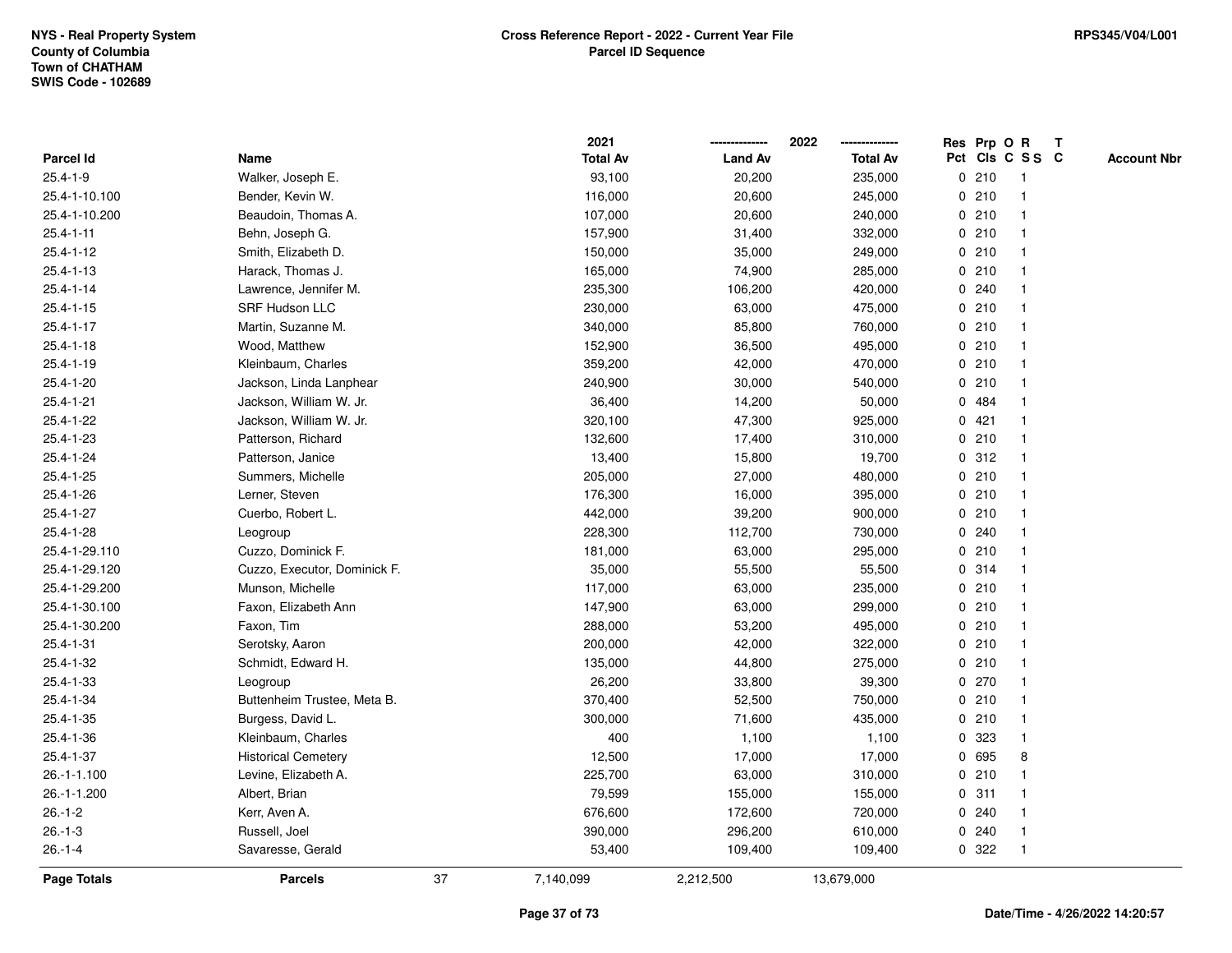|                    |                          |    | 2021            |                | 2022            | Res Prp O R |                 | T |                    |
|--------------------|--------------------------|----|-----------------|----------------|-----------------|-------------|-----------------|---|--------------------|
| Parcel Id          | Name                     |    | <b>Total Av</b> | <b>Land Av</b> | <b>Total Av</b> |             | Pct Cls C S S C |   | <b>Account Nbr</b> |
| $26.-1-5$          | Savaresse, Gerald        |    | 214,200         | 219,400        | 558,000         | 0210        | $\overline{1}$  |   |                    |
| $26.-1-6$          | Savaresse, Gerald        |    | 11,000          | 59,000         | 59,000          | 0.314       | $\mathbf{1}$    |   |                    |
| $26.-1-7$          | White, Lynn M.           |    | 198,100         | 63,100         | 375,000         | 0210        |                 |   |                    |
| $26.-1-8$          | Kempler, Peter A.        |    | 360,000         | 62,300         | 520,000         | 0210        |                 |   |                    |
| 26.-1-9.110        | Jackson, Barry T.        |    | 222,000         | 134,200        | 365,000         | 0.240       |                 |   |                    |
| 26.-1-9.120        | Haefner, Bryan           |    | 252,900         | 63,100         | 465,000         | 0210        |                 |   |                    |
| 26.-1-9.200        | Haefner, Bryan           |    | 200,800         | 63,100         | 309,900         | 0210        |                 |   |                    |
| $26.-1-10$         | Haefner, Howard S.       |    | 131,700         | 30,400         | 195,000         | 0210        | $\mathbf{1}$    |   |                    |
| $26.-1-11$         | Ross, Gordon S.          |    | 445,000         | 238,400        | 950,000         | 0.241       |                 |   |                    |
| $26.-1-12$         | Camarillo, Steven        |    | 256,000         | 266,000        | 495,000         | 0.240       |                 |   |                    |
| $26.-1-13$         | La Placa Exec, Edward F. |    | 185,700         | 531,400        | 600,000         | 0.240       |                 |   |                    |
| 26.-1-14.100       | Forer, David B.          |    | 317,000         | 594,600        | 779,200         | 0.240       |                 |   |                    |
| $26.-1-16$         | Forer, David B.          |    | 18,600          | 31,000         | 31,000          | 0.314       |                 |   |                    |
| $26.-1-20$         | Forer, David B.          |    | 71,900          | 145,000        | 145,000         | 0.322       |                 |   |                    |
| $26.-1-22$         | Forer, David B.          |    | 1,700,000       | 975,500        | 4,500,000       | 0.240       |                 |   |                    |
| 26.-1-23.4         | Olivas, Max              |    | 962,000         | 307,000        | 1,400,000       | 0.240       |                 |   |                    |
| $26.-1-23.5$       | Forer, David B.          |    | 294,000         | 925,000        | 925,000         | 0.311       |                 |   |                    |
| 26.-1-23.6         | Forer, David B.          |    | 350,000         | 94,500         | 615,000         | 0210        |                 |   |                    |
| 26.-1-23.7         | Jaquiss, Audrey          |    |                 | 484,500        | 484,500         | 0.322       |                 |   |                    |
| $26. - 1 - 23.8$   | Forer, David B.          |    |                 | 647,400        | 647,400         | 0.322       |                 |   |                    |
| 26.-1-24.100       | Cummings, Robert A.      |    | 400,000         | 158,000        | 650,000         | 0.240       |                 |   |                    |
| 26.-1-25.111       | Crawley, Shaun           |    | 172,700         | 164,500        | 325,000         | 0.240       |                 |   |                    |
| 26.-1-25.112       | Perez-Carr, Peter        |    | 236,450         | 185,000        | 305,000         | 0.240       |                 |   |                    |
| 26.-1-25.120       | Brown, Ruth R.           |    | 98,300          | 195,500        | 195,500         | 0.322       |                 |   |                    |
| 26.-1-25.200       | Brown, Paul M.           |    | 517,000         | 273,100        | 1,070,000       | 0.240       |                 |   |                    |
| $26.-1-26$         | Calvey, James J. Jr.     |    | 227,900         | 67,900         | 425,000         | 0210        |                 |   |                    |
| $26.-1-28$         | Medina, Carlos           |    | 297,000         | 384,000        | 735,000         | 0.240       |                 |   |                    |
| $26.-1-29$         | Colabelli, Daniel A.     |    | 139,000         | 58,100         | 245,000         | 0210        |                 |   |                    |
| $26.-1-30$         | Wing, Ian G.             |    | 225,000         | 58,700         | 555,000         | 0210        | $\mathbf{1}$    |   |                    |
| $26.-1-31$         | Town Of Chatham          |    | 317,800         | 107,100        | 650,000         | 0651        | 8               |   |                    |
| $26.-1-32$         | Jarvis, Jude S.          |    | 146,617         | 258,500        | 400,700         | 0.240       |                 |   |                    |
| $26. - 1 - 33$     | Cooper, Martin D.        |    | 550,000         | 141,000        | 1,185,000       | 0210        |                 |   |                    |
| $26.-1-34$         | Fiero, Wayne E.          |    | 200,000         | 194,000        | 430,000         | 0.240       |                 |   |                    |
| $26.-1-35$         | Jackson, William Jr.     |    | 104,900         | 295,000        | 295,000         | 0.322       |                 |   |                    |
| $26.-1-36$         | Gleason, William V.      |    | 191,380         | 44,800         | 425,000         | 0210        |                 |   |                    |
| 26.-1-37.110       | Sotherden, Bryan         |    | 172,500         | 104,000        | 205,000         | 0.240       | $\mathbf{1}$    |   |                    |
| 26.-1-37.120       | Gleason, William         |    | 35,100          | 55,600         | 55,600          | 0.314       | $\overline{1}$  |   |                    |
| <b>Page Totals</b> | <b>Parcels</b>           | 36 | 9,928,547       | 7,754,700      | 21,645,800      |             |                 |   |                    |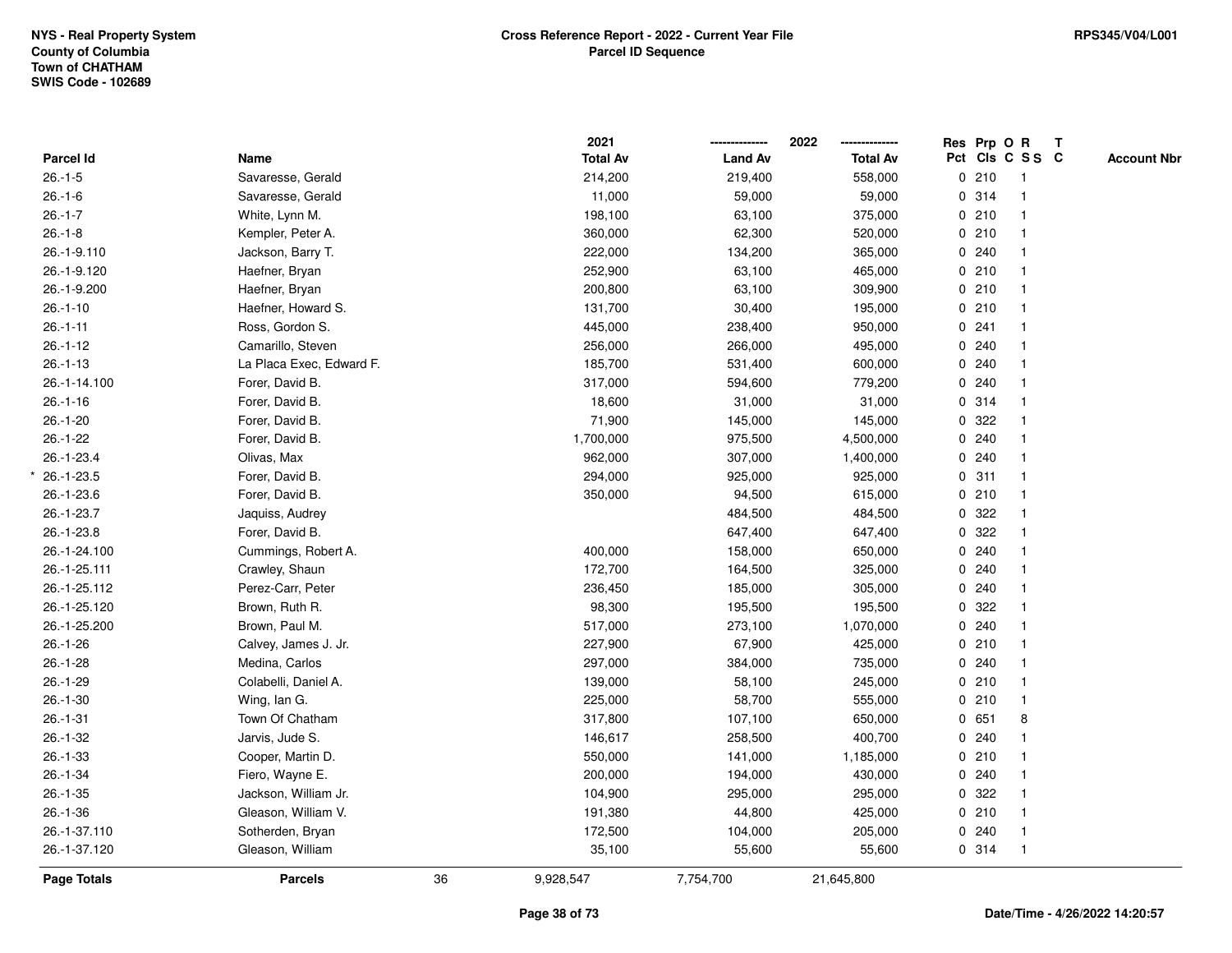|                |                                         | 2021            |                | 2022            |              |        | Res Prp O R     | Т |                    |
|----------------|-----------------------------------------|-----------------|----------------|-----------------|--------------|--------|-----------------|---|--------------------|
| Parcel Id      | Name                                    | <b>Total Av</b> | <b>Land Av</b> | <b>Total Av</b> |              |        | Pct Cls C S S C |   | <b>Account Nbr</b> |
| 26.-1-37.200   | Gleason, William                        | 35,100          | 55,600         | 55,600          |              | 0.314  | $\mathbf{1}$    |   |                    |
| $26.-1-38$     | Eutzy, Hilary                           | 124,000         | 35,000         | 210,000         | 0            | 210    | -1              |   |                    |
| 26.-1-39.100   | Safhay, Amy                             | 170,400         | 50,100         | 365,000         |              | 0210   | $\mathbf{1}$    |   |                    |
| 26.-1-39.200   | Safhay, Amy                             | 25,000          | 41,500         | 41,500          |              | 0.311  | -1              |   |                    |
| $26.-1-40$     | Figueiredo, Marie                       | 199,100         | 49,900         | 295,000         |              | 0210   |                 |   |                    |
| $26.-1-41$     | Sotherden, Bryan                        | 250,000         | 70,100         | 365,000         |              | 0210   |                 |   |                    |
| 26.-1-42.200   | Schmall, Erik H.                        | 325,000         | 58,900         | 619,100         |              | 0210   | $\mathbf 1$     |   |                    |
| 26.-1-43.100   | Adelman, Bradford                       | 280,000         | 98,000         | 432,700         | 0            | 240    | $\overline{1}$  |   |                    |
| 26.-1-43.200   | Favitta, Josephine J.                   | 239,400         | 122,700        | 590,000         |              | 98 240 | -1              |   |                    |
| $26.-1-44$     | Shanley, John R. Jr.                    | 84,500          | 115,000        | 138,800         |              | 0.312  | -1              |   |                    |
| $26.-1-45$     | Forer, David B.                         | 64,000          | 146,500        | 146,500         |              | 0.322  |                 |   |                    |
| $26.-1-46$     | Forer, David B.                         | 155,600         | 48,400         | 270,000         |              | 0210   |                 |   |                    |
| $26.-1-47$     | Perettine, Joseph                       | 541,300         | 435,600        | 1,000,000       |              | 0.240  |                 |   |                    |
| $26.-1-49$     | Forer, David B.                         | 20,000          | 34,500         | 34,500          |              | 0.314  |                 |   |                    |
| $26.-1-50$     | Hunt, Edward H.                         | 275,000         | 143,500        | 500,000         | 0            | 240    | $\overline{1}$  |   |                    |
| $26.-1-51$     | 43 Blueberry Hill LLC                   | 25,000          | 41,500         | 41,500          |              | 0.314  | $\overline{1}$  |   |                    |
| $26.-1-52$     | 43 Blueberry Hill LLC                   | 396,400         | 64,900         | 1,079,300       |              | 0210   | $\mathbf{1}$    |   |                    |
| 26.-1-53.100   | Bucci, Carolina M.                      | 1,065,000       | 467,300        | 1,704,700       |              | 0.240  |                 |   |                    |
| 26.-1-53.200   | Burban, Alexandra                       | 650,100         | 235,800        | 1,685,000       |              | 0.240  |                 |   |                    |
| $26.-1-54$     | Miller, Elaine                          | 129,500         | 275,000        | 275,000         | 0            | 322    |                 |   |                    |
| $26.-1-55$     | Miner, William                          | 265,600         | 138,600        | 529,200         |              | 0.240  |                 |   |                    |
| $26.-1-57$     | <b>AT&amp;T Communications</b>          | 10,900          | 5,600          | 15,000          | 0            | 831    | 6               |   |                    |
| 26.-1-58.111   | Mickle, Jeffrey                         | 37,600          | 68,500         | 68,500          | 0            | 322    |                 |   |                    |
| 26.-1-58.112   | Whiteman, Willard H.                    | 314,400         | 231,000        | 685,000         | $\mathbf{0}$ | 240    | -1              |   |                    |
| 26.-1-58.121   | Harris, Donald R.                       | 218,000         | 118,400        | 510,000         |              | 0.240  |                 |   |                    |
| 26.-1-58.122   | Kuik, Michael                           | 60,000          | 49,400         | 450,000         |              | 0210   |                 |   |                    |
| 26.-1-58.200   | Sheerin, John D.                        | 65,000          | 150,000        | 150,000         |              | 0.322  |                 |   |                    |
| $26.-1-59$     | Kleiman-Levine, Adelle                  | 285,000         | 69,400         | 900,000         |              | 0210   |                 |   |                    |
| 26.-1-60.100   | Rueckheim, Gretchen                     | 233,100         | 104,600        | 432,500         | 0            | 240    |                 |   |                    |
| 26.-1-60.200   | Nowak, Kenneth I.                       | 48,000          | 91,800         | 91,800          | 0            | 322    |                 |   |                    |
| $26.-1-61$     | Shanley, John R. Jr.                    | 305,500         | 343,000        | 675,000         | 0            | 240    | $\mathbf 1$     |   |                    |
| $26.-1-62$     | Visentin, Nina A.                       | 324,900         | 200,000        | 500,000         |              | 0.240  | $\mathbf 1$     |   |                    |
| 26.-1-63.111   | Gee, Cameron A.                         | 12,200          | 55,000         | 55,000          |              | 0.314  |                 |   |                    |
| 26.-1-63.112   | Gee, Cameron A.                         | 361,200         | 101,000        | 806,000         |              | 0210   |                 |   |                    |
| 26.-1-63.120   | Brusco, Bernadette A.                   | 182,100         | 64,300         | 320,000         |              | 0210   | 1               |   |                    |
| 26.-1-63.200   | Fleder, Laura W.                        | 53,300          | 30,000         | 30,000          |              | 0.314  | -1              |   |                    |
| $26. - 1 - 64$ | Hanson Family Trust, James J / Joanne A | 198,000         | 36,700         | 425,000         |              | 0210   | $\overline{1}$  |   |                    |
| Page Totals    | 37<br><b>Parcels</b>                    | 8,029,200       | 4,447,100      | 16,492,200      |              |        |                 |   |                    |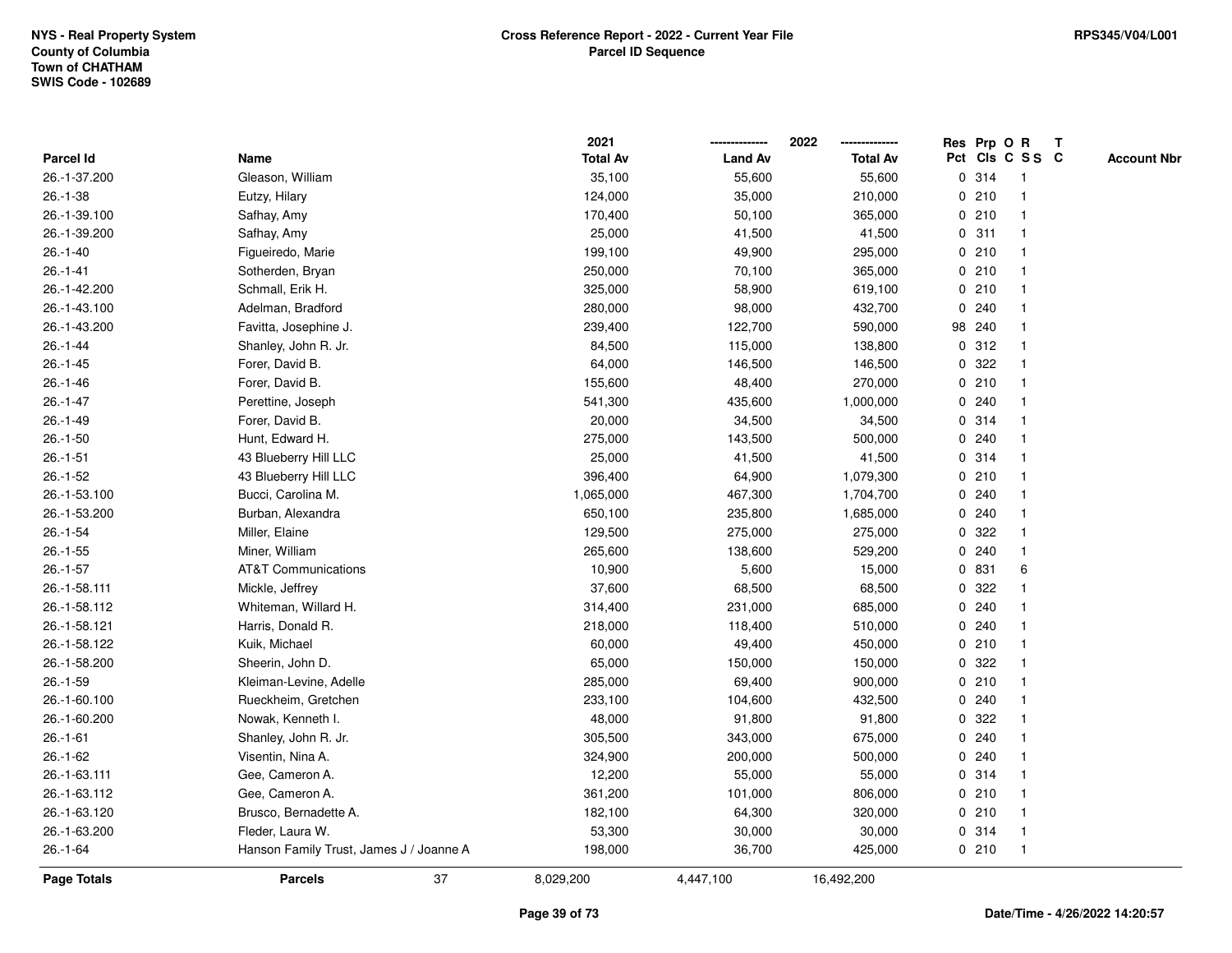|                     |                           |    | 2021            |                | 2022            |   | Res Prp O R |                 | $\mathbf{T}$ |                    |
|---------------------|---------------------------|----|-----------------|----------------|-----------------|---|-------------|-----------------|--------------|--------------------|
| Parcel Id           | Name                      |    | <b>Total Av</b> | <b>Land Av</b> | <b>Total Av</b> |   |             | Pct Cls C S S C |              | <b>Account Nbr</b> |
| 26.-1-65.100        | Cohen, Lori               |    | 1,120,000       | 485,500        | 2,717,000       |   | 0.240       | $\mathbf{1}$    |              |                    |
| 26.-1-65.200        | Rothko, Christopher       |    | 72,800          | 140,000        | 140,000         | 0 | 322         | $\mathbf{1}$    |              |                    |
| $26.-1-66$          | Shayer, Leonard A.        |    | 245,000         | 59,500         | 450,000         |   | 0210        | $\mathbf{1}$    |              |                    |
| $26.-1-70$          | Forer, David B.           |    | 9,400           | 13,000         | 13,000          |   | 0.314       |                 |              |                    |
| $26. - 1 - 71$      | Haynor, Jeffrey N.        |    | 207,000         | 102,600        | 525,700         |   | 0.240       |                 |              |                    |
| 26.-1-72.100        | Moon, David               |    | 300,000         | 153,900        | 550,000         |   | 0.240       |                 |              |                    |
| 26.-1-72.200        | Lotz, Charles H. Jr.      |    | 201,800         | 82,000         | 315,000         |   | 0.240       |                 |              |                    |
| 26.-1-73.100        | Buttenheim, Melissa H.    |    | 50,000          | 97,500         | 97,500          | 0 | 322         | $\mathbf 1$     |              |                    |
| 26.-1-73.200        | Lordi, Christa M.         |    | 305,000         | 102,200        | 575,000         |   | 0210        | $\mathbf{1}$    |              |                    |
| $26.-1-74$          | Drowne, Jeremy            |    | 51,100          | 101,300        | 101,300         |   | 0.311       | $\mathbf{1}$    |              |                    |
| $26.-1-77$          | Forer, David B.           |    | 31,000          | 42,000         | 42,000          |   | 0.322       |                 |              |                    |
| $26.-1-78$          | Hanson, James A.          |    | 317,900         | 123,500        | 610,000         |   | 0.240       |                 |              |                    |
| $26.-1-79$          | Fratianni, Mary C.        |    | 301,000         | 142,500        | 623,200         |   | 0210        |                 |              |                    |
| $26.-1-80$          | Chatham Ridge LLC         |    | 266,500         | 110,000        | 445,000         |   | 0.240       |                 |              |                    |
| $26.-1-81$          | Whiteman, Willard         |    | 60,000          | 168,000        | 168,000         | 0 | 322         | $\mathbf{1}$    |              |                    |
| $26 - 1 - 82$       | DiFiglia, Salvatore       |    | 27,500          | 45,000         | 45,000          |   | 0.311       | $\mathbf{1}$    |              |                    |
| 26.3-1-1.100        | Miller, Ann M.            |    | 850,000         | 75,600         | 1,400,000       |   | 0.280       | $\mathbf{1}$    |              |                    |
| 26.3-1-1.210        | Kincaid, Sandra K.        |    | 139,600         | 37,700         | 350,000         |   | 0210        | 1               |              |                    |
| 26.3-1-1.220        | Kleinbaum, Charles        |    | 91,600          | 58,000         | 133,000         |   | 0.312       |                 |              |                    |
| $26.3 - 1 - 2$      | Middleton, Scott M.       |    | 174,300         | 37,800         | 340,000         |   | 0210        |                 |              |                    |
| $26.3 - 1 - 3$      | Curtis, Kathleen A.       |    | 166,600         | 17,400         | 299,500         |   | 0210        | -1              |              |                    |
| $26.3 - 1 - 4$      | O Brien, Cynthia J.       |    | 215,600         | 28,800         | 380,000         |   | 0210        | $\mathbf{1}$    |              |                    |
| $26.3 - 1 - 5$      | Murray, James V.          |    | 210,000         | 20,000         | 395,000         |   | 0210        | $\mathbf{1}$    |              |                    |
| $26.3 - 1 - 6$      | Steel, Jan-Erik           |    | 199,900         | 19,400         | 315,000         |   | 0210        | $\mathbf{1}$    |              |                    |
| $26.3 - 1 - 7$      | Kinney, John E.           |    | 168,000         | 14,500         | 240,000         |   | 0210        | 1               |              |                    |
| $26.3 - 1 - 8$      | Pitcher, Robert           |    | 210,700         | 24,200         | 480,000         |   | 0210        |                 |              |                    |
| $26.3 - 1 - 9$      | Jerrold Gilbert Rev Trust |    | 169,500         | 21,000         | 267,500         |   | 0210        |                 |              |                    |
| $26.3 - 1 - 10$     | DiNoto, Andrea            |    | 175,000         | 29,000         | 390,000         |   | 0210        |                 |              |                    |
| $26.3 - 1 - 11$     | Delisle, Lynne M.         |    | 174,700         | 40,600         | 300,000         |   | 0210        | $\mathbf{1}$    |              |                    |
| $26.3 - 1 - 12$     | <b>NYSEG</b>              |    |                 | 16,700         | 126,311         |   | 0 872       | 6               |              |                    |
| $26.3 - 1 - 12 - 1$ | <b>NYSEG</b>              |    | 154,089         | 31,300         | 154,089         |   | 0 872       | 6               |              |                    |
| $26.3 - 1 - 13$     | Damon, Cheryl             |    | 153,500         | 30,300         | 275,000         |   | 0210        |                 |              |                    |
| $26.3 - 1 - 14$     | Wolfe, Jordan             |    | 270,000         | 38,800         | 495,000         |   | 0 230       |                 |              |                    |
| $26.3 - 1 - 15$     | Flaherty, Karen           |    | 62,320          | 16,800         | 130,000         |   | 0210        |                 |              |                    |
| $26.3 - 1 - 16$     | Mayton, June              |    | 135,000         | 15,600         | 200,000         |   | 0 483       | $\mathbf{1}$    |              |                    |
| $26.3 - 1 - 17$     | Touchstone, Brandon       |    | 117,600         | 22,300         | 285,000         |   | 0210        | $\mathbf{1}$    |              |                    |
| $26.3 - 1 - 18$     | Heilbroner, Peter L.      |    | 259,700         | 36,200         | 420,000         |   | 0210        | $\mathbf{1}$    |              |                    |
| Page Totals         | <b>Parcels</b>            | 36 | 7,509,620       | 2,569,200      | 14,639,011      |   |             |                 |              |                    |
|                     |                           |    |                 |                |                 |   |             |                 |              |                    |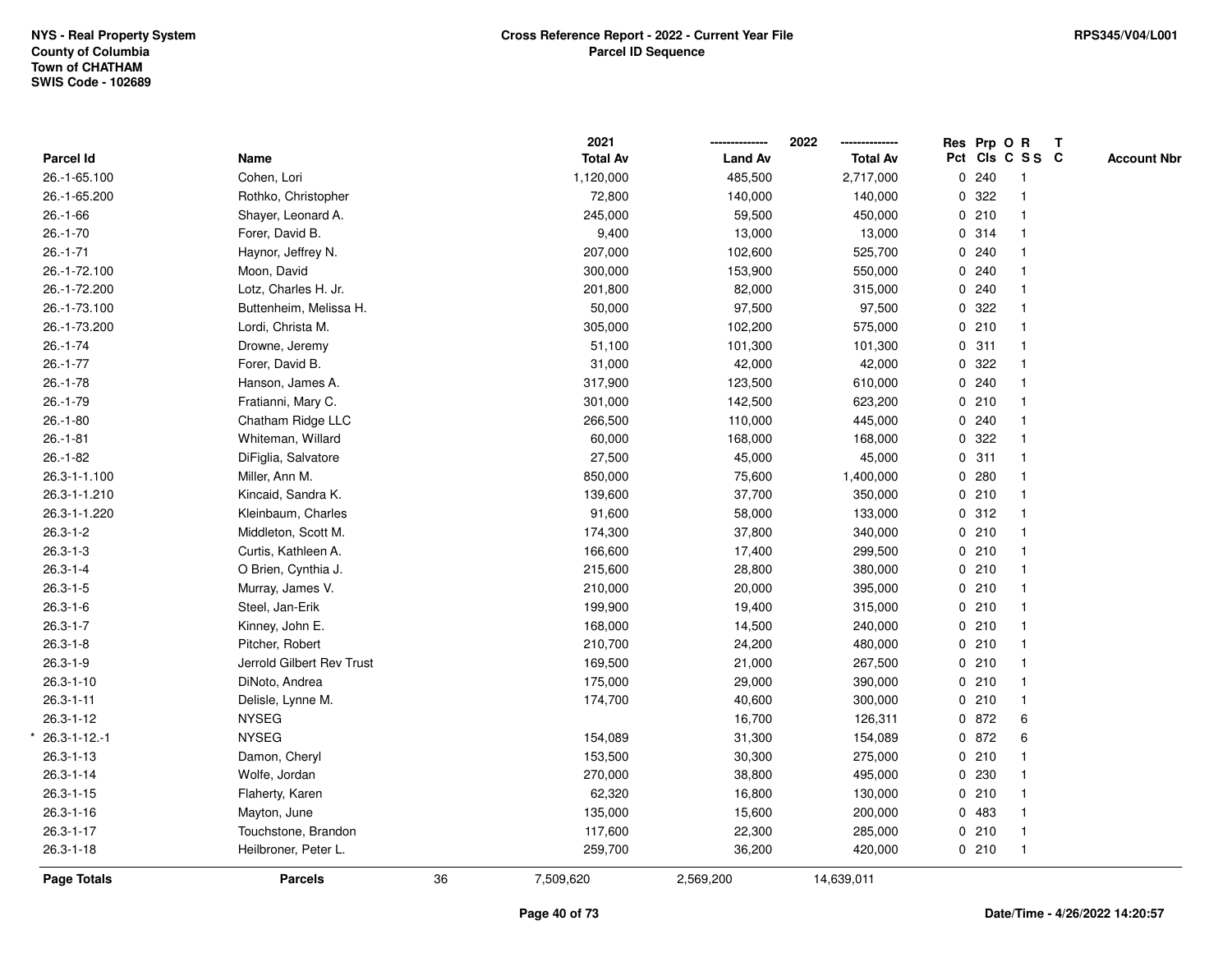|                 |                             |    | 2021            |                | 2022            |   | Res Prp O R |                 | T |                    |
|-----------------|-----------------------------|----|-----------------|----------------|-----------------|---|-------------|-----------------|---|--------------------|
| Parcel Id       | Name                        |    | <b>Total Av</b> | <b>Land Av</b> | <b>Total Av</b> |   |             | Pct Cls C S S C |   | <b>Account Nbr</b> |
| $26.3 - 1 - 19$ | Briney, Timothy             |    | 181,000         | 29,800         | 275,000         |   | 0210        | $\mathbf{1}$    |   |                    |
| 26.3-1-20       | Gaylord, Sandra             |    | 120,800         | 28,600         | 280,000         |   | 0210        | $\overline{1}$  |   |                    |
| $26.3 - 1 - 21$ | Marcard, Florian            |    | 172,600         | 31,800         | 315,000         |   | 0210        | $\mathbf{1}$    |   |                    |
| 26.3-1-22       | Simmons, Sally A.           |    | 169,600         | 32,500         | 329,000         |   | 0210        |                 |   |                    |
| 26.3-1-23       | Nagy, Benjamin J.           |    | 199,200         | 22,800         | 295,000         |   | 0210        |                 |   |                    |
| 26.3-1-24       | Cummings, Suzanne           |    | 159,200         | 16,500         | 230,000         |   | 0210        |                 |   |                    |
| 26.3-1-25       | Cummings, Suzanne           |    | 18,000          | 27,600         | 27,600          |   | 0.311       | $\mathbf{1}$    |   |                    |
| 26.3-1-26       | Stillwaggon, George W.      |    | 120,950         | 14,000         | 380,000         | 0 | 283         |                 |   |                    |
| 26.3-1-27       | Old Chatham Productions LLC |    | 205,640         | 30,800         | 350,000         |   | 0 483       | -1              |   |                    |
| 26.3-1-29       | Martin, Suzanne M.          |    | 229,200         | 42,200         | 485,000         |   | 0210        | $\mathbf 1$     |   |                    |
| 26.3-1-30       | Martin, Suzanne M.          |    | 3,000           | 5,000          | 5,000           |   | 0.311       |                 |   |                    |
| $26.3 - 1 - 31$ | Marks, Ira                  |    | 307,000         | 44,800         | 499,999         |   | 0210        |                 |   |                    |
| 26.3-1-32       | Daly, Holly                 |    | 199,400         | 44,800         | 358,000         |   | 0210        |                 |   |                    |
| 26.3-1-33       | Finn, Joseph                |    | 167,300         | 38,500         | 375,000         |   | 0.220       |                 |   |                    |
| 26.3-1-35       | Naile, Stephen R.           |    | 201,800         | 69,300         | 365,000         |   | 0210        |                 |   |                    |
| 26.3-1-36       | Wemple, Gary R.             |    | 285,000         | 29,800         | 442,000         |   | 0210        | $\overline{1}$  |   |                    |
| 26.3-1-37       | Sheerin, John D.            |    | 53,125          | 42,000         | 320,000         |   | 0210        |                 |   |                    |
| 26.3-1-38       | Manzi, David F.             |    | 111,500         | 33,400         | 250,000         |   | 0210        |                 |   |                    |
| $34.-1-1$       | Weinbaum, Richard           |    | 222,000         | 37,000         | 375,000         |   | 0210        |                 |   |                    |
| $34.-1-2$       | Spencer, Parke G.           |    | 280,000         | 107,100        | 455,000         |   | 0.240       |                 |   |                    |
| $34.-1-3$       | Ooms Family Holding Co LLC  |    | 121,400         | 352,000        | 352,000         |   | 0 105       |                 |   |                    |
| 34.-1-4.100     | Hunt, Thomas W.             |    | 44,100          | 100,000        | 105,000         |   | 0.312       |                 |   |                    |
| 34.-1-4.200     | Hunt, Thomas W.             |    | 330,200         | 66,500         | 696,600         |   | 0210        | $\overline{1}$  |   |                    |
| $34.-1-5$       | Otto, Bruce W.              |    | 430,000         | 62,300         | 1,175,000       |   | 0210        |                 |   |                    |
| 34.-1-6.100     | Rosenberg, Seth L.          |    | 314,600         | 67,600         | 570,000         |   | 0210        | 1               |   |                    |
| 34.-1-6.200     | Town Of Chatham             |    | 8,600           | 33,800         | 33,800          |   | 0 692       | 8               |   |                    |
| $34.-1-7$       | Van Tassel, Andrew M.       |    | 194,000         | 56,000         | 300,000         |   | 0210        |                 |   |                    |
| $34.-1-8$       | Ooms Family Holding Co LLC  |    | 19,400          | 45,000         | 45,000          |   | 0.314       |                 |   |                    |
| $34.-1-9$       | Ooms Family Holding Co LLC  |    | 182,300         | 520,000        | 520,000         |   | 0 105       |                 |   |                    |
| $34.-1-10$      | Gochman, Richard            |    | 850,000         | 840,000        | 1,975,000       | 0 | 240         | 1               |   |                    |
| $34.-1-11$      | Fine, Daniel H.             |    | 224,800         | 53,700         | 456,300         |   | 0210        | 1               |   |                    |
| $34.-1-12$      | Handy, Thomas K.            |    | 516,200         | 143,900        | 875,000         |   | 0210        | $\mathbf 1$     |   |                    |
| $34.-1-13$      | Williams, Edward P.         |    | 507,600         | 678,250        | 1,250,000       |   | $0$ 112     |                 |   |                    |
| $34.-1-14$      | Goold, David W.             |    | 59,700          | 192,700        | 192,700         |   | 0.322       |                 |   |                    |
| 34.-1-15.111    | Farrar, Peter               |    | 289,400         | 59,100         | 595,000         |   | 0210        | 1               |   |                    |
| 34.-1-15.112    | Rockwell, David A.          |    | 112,500         | 325,000        | 325,000         | 0 | 322         | -1              |   |                    |
| 34.-1-15.200    | Kratt, Daniel D.            |    | 245,000         | 66,700         | 375,000         |   | 0210        | $\overline{1}$  |   |                    |
| Page Totals     | <b>Parcels</b>              | 37 | 7,856,115       | 4,390,850      | 16,252,999      |   |             |                 |   |                    |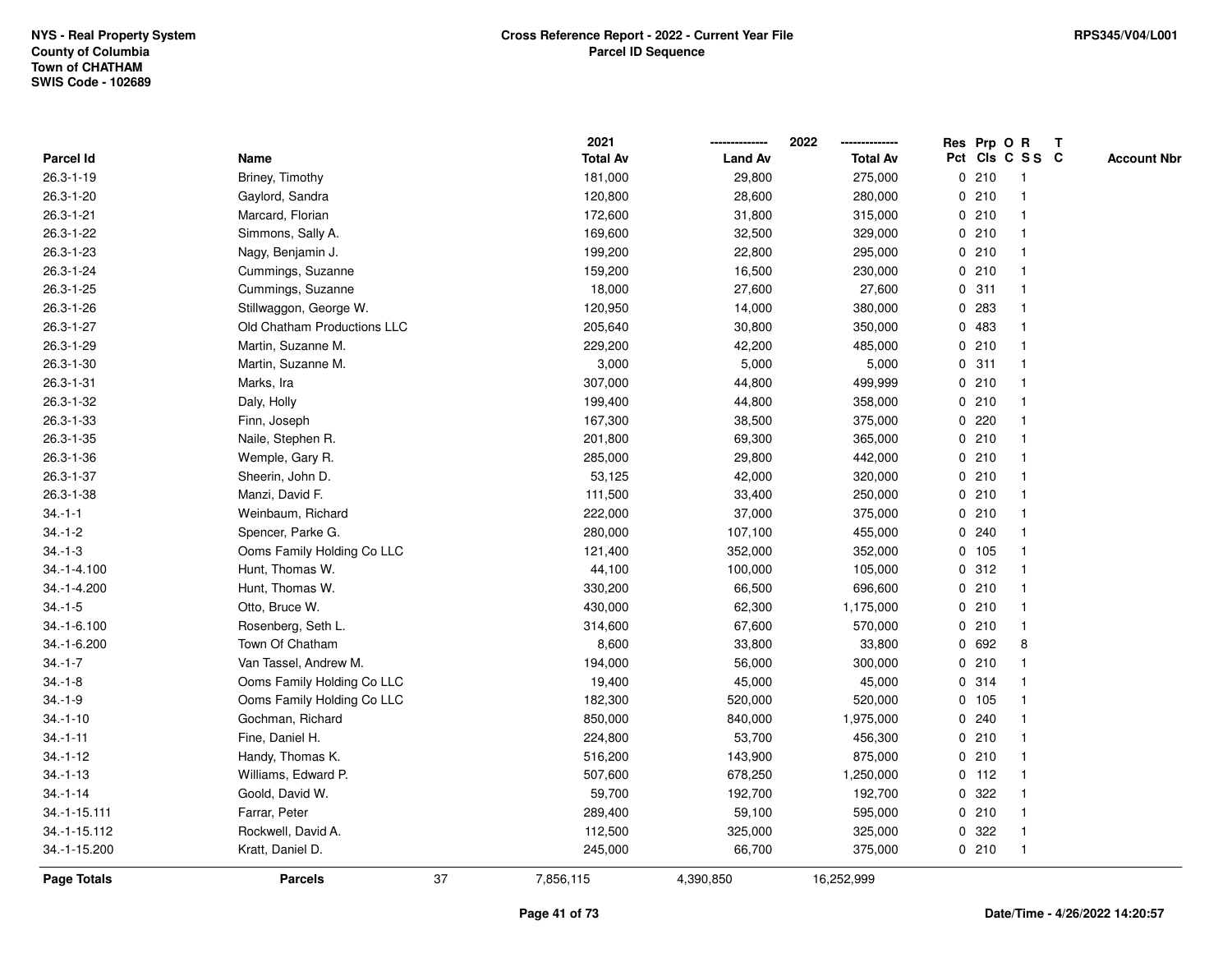|                    |                                 |    | 2021            |                | 2022            |             |         | Res Prp O R     | T |                    |
|--------------------|---------------------------------|----|-----------------|----------------|-----------------|-------------|---------|-----------------|---|--------------------|
| Parcel Id          | Name                            |    | <b>Total Av</b> | <b>Land Av</b> | <b>Total Av</b> |             |         | Pct Cls C S S C |   | <b>Account Nbr</b> |
| $34.-1-16$         | Boshart, David                  |    | 220,000         | 34,500         | 470,000         |             | 0210    | -1              |   |                    |
| $34.-1-17$         | Meuchner, Eric R.               |    | 90,000          | 31,800         | 124,000         | 0           | 210     | $\mathbf 1$     |   |                    |
| $34.-1-18$         | Emil, David A.                  |    | 266,000         | 229,900        | 414,700         |             | 0.240   | 1               |   |                    |
| 34.-1-19.100       | Poile, Christine                |    | 520,000         | 147,900        | 975,000         |             | 0.280   |                 |   |                    |
| 34.-1-19.200       | Bass, John R.                   |    | 134,100         | 155,000        | 155,000         |             | 0.311   |                 |   |                    |
| 34.-1-20.111       | <b>Heaven's Gate LLC</b>        |    | 90,000          | 340,000        | 340,000         |             | 0.311   |                 |   |                    |
| 34.-1-20.112       | Heaven's Gate LLC               |    | 73,500          | 274,000        | 274,000         |             | 0.311   |                 |   |                    |
| 34.-1-20.120       | MB-Chatham, LLC                 |    | 475,900         | 550,000        | 725,000         | 0           | 312     | -1              |   |                    |
| 34.-1-20.200       | Rockwell, David A.              |    | 475,000         | 63,000         | 608,200         |             | 0210    |                 |   |                    |
| $34.-1-21$         | Rickert, Joseph M.              |    | 155,000         | 29,400         | 325,000         |             | 0210    | $\mathbf 1$     |   |                    |
| 34.-1-22.110       | CJA Emerald, LLC                |    | 891,000         | 329,400        | 1,366,800       |             | $0$ 117 |                 |   |                    |
| 34.-1-22.121       | Town Of Chatham                 |    | 25,500          | 42,200         | 42,200          |             | 0 314   | 8               |   |                    |
| 34.-1-22.122       | HLAH, LLC                       |    | 530,200         | 246,900        | 1,185,000       |             | $0$ 117 |                 |   |                    |
| $34.-1-23$         | Catskill Mountain Cottages, LLC |    | 359,500         | 90,200         | 675,000         |             | 0210    |                 |   |                    |
| $34.-1-24$         | Gochman, Alice S.               |    | 200,000         | 41,300         | 260,000         | 0           | 210     |                 |   |                    |
| 34.-1-25.100       | Goold Family Properties LLC     |    | 481,900         | 651,000        | 1,050,000       | 0           | 240     |                 |   |                    |
| 34.-1-25.200       | Goold, Roger W.                 |    | 86,700          | 173,000        | 173,000         |             | 0 322   |                 |   |                    |
| $34.-1-26$         | Goold, Alan D.                  |    | 185,000         | 106,400        | 395,000         |             | 0.240   |                 |   |                    |
| 34.-1-27.100       | Green Mead LLC                  |    | 471,300         | 375,000        | 795,000         |             | 0.241   |                 |   |                    |
| 34.-1-27.200       | Grunberg, Daniel B.             |    | 46,500          | 85,100         | 85,100          |             | 0.311   |                 |   |                    |
| $34.-1-29$         | Silvernail Road LLC             |    | 674,400         | 360,300        | 1,300,000       |             | 0.240   |                 |   |                    |
| $34.-1-30$         | Goold Trustee, Randy W.         |    | 211,800         | 113,100        | 310,000         | $\mathbf 0$ | 210     |                 |   |                    |
| $34.-1-31$         | Cicero, Thomas L.               |    | 185,300         | 40,600         | 250,000         |             | 0210    | 1               |   |                    |
| $34.-1-32$         | Kaden, Douglas                  |    | 504,700         | 402,900        | 1,240,400       |             | 0.240   |                 |   |                    |
| $34.-1-33$         | Rapoport, Andrew                |    | 415,000         | 107,100        | 815,000         |             | 0.240   |                 |   |                    |
| $34.-1-34$         | Huth, James M.                  |    | 237,000         | 86,100         | 335,000         |             | 0210    |                 |   |                    |
| $34.-1-35$         | Gioia, Max                      |    | 300,000         | 74,400         | 476,800         |             | 0.280   |                 |   |                    |
| $34.-1-36$         | Haner, Willma B.                |    | 144,700         | 43,400         | 185,100         |             | 0210    |                 |   |                    |
| $34.-1-37$         | Polemis, Michael A.             |    | 1,520,000       | 732,900        | 2,600,000       | 0           | 240     |                 |   |                    |
| $34.-1-38$         | Millington, William R.          |    | 442,000         | 202,000        | 1,000,000       | 0           | 240     |                 |   |                    |
| $34.-1-39$         | Davis, Frederick Townsend       |    | 78,300          | 157,800        | 157,800         | $\mathbf 0$ | 322     |                 |   |                    |
| $34.-1-40$         | Davis, Frederick Townsend       |    | 385,000         | 223,000        | 645,000         |             | 0.240   |                 |   |                    |
| $34.-1-41$         | Allen, Peter                    |    | 3,500           | 5,200          | 5,200           |             | 0.314   |                 |   |                    |
| $34 - 1 - 42$      | Schoenfeld, Barton H.           |    | 583,400         | 120,800        | 775,000         |             | 0.240   |                 |   |                    |
| $34.-1-43$         | Catskill Mountain Cottages, LLC |    | 80,100          | 155,000        | 155,000         |             | 0.322   |                 |   |                    |
| $34.-1-44$         | Tobin, Rita C.                  |    | 57,900          | 105,300        | 105,300         | 0           | 314     | -1              |   |                    |
| $34.-1-45$         | West, Gerald R.                 |    | 450,500         | 167,500        | 940,000         |             | 0.280   | $\overline{1}$  |   |                    |
| <b>Page Totals</b> | <b>Parcels</b>                  | 37 | 12,050,700      | 7,093,400      | 21,733,600      |             |         |                 |   |                    |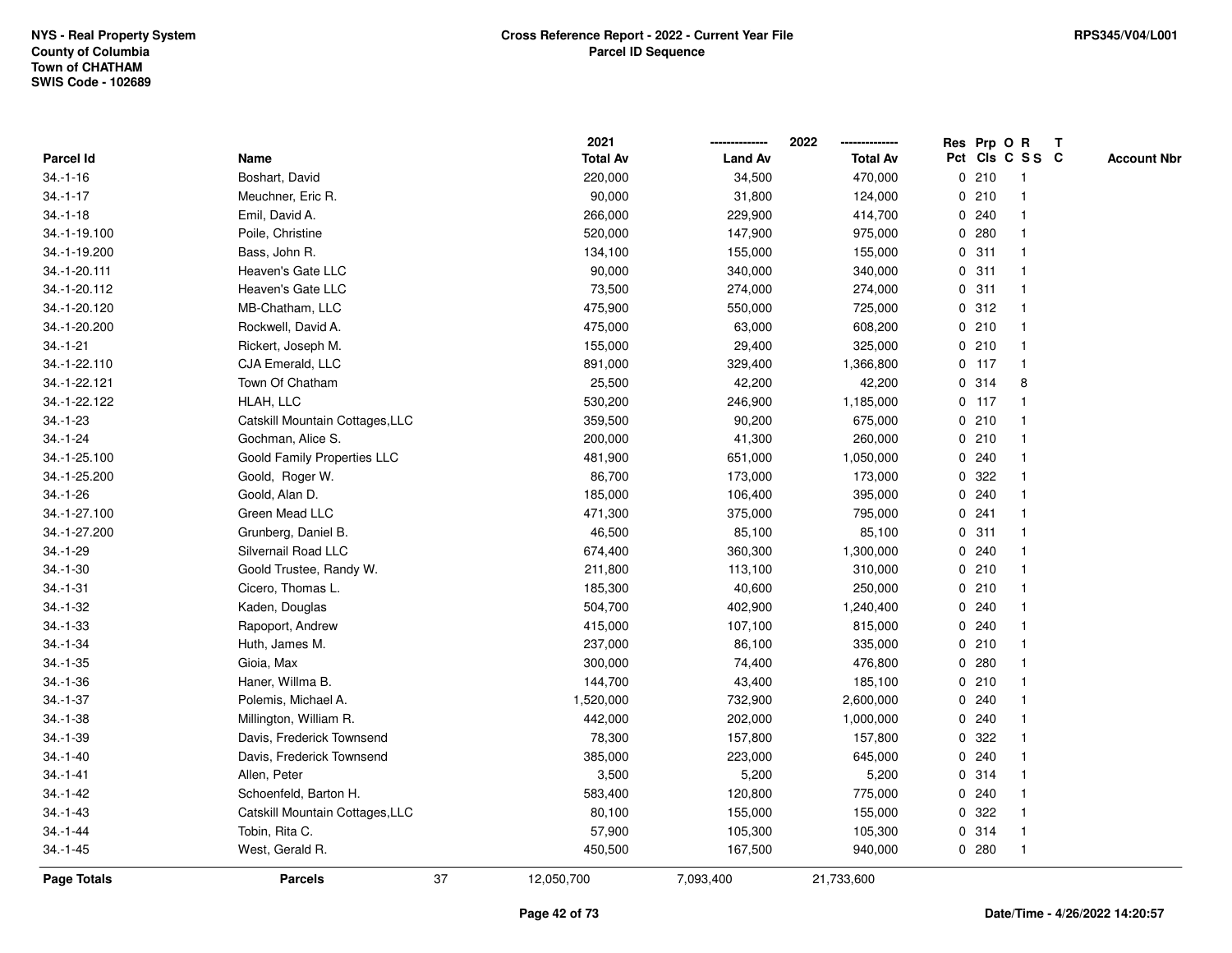|                    |                                |    | 2021            |                | 2022            |             |       | Res Prp O R    | Т               |                    |
|--------------------|--------------------------------|----|-----------------|----------------|-----------------|-------------|-------|----------------|-----------------|--------------------|
| Parcel Id          | Name                           |    | <b>Total Av</b> | <b>Land Av</b> | <b>Total Av</b> |             |       |                | Pct Cls C S S C | <b>Account Nbr</b> |
| $34.-1-46$         | Debes, John M.                 |    | 353,200         | 98,200         | 585,000         | 0           | 240   | -1             |                 |                    |
| $34. - 1 - 47$     | The CJA Emerald LLC            |    | 63,100          | 123,700        | 123,700         | 0           | 322   | -1             |                 |                    |
| $34.-1-48$         | Lampson, Karl E.               |    | 331,000         | 69,400         | 601,000         |             | 0210  | -1             |                 |                    |
| $34.-1-49$         | Krikorian, Sharon              |    | 64,750          | 152,000        | 152,000         |             | 0.311 |                |                 |                    |
| $34.-1-50$         | Krikorian, Sharon              |    | 66,000          | 170,000        | 170,000         |             | 0.311 |                |                 |                    |
| $34.-1-51$         | Rockwell, David A.             |    | 59,500          | 110,500        | 110,500         | 0           | 322   |                |                 |                    |
| $34.-1-52$         | Rockwell, David A.             |    | 79,000          | 205,000        | 205,000         |             | 0.322 |                |                 |                    |
| $34.-1-53$         | AJS 66 LLC                     |    | 30,000          | 52,000         | 52,000          | 0           | 311   | $\overline{1}$ |                 |                    |
| $34.-1-54$         | AJS 66 LLC                     |    | 30,000          | 65,000         | 65,000          | 0           | 311   | -1             |                 |                    |
| $34.-1-55$         | Heaven's Gate LLC              |    | 33,500          | 83,500         | 83,500          |             | 0.311 | $\overline{1}$ |                 |                    |
| $34.-1-56$         | Heaven's Gate LLC              |    | 39,500          | 92,000         | 92,000          |             | 0.311 |                |                 |                    |
| $34.-1-57$         | Heaven's Gate LLC              |    | 59,500          | 155,000        | 155,000         |             | 0.311 |                |                 |                    |
| $34.-1-58$         | Heaven's Gate LLC              |    | 59,500          | 155,000        | 155,000         |             | 0.311 |                |                 |                    |
| $34.-1-59$         | AJS 66 LLC                     |    | 55,000          | 132,000        | 132,000         |             | 0.314 | $\overline{1}$ |                 |                    |
| $34.-1-60$         | AJS 66 LLC                     |    | 41,000          | 89,000         | 89,000          | 0           | 311   | $\overline{1}$ |                 |                    |
| $34.-1-61$         | AJS 66 LLC                     |    | 36,500          | 82,000         | 82,000          | 0           | 311   | -1             |                 |                    |
| $34.-1-62$         | AJS 66 LLC                     |    | 36,500          | 82,000         | 82,000          |             | 0.311 | $\overline{1}$ |                 |                    |
| $34.-1-63$         | Rickert, Joseph M.             |    | 25,000          | 52,000         | 52,000          |             | 0.311 |                |                 |                    |
| $34.4 - 1 - 1$     | Henkel, John Paul              |    | 188,600         | 46,000         | 170,000         |             | 0.312 |                |                 |                    |
| $34.4 - 1 - 3$     | <b>Chatham Center Cemetery</b> |    | 42,700          | 44,800         | 50,000          |             | 0 695 | 8              |                 |                    |
| $34.4 - 1 - 4$     | AJS 66 LLC                     |    | 169,700         | 60,900         | 345,200         |             | 0210  |                |                 |                    |
| $34.4 - 1 - 5$     | Walker, Randi J.               |    | 175,000         | 25,000         | 295,000         | 0           | 210   | $\overline{1}$ |                 |                    |
| $34.4 - 1 - 6$     | Powell, Frank W.               |    | 72,200          | 27,000         | 125,000         |             | 0210  | $\overline{1}$ |                 |                    |
| $34.4 - 1 - 7$     | Kaden, Douglas                 |    | 74,600          | 172,000        | 172,000         |             | 0 322 | -1             |                 |                    |
| $34.4 - 1 - 8$     | Woodward, Daren                |    | 200,000         | 41,100         | 280,000         |             | 0210  |                |                 |                    |
| $34.4 - 1 - 9$     | Castricato, Marlene            |    | 280,000         | 50,200         | 475,000         |             | 0210  |                |                 |                    |
| $34.4 - 1 - 10$    | Moran, Linda C.                |    | 260,000         | 35,000         | 478,500         |             | 0210  |                |                 |                    |
| $34.4 - 1 - 11$    | Kravetz, Jacquelyn             |    | 223,800         | 33,000         | 450,000         |             | 0210  | -1             |                 |                    |
| $34.4 - 1 - 12$    | Block, Rory                    |    | 230,000         | 26,200         | 525,000         | $\mathbf 0$ | 210   |                |                 |                    |
| $34.4 - 1 - 13$    | Knapp, Patricia                |    | 168,000         | 11,000         | 244,000         |             | 0210  | $\overline{1}$ |                 |                    |
| $34.4 - 1 - 14$    | Block, Rory                    |    | 111,000         | 18,600         | 250,000         |             | 0620  | $\mathbf{1}$   |                 |                    |
| $34.4 - 1 - 15$    | Kleppel, Nancy                 |    | 158,700         | 23,000         | 245,000         |             | 0210  |                |                 |                    |
| $34.4 - 1 - 16$    | Kleppel, Nancy                 |    | 16,000          | 8,400          | 8,400           |             | 0.314 |                |                 |                    |
| 34.4-1-18.110      | Polemis, Michael A.            |    | 5,000           | 11,800         | 11,800          |             | 0 314 |                |                 |                    |
| 34.4-1-18.120      | Block, Rory                    |    | 1,400           | 7,300          | 7,300           |             | 0 314 |                |                 |                    |
| $34.4 - 1 - 19$    | Gile, William B.               |    | 50,400          | 16,000         | 75,000          |             | 0270  | -1             |                 |                    |
| 34.4-1-20          | Schlapbach, David              |    | 453,180         | 45,500         | 1,000,000       |             | 0210  | $\mathbf{1}$   |                 |                    |
| <b>Page Totals</b> | <b>Parcels</b>                 | 37 | 4,342,830       | 2,671,100      | 8,193,900       |             |       |                |                 |                    |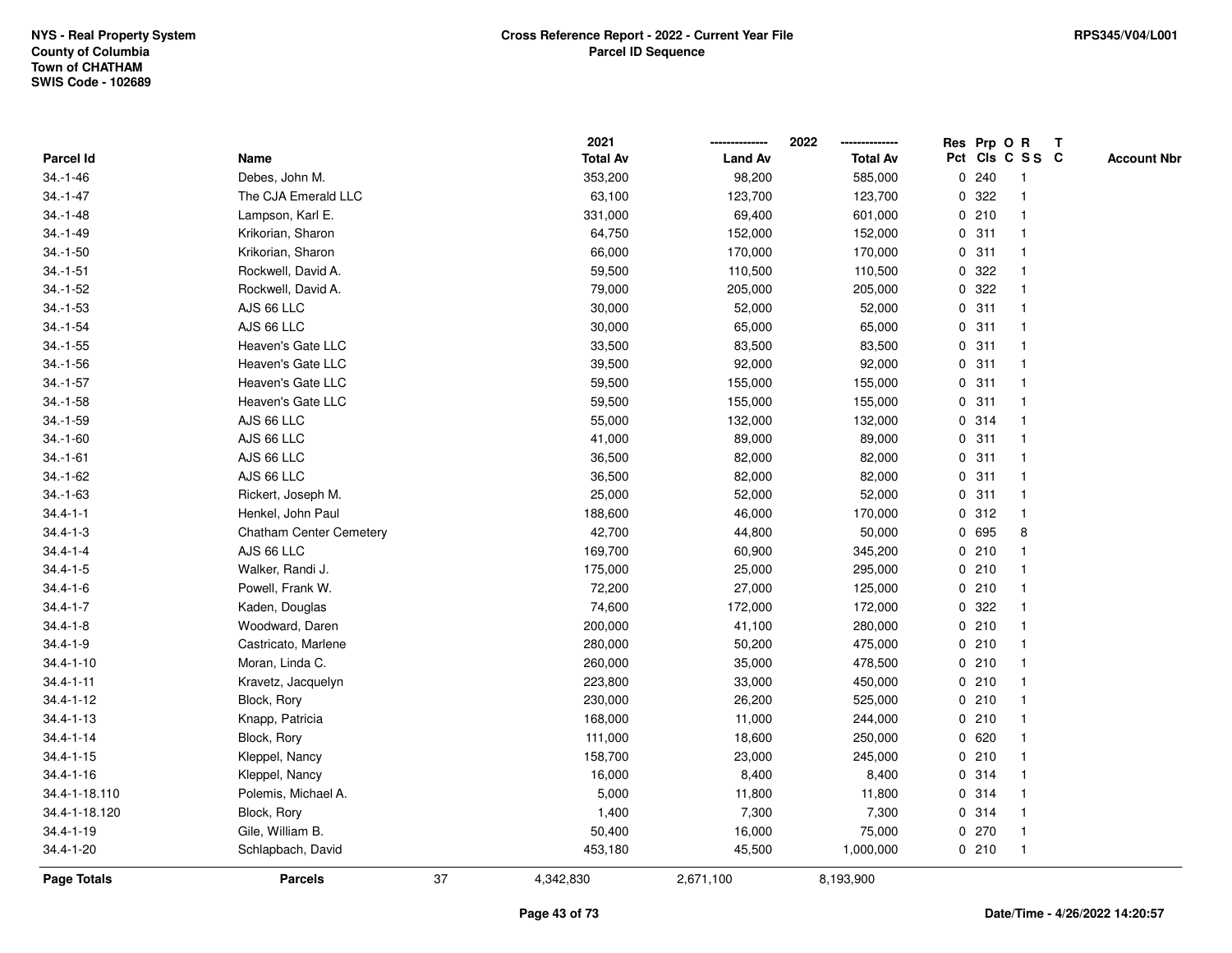|                    |                                     | 2021            |                | 2022            |   |       | Res Prp O R     | T |                    |
|--------------------|-------------------------------------|-----------------|----------------|-----------------|---|-------|-----------------|---|--------------------|
| Parcel Id          | Name                                | <b>Total Av</b> | <b>Land Av</b> | <b>Total Av</b> |   |       | Pct Cls C S S C |   | <b>Account Nbr</b> |
| $34.4 - 1 - 21$    | Sturm, David M.                     | 300,000         | 107,800        | 700,000         | 0 | 240   | $\mathbf{1}$    |   |                    |
| 34.4-1-22          | Gfeller, Brigitte                   | 237,200         | 39,900         | 598,000         | 0 | 210   |                 |   |                    |
| 34.4-1-23          | Walters, Nicholas                   | 72,000          | 11,000         | 61,000          |   | 0.312 | $\mathbf 1$     |   |                    |
| $34.4 - 1 - 24$    | Woods, Lorraine L.                  | 148,200         | 38,500         | 234,900         |   | 0210  |                 |   |                    |
| 34.4-1-25          | King, John M.                       | 179,000         | 38,500         | 365,000         |   | 0210  |                 |   |                    |
| 34.4-1-26          | Massey, Amy                         | 137,640         | 45,300         | 225,400         |   | 0210  |                 |   |                    |
| 34.4-1-27          | Sublett, Isaac J.                   | 185,000         | 34,800         | 320,000         |   | 0210  |                 |   |                    |
| 34.4-1-28          | Cassavaugh, Timothy L.              | 100,000         | 17,000         | 170,000         | 0 | 210   |                 |   |                    |
| 34.4-1-29          | Brodowski, Melanie                  | 70,000          | 14,000         | 104,400         |   | 0210  |                 |   |                    |
| $34.4 - 1 - 30$    | <b>Alilabet Enterprises LLC</b>     | 70,000          | 19,800         | 168,000         |   | 0210  |                 |   |                    |
| 34.4-1-31          | Burkholz, Matthew                   | 5,400           | 11,000         | 11,000          |   | 0.311 |                 |   |                    |
| 34.4-1-32          | Colomey, Kelly                      | 75,600          | 19,800         | 150,000         |   | 0210  |                 |   |                    |
| 34.4-1-34          | Collins, Alexandra                  | 115,700         | 19,300         | 280,000         |   | 0210  |                 |   |                    |
| 34.4-1-35          | William Givens-Jensen, Living Trust | 225,700         | 53,200         | 555,000         |   | 0210  |                 |   |                    |
| 34.4-1-36          | Balaban, Stuart L.                  | 206,700         | 119,000        | 380,000         | 0 | 240   |                 |   |                    |
| 34.4-1-37          | Smith, Edward                       | 193,900         | 50,100         | 340,000         |   | 0210  |                 |   |                    |
| 34.4-1-38          | Gregg, Carol M.                     | 200,000         | 31,200         | 346,100         |   | 0210  |                 |   |                    |
| 34.4-1-39          | Roberts, Brent M.                   | 109,900         | 26,200         | 360,000         |   | 0210  |                 |   |                    |
| $34.4 - 1 - 40$    | Sapp, James W.                      | 107,000         | 17,800         | 192,400         |   | 0210  |                 |   |                    |
| $34.4 - 1 - 41$    | Chamberlain, Gail C.                | 106,100         | 27,800         | 280,000         |   | 0210  |                 |   |                    |
| 34.4-1-42          | Chamberlain, Gail Cox               | 108,000         | 28,400         | 200,000         |   | 0210  | $\mathbf 1$     |   |                    |
| 34.4-1-44          | Synagogue at Malden Bridge, The     | 322,800         | 14,200         | 470,000         | 0 | 620   | 8               |   |                    |
| $34.4 - 1 - 45$    | Stickles, John M.                   | 116,400         | 23,800         | 260,000         | 0 | 210   |                 |   |                    |
| $34.4 - 1 - 46$    | Rugen, Deborah J.                   | 118,750         | 25,800         | 180,000         |   | 0210  |                 |   |                    |
| $34.4 - 1 - 47$    | Bleich, Herbert L.                  | 200,000         | 42,000         | 350,000         |   | 0210  |                 |   |                    |
| $34.4 - 1 - 48$    | Kelly, Tobias William               | 167,100         | 38,500         | 500,000         |   | 0210  |                 |   |                    |
| 34.4-1-49          | Seibald, Daniel                     | 275,000         | 35,000         | 537,000         |   | 0210  |                 |   |                    |
| $34.4 - 1 - 50$    | Kennedy, Catharine C.               | 170,000         | 35,000         | 348,500         |   | 0210  |                 |   |                    |
| $34.4 - 1 - 51$    | Goold, Randy                        | 225,000         | 41,300         | 336,700         |   | 0210  |                 |   |                    |
| 34.4-1-52          | Lull, Maria                         | 185,000         | 27,400         | 340,000         | 0 | 210   | -1              |   |                    |
| $34.4 - 1 - 53$    | Goold, Ricky A.                     | 133,100         | 17,400         | 440,000         |   | 0210  |                 |   |                    |
| 34.4-1-54          | Guarino, Dominique                  | 139,300         | 21,400         | 490,000         |   | 0210  |                 |   |                    |
| 34.4-1-55          | Williams, Edward P.                 | 142,200         | 31,000         | 360,600         |   | 0210  |                 |   |                    |
| 34.4-1-56          | Friederichs, Cecilia A.             | 13,000          | 10,500         | 53,500          |   | 0.312 |                 |   |                    |
| 34.4-1-57.3        | Williams, Edward P.                 | 125,700         | 415,000        | 415,000         |   | 0 105 |                 |   |                    |
| 34.4-1-57.4        | Williams, Edward P.                 | 240,000         | 42,000         | 325,000         |   | 0210  | $\mathbf{1}$    |   |                    |
| 34.4-1-58          | Friederichs, Cecila A.              | 121,900         | 28,200         | 250,000         |   | 0210  | $\mathbf{1}$    |   |                    |
| <b>Page Totals</b> | 37<br><b>Parcels</b>                | 5,648,290       | 1,618,900      | 11,697,500      |   |       |                 |   |                    |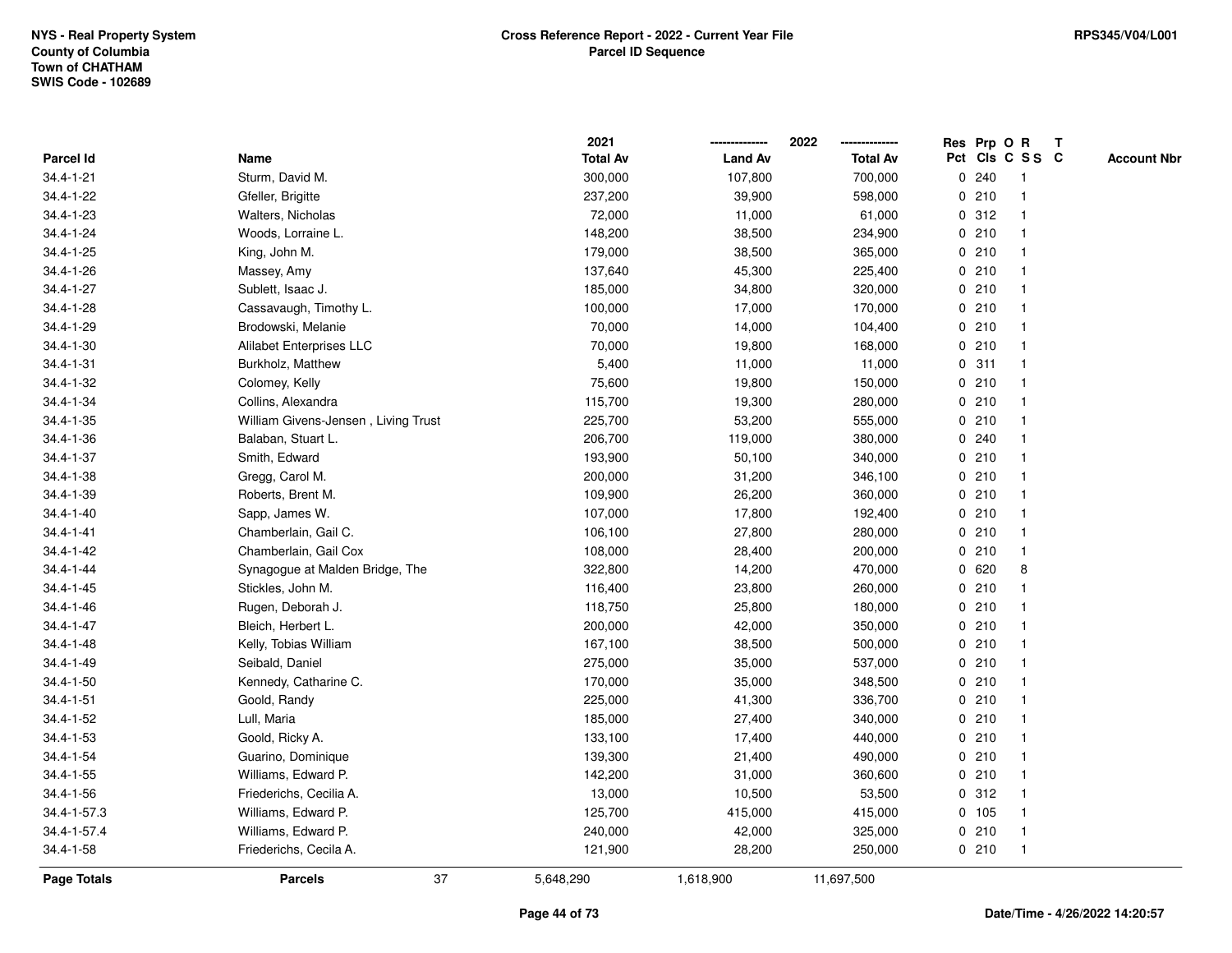|                 |                                         |    | 2021            |                | 2022            | Res Prp O R |                         | T |                    |
|-----------------|-----------------------------------------|----|-----------------|----------------|-----------------|-------------|-------------------------|---|--------------------|
| Parcel Id       | Name                                    |    | <b>Total Av</b> | <b>Land Av</b> | <b>Total Av</b> |             | Pct Cls C S S C         |   | <b>Account Nbr</b> |
| 34.4-1-59       | Foster, Allen L.                        |    | 98,200          | 35,300         | 175,000         | 0210        | $\overline{1}$          |   |                    |
| 34.4-1-60       | Williams, Edward P.                     |    | 7,300           | 19,700         | 22,800          | 0.312       | -1                      |   |                    |
| $34.4 - 1 - 61$ | Barile-Olejack, Joseph                  |    | 105,000         | 27,100         | 320,000         | 0210        | -1                      |   |                    |
| 34.4-1-62       | Palladino, Scott                        |    | 203,600         | 48,300         | 455,000         | 0210        |                         |   |                    |
| $34.4 - 1 - 63$ | Palladino, Gerard S.                    |    | 82,600          | 35,400         | 215,700         | 0210        |                         |   |                    |
| 34.4-1-64       | Miller, Jane G.                         |    | 158,100         | 51,100         | 330,000         | 0210        |                         |   |                    |
| 34.4-1-65       | Bliss, Lionel                           |    | 5,300           | 16,800         | 16,800          | 0.314       |                         |   |                    |
| 34.4-1-66       | Bliss, Lionel                           |    | 115,000         | 30,000         | 220,000         | 0210        | $\overline{\mathbf{1}}$ |   |                    |
| 34.4-1-67       | Perry, Don S.                           |    | 163,300         | 36,300         | 320,000         | 0210        | -1                      |   |                    |
| 34.4-1-68       | Karrer, Peter                           |    | 139,000         | 31,400         | 395,000         | 0210        | -1                      |   |                    |
| 34.4-1-69       | Law, Carl R.                            |    | 120,500         | 19,000         | 260,000         | 0210        |                         |   |                    |
| $34.4 - 1 - 70$ | Cornelius, Robert                       |    | 85,900          | 17,200         | 220,000         | 0210        |                         |   |                    |
| 34.4-1-71.100   | Filli, Kyle                             |    | 250,000         | 48,100         | 550,000         | 0210        |                         |   |                    |
| 34.4-1-71.210   | Vose, Jeremy C.                         |    | 220,000         | 41,400         | 440,700         | 0210        |                         |   |                    |
| 34.4-1-71.220   | Chichester, Gilbert                     |    | 211,300         | 40,200         | 420,200         | 0210        | -1                      |   |                    |
| 34.4-1-72       | Rosen, Steven T.                        |    | 176,400         | 42,800         | 450,000         | 0210        | $\overline{\mathbf{1}}$ |   |                    |
| 34.4-1-73       | Lippman, Jason W.                       |    | 127,800         | 25,800         | 225,000         | 0210        | -1                      |   |                    |
| 34.4-1-74       | Law, Thomas M.                          |    | 104,000         | 20,200         | 172,300         | 0210        |                         |   |                    |
| 34.4-1-75       | Shepard, Elizabeth                      |    | 269,800         | 96,600         | 455,000         | 0210        |                         |   |                    |
| 34.4-1-76       | Roth, Joan                              |    | 136,600         | 30,200         | 245,000         | 0210        |                         |   |                    |
| 34.4-1-77       | Turner-Osborn, Tracee                   |    | 250,000         | 49,700         | 720,000         | 0210        |                         |   |                    |
| $34.4 - 1 - 78$ | Us Sprint Communications                |    | 20,400          | 11,000         | 15,000          | 0 831       | 6                       |   |                    |
| $35.-1-1$       | Hegeman, Donald W.                      |    | 350,000         | 70,000         | 540,000         | 0210        |                         |   |                    |
| 35.-1-3.111     | Haner, Gordon J.                        |    | 50,600          | 197,000        | 197,000         | 0.322       |                         |   |                    |
| 35.-1-3.112     | Whipple, Joan M.                        |    | 72,900          | 177,700        | 177,700         | 0 322       |                         |   |                    |
| 35.-1-3.120     | Williams, Edward P.                     |    | 343,000         | 309,200        | 725,000         | 0.240       |                         |   |                    |
| 35.-1-3.200     | Williams, Edward P.                     |    | 91,100          | 243,000        | 243,000         | 0 105       |                         |   |                    |
| $35.-1-4$       | Longstreet, Scott                       |    | 158,800         | 33,700         | 285,000         | 0210        |                         |   |                    |
| $35.-1-5$       | Tracey, Charles R.                      |    | 347,300         | 103,600        | 570,000         | 0.240       |                         |   |                    |
| $35.-1-6$       | Metzner, Sheila L.                      |    | 501,400         | 45,500         | 850,000         | 0210        | -1                      |   |                    |
| $35.-1-7.110$   | Willows, Ross                           |    | 371,900         | 142,500        | 485,000         | 0.240       | -1                      |   |                    |
| 35.-1-7.120     | Autones, Isabelle                       |    | 57,300          | 115,000        | 115,000         | 0.311       |                         |   |                    |
| 35.-1-7.200     | Zaretsky Family 2013, Irrevocable Trust |    | 600,000         | 133,000        | 1,250,000       | 0.240       |                         |   |                    |
| $35.-1-8$       | Zaretsky Family 2013, Irrevocable Trust |    | 49,400          | 95,400         | 110,400         | 0.312       |                         |   |                    |
| $35.-1-9$       | Metzner, Sheila                         |    | 100,900         | 269,700        | 273,400         | 0.312       |                         |   |                    |
| $35.-1-10$      | Gross, Jonathan M.                      |    | 295,000         | 277,600        | 640,200         | 0.240       | -1                      |   |                    |
| 35.-1-11.100    | <b>Bette Cerf Hill</b>                  |    | 130,500         | 356,000        | 356,000         | 0.311       | $\overline{1}$          |   |                    |
| Page Totals     | <b>Parcels</b>                          | 37 | 6,570,200       | 3,342,500      | 13,461,200      |             |                         |   |                    |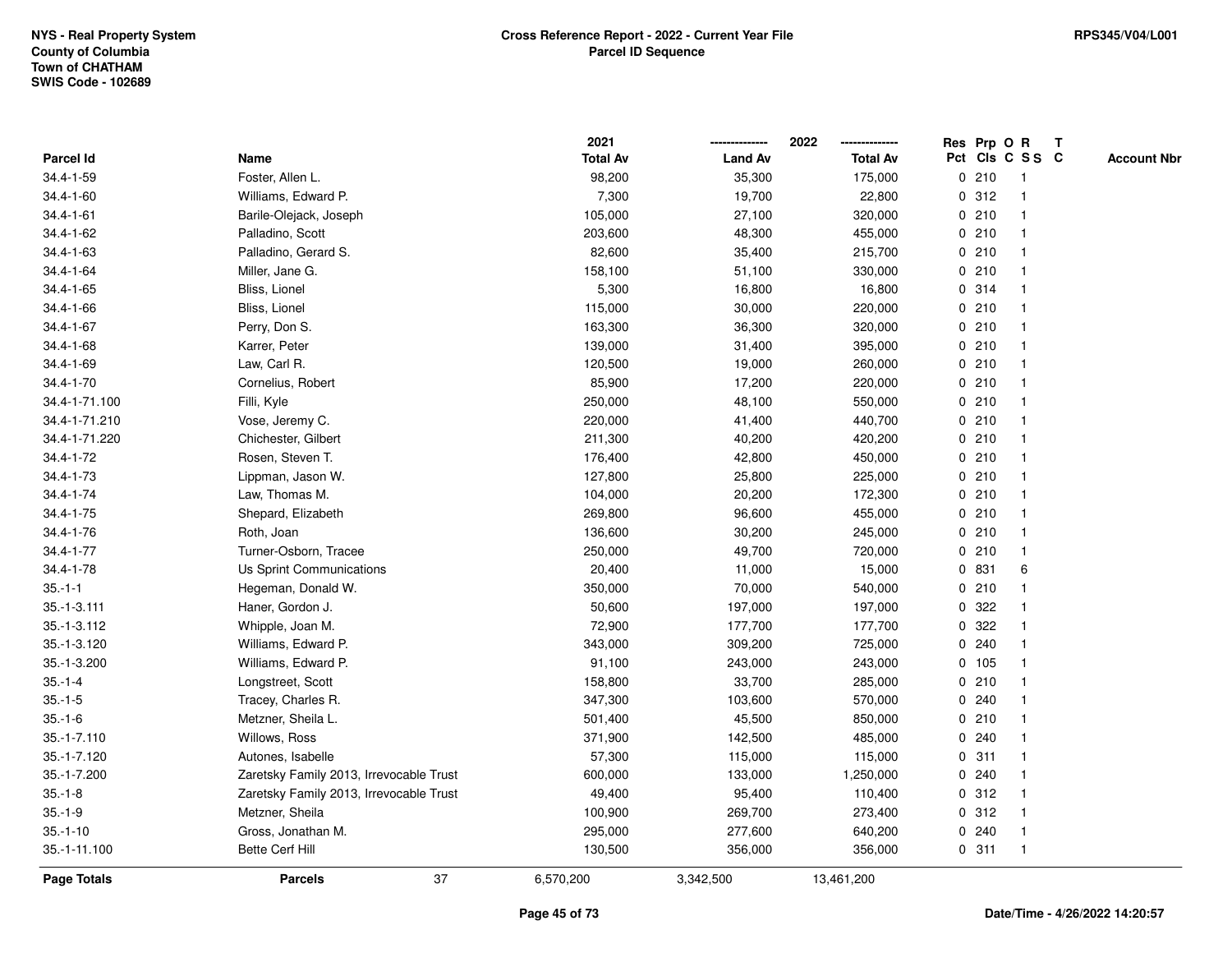|              |                             |    | 2021            |                | 2022            |             | Res Prp O R |                 | Т |                    |
|--------------|-----------------------------|----|-----------------|----------------|-----------------|-------------|-------------|-----------------|---|--------------------|
| Parcel Id    | Name                        |    | <b>Total Av</b> | <b>Land Av</b> | <b>Total Av</b> |             |             | Pct Cls C S S C |   | <b>Account Nbr</b> |
| 35.-1-11.210 | Couri, George G.            |    | 1,250,000       | 850,000        | 3,550,000       |             | 0.240       | -1              |   |                    |
| $35.-1-12$   | Wechsler, Joan K.           |    | 363,200         | 59,500         | 730,000         | 0           | 210         | -1              |   |                    |
| $35.-1-13$   | Presti, Jacquelyne          |    | 367,100         | 152,300        | 595,000         |             | 0.240       | $\mathbf 1$     |   |                    |
| $35.-1-14$   | Scardino, Albert            |    | 500,000         | 402,500        | 850,000         |             | 0.240       |                 |   |                    |
| $35.-1-15$   | Opalka, William             |    | 363,900         | 102,400        | 574,300         |             | 0210        |                 |   |                    |
| $35.-1-16$   | Weinberg, Jacob             |    | 720,000         | 86,100         | 1,600,000       |             | 0210        |                 |   |                    |
| $35.-1-19$   | Fletcher, Sarah P.          |    | 91,700          | 251,500        | 251,500         |             | 0.322       |                 |   |                    |
| 35.-1-20.100 | Weinberg, Kenneth R.        |    | 318,200         | 112,200        | 350,000         |             | 0.240       |                 |   |                    |
| 35.-1-20.200 | Matthews, James R.          |    | 280,100         | 98,000         | 592,300         |             | 0.240       | -1              |   |                    |
| 35.-1-21.111 | Cross, Lynn C.              |    | 43,800          | 161,600        | 161,600         | 0           | 322         | $\mathbf 1$     |   |                    |
| 35.-1-21.112 | Old Chatham Monthly Meeting |    | 458,300         | 91,800         | 450,000         |             | 0620        | 8               |   |                    |
| 35.-1-21.120 | Cross, Lynn                 |    | 299,000         | 122,600        | 440,000         |             | 0.240       |                 |   |                    |
| 35.-1-21.200 | Fisher, Susan               |    | 25,500          | 64,200         | 64,200          |             | 0.314       |                 |   |                    |
| $35.-1-22$   | Elsie K. Powell House Inc   |    | 499,000         | 336,000        | 820,000         | 0           | 620         | 8               |   |                    |
| $35.-1-23.3$ | OCSF LLC                    |    | 180,400         | 163,500        | 290,000         |             | $0$ 114     |                 |   |                    |
| $35.-1-23.4$ | Boyd-Grout, Amanda          |    | 48,700          | 100,000        | 100,000         | $\mathbf 0$ | 311         | -1              |   |                    |
| 35.-1-23.22  | Messinger, Evan             |    | 33,700          | 117,900        | 117,900         | $\mathbf 0$ | 322         |                 |   |                    |
| 35.-1-23.111 | Kusnick, Joseph             |    | 910,400         | 169,700        | 2,055,000       |             | 0.240       |                 |   |                    |
| 35.-1-23.112 | Rothschild, Andrew          |    | 1,100,000       | 366,900        | 2,400,000       |             | 0.240       |                 |   |                    |
| 35.-1-23.120 | Goldberg, Mark Tobias       |    | 415,300         | 79,800         | 865,000         |             | 0210        |                 |   |                    |
| $35.-1-24$   | Bloomberg, Jeffrey          |    | 207,800         | 40,000         | 440,000         |             | 0210        |                 |   |                    |
| $35.-1-25$   | Epstein, David W.           |    | 300,000         | 87,800         | 545,000         |             | 0.240       |                 |   |                    |
| $35.-1-26$   | Severs, Charles A. III.     |    | 900,000         | 507,900        | 1,625,000       | 0           | 240         |                 |   |                    |
| $35.-1-27$   | Autones, Isabelle           |    | 91,300          | 180,000        | 180,000         | 0           | 322         |                 |   |                    |
| $35.-1-28$   | Autones, Isabelle           |    | 66,000          | 153,500        | 208,500         |             | 0.312       |                 |   |                    |
| $35.-1-29$   | Autones, Isabelle           |    | 45,500          | 60,000         | 60,000          |             | 0.314       |                 |   |                    |
| $35.-1-30$   | Neuwirth, David N.          |    | 600,000         | 173,300        | 1,100,000       |             | 0.240       |                 |   |                    |
| $35.-1-31$   | Gidlow, Gary                |    | 245,900         | 52,500         | 331,100         |             | 0210        |                 |   |                    |
| 35.-1-32.111 | Gagne, Lee Ryan             |    | 222,100         | 585,000        | 585,000         | 0           | 322         |                 |   |                    |
| 35.-1-32.112 | Old Chatham Tennis Club     |    | 508,800         | 116,200        | 750,000         | $\mathbf 0$ | 546         | -1              |   |                    |
| 35.-1-32.120 | Richardson, Robert O.       |    | 211,100         | 89,600         | 425,000         |             | 0210        |                 |   |                    |
| 35.-1-32.200 | Gagne, Lee Ryan             |    | 382,000         | 168,000        | 680,000         |             | 0.240       |                 |   |                    |
| $35.-1-34$   | Autones, Isabelle Annie     |    | 182,000         | 112,700        | 327,000         |             | 0.240       |                 |   |                    |
| $35.-1-35$   | Autones, Isabelle           |    | 848,300         | 473,200        | 1,455,200       |             | 0.240       |                 |   |                    |
| $35.-1-36$   | Powers, Jason               |    | 215,000         | 34,900         | 360,000         |             | 0210        |                 |   |                    |
| $35.-1-37$   | Johnson, Curtis W.          |    | 99,000          | 34,000         | 315,000         |             | 0210        | -1              |   |                    |
| 35.-1-38.100 | Farinacci, John V.          |    | 152,000         | 305,900        | 410,800         |             | 0.240       | $\mathbf{1}$    |   |                    |
| Page Totals  | <b>Parcels</b>              | 37 | 13,545,100      | 7,063,000      | 26,654,400      |             |             |                 |   |                    |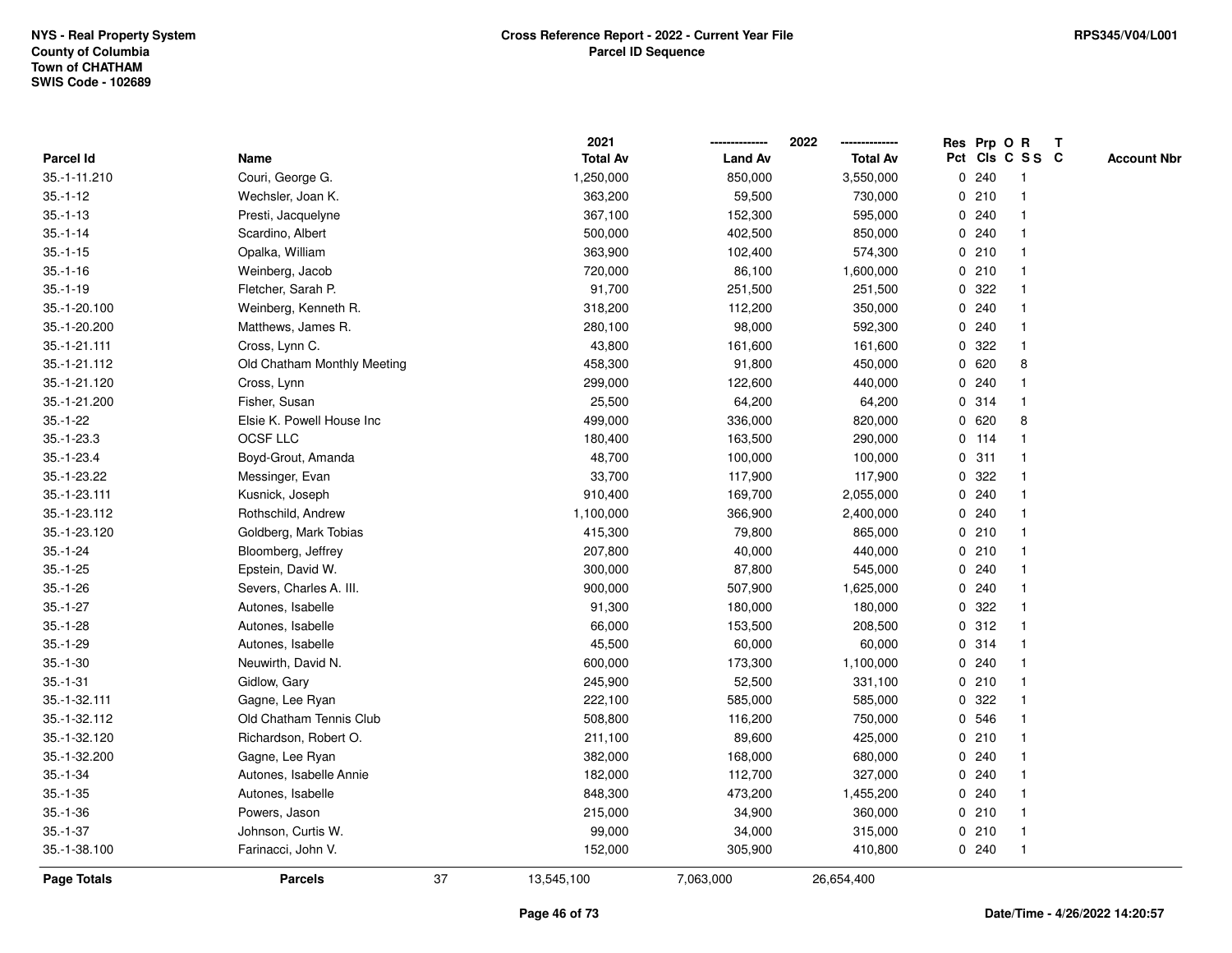|                  |                                           | 2021            |                | 2022            |   | Res Prp O R     |                |   | T |                    |
|------------------|-------------------------------------------|-----------------|----------------|-----------------|---|-----------------|----------------|---|---|--------------------|
| Parcel Id        | Name                                      | <b>Total Av</b> | <b>Land Av</b> | <b>Total Av</b> |   | Pct Cls C S S C |                |   |   | <b>Account Nbr</b> |
| 35.-1-38.200     | Montag, Werner                            | 260,100         | 66,500         | 455,500         |   | 0210            | $\overline{1}$ |   |   |                    |
| 35.-1-39.3       | Graff, Laurie                             |                 | 204,800        | 1,207,000       | 0 | 240             | $\overline{1}$ |   |   |                    |
| $35. - 1 - 39.4$ | Graff, Laurie                             |                 | 248,600        | 248,600         |   | 0.311           | $\mathbf{1}$   |   |   |                    |
| 35.-1-39.100     | Graff, Laurie                             | 746,967         | 113,767        | 746,967         |   | 0.240           |                |   |   |                    |
| 35.-1-39.200     | Graff, Laurie                             | 58,600          | 58,600         | 58,600          |   | 0.311           |                |   |   |                    |
| 35.-1-40.210     | Gibbs, Kenneth D.                         | 600,600         | 173,300        | 1,451,100       |   | 0210            |                |   |   |                    |
| 35.-1-40.220     | Paul, Douglas                             | 395,200         | 74,300         | 730,000         |   | 0210            | $\mathbf{1}$   |   |   |                    |
| $35.-1-41$       | Bette Cerf Hill                           | 1,500,000       | 1,600,000      | 4,500,000       |   | 0.250           | $\mathbf{1}$   |   |   |                    |
| $35.-1-42$       | Becker, Russell                           | 267,700         | 110,600        | 500,000         |   | 0.240           | -1             |   |   |                    |
| $35.-1-43$       | Becker, Russell                           | 800             | 2,700          | 2,700           |   | 0.314           | $\mathbf{1}$   |   |   |                    |
| $35.-1-45$       | Harman, Barbara Kotlikoff                 | 303,800         | 78,800         | 643,300         |   | 0210            |                |   |   |                    |
| $35.-1-46$       | Karpfinger, Barney M.                     | 141,500         | 252,500        | 840,700         |   | 0.280           |                |   |   |                    |
| $35.-1-47$       | Danilevsky, Constantine                   | 850,000         | 443,800        | 1,425,000       |   | 0.240           |                |   |   |                    |
| $35.-1-48$       | White, Amy K.                             | 570,500         | 571,100        | 1,575,000       |   | 0.240           |                |   |   |                    |
| $35.-1-49$       | Alan Devoe Bird Club Inc.                 | 211,400         | 999,700        | 999,700         |   | 0.910           |                | 8 |   |                    |
| 35.-1-50.100     | <b>Highland Road Equities LLC</b>         | 657,300         | 1,050,000      | 1,295,000       |   | $0$ 112         | $\overline{1}$ |   |   |                    |
| 35.-1-50.200     | Pulver, Matthew L.                        | 154,000         | 65,000         | 335,000         |   | 0210            | $\mathbf{1}$   |   |   |                    |
| $35.-1-51.1$     | White, Amy K.                             | 168,000         | 495,000        | 495,000         |   | 0 322           |                |   |   |                    |
| $35.-1-51.2$     | Rael, Jody                                | 610,000         | 625,700        | 1,825,000       |   | 0.280           |                |   |   |                    |
| $35.-1-53$       | Letizia, Daniel P.                        | 424,000         | 70,000         | 775,000         |   | 0210            |                |   |   |                    |
| $35.-1-54$       | Tri-Village Fire Company Inc              | 805,000         | 62,300         | 800,000         |   | 0 662           |                | 8 |   |                    |
| $35.-1-55$       | Miner, Ted W.                             | 40,000          | 117,200        | 117,200         |   | 0 322           |                |   |   |                    |
| $36.-1-1.100$    | Weiss, Robert H.                          | 328,000         | 203,100        | 780,000         | 0 | 240             | $\mathbf{1}$   |   |   |                    |
| 36.-1-1.200      | Karpfinger, Barney M.                     | 300,000         | 273,200        | 617,900         |   | 0.240           | $\mathbf{1}$   |   |   |                    |
| $36.-1-2$        | Karpfinger, Barney                        | 87,500          | 230,000        | 230,000         |   | 0 322           |                |   |   |                    |
| $36.-1-3$        | Kreig, Tyson                              | 11,500          | 28,000         | 28,000          |   | 0.314           |                |   |   |                    |
| $36.-1-5$        | O'neil, Linda H.                          | 140,700         | 40,500         | 340,000         |   | 0210            |                |   |   |                    |
| $36.-1-6$        | Schechter, Joanne                         | 405,400         | 59,500         | 545,000         |   | 0210            |                |   |   |                    |
| $36.-1-7$        | Berman, Mark J.                           | 242,700         | 53,200         | 295,000         |   | 0210            | $\mathbf{1}$   |   |   |                    |
| 36.-1-8.100      | Chatham NY LLC                            | 132,000         | 285,000        | 285,000         | 0 | 322             | $\overline{1}$ |   |   |                    |
| 36.-1-8.200      | Chatham NY LLC                            | 27,800          | 36,400         | 36,400          |   | 0.314           | $\mathbf{1}$   |   |   |                    |
| $36.-1-9$        | Avelange, Marie                           | 465,500         | 655,300        | 1,100,000       |   | 0.240           |                |   |   |                    |
| $36.-1-10$       | Peseckis, Frank E.                        | 744,000         | 536,200        | 1,700,000       |   | 0.240           |                |   |   |                    |
| 36.-1-11.111     | Hanson Family Trust, James J and Joanne A | 141,400         | 165,000        | 240,000         |   | 0.312           |                |   |   |                    |
| 36.-1-11.112     | Bailey, Jeffrey F.                        | 800,000         | 126,100        | 1,072,800       |   | 0.240           |                |   |   |                    |
| 36.-1-11.120     | Hebard, George R.                         | 555,000         | 386,000        | 1,050,000       |   | 0.240           | $\overline{1}$ |   |   |                    |
| 36.-1-11.200     | Trinko, James                             | 28,600          | 46,500         | 46,500          |   | 0.311           | $\overline{1}$ |   |   |                    |
| Page Totals      | 35<br><b>Parcels</b>                      | 12,370,000      | 10,435,900     | 28,587,400      |   |                 |                |   |   |                    |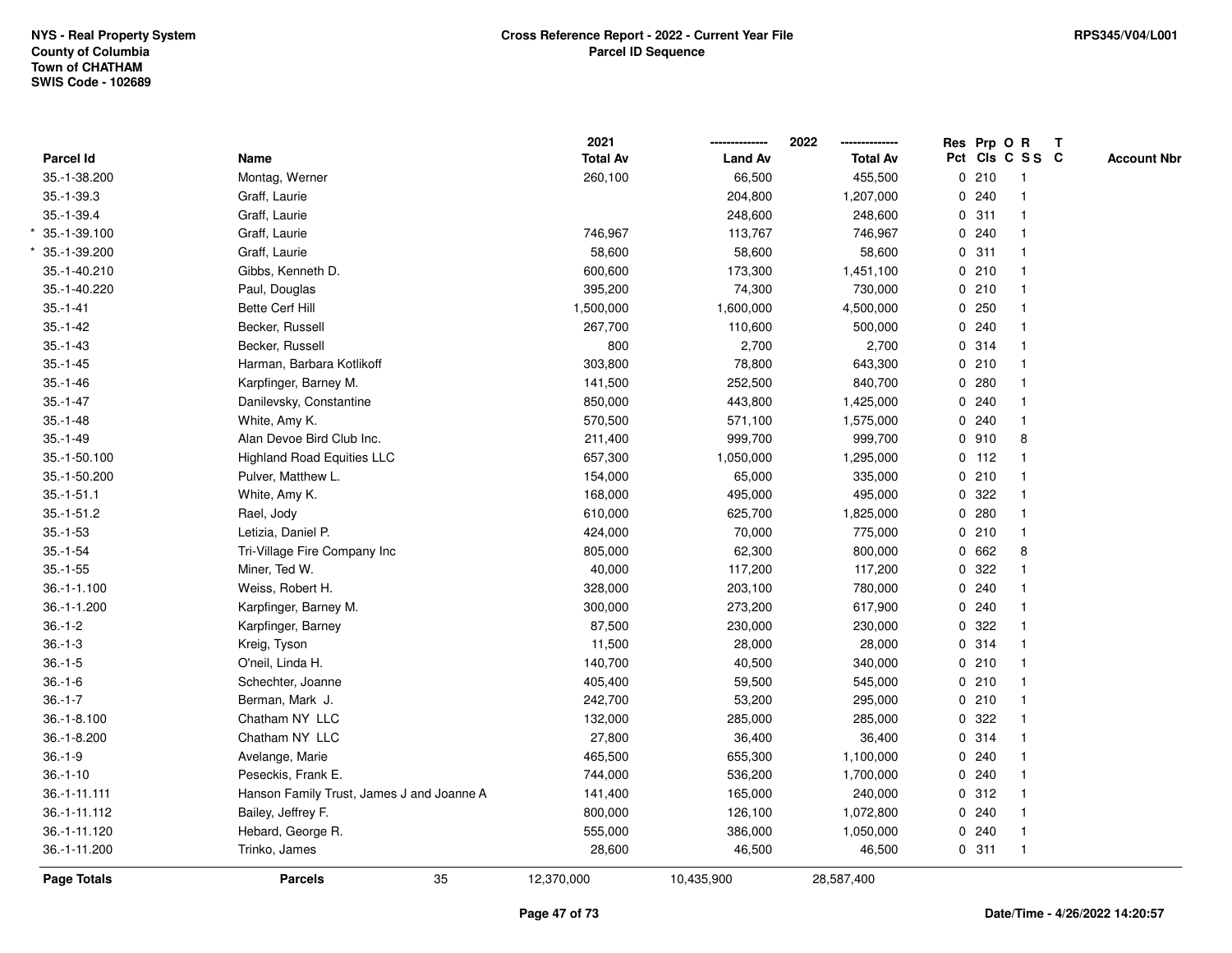|                |                              |    | 2021            |                | 2022            |   | Res Prp O R |                 | $\mathbf{T}$ |                    |
|----------------|------------------------------|----|-----------------|----------------|-----------------|---|-------------|-----------------|--------------|--------------------|
| Parcel Id      | Name                         |    | <b>Total Av</b> | <b>Land Av</b> | <b>Total Av</b> |   |             | Pct Cls C S S C |              | <b>Account Nbr</b> |
| $36.-1-13$     | Trinko, James                |    | 557,000         | 35,500         | 950,000         |   | 0210        | $\overline{1}$  |              |                    |
| $36.-1-14$     | Neissel, Jordan T.           |    | 192,130         | 60,200         | 320,000         |   | 0210        | $\mathbf{1}$    |              |                    |
| $36.-1-15$     | Fitzgerald, Michael F.       |    | 190,000         | 82,000         | 270,000         |   | 0210        | $\mathbf{1}$    |              |                    |
| $36.-1-16$     | Tierney, Helen P.            |    | 36,000          | 90,500         | 90,500          |   | 0.322       |                 |              |                    |
| $36.-1-18$     | Ash, Adrienne                |    | 200,000         | 76,200         | 340,000         |   | 0210        |                 |              |                    |
| $36.-1-19$     | Brokaw, John E.              |    | 250,000         | 44,500         | 435,000         |   | 0210        |                 |              |                    |
| $36.-1-21$     | Trainor, Brian               |    | 201,000         | 39,900         | 370,000         |   | 0210        | $\mathbf{1}$    |              |                    |
| 36.-1-22.3     | Pelaccio, Linda C.           |    |                 | 188,700        | 650,000         |   | 0.240       |                 |              |                    |
| $36.-1-22.4$   | Simons, Aliza                |    |                 | 63,000         | 540,000         |   | 0210        | $\mathbf{1}$    |              |                    |
| 36.-1-22.110   | Tomczyk, Martin              |    | 54,800          | 114,300        | 114,300         |   | 0.322       |                 |              |                    |
| 36.-1-22.120   | Pelaccio, Linda C.           |    | 489,900         | 93,500         | 489,900         |   | 0.240       |                 |              |                    |
| 36.-1-22.210   | Bardhan, Indrajit            |    | 89,900          | 234,000        | 234,000         |   | 0.322       |                 |              |                    |
| 36.-1-22.220   | Bardhan, Indrajit            |    | 81,300          | 200,000        | 200,000         |   | 0.322       |                 |              |                    |
| 36.-1-23.100   | McCormick, Deborah           |    | 360,000         | 98,500         | 740,000         |   | 0.280       |                 |              |                    |
| 36.-1-23.200   | Graziose, Marie E.           |    | 67,900          | 248,400        | 248,400         |   | 0.311       | $\mathbf{1}$    |              |                    |
| $36.-1-24$     | Graziose, Larry              |    | 265,000         | 92,800         | 375,000         |   | 0210        | $\mathbf{1}$    |              |                    |
| $36.-1-25$     | Mickle, Jennifer             |    | 128,100         | 41,300         | 310,000         |   | 0210        | $\mathbf{1}$    |              |                    |
| $36.-1-26$     | Hoffman, Douglas             |    | 201,000         | 101,500        | 398,000         |   | 0.240       |                 |              |                    |
| $36.-1-27$     | Fallon, Stephen K.           |    | 207,900         | 81,200         | 300,000         |   | 0210        |                 |              |                    |
| $36.-1-29$     | Berman, Mark J.              |    | 36,500          | 57,600         | 57,600          |   | 0.314       |                 |              |                    |
| $36.-1-30$     | Kipp, Justin                 |    | 26,600          | 68,100         | 68,100          |   | 0.314       |                 |              |                    |
| $36. - 1 - 31$ | Roleke III, Herbert          |    | 172,300         | 75,000         | 425,000         |   | 0210        | $\mathbf{1}$    |              |                    |
| 36.-1-32.100   | Mahaffey-Dowd, Brendan       |    | 378,200         | 168,400        | 585,000         |   | 0.240       |                 |              |                    |
| 36.-1-32.111   | Cathers, Susan Allison       |    | 435,000         | 312,900        | 930,000         |   | 0.240       |                 |              |                    |
| 36.-1-32.212   | Jones, Erin Claire           |    | 453,000         | 105,700        | 970,000         |   | 0.240       |                 |              |                    |
| 36.-1-32.220   | Urban, Pat                   |    | 47,200          | 90,500         | 90,500          |   | 0.314       |                 |              |                    |
| $36.-1-33$     | Lebens, Cornelia S.          |    | 133,400         | 228,300        | 295,000         |   | 0.240       |                 |              |                    |
| $36.-1-34$     | Mishkin, Alice               |    | 12,400          | 11,700         | 11,700          |   | 0.314       |                 |              |                    |
| $36.-1-35$     | Mishkin, Jonathan D.         |    | 1,146,600       | 980,500        | 2,400,000       |   | $0$ 117     | $\mathbf{1}$    |              |                    |
| $36. - 1 - 36$ | Lebens, Cornelia S.          |    | 77,600          | 97,000         | 97,000          | 0 | 322         | $\mathbf{1}$    |              |                    |
| $36.-1-37$     | Lebens, Cornelia S.          |    | 399,600         | 590,100        | 750,000         |   | 0.240       | $\mathbf{1}$    |              |                    |
| 36.-1-38.111   | Hammell, Mark K.             |    | 48,800          | 93,300         | 93,300          |   | 0 322       | 1               |              |                    |
| 36.-1-38.112   | Hammell, Nancy C.            |    | 68,300          | 92,000         | 92,000          |   | 0.322       |                 |              |                    |
| 36.-1-38.112-1 | Global Tower Partners-Lessor |    | 100,000         | 0              | 360,000         |   | 0 837       | 6               |              |                    |
| 36.-1-38.120   | Hammell, Nancy C.            |    | 48,000          | 90,600         | 90,600          |   | 0.322       |                 |              |                    |
| 36.-1-38.200   | Hammell, Willis U.           |    | 58,000          | 50,000         | 70,000          |   | 0.312       | $\mathbf{1}$    |              |                    |
| 36.-1-39.100   | Hammell, Willis U.           |    | 370,000         | 98,400         | 579,200         |   | 0.280       | $\mathbf{1}$    |              |                    |
| Page Totals    | <b>Parcels</b>               | 36 | 7,093,530       | 5,102,600      | 14,850,200      |   |             |                 |              |                    |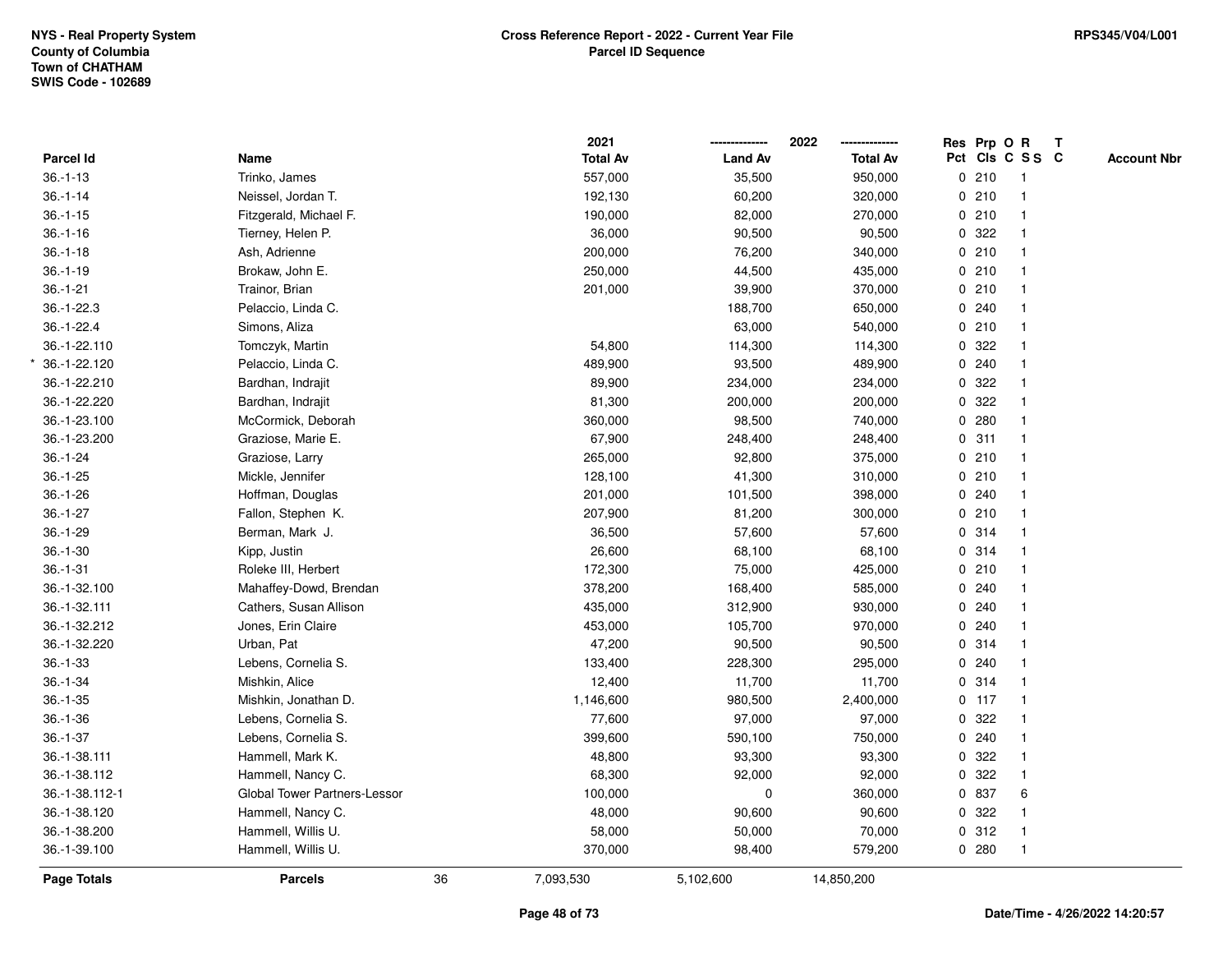|                  |                        |    | 2021            |                | 2022            |             | Res Prp O R |                         | Т |                    |
|------------------|------------------------|----|-----------------|----------------|-----------------|-------------|-------------|-------------------------|---|--------------------|
| <b>Parcel Id</b> | Name                   |    | <b>Total Av</b> | <b>Land Av</b> | <b>Total Av</b> |             |             | Pct Cls C S S C         |   | <b>Account Nbr</b> |
| 36.-1-39.200     | Barwinski, Henry       |    | 235,000         | 65,000         | 425,000         |             | 0210        | $\overline{1}$          |   |                    |
| $36.-1-40$       | Hart, Michael A.       |    | 215,800         | 63,000         | 375,000         |             | 0210        | $\mathbf{1}$            |   |                    |
| $36.-1-41$       | Bryant, Scott          |    | 270,000         | 94,500         | 435,000         |             | 0210        | $\mathbf{1}$            |   |                    |
| $36 - 1 - 42$    | Schoales, Keith        |    | 250,000         | 64,600         | 420,000         |             | 0215        |                         |   |                    |
| $36. - 1 - 43$   | Andersen, Olaf         |    | 259,000         | 66,500         | 575,000         |             | 0210        |                         |   |                    |
| 36.-1-44.100     | Graziose, Lawrence     |    | 163,100         | 500,000        | 500,000         |             | 0.912       |                         |   |                    |
| 36.-1-44.200     | Hoffman, Douglas       |    | 75,000          | 184,900        | 184,900         |             | 0.322       |                         |   |                    |
| 36.-1-45.110     | Barry, Eugene          |    | 395,400         | 650,000        | 925,000         |             | 0.240       |                         |   |                    |
| 36.-1-45.120     | Barry, Eugene M.       |    | 475,000         | 86,600         | 675,000         |             | 0210        |                         |   |                    |
| 36.-1-45.200     | Barry, Eugene M.       |    | 33,000          | 140,000        | 140,000         |             | 0 105       | $\mathbf{1}$            |   |                    |
| $36.-1-46$       | Koch, Jakob            |    | 161,500         | 56,000         | 275,000         |             | 0210        |                         |   |                    |
| $36.-1-47$       | Leganczuk, Eugene      |    | 30,000          | 52,500         | 52,500          |             | 0.322       |                         |   |                    |
| $36. - 1 - 49$   | Neff, Mirissa          |    | 173,100         | 168,100        | 173,100         |             | 0.240       |                         |   |                    |
| $36.-1-49.3$     | Neff, Mirissa          |    |                 | 398,500        | 575,000         |             | 0.240       |                         |   |                    |
| $36. - 1 - 49.4$ | Neff, Mirissa          |    |                 | 98,300         | 98,300          |             | 0.322       |                         |   |                    |
| $36.-1-49.5$     | Neff, Mirissa          |    |                 | 89,000         | 89,000          | $\mathbf 0$ | 311         | $\mathbf{1}$            |   |                    |
| $36.-1-52$       | Michitsch, Robert      |    | 248,300         | 53,700         | 358,100         |             | 0210        | $\overline{1}$          |   |                    |
| $36.-1-53$       | Fudge, George          |    | 121,000         | 37,800         | 180,000         |             | 0210        |                         |   |                    |
| $36.-1-54$       | Melanson, Timothy John |    | 149,900         | 54,600         | 275,000         |             | 0210        |                         |   |                    |
| $36.-1-55$       | Wilson, Leonard        |    | 108,000         | 33,900         | 170,000         |             | 0210        |                         |   |                    |
| $36.-1-56$       | Drowne, Jeremy L.      |    | 100,000         | 36,500         | 205,000         |             | 0210        |                         |   |                    |
| 36.-1-57.100     | Rowan, Christopher     |    | 241,400         | 128,800        | 535,000         |             | 0.240       |                         |   |                    |
| 36.-1-57.200     | Roberts, Bruce E.      |    | 158,900         | 109,700        | 255,000         |             | 0.240       |                         |   |                    |
| $36.-1-58$       | Colon, Johnnie         |    | 195,800         | 132,000        | 425,000         |             | 0.240       |                         |   |                    |
| $36.-1-59$       | Mills, Beth H.         |    | 175,300         | 49,000         | 279,600         |             | 0210        |                         |   |                    |
| $36.-1-60$       | Maciel, Leandro        |    | 71,500          | 23,800         | 79,800          |             | 0.260       |                         |   |                    |
| $36.-1-61$       | Whiteman, Jessie       |    | 42,100          | 44,000         | 49,000          |             | 0.312       |                         |   |                    |
| $36.-1-62$       | Groudas, Paul          |    | 151,700         | 60,900         | 283,000         |             | 0210        |                         |   |                    |
| $36. -1 - 63$    | Willis, David          |    | 45,000          | 52,500         | 52,500          |             | 0.322       |                         |   |                    |
| $36.-1-64$       | Hammell, Willis U.     |    | 25,800          | 41,500         | 41,500          |             | 0.314       | $\overline{1}$          |   |                    |
| $36.-1-65$       | Bashford, James H.     |    | 56,400          | 119,900        | 119,900         |             | 0.322       |                         |   |                    |
| 36.-1-66.100     | Dunavin, James W.      |    | 270,100         | 101,300        | 434,000         |             | 0210        |                         |   |                    |
| 36.-1-66.200     | Perry, Sharifa E.      |    | 323,000         | 80,800         | 445,000         |             | 0210        |                         |   |                    |
| $36.-1-67$       | Bousquet, Kevin        |    | 239,800         | 40,000         | 380,000         |             | 0210        |                         |   |                    |
| $36.-1-68$       | Sahotsky, Kevin        |    | 180,000         | 63,900         | 362,200         |             | 0210        |                         |   |                    |
| $36.-1-69$       | Fleder, Laura W.       |    | 183,600         | 125,000        | 170,000         |             | 0.312       | $\overline{\mathbf{1}}$ |   |                    |
| $36.-1-70$       | Mishkin, Jonathan D.   |    | 41,400          | 67,400         | 67,400          |             | 0.314       | $\overline{1}$          |   |                    |
| Page Totals      | <b>Parcels</b>         | 36 | 5,691,800       | 4,066,400      | 10,911,700      |             |             |                         |   |                    |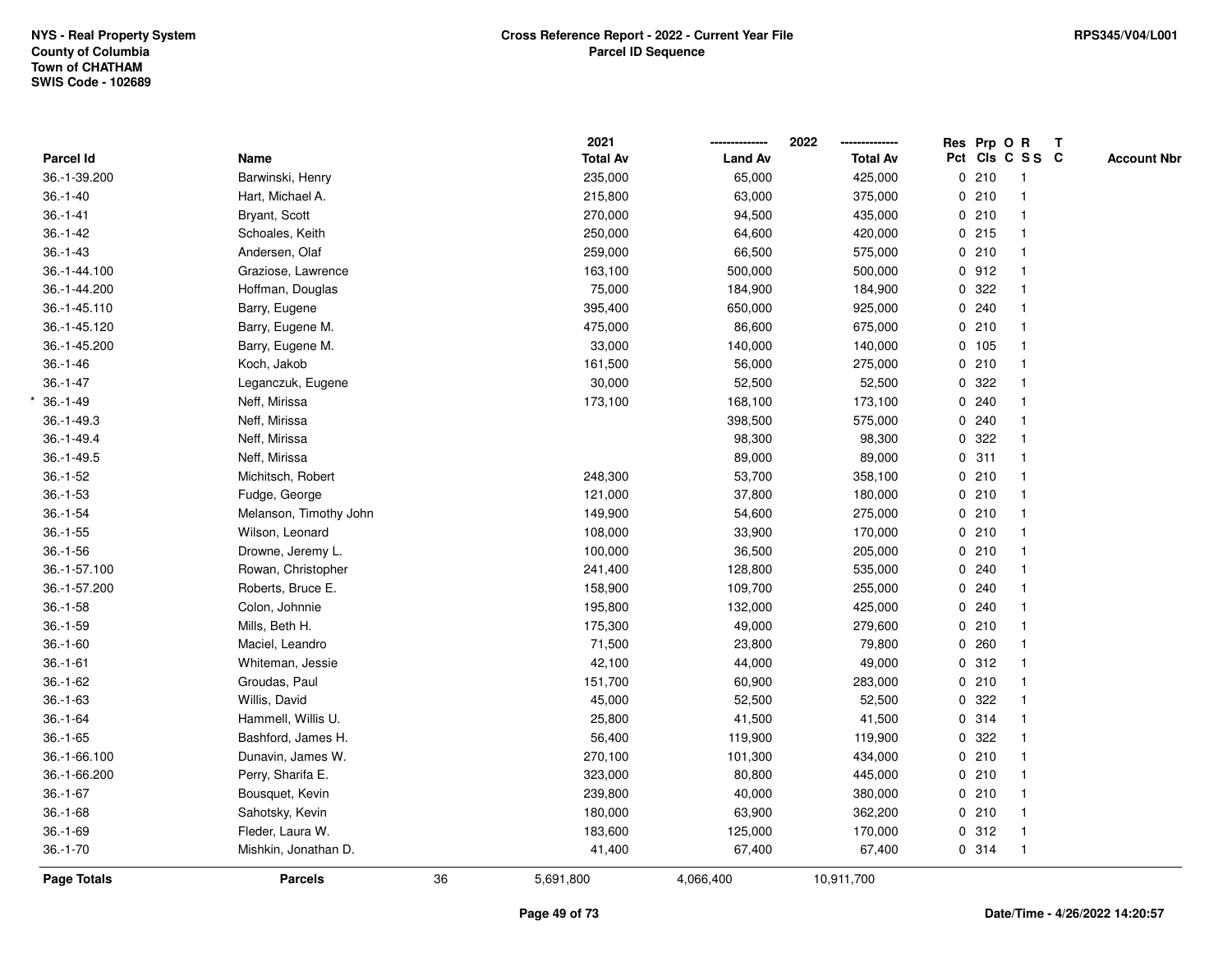|                  |                               |    | 2021            |                | 2022<br>-------------- | Res Prp O R |                         | $\mathbf{T}$ |                    |
|------------------|-------------------------------|----|-----------------|----------------|------------------------|-------------|-------------------------|--------------|--------------------|
| <b>Parcel Id</b> | Name                          |    | <b>Total Av</b> | <b>Land Av</b> | <b>Total Av</b>        |             | Pct Cls C S S C         |              | <b>Account Nbr</b> |
| $36. - 1 - 71$   | Chiappa, Carl                 |    | 958,000         | 196,500        | 1,059,300              | 0.281       | -1                      |              |                    |
| $45.-1-1$        | Evanick, Ihor                 |    | 213,200         | 70,000         | 395,900                | 0210        |                         |              |                    |
| $45.-1-2$        | Pienta, Walter J.             |    | 5,400           | 2,500          | 2,500                  | 0.314       | -1                      |              |                    |
| $45.-1-3$        | Ooms Adrianus & Sons Inc      |    | 19,900          | 27,800         | 27,800                 | 0.314       | $\mathbf{1}$            |              |                    |
| $45.-1-4$        | Usyk, Peter S.                |    | 149,500         | 42,000         | 245,000                | 0210        | $\overline{1}$          |              |                    |
| $45.-1-5$        | Bogausch, Wolfgang            |    | 142,000         | 38,500         | 255,000                | 0210        |                         |              |                    |
| 45.-1-7.100      | Usyk, Harold G.               |    | 273,300         | 350,000        | 525,000                | 0.240       |                         |              |                    |
| 45.-1-7.200      | The Leung Family Irr Trust    |    | 165,000         | 69,300         | 400,000                | 0210        |                         |              |                    |
| 45.-1-8.100      | Pettus, Brewster              |    | 604,600         | 680,000        | 1,200,000              | 0.240       |                         |              |                    |
| 45.-1-8.200      | Leventhal, Ellen              |    | 320,000         | 71,700         | 589,400                | 0210        | $\overline{\mathbf{1}}$ |              |                    |
| $45.-1-9$        | Pettus, Brewster              |    | 240,000         | 45,500         | 373,600                | 0210        | $\mathbf{1}$            |              |                    |
| $45.-1-10$       | Ooms Adrianus & Sons Inc      |    | 569,200         | 876,050        | 1,271,900              | $0$ 112     | $\mathbf{1}$            |              |                    |
| 45.-1-11.111     | Shah, Melissa D.              |    | 267,000         | 458,300        | 905,300                | 0.240       |                         |              |                    |
| 45.-1-11.120     | Prevratil, Neil A.            |    | 200,000         | 97,300         | 425,000                | 0210        |                         |              |                    |
| 45.-1-11.200     | Lanphear, John A.             |    | 270,000         | 69,200         | 443,900                | 0210        |                         |              |                    |
| $45.-1-12$       | Wertz, Catherine              |    | 135,600         | 440,500        | 440,500                | 0.322       |                         |              |                    |
| $45.-1-14$       | Briggs, Joseph L.             |    | 210,000         | 62,400         | 420,000                | 0210        | $\overline{\mathbf{1}}$ |              |                    |
| $45.-1-15$       | Kelleher, Mudite              |    | 248,000         | 70,000         | 500,000                | 0210        | $\mathbf{1}$            |              |                    |
| $45.-1-16$       | Fenster, Julie R.             |    | 419,900         | 40,500         | 419,900                | 0.240       | $\mathbf{1}$            |              |                    |
| 45.-1-16.3       | Fenster, Julie R.             |    |                 | 153,000        | 630,000                | 0.240       |                         |              |                    |
| 45.-1-17.-10     | <b>CSX Transportation Inc</b> |    | 2,003,767       | 0              | 3,119,611              | 0.842       | $\overline{7}$          |              |                    |
| 45.-1-17.-20     | Csx Transportation Inc        |    | 22,514          | 0              | 35,052                 | 0842        | $\overline{7}$          |              |                    |
| $45. - 1 - 18.3$ | Gile, William                 |    | 85,000          | 186,000        | 244,700                | 0.312       |                         |              |                    |
| 45.-1-18.120     | Ooms Family Holding Co. LLC   |    | 162,200         | 400,000        | 400,000                | $0$ 120     | $\overline{1}$          |              |                    |
| 45.-1-18.200     | Denner, Bonita                |    | 200,000         | 72,500         | 410,400                | 0210        | $\mathbf{1}$            |              |                    |
| $45.-1-19$       | Golden Acres Owner LLC        |    | 1,680,000       | 3,700,000      | 6,400,000              | 0416        |                         |              |                    |
| $45.-1-20$       | Denner, Bonita Lee            |    | 62,000          | 160,000        | 160,000                | 0.322       |                         |              |                    |
| $45.-1-21$       | Jadick, Theodore S. Jr.       |    | 654,500         | 756,000        | 1,283,400              | 0.240       |                         |              |                    |
| $45.-1-22$       | Merwins Fishing Preserve Inc  |    | 555,600         | 400,600        | 990,000                | 0.281       |                         |              |                    |
| $45.-1-23$       | Bell, William E.              |    | 466,000         | 105,700        | 775,000                | 0.240       | $\mathbf{1}$            |              |                    |
| 45.-1-24.100     | Cousineau, Michael            |    | 105,700         | 195,000        | 195,000                | 0.322       |                         |              |                    |
| 45.-1-24.200     | Schoonmaker, Keith            |    | 390,000         | 246,700        | 825,000                | 0.240       | $\mathbf{1}$            |              |                    |
| $45.-1-25$       | Shattenkirk, Charles S.       |    | 40,000          | 139,800        | 139,800                | 0 105       |                         |              |                    |
| $45.-1-26$       | Jang, Michael J.              |    | 304,000         | 66,700         | 760,000                | 0.240       |                         |              |                    |
| $45.-1-27$       | Kaufman, Alan S.              |    | 274,000         | 63,000         | 580,000                | 0210        |                         |              |                    |
| $45.-1-28$       | Ribbing-Messihi, Madeleine    |    | 393,800         | 145,100        | 775,000                | 0.240       | $\overline{\mathbf{1}}$ |              |                    |
| 45.-1-29.200     | Levine, Norman J.             |    | 280,000         | 65,700         | 464,100                | 0210        | $\overline{1}$          |              |                    |
| Page Totals      | <b>Parcels</b>                | 36 | 12,669,781      | 10,523,350     | 27,667,163             |             |                         |              |                    |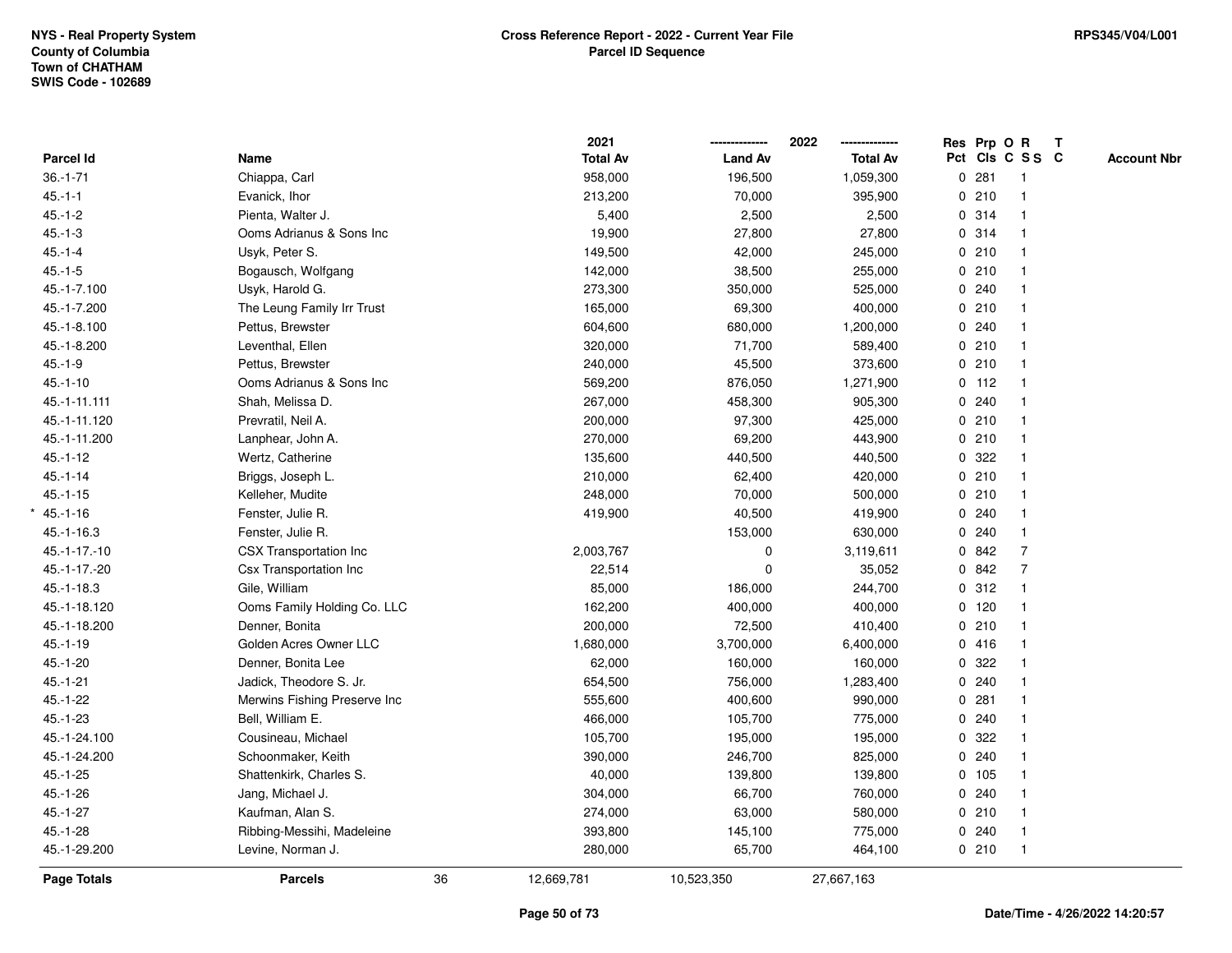|                  |                            |    | 2021            |                | 2022            | Res Prp O R     |                | $\mathbf{T}$ |                    |
|------------------|----------------------------|----|-----------------|----------------|-----------------|-----------------|----------------|--------------|--------------------|
| <b>Parcel Id</b> | Name                       |    | <b>Total Av</b> | <b>Land Av</b> | <b>Total Av</b> | Pct Cls C S S C |                |              | <b>Account Nbr</b> |
| 45.-1-30.100     | Ooms Family Holding Co LLC |    | 163,100         | 450,000        | 450,000         | 0 105           | $\overline{1}$ |              |                    |
| $45.-1-32$       | Bolluyt, David             |    | 150,000         | 27,000         | 225,000         | 0210            | $\mathbf{1}$   |              |                    |
| $45.-1-33$       | Staron, Stanley J. Jr.     |    | 172,500         | 203,000        | 340,000         | 0.240           | $\mathbf{1}$   |              |                    |
| $45.-1-34$       | Tapler, Michael L.         |    | 212,000         | 73,400         | 320,000         | 0210            | $\mathbf{1}$   |              |                    |
| $45.-1-35$       | Hutchinson, Robert C.      |    | 182,300         | 79,100         | 235,000         | 0210            |                |              |                    |
| 45.-1-36.110     | Walsh, Kimberly S.         |    | 124,600         | 75,500         | 303,700         | 0210            |                |              |                    |
| 45.-1-36.120     | Calyer, Timothy            |    | 179,500         | 63,700         | 323,800         | 0210            | $\mathbf{1}$   |              |                    |
| 45.-1-36.200     | Harvey, Peter G.           |    | 237,100         | 63,000         | 385,000         | 0210            | $\mathbf{1}$   |              |                    |
| $45.-1-37$       | Sundstrom, John K.         |    | 178,400         | 49,000         | 315,000         | 0210            | $\mathbf{1}$   |              |                    |
| $45.-1-38$       | Jadick, Theodore S. Jr.    |    | 445,000         | 87,700         | 1,100,000       | 0210            | $\mathbf{1}$   |              |                    |
| 45.-1-39.110     | Staron, Stanley J. Jr      |    | 130,800         | 378,000        | 415,000         | $0$ 120         |                |              |                    |
| 45.-1-39.120     | Denner, Bonita L.          |    | 279,000         | 63,000         | 300,000         | 0210            |                |              |                    |
| 45.-1-39.200     | Kelty, Thomas J.           |    | 190,900         | 179,000        | 640,000         | 0.240           |                |              |                    |
| $45.-1-40$       | Sarner, Joyce M.           |    | 192,300         | 46,200         | 440,000         | 0210            | $\mathbf{1}$   |              |                    |
| $45.-1-41$       | De Boer, Mary              |    | 129,100         | 26,600         | 300,000         | 0210            | $\mathbf{1}$   |              |                    |
| 45.-1-42.12      | Martins, Thomas S.         |    | 286,000         | 93,900         | 575,000         | 0210            | $\mathbf{1}$   |              |                    |
| 45.-1-42.111     | Denner, William A. Jr      |    | 74,200          | 200,000        | 200,000         | 0.314           | $\mathbf{1}$   |              |                    |
| 45.-1-42.112     | Johnson, Robert W.         |    | 198,000         | 91,400         | 415,000         | 0210            | $\mathbf{1}$   |              |                    |
| 45.-1-42.200     | Boyle, Catlin D.           |    | 210,000         | 76,200         | 370,000         | 0210            | $\mathbf 1$    |              |                    |
| 45.-1-43.3       | Malin, Matthew             |    |                 | 1,081,700      | 1,081,700       | 0.322           |                |              |                    |
| $*$ 45.-1-43.110 | Malin, Matthew             |    | 328,000         | 328,000        | 328,000         | 0.311           | $\mathbf{1}$   |              |                    |
| 45.-1-43.120     | Roop, Frank                |    | 88,000          | 420,000        | 420,000         | 0.311           | $\mathbf{1}$   |              |                    |
| 45.-1-43.200     | Malin, Matthew             |    | 643,900         | 275,000        | 925,000         | 0.240           | $\mathbf{1}$   |              |                    |
| $45.-1-44$       | Williams, Edward P.        |    | 41,200          | 110,000        | 110,000         | 0 105           | $\mathbf{1}$   |              |                    |
| $45.-1-45$       | Francis, Christina A.      |    | 315,000         | 77,100         | 643,000         | 0210            | $\mathbf{1}$   |              |                    |
| $45.-1-46$       | Denner, Bonita Lee         |    | 11,000          | 47,300         | 47,300          | 0.311           |                |              |                    |
| $45.-1-47$       | Denner, Bonita Lee         |    | 12,900          | 38,600         | 48,500          | 0 105           |                |              |                    |
| $45.-1-48$       | Denner, Bonita Lee         |    | 14,800          | 51,800         | 51,800          | 0 105           | $\mathbf{1}$   |              |                    |
| $45.-1-49$       | Taylor, Mark A.            |    | 205,000         | 57,200         | 451,400         | 0210            | $\mathbf{1}$   |              |                    |
| $45.-1-50$       | Denner, Bonita L.          |    | 55,400          | 87,300         | 87,300          | 0.314           | $\mathbf{1}$   |              |                    |
| $45.-1-51$       | Denner, Bonita Lee         |    | 6,100           | 31,300         | 31,300          | 0.311           | $\mathbf{1}$   |              |                    |
| 45.-1-52.3       | Shah, Melissa D.           |    | 70,000          | 257,000        | 257,000         | 0.311           | $\mathbf{1}$   |              |                    |
| $46.-1-1$        | Davis, Frederick Townsend  |    | 136,500         | 355,000        | 355,000         | 0.322           | $\mathbf 1$    |              |                    |
| $46.-1-2$        | Kelly, Jeffrey P.          |    | 525,000         | 126,000        | 890,000         | 0.240           |                |              |                    |
| 46.-1-3.100      | Leggett, Richard Jr.       |    | 105,000         | 67,800         | 225,000         | 0210            | $\mathbf{1}$   |              |                    |
| 46.-1-3.200      | James P Meier Family Trust |    | 190,200         | 892,800        | 892,800         | 0 105           | $\mathbf{1}$   |              |                    |
| 46.-1-4.111      | O'Leary, Paul H.           |    | 300,400         | 770,000        | 770,000         | 0 322           | $\overline{1}$ |              |                    |
| Page Totals      | <b>Parcels</b>             | 36 | 6,455,200       | 7,071,600      | 14,939,600      |                 |                |              |                    |
|                  |                            |    |                 |                |                 |                 |                |              |                    |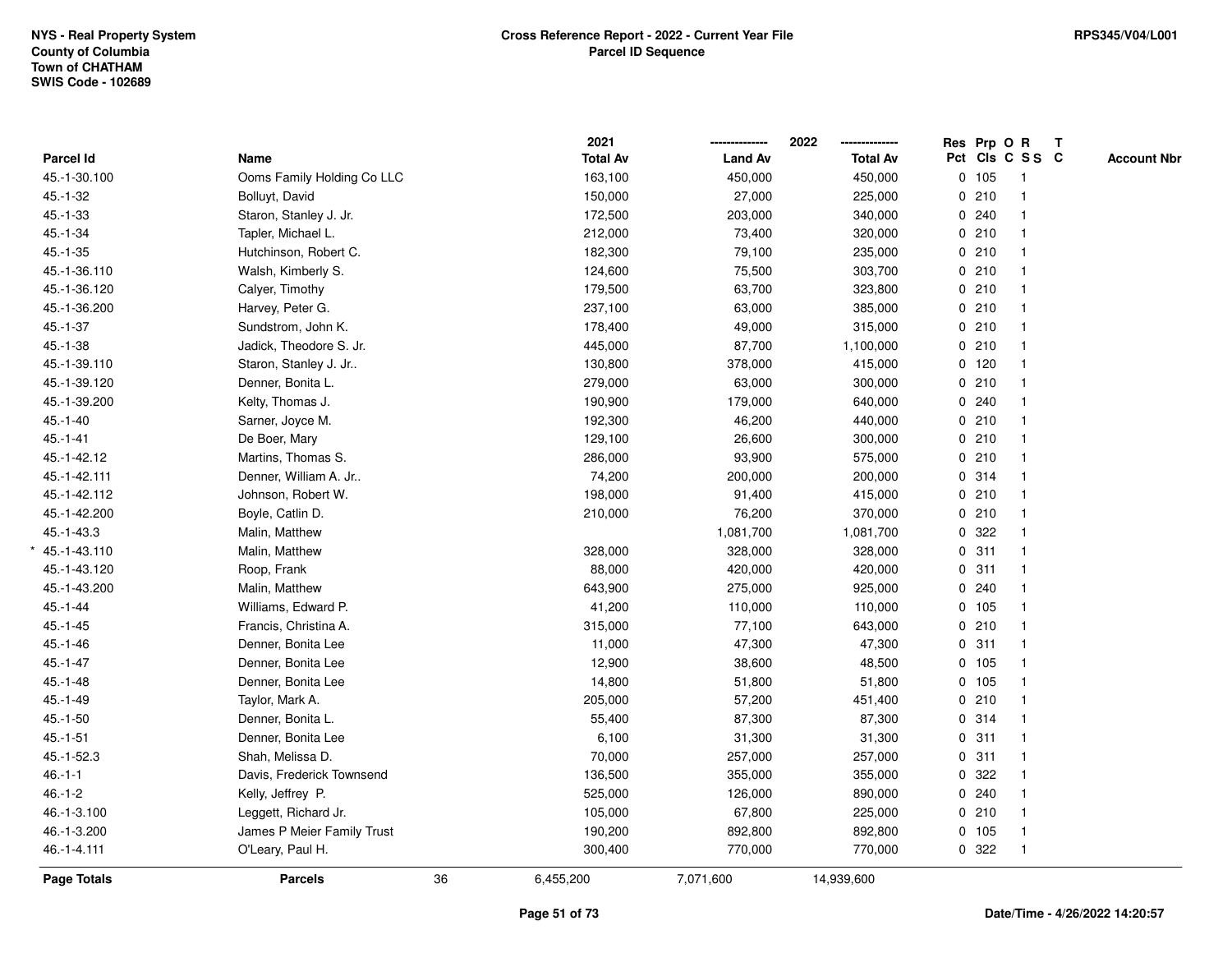|              |                                 |    | 2021            |                | 2022            |             |         | Res Prp O R     | Т |                    |
|--------------|---------------------------------|----|-----------------|----------------|-----------------|-------------|---------|-----------------|---|--------------------|
| Parcel Id    | Name                            |    | <b>Total Av</b> | <b>Land Av</b> | <b>Total Av</b> |             |         | Pct Cls C S S C |   | <b>Account Nbr</b> |
| 46.-1-4.112  | Jung, Eric B.                   |    | 534,600         | 176,100        | 820,000         | 0           | 240     | $\mathbf{1}$    |   |                    |
| 46.-1-4.120  | Griffin, David D.               |    | 68,000          | 160,400        | 160,400         | 0           | 322     | -1              |   |                    |
| 46.-1-4.200  | Johnson, James E. Jr.           |    | 470,000         | 378,000        | 925,000         |             | 0.240   | $\mathbf{1}$    |   |                    |
| $46.-1-5$    | Day, Stephen                    |    | 181,000         | 43,300         | 473,300         |             | 0210    | $\mathbf{1}$    |   |                    |
| 46.-1-6.100  | Ooms Family Holding Co LLC      |    | 199,200         | 578,700        | 578,700         |             | 0, 105  |                 |   |                    |
| 46.-1-6.200  | Meyers, Jay S.                  |    | 334,300         | 196,500        | 645,000         |             | 0.240   |                 |   |                    |
| $46.-1-7$    | Griffin, David D.               |    | 595,000         | 157,900        | 875,000         |             | 0.240   |                 |   |                    |
| 46.-1-8.100  | Ooms Family Holding Co LLC      |    | 220,000         | 270,200        | 525,000         | 0           | 240     | $\mathbf{1}$    |   |                    |
| 46.-1-8.200  | Ullmann, David                  |    | 331,800         | 63,200         | 565,000         | $\mathbf 0$ | 210     | $\mathbf{1}$    |   |                    |
| 46.-1-9.110  | <b>Tranquility Farm LLC</b>     |    | 924,000         | 228,000        | 1,396,000       |             | 0.241   | $\mathbf{1}$    |   |                    |
| 46.-1-9.120  | Uhlar, Marke P.                 |    | 87,600          | 315,400        | 315,400         |             | 0 105   |                 |   |                    |
| 46.-1-9.200  | Uhlar, Marke P.                 |    | 725,000         | 130,000        | 1,300,000       |             | 0.240   |                 |   |                    |
| 46.-1-10.100 | Wapner, John H.                 |    | 400,000         | 184,800        | 915,000         | 0           | 240     |                 |   |                    |
| $46.-1-11$   | Lyden, Peter                    |    | 725,000         | 146,900        | 1,301,600       | 0           | 240     |                 |   |                    |
| 46.-1-12.100 | Orenstein, Richard              |    | 1,005,000       | 280,400        | 1,410,000       | 0           | 240     | $\mathbf 1$     |   |                    |
| 46.-1-13.111 | Cope, Jonathan                  |    | 415,400         | 77,900         | 685,000         | 0           | 240     | $\mathbf 1$     |   |                    |
| 46.-1-13.112 | James P Meier Family Trust      |    | 195,000         | 575,000        | 575,000         |             | 0 105   | $\mathbf{1}$    |   |                    |
| 46.-1-13.120 | Orenstein, Richard              |    | 56,600          | 150,000        | 150,000         |             | 0.322   |                 |   |                    |
| 46.-1-13.200 | Bogarian, Elan                  |    | 208,000         | 63,000         | 390,800         |             | 0210    |                 |   |                    |
| $46.-1-14$   | Mason, Roger                    |    | 194,800         | 42,800         | 200,000         |             | 0210    |                 |   |                    |
| $46.-1-15.3$ | Ritholz, Adam E.                |    | 500,000         | 144,700        | 880,000         |             | 0.240   | $\mathbf{1}$    |   |                    |
| 46.-1-15.4   | Grover, Paul                    |    | 239,300         | 300,000        | 435,000         | 0           | 312     | $\mathbf{1}$    |   |                    |
| 46.-1-15.121 | Ritholz, Adam                   |    | 395,200         | 102,900        | 565,000         |             | 0210    | -1              |   |                    |
| 46.-1-15.200 | Hanswirth, Dori A.              |    | 548,400         | 392,400        | 1,085,000       |             | 0.240   | $\mathbf{1}$    |   |                    |
| $46.-1-16$   | Ehrmann, Bruce L.               |    | 325,000         | 231,000        | 480,000         |             | 0.240   |                 |   |                    |
| $46.-1-17$   | Pilieri, Edward                 |    | 162,300         | 56,000         | 260,000         |             | 0210    |                 |   |                    |
| $46.-1-18$   | Mason, Karin                    |    | 213,225         | 111,100        | 430,000         | 0           | 240     |                 |   |                    |
| $46.-1-19$   | Stillman, Loretta I.            |    | 168,000         | 63,000         | 288,000         |             | 0210    | $\mathbf{1}$    |   |                    |
| 46.-1-20.100 | Richards, Mahlon W.             |    | 812,200         | 1,048,900      | 1,795,000       | 0           | 240     | $\mathbf 1$     |   |                    |
| 46.-1-20.200 | Marks, Sharyn R.                |    | 497,500         | 122,100        | 730,000         | 0           | 210     | $\mathbf{1}$    |   |                    |
| 46.-1-21.12  | McDonnell, Andrew               |    | 144,500         | 465,000        | 465,000         |             | 0 105   | $\mathbf{1}$    |   |                    |
| 46.-1-21.111 | McDonnell, Andrew               |    | 169,600         | 500,000        | 500,000         |             | $0$ 112 | -1              |   |                    |
| 46.-1-21.200 | Weinhouse, Marc R.              |    | 420,000         | 68,600         | 560,000         |             | 0210    |                 |   |                    |
| $46.-1-22$   | Della Ratta, John P.            |    | 324,500         | 588,000        | 765,000         |             | 0.240   |                 |   |                    |
| 46.-1-23.100 | Columbia Land Conservancy, Inc. |    | 292,200         | 1,300,000      | 1,300,000       |             | 0682    | 8               |   |                    |
| 46.-1-23.200 | Griffin, David D.               |    | 113,400         | 188,000        | 310,000         | 0           | 312     | $\mathbf{1}$    |   |                    |
| 46.-1-25.111 | FSC Land LLC                    |    | 648,000         | 476,600        | 831,800         |             | 0 180   | $\mathbf{1}$    |   |                    |
| Page Totals  | <b>Parcels</b>                  | 37 | 13,843,625      | 10,376,800     | 25,886,000      |             |         |                 |   |                    |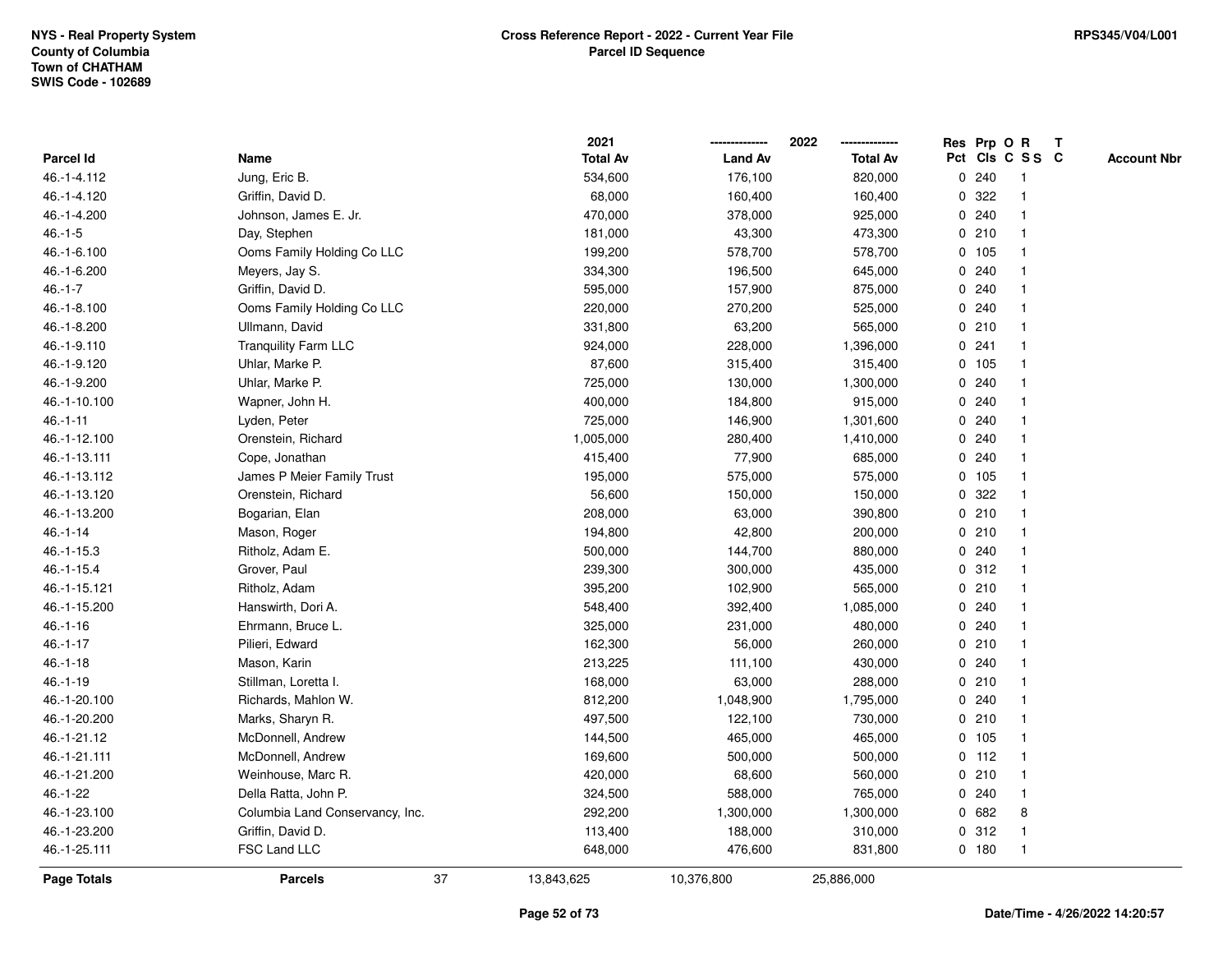|                    |                          |    | 2021            |                | 2022            |   |         | Res Prp O R     | $\mathsf{T}$ |                    |
|--------------------|--------------------------|----|-----------------|----------------|-----------------|---|---------|-----------------|--------------|--------------------|
| Parcel Id          | Name                     |    | <b>Total Av</b> | <b>Land Av</b> | <b>Total Av</b> |   |         | Pct Cls C S S C |              | <b>Account Nbr</b> |
| 46.-1-25.112       | La Plante, Kathleen      |    | 218,000         | 130,800        | 395,600         |   | 0.240   | -1              |              |                    |
| 46.-1-25.120       | Manente, Luciana         |    | 145,650         | 56,300         | 430,000         |   | 0210    |                 |              |                    |
| 46.-1-25.200       | Futera, Jamie            |    | 186,900         | 81,500         | 325,000         |   | 0210    | $\mathbf 1$     |              |                    |
| $46.-1-26$         | Mabey, Steven J. Jr.     |    | 421,800         | 91,100         | 660,000         |   | 0210    | $\mathbf{1}$    |              |                    |
| $46.-1-27$         | Eimicke, William B       |    | 278,200         | 127,700        | 455,000         |   | 0210    | $\mathbf{1}$    |              |                    |
| 46.-1-28           | Steel, Jan-Erik          |    | 100,100         | 126,100        | 155,000         |   | 0.312   | $\mathbf 1$     |              |                    |
| 46.-1-29           | McDonnell, Andrew        |    | 22,800          | 95,600         | 95,600          |   | 0.322   |                 |              |                    |
| $46.-1-30$         | Haimbach, Frank          |    | 932,160         | 292,400        | 1,498,500       |   | 0.240   |                 |              |                    |
| $46.-1-31$         | Nicholas, Calliope       |    | 88,400          | 186,000        | 186,000         |   | 0.322   | $\mathbf{1}$    |              |                    |
| $46.-1-32$         | Chaitman, Mitchell       |    | 197,400         | 80,500         | 490,000         |   | 0210    | $\mathbf{1}$    |              |                    |
| $46.-1-33$         | O'Leary, Paul H.         |    | 110,800         | 232,800        | 232,800         | 0 | 322     | $\mathbf{1}$    |              |                    |
| $46.-1-34$         | O'Leary, Paul H.         |    | 1,490,000       | 394,900        | 1,975,000       |   | 0.240   | $\mathbf{1}$    |              |                    |
| $46.-1-35$         | Ziskind, Linda           |    | 480,000         | 265,000        | 1,100,000       |   | 0.240   | 1               |              |                    |
| $46.-1-36$         | Jung, Eric B.            |    | 89,300          | 128,900        | 128,900         |   | 0.314   |                 |              |                    |
| 47.-1-2.112        | Nagler, Sylvain          |    | 230,000         | 83,700         | 399,900         |   | 0210    |                 |              |                    |
| 47.-1-2.200        | Loyche, Robert           |    | 260,000         | 94,500         | 472,000         |   | 0210    | $\mathbf 1$     |              |                    |
| $47.-1-3$          | Case, Thomas             |    | 233,100         | 54,600         | 431,000         |   | 0210    | $\mathbf{1}$    |              |                    |
| 47.-1-5.111        | Kennedy, Kevin F.        |    | 215,000         | 76,400         | 332,000         |   | 0210    | 1               |              |                    |
| 47.-1-5.112        | Distin, Matthew M.       |    | 183,000         | 47,600         | 280,000         |   | 0210    | $\mathbf{1}$    |              |                    |
| 47.-1-5.120        | Miller, Janie L.         |    | 211,900         | 63,000         | 330,000         |   | 0210    |                 |              |                    |
| 47.-1-5.211        | Clifford, Ethan          |    | 35,000          | 63,000         | 68,000          |   | 0.312   |                 |              |                    |
| 47.-1-5.212        | MacFarlane, Connor       |    | 35,000          | 63,000         | 168,000         |   | 0.312   |                 |              |                    |
| 47.-1-5.220        | Sanford, Travis L.       |    | 209,100         | 69,000         | 341,100         |   | 0210    | $\mathbf 1$     |              |                    |
| $47 - 1 - 6$       | Leonhardt, Maryanne      |    | 192,000         | 60,900         | 345,000         |   | 0210    | $\mathbf{1}$    |              |                    |
| $47 - 1 - 7$       | Allen, Marie S.          |    | 45,600          | 82,100         | 82,100          |   | 0.314   | 1               |              |                    |
| $47.-1-8$          | Gaylord, Edmund George   |    | 110,400         | 248,500        | 275,000         |   | 0.312   | $\mathbf 1$     |              |                    |
| $47.-1-9$          | Gaylord, Jean Ann        |    | 40,000          | 52,000         | 52,000          |   | 0.322   | -1              |              |                    |
| $47 - 1 - 11$      | Collins, Christopher     |    | 98,600          | 65,200         | 100,000         |   | 0270    |                 |              |                    |
| $47.-1-12$         | McKaig, Michael          |    | 160,000         | 57,400         | 256,400         |   | 0210    | $\mathbf{1}$    |              |                    |
| $47. - 1 - 13$     | Hughes, Thomas           |    | 176,000         | 74,200         | 360,000         |   | 0210    | 1               |              |                    |
| $47 - 1 - 14$      | Powell, Beverly          |    | 138,200         | 63,000         | 201,100         |   | 0210    | $\mathbf{1}$    |              |                    |
| $47 - 1 - 16$      | Fasnacht, Roger          |    | 75,000          | 23,900         | 270,000         |   | 0210    | 1               |              |                    |
| $47 - 1 - 17$      | Wood, Charles W.         |    | 76,000          | 35,000         | 80,000          |   | 0270    | $\mathbf 1$     |              |                    |
| $47.-1-18$         | Mason, Betty             |    | 152,000         | 38,500         | 229,800         |   | 0210    |                 |              |                    |
| 47.-1-19.112       | Ooms Adrianus & Sons Inc |    | 101,100         | 235,000        | 240,000         |   | $0$ 112 | $\mathbf 1$     |              |                    |
| 47.-1-19.120       | Rinaldi, David           |    | 240,000         | 72,700         | 535,300         |   | 0210    | $\mathbf{1}$    |              |                    |
| 47.-1-19.200       | Neissel, Russel John     |    | 240,000         | 68,200         | 620,000         |   | 0210    | $\mathbf{1}$    |              |                    |
| <b>Page Totals</b> | <b>Parcels</b>           | 37 | 8,218,510       | 4,081,000      | 14,596,100      |   |         |                 |              |                    |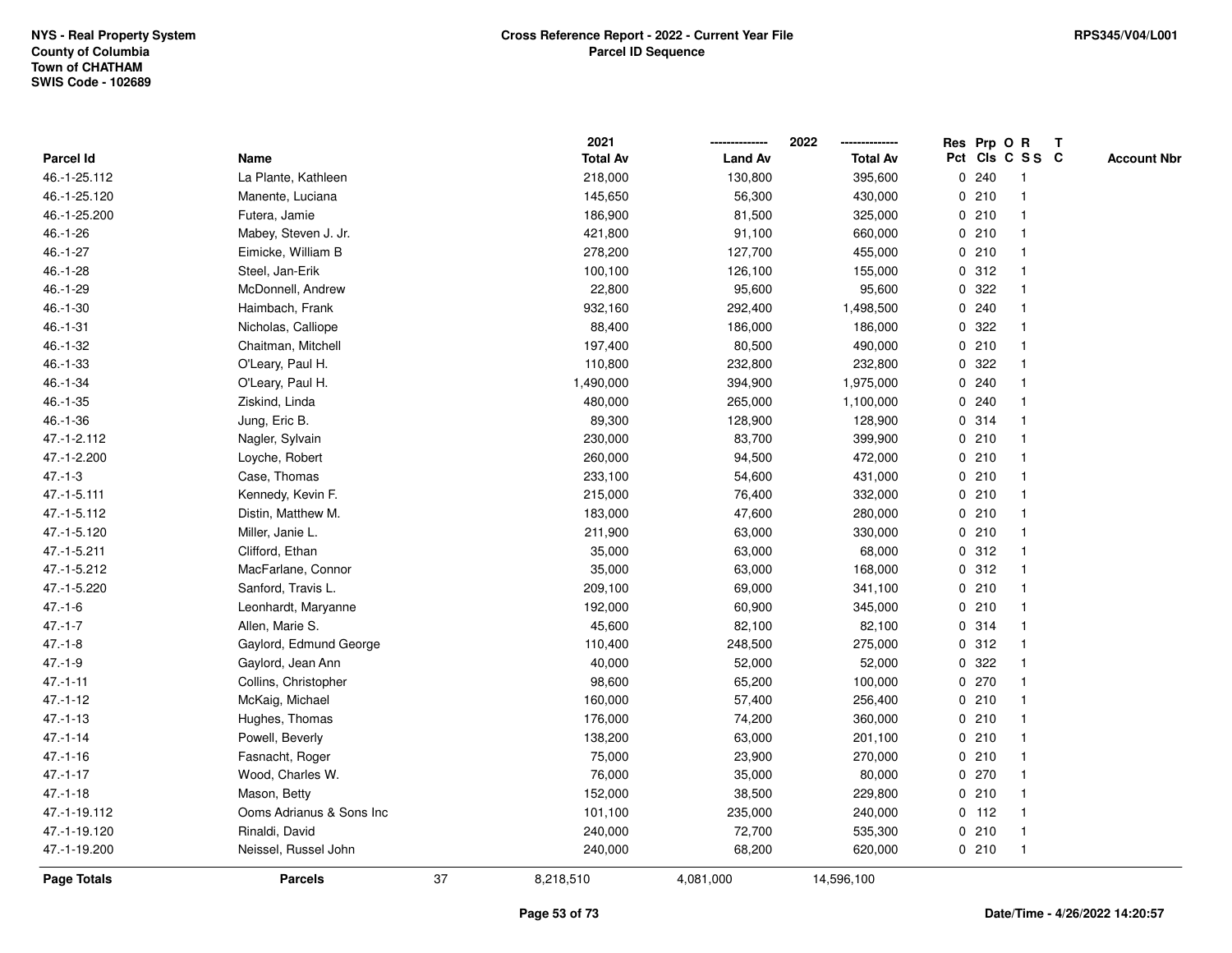|                  |                               |    | 2021            |                | 2022            | Res Prp O R |                 | $\mathbf{T}$ |                    |
|------------------|-------------------------------|----|-----------------|----------------|-----------------|-------------|-----------------|--------------|--------------------|
| <b>Parcel Id</b> | Name                          |    | <b>Total Av</b> | <b>Land Av</b> | <b>Total Av</b> |             | Pct Cls C S S C |              | <b>Account Nbr</b> |
| $*$ 47.-1-20.3   | Mackerer, Dorothy             |    | 361,100         | 124,100        | 361,100         | $0$ 112     | $\mathbf{1}$    |              |                    |
| 47.-1-20.5       | Mackerer, Thomas M.           |    |                 | 364,000        | 364,000         | 0.322       |                 |              |                    |
| 47.-1-20.6       | Mackerer, Dorothy             |    |                 | 230,000        | 656,000         | $0$ 112     | -1              |              |                    |
| 47.-1-20.120     | Mackerer, Timothy M.          |    | 383,100         | 400,300        | 725,000         | 0.240       | $\overline{1}$  |              |                    |
| * 47.-1-20.200   | Mackerer, Thomas M.           |    | 141,800         | 141,800        | 141,800         | 0.322       |                 |              |                    |
| $47.-1-21$       | Wright, James V.              |    | 300,000         | 105,800        | 450,000         | 0 433       | $\mathbf 1$     |              |                    |
| $47.-1-23$       | Perry, Mathew E.              |    | 218,000         | 125,400        | 382,700         | 0.240       |                 |              |                    |
| $47. - 1 - 24$   | Carrizales, Venancio          |    | 150,000         | 197,200        | 470,000         | 0.240       |                 |              |                    |
| 47.-1-25.100     | Donges, William G.            |    | 195,000         | 63,100         | 293,200         | 0210        |                 |              |                    |
| 47.-1-25.200     | Donges, Justin B.             |    | 275,000         | 96,100         | 415,000         | 0210        |                 |              |                    |
| 47.-1-26.110     | Eaton Corners Corporation     |    | 61,300          | 60,000         | 60,000          | 0.322       |                 |              |                    |
| 47.-1-26.120     | Karpinski, Richard S. H.      |    | 41,600          | 68,100         | 68,100          | 0.314       | $\mathbf{1}$    |              |                    |
| 47.-1-26.200     | Karpinski, Richard S H.       |    | 286,700         | 75,600         | 485,000         | 0210        |                 |              |                    |
| 47.-1-27         | Burgess, Saipele              |    | 295,000         | 79,200         | 460,000         | 0210        |                 |              |                    |
| 47.-1-29         | Bowerman, Jeanne V.           |    | 102,800         | 71,800         | 175,000         | 0210        |                 |              |                    |
| $47.-1-30$       | Veillette, Frances N.         |    | 210,900         | 73,500         | 340,000         | 0210        |                 |              |                    |
| $47.-1-31$       | Veillette, Paul               |    | 550,000         | 565,000        | 1,100,000       | 0.240       |                 |              |                    |
| 47.-1-32         | Rohde, Jean R.                |    | 167,000         | 56,000         | 300,000         | 0210        | $\overline{1}$  |              |                    |
| $47. - 1 - 33$   | Fetzer, James J.              |    | 250,000         | 60,000         | 465,000         | 0210        |                 |              |                    |
| $47 - 1 - 34$    | Wadsworth, Jean S.            |    | 194,000         | 51,800         | 345,000         | 0210        |                 |              |                    |
| $47.-1-35$       | Loyche, Robert W.             |    | 20,600          | 64,600         | 64,600          | 0.314       |                 |              |                    |
| $47.-1-36$       | Krauskopf, James              |    | 187,000         | 53,200         | 350,000         | 0210        |                 |              |                    |
| $47 - 1 - 37$    | T and S Rock City Holding LLC |    | 235,000         | 350,000        | 525,000         | 0416        |                 |              |                    |
| 47.-1-38.111     | DeBoer, Henry C.              |    | 35,000          | 63,000         | 400,000         | 0210        | $\overline{1}$  |              |                    |
| 47.-1-38.112     | Alessi, Anthony               |    | 280,000         | 63,000         | 441,100         | 0210        |                 |              |                    |
| 47.-1-38.120     | Doran, Rena J.                |    | 60,000          | 132,500        | 132,500         | 0.322       |                 |              |                    |
| 47.-1-38.210     | Barrett, Samuel               |    | 385,000         | 88,500         | 745,000         | 0210        |                 |              |                    |
| 47.-1-38.220     | Donigan, Robert               |    | 409,500         | 61,900         | 1,035,000       | 0.280       |                 |              |                    |
| 47.-1-39         | De Boer, Cornelius            |    | 164,500         | 42,000         | 325,000         | 0210        |                 |              |                    |
| $47.-1-40$       | Clarke, Hector                |    | 126,600         | 35,700         | 220,000         | 0210        |                 |              |                    |
| $47 - 1 - 41$    | Jackson, Adam                 |    | 328,000         | 70,700         | 725,600         | 0210        | $\mathbf{1}$    |              |                    |
| $47. - 1 - 42$   | Perrier, Charles              |    | 267,000         | 76,600         | 570,000         | 0210        | $\mathbf{1}$    |              |                    |
| 47.-1-43         | Ooms Family Holding Co LLC    |    | 643,600         | 559,000        | 1,025,000       | $0$ 112     |                 |              |                    |
| 47.-1-44.100     | Stack, Allen K.               |    | 163,600         | 77,600         | 240,000         | 0210        |                 |              |                    |
| 47.-1-44.200     | Bateman, Charles              |    | 180,000         | 63,000         | 415,000         | 0210        |                 |              |                    |
| $47.-1-45$       | Mason, William L.             |    | 150,000         | 38,500         | 251,600         | 0210        | $\mathbf{1}$    |              |                    |
| 47.-1-46.12      | Englander, Jeffrey P.         |    | 100,000         | 72,500         | 115,000         | 0.312       | $\overline{1}$  |              |                    |
| Page Totals      | <b>Parcels</b>                | 35 | 7,415,800       | 4,655,200      | 15,134,400      |             |                 |              |                    |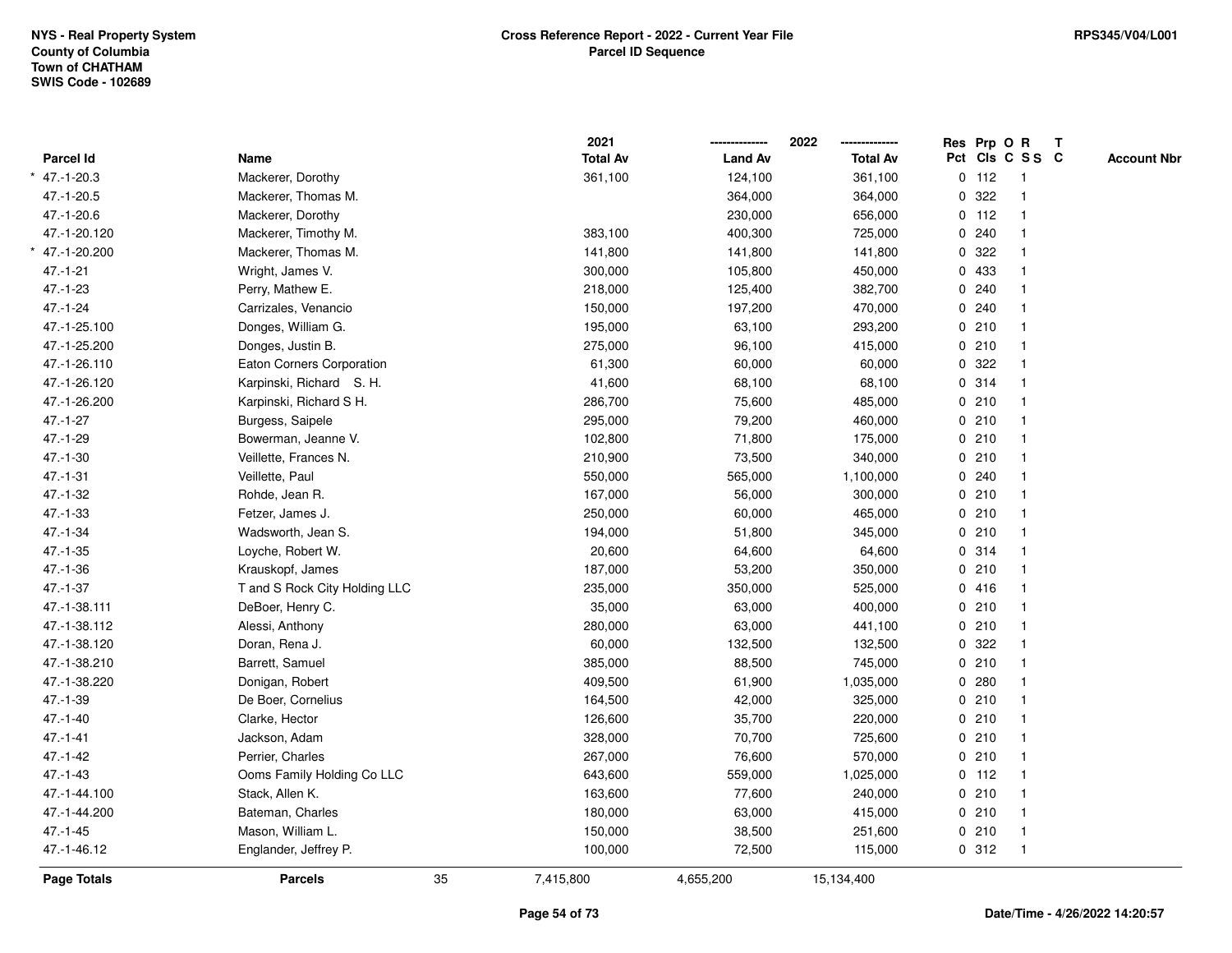|               |                           |    | 2021            |                | 2022            |   |        | Res Prp O R     | $\mathbf{T}$ |                    |
|---------------|---------------------------|----|-----------------|----------------|-----------------|---|--------|-----------------|--------------|--------------------|
| Parcel Id     | Name                      |    | <b>Total Av</b> | <b>Land Av</b> | <b>Total Av</b> |   |        | Pct Cls C S S C |              | <b>Account Nbr</b> |
| 47.-1-46.111  | Englander, Jeffrey P.     |    | 339,000         | 63,700         | 675,000         |   | 0210   | -1              |              |                    |
| 47.-1-46.112  | Crossman, Diane           |    | 264,600         | 82,600         | 360,000         |   | 0210   |                 |              |                    |
| 47.-1-46.200  | Ryan, Kevin               |    | 227,924         | 63,700         | 415,000         |   | 0210   | $\mathbf 1$     |              |                    |
| $47 - 1 - 47$ | Reilly, Michele           |    | 244,300         | 220,000        | 490,000         |   | 0.215  | $\mathbf{1}$    |              |                    |
| $47.-1-48$    | Weaver, Jacob Elmer       |    | 102,000         | 37,100         | 200,000         |   | 0210   | 1               |              |                    |
| $47 - 1 - 49$ | Tetreault, Colleen E.     |    | 156,400         | 92,000         | 287,400         |   | 0.240  | $\mathbf 1$     |              |                    |
| $47.-1-50$    | Frering, Joseph J.        |    | 225,000         | 98,000         | 490,900         |   | 0.240  |                 |              |                    |
| $47.-1-51$    | Nugent, Arthur B.         |    | 165,000         | 47,600         | 264,600         |   | 0210   |                 |              |                    |
| $47.-1-52$    | Powell, Rachael           |    | 345,200         | 160,100        | 825,000         |   | 0.240  | $\mathbf 1$     |              |                    |
| 47.-1-53.100  | Williams, Eric            |    | 281,500         | 70,700         | 510,000         |   | 0210   | $\mathbf 1$     |              |                    |
| 47.-1-53.200  | Crellin, Daniel W.        |    | 384,900         | 121,900        | 585,000         |   | 0.240  | 1               |              |                    |
| 47.-1-54.100  | Abrams, Marcia V.         |    | 184,000         | 98,000         | 361,600         |   | 0.240  | $\mathbf 1$     |              |                    |
| 47.-1-54.200  | Moon, Terry               |    | 255,000         | 95,200         | 700,000         |   | 0.283  | $\mathbf 1$     |              |                    |
| $47.-1-55$    | Vetter, Frank H.          |    | 20,500          | 35,200         | 35,200          |   | 0.314  |                 |              |                    |
| 47.-1-56      | Kelly, James P.           |    | 120,400         | 39,200         | 345,000         |   | 0210   |                 |              |                    |
| $47.-1-57$    | Kratt, Richard F.         |    | 170,000         | 56,000         | 325,000         |   | 0210   | $\mathbf 1$     |              |                    |
| $47.-1-58$    | Grybas-Goldstein, Zachary |    | 151,700         | 35,700         | 195,200         | 0 | 210    | $\mathbf{1}$    |              |                    |
| $47.-1-59$    | Kaloudis, Kostas          |    | 12,200          | 25,600         | 25,600          |   | 0.314  | $\mathbf{1}$    |              |                    |
| $47.-1-60$    | Bowerman, Jeanne V.       |    | 700,000         | 424,900        | 1,915,800       |   | 0.240  | 1               |              |                    |
| $47 - 1 - 62$ | Anderson, Steven R.       |    | 121,700         | 280,000        | 280,000         |   | 0.322  |                 |              |                    |
| $47.-1-63$    | Anderson, Steven R.       |    | 450,000         | 309,500        | 1,150,000       |   | 0.241  |                 |              |                    |
| 47.-1-64      | Harwood, Donald           |    | 198,000         | 46,900         | 342,200         |   | 0210   | $\mathbf{1}$    |              |                    |
| $47.-1-65$    | Harwood, Donald           |    | 17,500          | 31,000         | 31,000          |   | 0.311  | $\mathbf{1}$    |              |                    |
| $47 - 1 - 66$ | Kavanaugh, Karla          |    | 126,700         | 38,500         | 236,000         |   | 0210   | $\mathbf{1}$    |              |                    |
| $47.-1-67$    | Brennan, Susan            |    | 218,300         | 289,000        | 401,400         |   | 0.312  | $\mathbf{1}$    |              |                    |
| $47.-1-68$    | Katten, Steven            |    | 279,000         | 63,000         | 624,000         |   | 0210   | 1               |              |                    |
| $47.-1-69$    | Town Of Chatham           |    | 28,400          | 46,200         | 60,000          |   | 0651   | 8               |              |                    |
| $47 - 1 - 71$ | Breault, John A.          |    | 158,300         | 390,500        | 390,500         |   | 0, 105 |                 |              |                    |
| 47.-1-74.100  | Anastasi, Maria A.        |    | 295,000         | 192,200        | 670,000         |   | 0.240  |                 |              |                    |
| 47.-1-74.200  | Spano, Diane              |    | 280,000         | 176,300        | 595,000         | 0 | 240    | $\mathbf{1}$    |              |                    |
| $47.-1-75$    | Berry, Samantha           |    | 310,000         | 63,000         | 540,000         | 0 | 210    | 1               |              |                    |
| $47.-1-76$    | Alessi, Joseph            |    | 27,100          | 44,400         | 44,400          |   | 0.314  | $\mathbf{1}$    |              |                    |
| $47.-1-77$    | Trachtenberg, David       |    | 360,800         | 106,100        | 570,000         |   | 0210   |                 |              |                    |
| $47.-1-78$    | Delaney, Derek J.         |    | 250,000         | 113,300        | 331,800         |   | 0210   |                 |              |                    |
| 47.-1-79      | Palmer, Kevin             |    | 52,800          | 122,400        | 122,400         |   | 0.322  |                 |              |                    |
| $47.-1-80$    | Palmer, Kevin             |    | 255,000         | 133,400        | 475,000         |   | 0.240  | $\mathbf{1}$    |              |                    |
| $47.-1-81$    | O'Connell, Elizabeth      |    | 377,300         | 209,800        | 850,000         |   | 0.240  | $\mathbf{1}$    |              |                    |
| Page Totals   | <b>Parcels</b>            | 37 | 8,155,524       | 4,522,700      | 16,720,000      |   |        |                 |              |                    |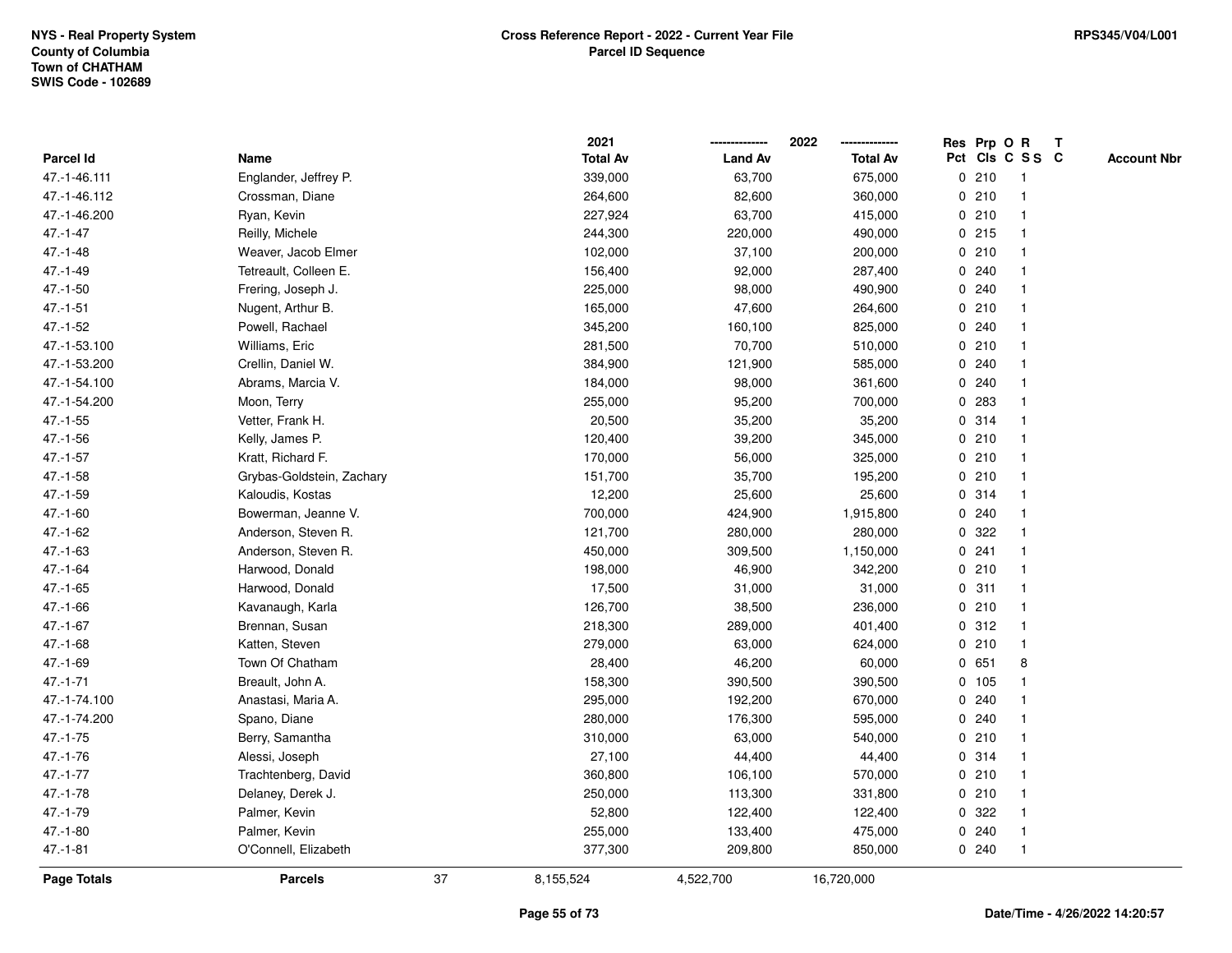|                 |                               |    | 2021            |                | 2022            |   | Res Prp O R |                 | Т |                    |
|-----------------|-------------------------------|----|-----------------|----------------|-----------------|---|-------------|-----------------|---|--------------------|
| Parcel Id       | Name                          |    | <b>Total Av</b> | <b>Land Av</b> | <b>Total Av</b> |   |             | Pct Cls C S S C |   | <b>Account Nbr</b> |
| 47.-1-82.100    | Mesick, Randall C.            |    | 201,800         | 65,100         | 320,000         |   | 0210        | $\mathbf{1}$    |   |                    |
| 47.-1-82.200    | MacFarlane, Corey C.          |    | 258,500         | 109,900        | 595,000         | 0 | 240         | 1               |   |                    |
| $47.-1-83$      | Curran, Marcia                |    | 190,000         | 98,100         | 340,000         |   | 0.240       | $\mathbf{1}$    |   |                    |
| $47.-1-84$      | Mac Farlane, Ronald           |    | 54,500          | 113,400        | 113,400         |   | 0.322       |                 |   |                    |
| $47 - 1 - 85$   | Mac Farlane, Ronald           |    | 389,600         | 167,500        | 725,000         |   | 0.240       |                 |   |                    |
| $47.-1-87$      | Stack, Allen K.               |    | 540,000         | 187,900        | 1,000,000       |   | 0.240       |                 |   |                    |
| $47.-1-88$      | Domkoski Jr, Larry J.         |    | 338,000         | 88,000         | 525,000         |   | 0.240       |                 |   |                    |
| $47.-1-89$      | Davidson, Jordan              |    | 228,000         | 64,400         | 435,000         |   | 0210        | $\mathbf{1}$    |   |                    |
| 47.-1-91.100    | Mishkin, Jonathan             |    | 20,000          | 36,400         | 36,400          |   | 0.311       | 1               |   |                    |
| 47.-1-91.200    | Breault, John A.              |    | 530,000         | 316,500        | 815,000         |   | 0.240       | $\mathbf{1}$    |   |                    |
| $47.2 - 1 - 1$  | Loercher, John                |    | 230,000         | 42,000         | 330,000         |   | 0210        | 1               |   |                    |
| $47.2 - 1 - 2$  | Whiteman, Jessie              |    | 104,700         | 48,200         | 189,200         |   | 0210        |                 |   |                    |
| $47.2 - 1 - 3$  | Groudas, Paul                 |    | 111,000         | 20,600         | 170,000         |   | 0210        |                 |   |                    |
| $47.2 - 1 - 4$  | Ordway, Ann L.                |    | 104,000         | 30,000         | 195,000         |   | 0210        | 1               |   |                    |
| $47.2 - 1 - 5$  | Brown, Jason                  |    | 1,400           | 2,000          | 2,000           | 0 | 314         | $\mathbf{1}$    |   |                    |
| $47.2 - 1 - 6$  | Brown, Jason                  |    | 99,100          | 19,800         | 150,000         |   | 0210        | 1               |   |                    |
| $47.2 - 1 - 7$  | Scarpinato, Leona             |    | 145,000         | 29,900         | 225,000         |   | 0210        | 1               |   |                    |
| 47.2-1-8.100    | Gruber, Robert L.             |    | 175,900         | 37,600         | 260,000         |   | 0220        | 1               |   |                    |
| 47.2-1-8.200    | Kelly, Tracy L.               |    | 265,000         | 65,100         | 438,500         |   | 0210        |                 |   |                    |
| $47.2 - 1 - 9$  | Dunavin, Douglas              |    | 102,200         | 27,600         | 200,000         |   | 0210        |                 |   |                    |
| 47.2-1-10       | Miller, Melissa R.            |    | 169,800         | 34,300         | 200,000         |   | 0210        | $\mathbf 1$     |   |                    |
| $47.2 - 1 - 11$ | Blass, Mary K.                |    | 197,800         | 35,000         | 260,000         |   | 0210        | $\mathbf{1}$    |   |                    |
| 47.2-1-12       | Sanders, Alisha               |    | 125,500         | 28,800         | 195,000         |   | 0210        | $\mathbf{1}$    |   |                    |
| 47.2-1-13       | Meier, Alan L.                |    | 136,500         | 46,200         | 220,000         |   | 0210        | 1               |   |                    |
| 47.2-1-14       | Shea, Holly B.                |    | 56,300          | 17,900         | 130,000         |   | 0.280       | $\mathbf 1$     |   |                    |
| $47.2 - 1 - 15$ | Elliot, David A.              |    | 100,000         | 11,500         | 155,800         |   | 0210        | 1               |   |                    |
| $47.2 - 1 - 16$ | Elliott, David A.             |    | 2,400           | 2,400          | 2,400           |   | 0.314       |                 |   |                    |
| 47.2-1-17       | Mogren, Mary L.               |    | 136,900         | 50,400         | 236,000         |   | 0210        | 1               |   |                    |
| 47.2-1-18       | Deck, Philip C.               |    | 98,500          | 25,400         | 161,900         |   | 0210        | 1               |   |                    |
| 47.2-1-19       | Deck, Philip C.               |    | 38,300          | 26,200         | 60,000          |   | 0210        | $\mathbf{1}$    |   |                    |
| 47.2-1-20       | Whiteman, Jacob               |    | 160,000         | 39,000         | 230,000         |   | 0210        | $\mathbf{1}$    |   |                    |
| 47.2-1-22       | Davis, Gary M.                |    | 65,000          | 19,800         | 140,000         |   | 0210        | 1               |   |                    |
| 47.2-1-23       | Potter, Gregory P.            |    | 98,500          | 14,000         | 180,000         |   | 0.281       | -1              |   |                    |
| 47.2-1-24       | Potter, Gregory Paul          |    | 6,500           | 8,400          | 9,400           |   | 0.312       | $\mathbf 1$     |   |                    |
| 47.2-1-25       | Taconic Telephone Corporation |    | 81,800          | 14,900         | 120,000         |   | 0 831       | 6               |   |                    |
| 47.2-1-26       | 1135 Route 295 Holdings, LLC  |    | 150,000         | 15,400         | 200,000         | 0 | 482         | 1               |   |                    |
| 47.2-1-27       | 1129 Route 295 Holdings       |    | 133,000         | 13,500         | 175,000         |   | 0210        | $\mathbf{1}$    |   |                    |
| Page Totals     | <b>Parcels</b>                | 37 | 5,845,500       | 1,973,100      | 9,740,000       |   |             |                 |   |                    |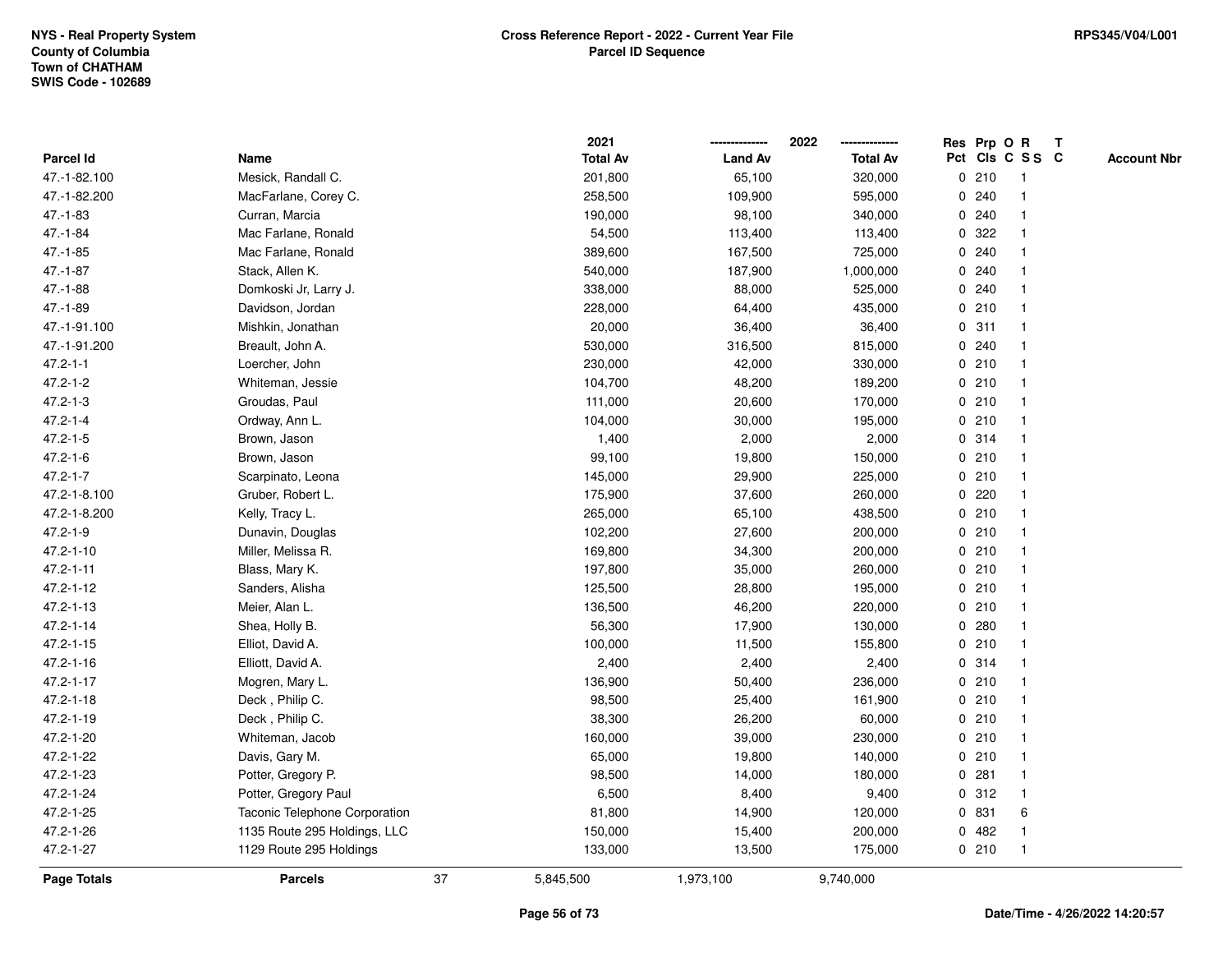|                 |                                |    | 2021            |                | 2022            |             |         | Res Prp O R     | $\mathbf{T}$ |                    |
|-----------------|--------------------------------|----|-----------------|----------------|-----------------|-------------|---------|-----------------|--------------|--------------------|
| Parcel Id       | Name                           |    | <b>Total Av</b> | <b>Land Av</b> | <b>Total Av</b> |             |         | Pct Cls C S S C |              | <b>Account Nbr</b> |
| 47.2-1-28       | 1129 Route 295 Holdings        |    | 169,360         | 26,100         | 180,000         |             | 0210    |                 |              |                    |
| 47.2-1-29       | 1121 Route 295 Holdings, LLC   |    | 90,450          | 15,800         | 435,000         | 0           | 483     |                 |              |                    |
| 47.2-1-30       | 1121 Route 295 Holdings, LLC   |    | 67,860          | 22,200         | 210,400         |             | 0210    |                 |              |                    |
| 47.2-1-31       | Castellanos, Enrique           |    | 40,000          | 24,200         | 94,000          | $\mathbf 0$ | 210     |                 |              |                    |
| 47.2-1-32       | Bell, Anita                    |    | 122,000         | 22,200         | 198,600         |             | 0210    |                 |              |                    |
| 47.2-1-33       | Kirk, Christine D.             |    | 122,000         | 28,600         | 204,700         |             | 0210    |                 |              |                    |
| 47.2-1-34       | Tine, Joseph E.                |    | 98,700          | 17,800         | 185,000         |             | 0210    |                 |              |                    |
| 47.2-1-35       | Vanbrunt, Lawrence E. II.      |    | 126,700         | 27,000         | 293,200         |             | 0210    |                 |              |                    |
| 47.2-1-36.1     | Carroll, Jeffrey               |    | 190,000         | 44,500         | 279,400         |             | 0210    |                 |              |                    |
| 47.2-1-36.2     | <b>MFKF LLC</b>                |    | 68,600          | 42,000         | 400,000         |             | 0480    |                 |              |                    |
| 47.2-1-37       | Bashford, James                |    | 133,600         | 37,200         | 320,000         |             | 0210    | -1              |              |                    |
| 47.2-1-38       | Horn, Grant                    |    | 50,000          | 39,800         | 111,700         |             | 0210    |                 |              |                    |
| 47.2-1-39       | <b>HJB Holdings LLC</b>        |    | 1,100,000       | 71,000         | 1,600,000       |             | 0.442   |                 |              |                    |
| 47.2-1-40       | Sorrentino, Vito A.            |    | 15,000          | 27,500         | 27,500          |             | 0.314   |                 |              |                    |
| $47.2 - 1 - 41$ | Brorup, Elizabeth              |    | 135,000         | 33,100         | 200,000         |             | 0210    |                 |              |                    |
| 47.2-1-42       | Besterman, Alan                |    | 6,800           | 22,600         | 22,600          |             | 0.311   |                 |              |                    |
| 47.2-1-43       | Besterman, Alan                |    | 137,900         | 29,400         | 205,000         | $\mathbf 0$ | 210     |                 |              |                    |
| 47.2-1-44       | Massaro, Joseph                |    | 124,400         | 22,600         | 42,000          |             | 0210    |                 |              |                    |
| 47.2-1-45       | Gawron, Dennis W.              |    | 135,000         | 59,500         | 240,000         |             | 0210    | $\mathbf 1$     |              |                    |
| 47.2-1-46       | Methodist Church, East Chatham |    | 282,300         | 24,600         | 400,000         |             | 0620    | 8               |              |                    |
| 47.2-1-47       | Moon, David                    |    | 182,500         | 27,800         | 320,000         |             | 0210    |                 |              |                    |
| 47.2-1-48       | Peseckis, Frank E.             |    | 269,000         | 20,600         | 400,000         |             | 0.482   |                 |              |                    |
| 47.2-1-49       | Dunavin, Robert                |    | 135,000         | 18,600         | 200,000         |             | 0 430   |                 |              |                    |
| 47.2-1-50       | Conway, Frederick E.           |    | 83,600          | 12,000         | 195,000         | $\mathbf 0$ | 210     | $\mathbf{1}$    |              |                    |
| 47.2-1-51       | Williams, Noel V.              |    | 131,300         | 15,500         | 208,500         |             | 0210    |                 |              |                    |
| 47.2-1-52       | Putsavage, Telisport W.        |    | 135,000         | 17,400         | 224,000         |             | 0210    |                 |              |                    |
| 47.2-1-53       | Shunney, Jodi J.               |    | 90,100          | 15,500         | 136,000         |             | 0210    |                 |              |                    |
| 47.2-1-54       | Reischer, Sidney               |    | 115,200         | 29,600         | 249,800         |             | 0210    |                 |              |                    |
| 47.2-1-55       | Lewis, Michael                 |    | 151,500         | 29,200         | 235,000         |             | 0210    |                 |              |                    |
| 47.2-1-56.110   | Brorup, Elizabeth              |    | 27,000          | 27,000         | 27,000          | 0           | 314     |                 |              |                    |
| 47.2-1-56.120   | Pulver, Joseph C.              |    | 139,600         | 40,000         | 200,000         |             | 0210    |                 |              |                    |
| 47.2-1-56.200   | Lee, Frederick                 |    | 120,000         | 44,200         | 290,000         |             | 0210    |                 |              |                    |
| 47.2-1-58       | Harde, Rajesh                  |    | 120,000         | 34,300         | 162,000         |             | 0210    |                 |              |                    |
| 47.2-1-59       | 2948 County Route 9 Holdings   |    | 240,000         | 20,100         | 355,000         |             | 0.482   |                 |              |                    |
| 47.2-1-60       | Reinckens, Kristen C.          |    | 141,000         | 36,300         | 263,000         |             | 0210    |                 |              |                    |
| $47.2 - 1 - 61$ | Caves LLC                      |    | 104,600         | 32,400         | 225,000         |             | $0$ 220 | -1              |              |                    |
| 47.2-1-62       | Carter, Deborah L.             |    | 89,800          | 27,000         | 185,000         |             | 0210    | $\mathbf 1$     |              |                    |
| Page Totals     | <b>Parcels</b>                 | 37 | 5,490,870       | 1,085,200      | 9,524,400       |             |         |                 |              |                    |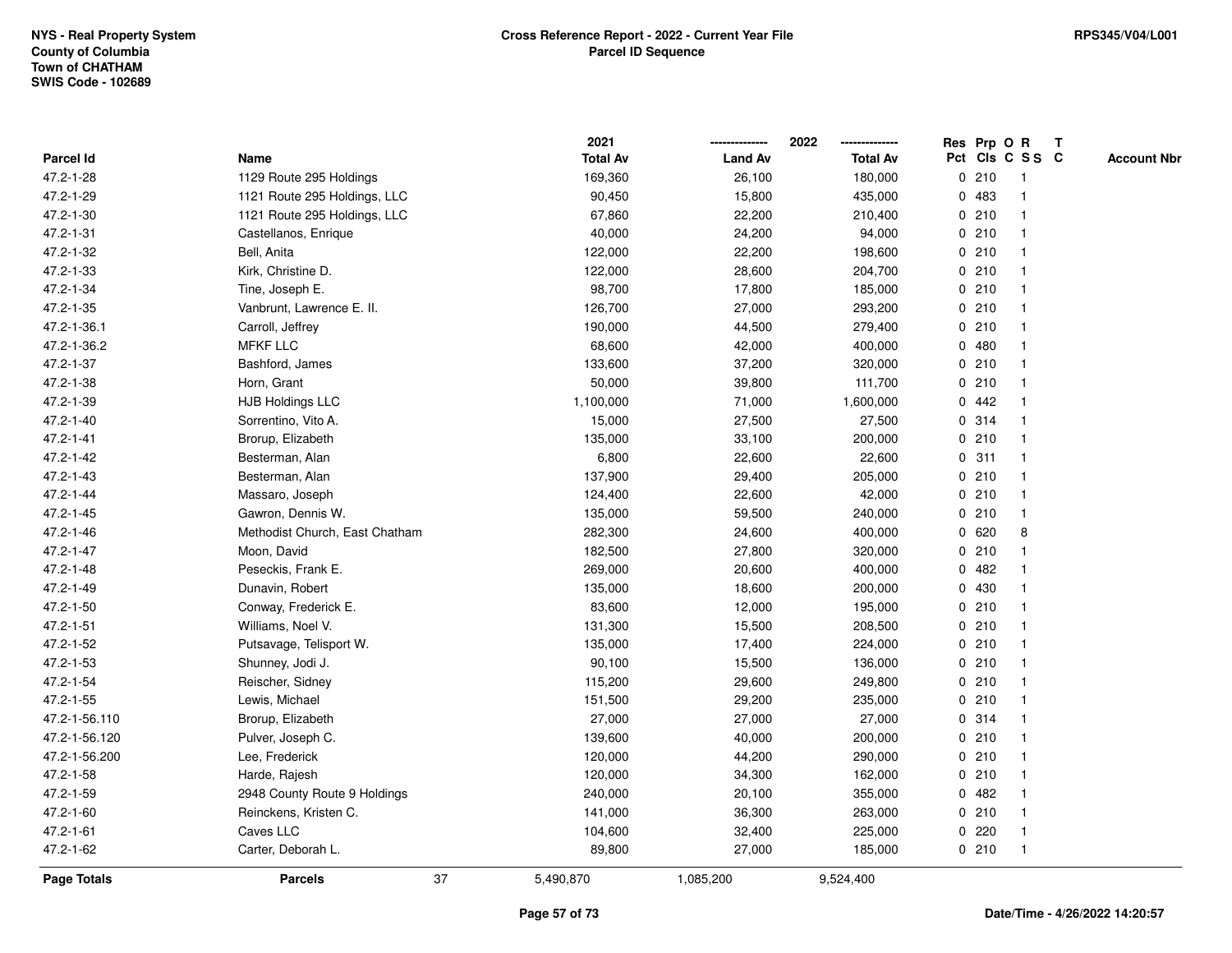|                 |                                    |    | 2021            |                | 2022<br>-------------- |             |       | Res Prp O R             | $\mathbf{T}$ |                    |
|-----------------|------------------------------------|----|-----------------|----------------|------------------------|-------------|-------|-------------------------|--------------|--------------------|
| Parcel Id       | Name                               |    | <b>Total Av</b> | <b>Land Av</b> | <b>Total Av</b>        |             |       | Pct Cls C S S C         |              | <b>Account Nbr</b> |
| 47.2-1-63       | Geno, James M.                     |    | 65,100          | 26,600         | 130,000                |             | 0210  | -1                      |              |                    |
| 47.2-1-64       | Roblez, Salvador                   |    | 107,300         | 28,600         | 146,600                |             | 0210  |                         |              |                    |
| 47.2-1-65       | Williams, Daniel                   |    | 155,400         | 17,000         | 320,000                |             | 0210  | -1                      |              |                    |
| 47.2-1-66       | Martins, Deborah A.                |    | 9,800           | 23,500         | 23,500                 | $\mathbf 0$ | 311   | -1                      |              |                    |
| 47.2-1-67       | Stall, Joan                        |    | 105,400         | 23,000         | 190,000                |             | 0210  | $\mathbf{1}$            |              |                    |
| 47.2-1-68       | East Chatham Fire Co Inc           |    | 524,000         | 27,500         | 875,000                |             | 0 662 | 8                       |              |                    |
| 47.2-1-70       | Jablonka, Kary D.                  |    | 122,100         | 21,000         | 290,000                |             | 0210  |                         |              |                    |
| 47.2-1-71       | Rossi, Louise R.                   |    | 114,400         | 42,300         | 250,700                |             | 0210  |                         |              |                    |
| 47.2-1-72.100   | Burkhardt, Marianne                |    | 229,000         | 81,100         | 340,000                |             | 0210  |                         |              |                    |
| 47.2-1-73       | Hyson, Todd A.                     |    | 103,200         | 32,200         | 247,000                |             | 0210  |                         |              |                    |
| 47.2-1-74       | Bemiss, William                    |    | 127,500         | 20,300         | 275,000                | 0           | 280   | $\mathbf{1}$            |              |                    |
| 47.2-1-75       | Meyers, William                    |    | 115,500         | 20,200         | 220,000                |             | 0210  | $\mathbf{1}$            |              |                    |
| 47.2-1-76       | <b>Federal National Mort Assoc</b> |    | 116,300         | 37,100         | 140,000                |             | 0210  |                         |              |                    |
| 47.2-1-77       | Jackson, Andrew                    |    | 141,900         | 35,800         | 245,000                |             | 0210  |                         |              |                    |
| 47.2-1-78.100   | Klingler, James C.                 |    | 37,500          | 40,100         | 40,100                 |             | 0.311 |                         |              |                    |
| 47.2-1-78.210   | Karul-Holbrook, Elayne             |    | 138,000         | 38,200         | 239,300                |             | 0210  |                         |              |                    |
| 47.2-1-78.220   | Jackson, Arthur R.                 |    | 202,000         | 37,900         | 400,000                | 0           | 210   | $\overline{\mathbf{1}}$ |              |                    |
| 47.2-1-79       | Niver, Christa L.                  |    | 129,500         | 32,500         | 225,800                | 0           | 210   | $\mathbf{1}$            |              |                    |
| 47.2-1-80       | APIF - NEW YORK, LLC               |    | 591,600         | 41,700         | 675,000                |             | 0652  | $\mathbf 1$             |              |                    |
| 47.4-1-1.100    | Jackson, Nancy V.                  |    | 450,000         | 44,400         | 780,000                |             | 0 283 |                         |              |                    |
| 47.4-1-1.200    | Servidio, Francis                  |    | 88,400          | 225,000        | 225,000                |             | 0.311 |                         |              |                    |
| $47.4 - 1 - 2$  | Mountain View Cemetery Assn        |    | 35,000          | 29,400         | 29,400                 |             | 0 695 | 8                       |              |                    |
| $47.4 - 1 - 3$  | Anderson, Susan Winne              |    | 158,200         | 39,200         | 290,700                |             | 0210  |                         |              |                    |
| $47.4 - 1 - 4$  | Veillette, Frances N.              |    | 169,900         | 49,000         | 310,000                | $\mathbf 0$ | 210   | -1                      |              |                    |
| $47.4 - 1 - 5$  | Walker, Theresa A.                 |    | 220,000         | 36,200         | 445,000                |             | 0210  | -1                      |              |                    |
| $47.4 - 1 - 6$  | Petracca, Mark                     |    | 384,000         | 127,800        | 715,000                |             | 0.240 |                         |              |                    |
| $47.4 - 1 - 8$  | Allen, Richard W.                  |    | 264,700         | 45,300         | 433,400                |             | 0210  |                         |              |                    |
| $47.4 - 1 - 9$  | Cabot, Edward O.                   |    | 6,300           | 18,900         | 18,900                 |             | 0.314 |                         |              |                    |
| $47.4 - 1 - 10$ | Costa-Price, Cheryl                |    | 465,000         | 91,900         | 776,800                |             | 0210  |                         |              |                    |
| $47.4 - 1 - 11$ | Cabot, Edward                      |    | 385,000         | 49,000         | 1,140,000              |             | 0210  |                         |              |                    |
| 47.4-1-12       | Roop, Frank                        |    | 722,000         | 64,200         | 1,125,000              |             | 0210  | $\mathbf{1}$            |              |                    |
| $47.4 - 1 - 13$ | Newman, Peter L.                   |    | 300,000         | 44,800         | 524,200                |             | 0210  | $\mathbf{1}$            |              |                    |
| 47.4-1-14.100   | Verrengia, Peter                   |    | 280,000         | 65,800         | 487,900                |             | 0210  |                         |              |                    |
| 47.4-1-14.200   | Ray, Bryan                         |    | 46,600          | 85,600         | 85,600                 |             | 0.311 |                         |              |                    |
| 47.4-1-16.100   | Veilette, Paul T.                  |    | 40,400          | 58,000         | 68,500                 |             | 0.312 | $\overline{\mathbf{1}}$ |              |                    |
| 47.4-1-17       | The Society of New Concord         |    | 228,000         | 27,000         | 290,000                |             | 0 632 | 8                       |              |                    |
| 47.4-1-18       | Kaplan, Anne F.                    |    | 184,900         | 35,000         | 376,300                |             | 0210  | $\mathbf{1}$            |              |                    |
| Page Totals     | <b>Parcels</b>                     | 37 | 7,563,900       | 1,763,100      | 13,394,700             |             |       |                         |              |                    |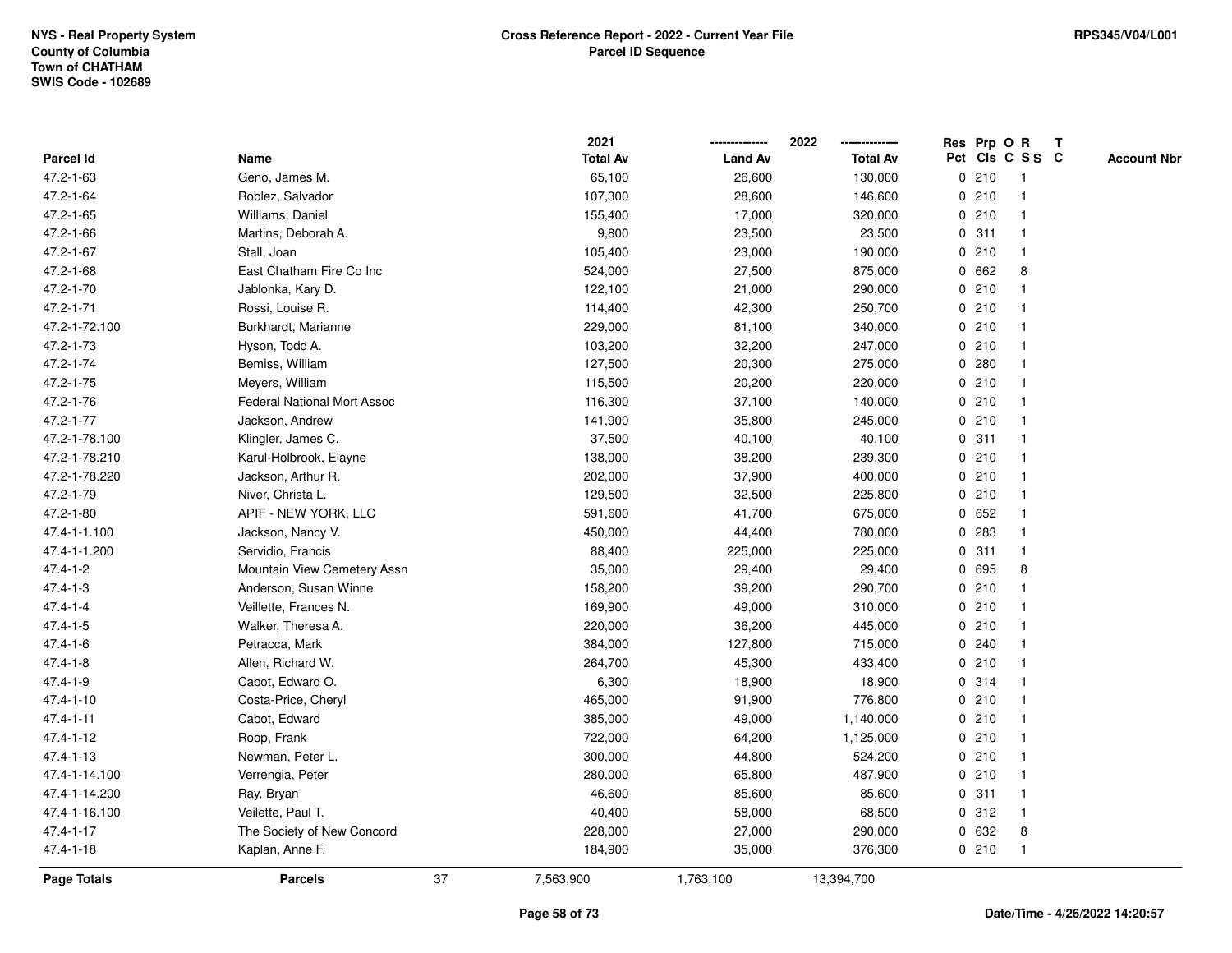|                    |                               |    | 2021            |                | 2022<br>-------------- | Res Prp O R |                 | $\mathbf{T}$ |                    |
|--------------------|-------------------------------|----|-----------------|----------------|------------------------|-------------|-----------------|--------------|--------------------|
| <b>Parcel Id</b>   | Name                          |    | <b>Total Av</b> | <b>Land Av</b> | <b>Total Av</b>        |             | Pct Cls C S S C |              | <b>Account Nbr</b> |
| 47.4-1-19          | Hutchinson, David N.          |    | 260,000         | 59,500         | 385,000                | 0210        |                 |              |                    |
| 47.4-1-20.100      | McGovern, Patrick             |    | 200,000         | 114,000        | 364,000                | 0.240       |                 |              |                    |
| 47.4-1-20.200      | Catlett, Jonathan C.          |    | 152,200         | 26,600         | 250,000                | 0210        |                 |              |                    |
| 47.4-1-21          | Bleecker, James F.            |    | 192,400         | 31,400         | 373,600                | 0210        | $\mathbf{1}$    |              |                    |
| 47.4-1-22          | Subak-Sharpe, Genell          |    | 35,000          | 55,500         | 55,500                 | 0.314       |                 |              |                    |
| 47.4-1-23          | Subak-Sharpe, Genell          |    | 491,300         | 165,000        | 775,000                | 0.240       |                 |              |                    |
| 47.4-1-24          | Fraser, John M. III.          |    | 350,000         | 179,800        | 625,000                | 0.240       |                 |              |                    |
| 47.4-1-25          | Madsen-Colodny, Linda         |    | 184,800         | 39,500         | 340,000                | 0210        |                 |              |                    |
| 47.4-1-26          | Bowerman, Jeanne Veilette     |    | 170,000         | 56,700         | 288,400                | 0210        |                 |              |                    |
| 47.4-1-27          | Pierce, Deborah               |    | 350,000         | 34,400         | 711,600                | 0210        |                 |              |                    |
| $55.-1-1$          | Staron, Stanley J.            |    | 217,100         | 660,000        | 660,000                | 0 105       |                 |              |                    |
| $55.-1-4$          | West Highland Corp            |    | 299,300         | 610,000        | 733,500                | 0220        |                 |              |                    |
| $55.-1-5$          | Wheeler, Gary                 |    | 70,000          | 10,500         | 172,400                | 0210        |                 |              |                    |
| $55.-1-6$          | Remler, Dillon                |    | 225,000         | 119,400        | 695,000                | 0.240       |                 |              |                    |
| $55.-1-7$          | Essig, Thomas                 |    | 200,000         | 35,000         | 325,000                | 0210        |                 |              |                    |
| $55.-1-8$          | Usyk, Mabel A.                |    | 172,900         | 63,000         | 395,000                | 0210        |                 |              |                    |
| $55.-1-9$          | Swift, Michael W.             |    | 75,700          | 25,000         | 100,000                | 0210        |                 |              |                    |
| 55.-1-10.100       | Chief Capital Investments LLC |    | 218,000         | 63,000         | 475,000                | 0210        |                 |              |                    |
| 55.-1-10.200       | Chief Capital Investments LLC |    | 10,000          | 55,600         | 55,600                 | 0.314       |                 |              |                    |
| $55.-1-11$         | Silva, Richard J Velloso      |    | 195,000         | 105,000        | 421,100                | 0.240       |                 |              |                    |
| $55.-1-12.3$       | O'Leary, Paul H.              |    |                 | 640,000        | 640,000                | 0 105       |                 |              |                    |
| 55.-1-12.100       | Flood, Dorothy W.             |    | 144,000         | 63,000         | 220,000                | 0210        |                 |              |                    |
| 55.-1-12.210       | O'Leary, Paul H.              |    | 244,700         | 244,700        | 244,700                | 0 105       |                 |              |                    |
| $55.-1-13$         | Schyljuk, Erin E.             |    | 121,900         | 332,000        | 332,000                | 0 105       |                 |              |                    |
| 55.-1-16.100       | Little Pine LLC               |    | 321,600         | 482,000        | 482,000                | 0 105       |                 |              |                    |
| 55.-1-16.200       | Kaufmann, Peter J.            |    | 212,500         | 94,500         | 467,500                | 0210        |                 |              |                    |
| $55.-1-17$         | O'Leary, Paul H.              |    | 25,000          | 31,300         | 31,300                 | 0 323       |                 |              |                    |
| $55.-1-19$         | Simons, Loren                 |    | 350,000         | 90,500         | 350,000                | 0.240       |                 |              |                    |
| $55.-1-19.3$       | Simons, Loren                 |    |                 | 272,000        | 850,000                | 0.240       |                 |              |                    |
| $55.-1-20$         | Winn, David                   |    | 6,500           | 14,800         | 14,800                 | 0 314       |                 |              |                    |
| 55.-1-21.100       | Flood, Dorothy W.             |    | 57,000          | 30,600         | 140,000                | 0210        |                 |              |                    |
| 55.-1-21.200       | Urban, Diana                  |    | 340,000         | 122,900        | 587,000                | 0210        |                 |              |                    |
| $55.-1-22$         | Fink, Stephen A.              |    | 108,000         | 27,000         | 250,000                | 0210        |                 |              |                    |
| $55.-1-23$         | Peck, Christopher             |    | 181,700         | 55,300         | 255,000                | 0210        |                 |              |                    |
| $55.-1-24$         | Boyle, James                  |    | 131,900         | 47,600         | 275,000                | 0210        |                 |              |                    |
| $55.-1-25$         | Steinbach, Richard            |    | 125,000         | 39,000         | 300,000                | 0210        | $\mathbf{1}$    |              |                    |
| $55.-1-26$         | Zdeb, Michael S.              |    | 365,000         | 37,400         | 645,000                | 0210        | $\overline{1}$  |              |                    |
| <b>Page Totals</b> | <b>Parcels</b>                | 35 | 6,208,800       | 4,798,300      | 13,690,300             |             |                 |              |                    |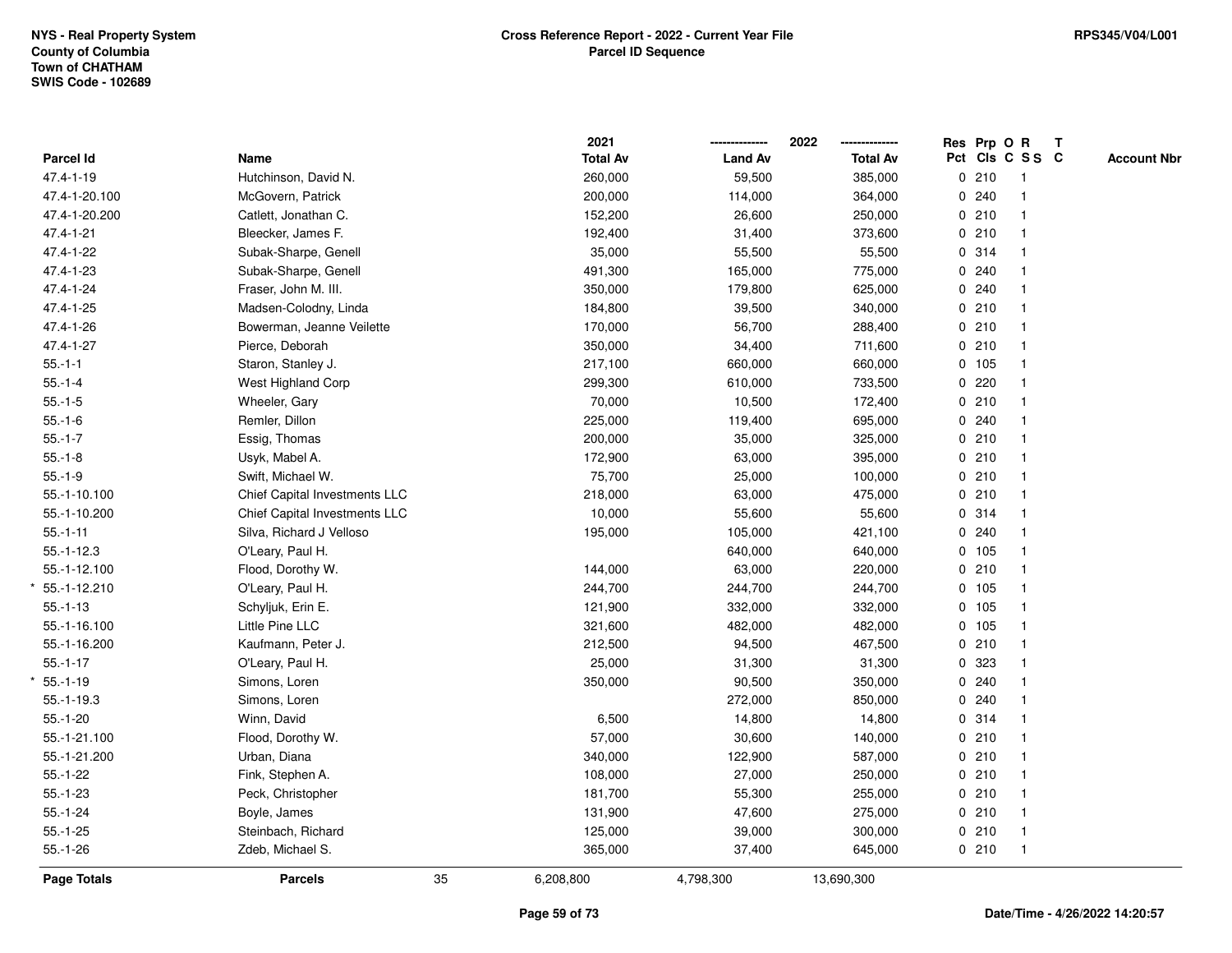|                    |                        |    | 2021            |                | 2022            | Res Prp O R |         |                 | $\mathbf{T}$ |                    |
|--------------------|------------------------|----|-----------------|----------------|-----------------|-------------|---------|-----------------|--------------|--------------------|
| Parcel Id          | Name                   |    | <b>Total Av</b> | <b>Land Av</b> | <b>Total Av</b> |             |         | Pct Cls C S S C |              | <b>Account Nbr</b> |
| $55.-1-28$         | Pessetto, Eugene       |    | 127,700         | 200,000        | 200,000         | 0           | 322     |                 |              |                    |
| $55.-1-29$         | Starks, Katherine      |    | 15,000          | 35,600         | 35,600          |             | 0.314   |                 |              |                    |
| 55.-1-30.100       | O'Leary, Paul H.       |    | 310,000         | 568,100        | 700,000         | 0           | 331     |                 |              |                    |
| 55.-1-30.200       | Bervy, Max A.          |    | 41,700          | 68,500         | 68,500          | 0           | 314     | -1              |              |                    |
| $55.-1-31$         | Mc Gill, James E.      |    | 382,000         | 69,200         | 600,400         | 0           | 210     | $\mathbf{1}$    |              |                    |
| $55.-1-32$         | Beckert, Diane M.      |    | 188,000         | 35,600         | 295,000         |             | 0210    | -1              |              |                    |
| $55. - 1 - 33$     | Kinderhook Farm, LLC   |    | 235,000         | 182,000        | 400,000         |             | 0, 113  |                 |              |                    |
| $55.-1-34$         | Kinderhook Farm LLC    |    | 191,500         | 546,000        | 546,000         |             | 0 105   |                 |              |                    |
| $55.-1-35$         | Kinderhook Farm LLC    |    | 4,000           | 15,400         | 15,400          |             | 0 314   |                 |              |                    |
| $55.-1-37$         | Kinderhook Farms LLC   |    | 123,900         | 310,000        | 310,000         | 0           | 322     |                 |              |                    |
| $55.-1-38$         | SCF RC FUNDING IV LLC  |    | 500,000         | 133,000        | 1,700,000       | 0           | 450     | -1              |              |                    |
| $55.-1-39$         | Wolf, Eric             |    | 85,000          | 15,600         | 150,000         | $\mathbf 0$ | 484     | $\overline{1}$  |              |                    |
| $55.-1-40$         | Bervy, Max A.          |    | 351,400         | 54,600         | 720,000         |             | 0210    |                 |              |                    |
| $55.-1-42.-1$      | <b>NYSEG</b>           |    | 841,820         | 209,000        | 29,130,311      |             | 0 872   | 6               |              |                    |
| $55.-1-43$         | Boll, Robert J. III.   |    | 43,100          | 73,500         | 73,500          |             | 0 314   |                 |              |                    |
| 55.-1-44.100       | Boll, Robert J. III.   |    | 98,700          | 280,900        | 280,900         |             | 0.322   |                 |              |                    |
| 55.-1-44.200       | Yale, John             |    | 424,900         | 124,000        | 800,000         | 0           | 240     |                 |              |                    |
| $55.-1-45$         | Dowd, Adrienne         |    | 224,000         | 42,700         | 446,100         | 0           | 210     | -1              |              |                    |
| $55.-1-46$         | Castellanos, Leonardo  |    | 111,500         | 38,500         | 232,000         |             | 0210    | -1              |              |                    |
| $55.-1-47$         | Schermerhorn, Susan M. |    | 138,600         | 40,300         | 239,300         |             | 0210    |                 |              |                    |
| $55.-1-48.3$       | Hughes, Steven M.      |    | 331,300         | 210,000        | 675,000         |             | 0.240   |                 |              |                    |
| 55.-1-48.200       | Ross, Katherine E.     |    | 245,000         | 103,300        | 635,000         |             | 0210    |                 |              |                    |
| $55.-1-49$         | Conklin, Kristen       |    | 108,000         | 16,000         | 230,000         |             | 0210    |                 |              |                    |
| $55.-1-50$         | Campbell, Donald E.    |    | 2,400           | 24,000         | 24,000          | $\mathbf 0$ | 322     |                 |              |                    |
| 56.-1-1.110        | Roemer, Paul W. Jr     |    | 157,700         | 158,900        | 310,000         | 0           | 240     | -1              |              |                    |
| $56. - 1 - 1.121$  | Equine Advocates Inc   |    | 226,500         | 464,000        | 615,000         |             | 0.312   | -1              |              |                    |
| 56.-1-1.122        | Equine Advocates Inc   |    | 1,736,000       | 634,600        | 2,825,000       |             | $0$ 117 | 8               |              |                    |
| 56.-1-1.200        | Romanoff, David L.     |    | 329,600         | 115,500        | 575,000         |             | 0210    |                 |              |                    |
| $56.-1-2$          | Costigan, Kimberly M.  |    | 129,400         | 35,000         | 245,000         |             | 0210    |                 |              |                    |
| 56.-1-3.100        | Greenburger Francis J  |    | 316,200         | 1,000,000      | 1,000,000       |             | 0, 105  |                 |              |                    |
| 56.-1-3.211        | Rissman, Steven B      |    | 750,000         | 154,400        | 1,104,400       | 0           | 240     | $\mathbf{1}$    |              |                    |
| 56.-1-3.212        | Equine Advocates Inc   |    | 74,400          | 114,000        | 193,000         |             | 0.312   | 8               |              |                    |
| 56.-1-3.220        | Lasky, Terry C.        |    | 697,100         | 263,800        | 1,475,000       |             | 0.240   |                 |              |                    |
| $56.-1-4$          | Baccaro, Nicholas J.   |    | 105,600         | 23,000         | 220,000         |             | 0210    |                 |              |                    |
| $56.-1-5$          | Blandori, Marc A.      |    | 159,600         | 39,200         | 230,000         |             | 0210    |                 |              |                    |
| $56.-1-6$          | Olson, Nancy           |    | 269,300         | 730,000        | 730,000         |             | 0.912   | -1              |              |                    |
| $56.-1-7$          | MCD Highland Farm, LLC |    | 115,500         | 35,000         | 180,000         |             | 0210    | $\overline{1}$  |              |                    |
| <b>Page Totals</b> | <b>Parcels</b>         | 37 | 10,191,420      | 7,163,200      | 48,209,411      |             |         |                 |              |                    |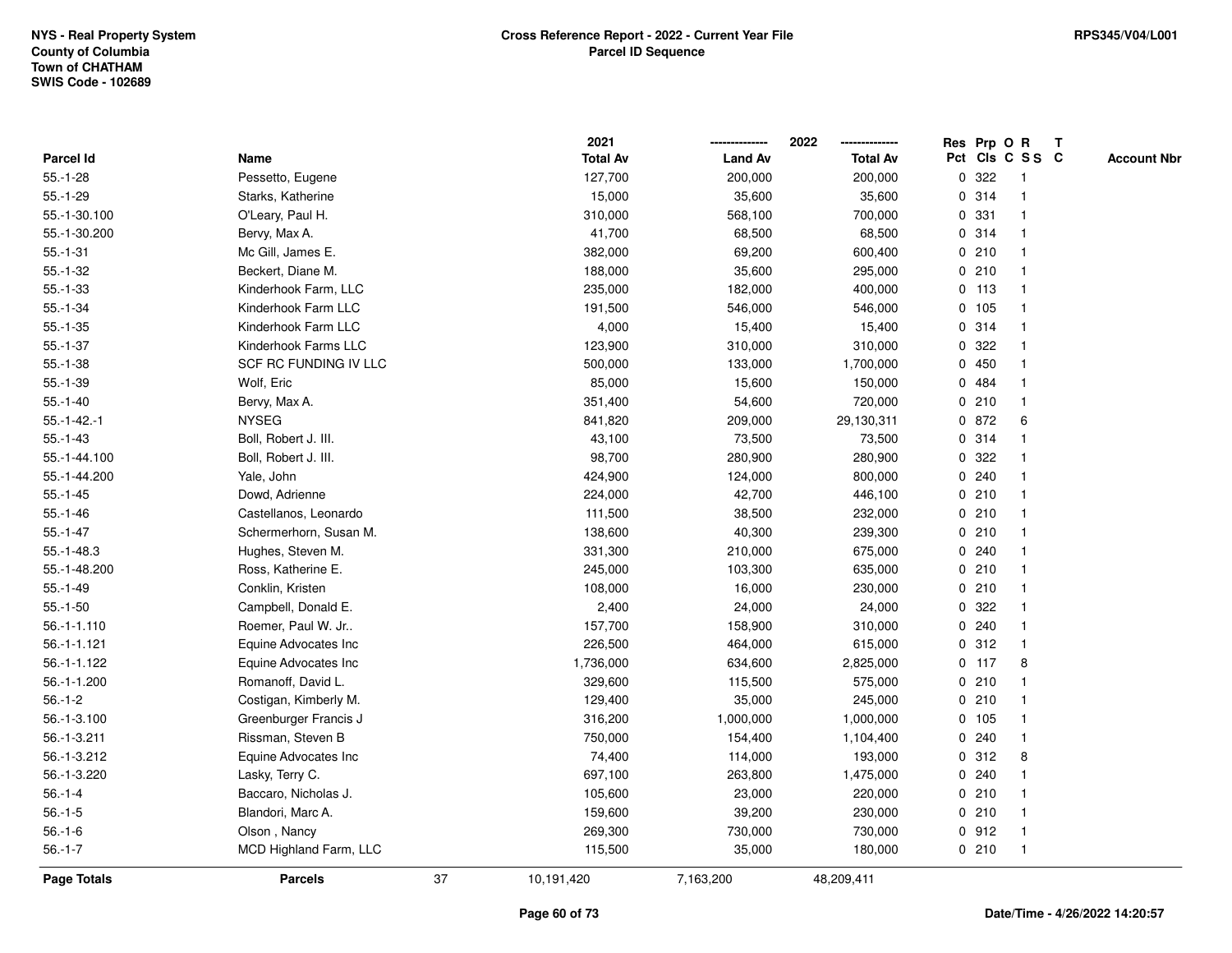|                    |                                 |    | 2021            |                | 2022            | Res Prp O R |       |                 | $\mathbf{T}$ |                    |
|--------------------|---------------------------------|----|-----------------|----------------|-----------------|-------------|-------|-----------------|--------------|--------------------|
| <b>Parcel Id</b>   | Name                            |    | <b>Total Av</b> | <b>Land Av</b> | <b>Total Av</b> |             |       | Pct Cls C S S C |              | <b>Account Nbr</b> |
| 56.-1-8.100        | Horne Trustee, Frances J.       |    | 337,100         | 362,700        | 772,700         |             | 0.240 |                 |              |                    |
| 56.-1-8.200        | Horne, Executor, Frances        |    | 109,300         | 260,000        | 260,000         | 0           | 322   |                 |              |                    |
| $56.-1-9.3$        | Smith, Roger                    |    | 219,900         | 109,600        | 625,000         |             | 0.241 |                 |              |                    |
| $56.-1-9.4$        | LeTarte, Herbert IV.            |    | 255,000         | 49,800         | 380,000         |             | 0210  | -1              |              |                    |
| $56.-1-10$         | Angell Hill Holding FLP         |    | 150,000         | 37,700         | 300,000         |             | 0 449 | $\mathbf 1$     |              |                    |
| 56.-1-13.110       | Stony Kill Inc                  |    | 40,200          | 63,100         | 63,100          |             | 0.314 |                 |              |                    |
| 56.-1-13.120       | Greco, Jill                     |    | 281,000         | 68,300         | 600,000         |             | 0210  |                 |              |                    |
| 56.-1-13.200       | Adelsberg, Jonathan A.          |    | 323,500         | 83,800         | 855,000         |             | 0210  |                 |              |                    |
| $56.-1-14$         | Martelli, Michael               |    | 113,300         | 339,600        | 339,600         |             | 0 322 | -1              |              |                    |
| $56.-1-15$         | Dalzell, James III.             |    | 232,200         | 868,000        | 884,100         |             | 0.312 | $\mathbf{1}$    |              |                    |
| $56.-1-16$         | Olson, John                     |    | 26,000          | 91,000         | 91,000          |             | 0.912 | $\mathbf{1}$    |              |                    |
| $56.-1-17$         | Weaver, Lynn M.                 |    | 204,000         | 37,600         | 295,000         |             | 0210  | $\mathbf 1$     |              |                    |
| $56.-1-18$         | Powell, Richard A.              |    | 38,500          | 38,500         | 42,900          |             | 0270  |                 |              |                    |
| $56.-1-19$         | Knight, John F.                 |    | 171,800         | 35,000         | 280,000         |             | 0210  |                 |              |                    |
| $56.-1-20$         | Pietkiewicz, Robert C.          |    | 114,300         | 35,000         | 220,000         |             | 0210  | -1              |              |                    |
| $56.-1-21$         | PS21, Inc.                      |    | 336,600         | 304,900        | 688,900         |             | 0.240 | 8               |              |                    |
| 56.-1-22.110       | PS21, Inc.                      |    | 378,000         | 512,400        | 1,300,000       | $\mathbf 0$ | 511   | 8               |              |                    |
| 56.-1-22.200       | Town Of Chatham                 |    | 213,400         | 208,500        | 265,000         | 0           | 963   | 8               |              |                    |
| 56.-1-23.2         | Menegio, Kristin M.             |    | 168,000         | 74,100         | 280,000         |             | 0210  |                 |              |                    |
| 56.-1-23.12        | Menegio, Robert J.              |    | 23,000          | 45,000         | 45,000          |             | 0.311 |                 |              |                    |
| 56.-1-23.111       | Laurange, Linda M.              |    | 209,900         | 116,100        | 320,000         |             | 0.240 |                 |              |                    |
| 56.-1-23.112       | Menegio, Mark M.                |    | 51,500          | 57,500         | 57,500          |             | 0.311 | -1              |              |                    |
| $56.-1-24$         | Stoney Management LLC           |    | 310,000         | 121,900        | 550,000         |             | 0.240 |                 |              |                    |
| $56.-1-25$         | Loomis Revocable Trust, Barbara |    | 57,000          | 122,000        | 122,000         | 0           | 322   | -1              |              |                    |
| $56.-1-26$         | Kelly, Heather                  |    | 53,200          | 36,300         | 146,000         |             | 0.312 | $\mathbf{1}$    |              |                    |
| $56.-1-27$         | Loomis Revocable Trust, Barbara |    | 185,500         | 55,000         | 337,900         |             | 0.280 | -1              |              |                    |
| $56.-1-28$         | Town of Chatham                 |    | 172,800         | 168,800        | 250,000         |             | 0 963 | 8               |              |                    |
| $56.-1-29$         | Town of Chatham                 |    | 49,000          | 14,200         | 14,200          | 0           | 963   | 8               |              |                    |
| $56.-1-31$         | Loomis Revocable Trust, Barbara |    | 69,800          | 11,500         | 125,000         |             | 0210  |                 |              |                    |
| $56.-1-32$         | Duso, Richard W.                |    | 4,300           | 6,400          | 6,400           | 0           | 314   | -1              |              |                    |
| $56.-1-33$         | DeGroodt, Elijah                |    | 105,700         | 28,600         | 215,000         |             | 0210  | -1              |              |                    |
| $56.-1-34$         | Horst, Daniel                   |    | 278,000         | 45,500         | 470,000         |             | 0210  | $\mathbf 1$     |              |                    |
| $56.-1-35$         | Esty, Scott                     |    | 133,000         | 35,000         | 245,000         |             | 0210  |                 |              |                    |
| $56.-1-37$         | Finley, Brian                   |    | 133,600         | 57,400         | 235,000         |             | 0210  |                 |              |                    |
| $56.-1-38$         | DeGroodt, Jesse D.              |    | 128,400         | 68,700         | 212,000         |             | 0210  |                 |              |                    |
| $56.-1-39$         | Studd, Aileen                   |    | 27,000          | 66,000         | 66,000          |             | 0.311 | $\mathbf{1}$    |              |                    |
| $56.-1-40$         | Neff, Peter W.                  |    | 1,200           | 2,900          | 2,900           |             | 0.314 | -1              |              |                    |
| <b>Page Totals</b> | <b>Parcels</b>                  | 37 | 5,705,000       | 4,638,400      | 11,962,200      |             |       |                 |              |                    |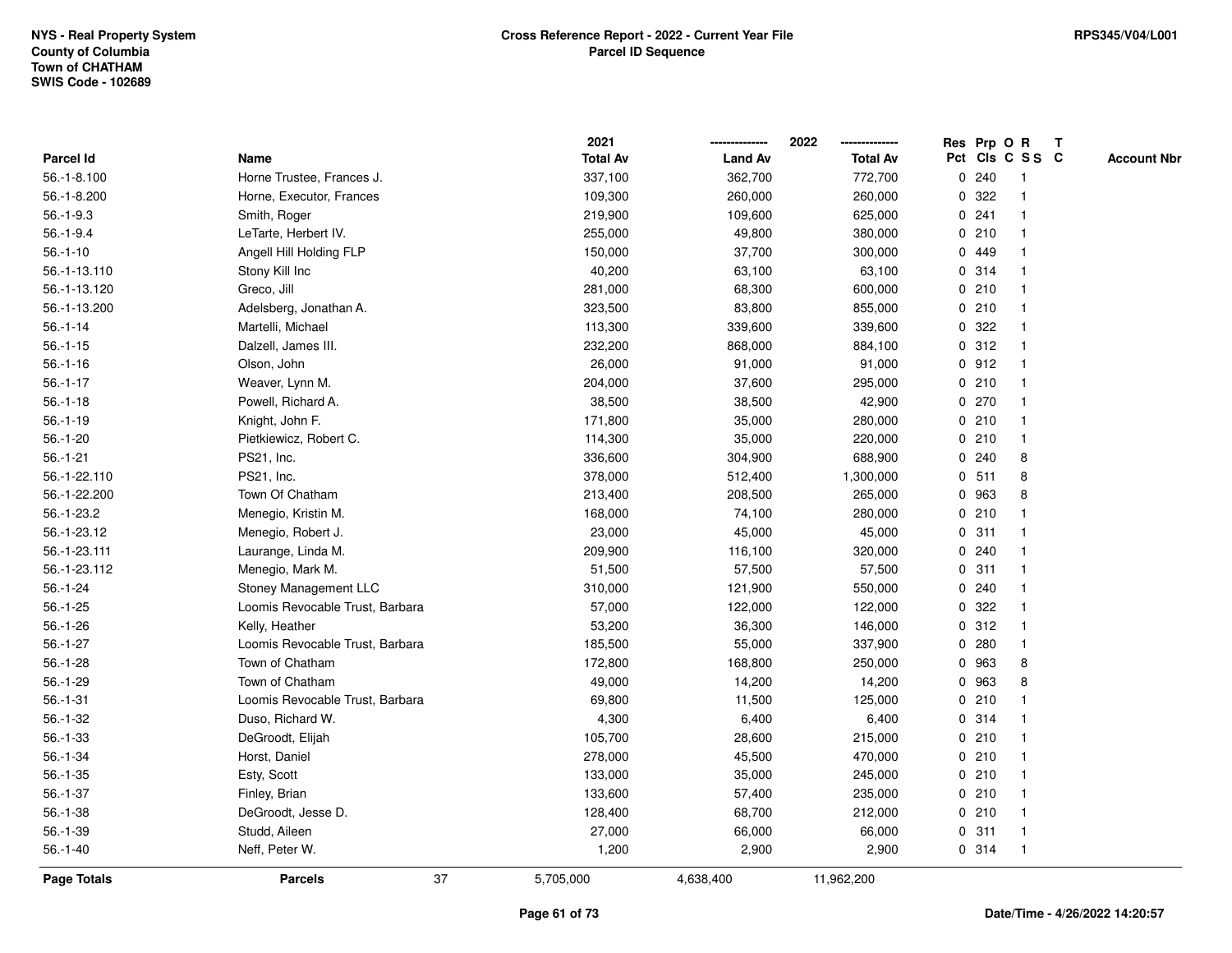|                    |                                        | 2021            |                | 2022            | Res Prp O R |       |                 | $\mathbf{T}$ |                    |
|--------------------|----------------------------------------|-----------------|----------------|-----------------|-------------|-------|-----------------|--------------|--------------------|
| Parcel Id          | Name                                   | <b>Total Av</b> | <b>Land Av</b> | <b>Total Av</b> |             |       | Pct Cls C S S C |              | <b>Account Nbr</b> |
| $56.-1-41$         | Hering, Grant B.                       | 49,000          | 77,000         | 77,000          | 0           | 322   |                 |              |                    |
| $56.-1-42$         | Collins, Donal W.                      | 160,600         | 79,200         | 320,000         | 0           | 210   |                 |              |                    |
| $56.-1-43.1$       | De Amorim, Natalia                     | 125,000         | 38,900         | 199,000         |             | 0210  |                 |              |                    |
| 56.-1-43.200       | De Amorin, Natalia                     | 31,200          | 57,500         | 57,500          | $\mathbf 0$ | 311   | -1              |              |                    |
| $56.-1-44$         | Fiorillo, John                         | 275,200         | 105,000        | 575,000         | 0           | 240   | -1              |              |                    |
| $56.-1-45$         | Auerbach, Stephen A                    | 158,600         | 25,800         | 290,000         |             | 0210  | -1              |              |                    |
| $56.-1-46$         | Laurence, Karen                        | 138,000         | 70,000         | 440,000         |             | 0210  |                 |              |                    |
| $56.-1-47$         | Ordway, Maurice Jr.                    | 146,400         | 33,800         | 298,100         |             | 0210  |                 |              |                    |
| $56.-1-48$         | Fiorillo, John A.                      | 4,500           | 9,500          | 9,500           |             | 0.314 |                 |              |                    |
| $56.-1-49$         | Columbia Falls Inc                     | 460,000         | 325,000        | 600,000         |             | 0710  |                 |              |                    |
| $56.-1-50$         | Stonykill Inc                          | 483,000         | 1,138,800      | 1,500,000       |             | 0710  | $\mathbf{1}$    |              |                    |
| $56.-1-51.3$       | Town of Chatham                        | 593,500         | 832,800        | 1,000,000       |             | 0.652 | 8               |              |                    |
| $56.-1-51.4$       | The People of the State of NY          | 130,500         | 49,200         | 49,200          |             | 0 650 | 8               |              |                    |
| 56.-1-51.120       | C7 Rentals, LLC                        | 119,900         | 230,000        | 250,000         |             | 0 438 |                 |              |                    |
| 56.-1-51.200       | County of Columbia                     | 41,300          | 41,000         | 125,000         |             | 0851  | 8               |              |                    |
| $56.-1-55$         | Park Limited Partnership, Third Garden | 635,800         | 795,000        | 1,425,000       |             | 0416  |                 |              |                    |
| $56.-1-56$         | Carlucci, Thomas J.                    | 79,800          | 58,100         | 250,000         | 0           | 484   |                 |              |                    |
| $56.-1-57$         | O'dell, Richard                        | 49,500          | 35,000         | 46,900          | 0           | 271   |                 |              |                    |
| $56.-1-58$         | Reed, Gregory A.                       | 130,600         | 30,000         | 335,000         |             | 0210  | -1              |              |                    |
| $56.-1-59$         | Collins, Kathleen A.                   | 118,800         | 35,600         | 125,000         |             | 0210  |                 |              |                    |
| $56.-1-60$         | 248 State Route 295 LLC                | 300,000         | 63,400         | 300,000         |             | 0 449 |                 |              |                    |
| $56.-1-61$         | Cross, Lynn                            | 137,300         | 35,700         | 260,900         | 0           | 210   |                 |              |                    |
| $56.-1-62$         | Pratt, Paul K.                         | 131,200         | 45,500         | 262,200         |             | 0210  |                 |              |                    |
| $56.-1-63$         | Martin, Adam James                     | 174,000         | 43,400         | 335,000         | $\mathbf 0$ | 210   |                 |              |                    |
| $56.-1-64$         | Peck, Catherine                        | 46,000          | 83,500         | 83,500          |             | 0.314 | -1              |              |                    |
| $56.-1-65$         | Schermerhorn, Wayne D.                 | 125,000         | 29,400         | 275,000         |             | 0210  |                 |              |                    |
| $56.-1-67$         | Fudge, Michael A.                      | 140,000         | 119,700        | 234,800         |             | 0.240 |                 |              |                    |
| $56.-1-68$         | Ostrowski Life Estate, Adeline S.      | 176,600         | 91,000         | 300,000         |             | 0210  |                 |              |                    |
| $56.-1-69$         | Peck, Catherine                        | 158,400         | 30,000         | 300,000         |             | 0210  |                 |              |                    |
| 56.-1-70.100       | Coons, Patricia J.                     | 158,200         | 54,600         | 320,000         | 0           | 210   |                 |              |                    |
| 56.-1-70.200       | Layton, Walter E.                      | 245,000         | 64,200         | 375,000         | 0           | 210   | -1              |              |                    |
| $56.-1-71.1$       | Bauhoff, Kris C.                       | 202,800         | 150,900        | 380,000         | 0           | 240   | -1              |              |                    |
| 56.-1-71.2         | Wood, Scott M.                         | 41,500          | 120,300        | 120,300         |             | 0.322 |                 |              |                    |
| $56.-1-72$         | Fuller, David                          | 253,700         | 103,300        | 495,000         |             | 0210  |                 |              |                    |
| $56.-1-73$         | Pitt, Steven                           | 123,300         | 26,200         | 166,200         |             | 0210  |                 |              |                    |
| $56.-1-75$         | Sheldon, Donald                        | 94,000          | 42,000         | 185,000         |             | 0210  | -1              |              |                    |
| 56.-1-77.110       | CR Farm Chatham LLC                    | 43,400          | 145,000        | 145,000         | 0           | 322   | -1              |              |                    |
| <b>Page Totals</b> | 37<br><b>Parcels</b>                   | 6,481,600       | 5,315,300      | 12,510,100      |             |       |                 |              |                    |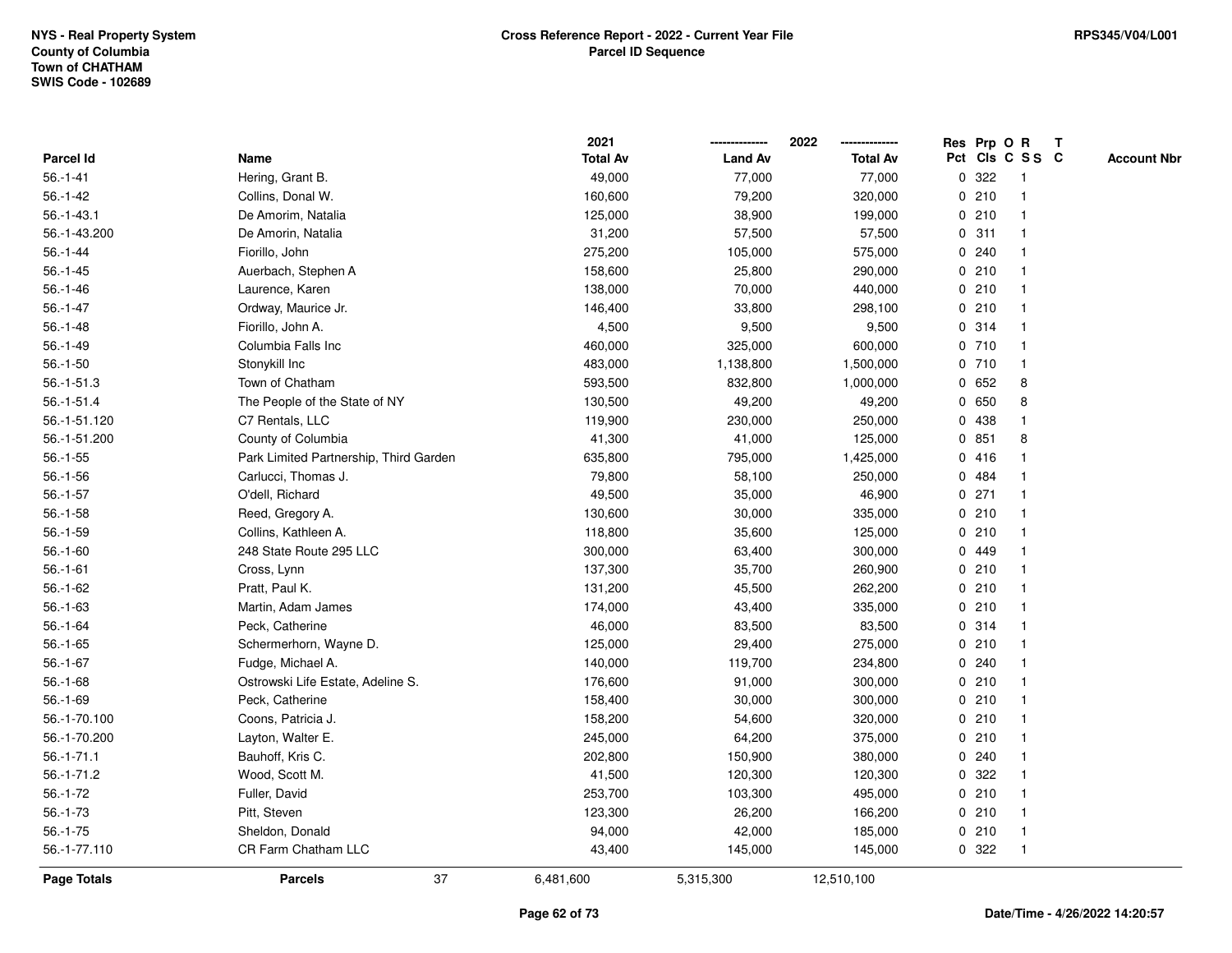|                      |                              |    | 2021            |                | 2022            |   |         | Res Prp O R     | $\mathbf{T}$ |                    |
|----------------------|------------------------------|----|-----------------|----------------|-----------------|---|---------|-----------------|--------------|--------------------|
| Parcel Id            | Name                         |    | <b>Total Av</b> | <b>Land Av</b> | <b>Total Av</b> |   |         | Pct Cls C S S C |              | <b>Account Nbr</b> |
| 56.-1-77.120         | 237 Bushnell Rd Realty Trust |    | 269,500         | 72,800         | 460,000         |   | 0210    | -1              |              |                    |
| 56.-1-77.200         | Mary Gail Biebel Revbl Trust |    | 263,900         | 67,400         | 445,000         |   | 0.240   |                 |              |                    |
| $56.-1-78$           | CR Farm Chatham LLC          |    | 1,788,000       | 132,000        | 2,300,000       |   | 0.240   | -1              |              |                    |
| 56.-1-79.110         | <b>CR Farm Chatham LLC</b>   |    | 69,400          | 89,900         | 89,900          | 0 | 311     | $\mathbf{1}$    |              |                    |
| 56.-1-79.120         | CR Farm Chatham LLC          |    | 101,300         | 257,700        | 257,700         | 0 | 322     | $\mathbf{1}$    |              |                    |
| 56.-1-79.200         | CR Farm Chatham LLC          |    | 117,700         | 327,300        | 327,300         |   | 0.322   | 1               |              |                    |
| 56.-1-80.100         | Mackenzie, Robert I.         |    | 326,000         | 82,000         | 555,500         |   | 0210    | $\mathbf 1$     |              |                    |
| 56.-1-80.200         | Levow, David E.              |    | 120,000         | 49,000         | 224,100         |   | 0210    |                 |              |                    |
| $56.-1-81$           | Stumph, Albert               |    | 452,625         | 116,900        | 725,000         |   | 0.240   | $\mathbf{1}$    |              |                    |
| $56.-1-82$           | Welch, Douglas A.            |    | 270,000         | 79,800         | 575,000         |   | 0210    | $\mathbf{1}$    |              |                    |
| $56. - 1 - 84. - 10$ | CSX Transportation Inc       |    | 2,476,566       | $\mathbf 0$    | 3,855,699       |   | 0 842   | 7               |              |                    |
| $56.-1-85$           | Greenburger, Francis J.      |    | 13,000          | 4,600          | 4,600           |   | 0.314   | $\mathbf{1}$    |              |                    |
| $56.-1-86$           | Killackey, Maureen           |    | 148,600         | 438,200        | 656,800         |   | 0220    | 1               |              |                    |
| $56.-1-87$           | McDonnell, Andrew            |    | 948,400         | 627,800        | 1,385,000       |   | 0.241   |                 |              |                    |
| 56.-1-88.111         | Little Pine LLC              |    | 99,300          | 125,000        | 125,000         |   | 0.311   |                 |              |                    |
| 56.-1-88.112         | Tin Cup LLC                  |    | 155,700         | 416,000        | 865,000         |   | 0.312   | $\mathbf 1$     |              |                    |
| 56.-1-88.120         | Little Pine LLC              |    | 169,000         | 338,000        | 338,000         | 0 | 322     | $\mathbf{1}$    |              |                    |
| 56.-1-88.200         | Jackson, Marc                |    | 226,100         | 66,600         | 408,300         | 0 | 210     | 1               |              |                    |
| $56.-1-89$           | McD Highland Farm LLC        |    | 472,800         | 661,500        | 1,200,000       |   | $0$ 112 | $\mathbf{1}$    |              |                    |
| $56.-1-90$           | McDonnell, Andrew            |    | 154,500         | 480,000        | 480,000         |   | $0$ 112 |                 |              |                    |
| $56.-1-91$           | Vance, Cyrus R. Jr           |    | 350,000         | 105,700        | 710,000         |   | 0.281   |                 |              |                    |
| $56.-1-92$           | Nineteen Fairview LLC        |    | 5,000           | 23,200         | 23,200          |   | 0.311   |                 |              |                    |
| $56.-1-93$           | Sonoco Plastics, Inc.        |    | 5,000           | 28,200         | 28,200          | 0 | 330     | $\mathbf 1$     |              |                    |
| $57.-1-1$            | State 511 LLC                |    | 352,000         | 116,500        | 815,000         | 0 | 241     | $\mathbf{1}$    |              |                    |
| $57.-1-2$            | State 511 LLC                |    | 44,400          | 77,800         | 77,800          |   | 0.314   | $\mathbf 1$     |              |                    |
| $57.-1-3$            | Massimo, Lawrence            |    | 332,300         | 117,800        | 475,000         |   | 0210    | $\mathbf 1$     |              |                    |
| $57.-1-4$            | Petersson, Mayo              |    | 162,225         | 60,200         | 250,000         |   | 0210    | -1              |              |                    |
| $57 - 1 - 5$         | Jackson, Timothy K.          |    | 180,000         | 105,000        | 435,000         |   | 0.240   |                 |              |                    |
| $57.-1-6$            | Hunt, Edward H.              |    | 188,500         | 34,200         | 300,000         | 0 | 433     | $\mathbf{1}$    |              |                    |
| $57 - 1 - 7$         | Eaton Corners Corporation    |    | 563,600         | 145,500        | 950,000         | 0 | 452     |                 |              |                    |
| $57. - 1 - 8.100$    | Hammond, Gary Scott          |    | 389,300         | 149,800        | 600,000         | 0 | 240     | $\mathbf{1}$    |              |                    |
| $57.-1-8.200$        | Inz Inc                      |    | 175,000         | 76,300         | 350,000         |   | 0415    | 1               |              |                    |
| $57.-1-9$            | Wendelboe, John H.           |    | 5,000           | 42,200         | 42,200          |   | 0.314   | 1               |              |                    |
| $57.-1-11$           | Wendelboe, John H.           |    | 25,000          | 52,000         | 52,000          |   | 0.311   |                 |              |                    |
| $57.-1-12$           | Watson, Ernest A. III.       |    | 32,500          | 52,000         | 52,000          |   | 0.311   | $\mathbf 1$     |              |                    |
| $57.-1-13$           | Toelke, Ronald R.            |    | 188,200         | 63,000         | 380,000         |   | 0210    | $\mathbf{1}$    |              |                    |
| 57.-1-14.111         | Wood Hill Realty LLC         |    | 208,000         | 79,900         | 400,000         |   | 0 472   | 1               |              |                    |
| Page Totals          | <b>Parcels</b>               | 37 | 11,848,416      | 5,761,800      | 21,218,299      |   |         |                 |              |                    |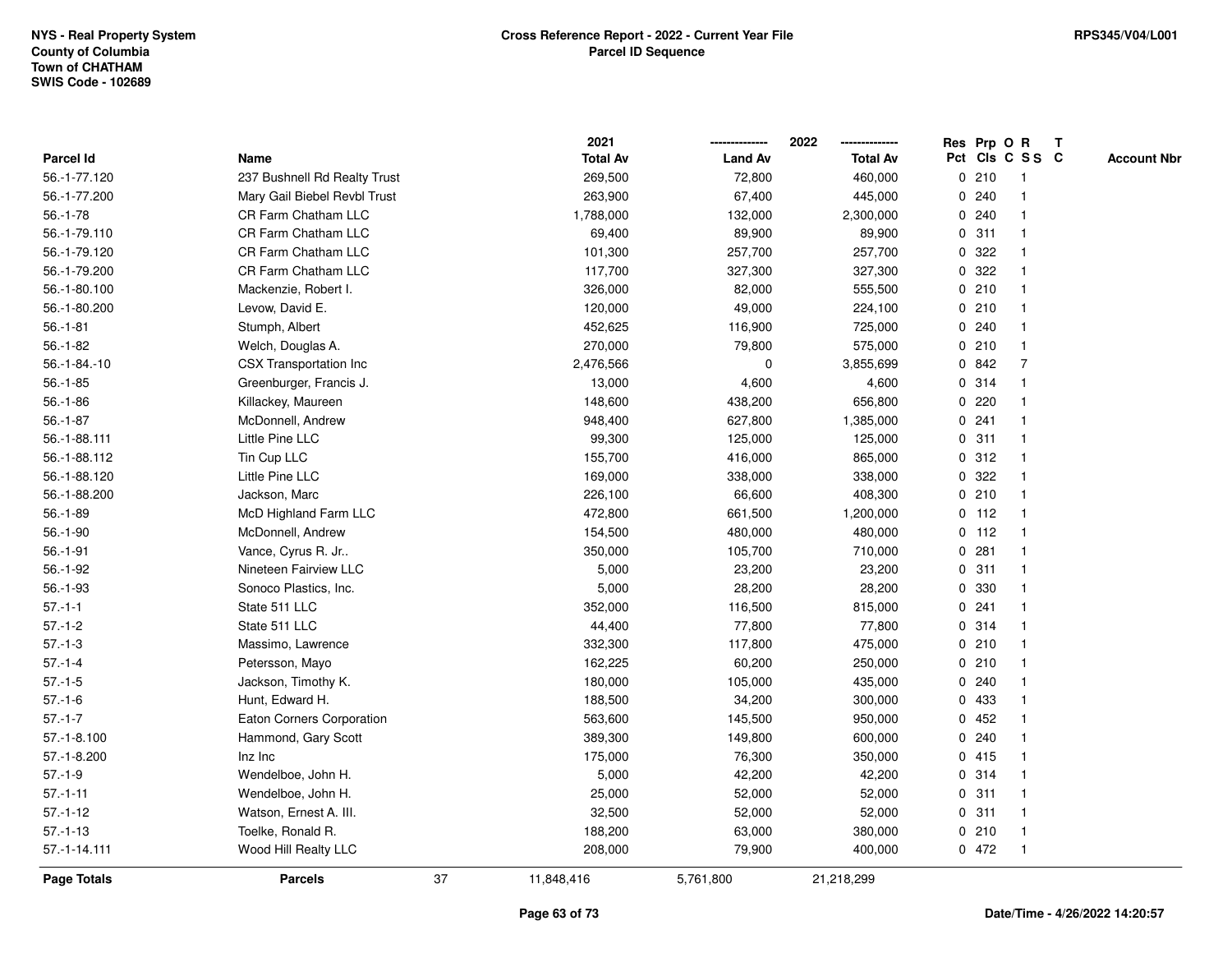|                    |                               |    | 2021            |                | 2022            |   |         | Res Prp O R     | $\mathbf{T}$ |                    |
|--------------------|-------------------------------|----|-----------------|----------------|-----------------|---|---------|-----------------|--------------|--------------------|
| Parcel Id          | Name                          |    | <b>Total Av</b> | <b>Land Av</b> | <b>Total Av</b> |   |         | Pct Cls C S S C |              | <b>Account Nbr</b> |
| 57.-1-14.112       | Even, Jeanne                  |    | 289,300         | 176,400        | 500,000         |   | 0.240   |                 |              |                    |
| 57.-1-14.121       | Frering, Joseph J.            |    | 87,400          | 233,700        | 233,700         | 0 | 322     |                 |              |                    |
| 57.-1-14.122       | Ross, Robert                  |    | 307,000         | 79,500         | 680,900         |   | 0210    | -1              |              |                    |
| 57.-1-14.200       | Artese, Mary                  |    | 203,900         | 64,200         | 330,000         |   | 0210    | $\mathbf{1}$    |              |                    |
| $57.-1-15$         | Gerrain, Louis J.             |    | 217,100         | 107,800        | 470,000         |   | 0.240   | -1              |              |                    |
| $57.-1-16$         | Liben, Lucy                   |    | 121,200         | 35,000         | 160,100         |   | 0210    | -1              |              |                    |
| $57.-1-17$         | Liben, Lucy                   |    | 84,700          | 222,100        | 222,100         |   | 0.322   |                 |              |                    |
| $57.-1-18$         | Pirrone, Matthew J.           |    | 104,900         | 44,800         | 160,000         |   | 0210    |                 |              |                    |
| $57.-1-19.1$       | Conners, Sumaya               |    | 230,300         | 98,000         | 480,000         |   | 0.240   |                 |              |                    |
| $57.-1-19.2$       | Saunders, Jeffrey             |    | 15,700          | 48,700         | 48,700          |   | 0 320   |                 |              |                    |
| $57.-1-21$         | Sohmer, William               |    | 214,700         | 70,000         | 374,600         |   | 0210    | -1              |              |                    |
| $57.-1-22$         | Behrens, Andrew               |    | 151,600         | 33,800         | 355,000         |   | 0210    | -1              |              |                    |
| $57.-1-23$         | Donhauser, Peter L.           |    | 535,800         | 525,750        | 1,075,000       |   | 0.240   | -1              |              |                    |
| 57.-1-24.111       | Jackson, Christopher M.       |    | 102,000         | 130,000        | 130,000         |   | 0.322   |                 |              |                    |
| 57.-1-24.112       | Pearson, Julia Kate           |    | 375,000         | 299,000        | 638,000         |   | 0.240   |                 |              |                    |
| 57.-1-24.121       | Heller, David                 |    | 270,000         | 135,900        | 545,500         |   | 0.240   |                 |              |                    |
| 57.-1-24.122       | Heller, David                 |    | 89,000          | 125,700        | 180,200         | 0 | 312     | $\overline{1}$  |              |                    |
| 57.-1-24.200       | Enders, Alexandra             |    | 45,000          | 80,000         | 80,000          |   | 0.314   | $\mathbf 1$     |              |                    |
| $57.-1-25$         | Flying Deer Nature Center Inc |    | 867,300         | 1,183,000      | 1,950,000       |   | 0.240   | 8               |              |                    |
| 57.-1-26.110       | Whittemore, Clinton A. Jr.    |    | 223,700         | 94,500         | 312,000         |   | 0210    |                 |              |                    |
| 57.-1-26.120       | Whittemore, Clinton           |    | 35,000          | 55,500         | 55,500          |   | 0.314   |                 |              |                    |
| 57.-1-26.200       | Real Day LLC                  |    | 256,500         | 1,400,000      | 1,400,000       |   | 0.322   |                 |              |                    |
| 57.-1-27.100       | Calhoun, Van W.               |    | 355,000         | 345,000        | 595,000         |   | 0220    |                 |              |                    |
| 57.-1-27.200       | Calhoun, Van W.               |    | 214,300         | 94,500         | 385,000         |   | 0210    | $\mathbf{1}$    |              |                    |
| $57.-1-28.3$       | Real Day LLC                  |    | 511,200         | 440,000        | 1,200,000       |   | 0.240   |                 |              |                    |
| 57.-1-28.112       | Israelow, Jacob               |    | 595,000         | 236,600        | 750,000         |   | 0.240   |                 |              |                    |
| $57.-1-29$         | Calhoun, Birge W.             |    | 243,000         | 42,000         | 347,400         |   | 0210    |                 |              |                    |
| $57.-1-30$         | Rathbun, Anne M.              |    | 89,200          | 27,200         | 245,000         |   | 0210    |                 |              |                    |
| $57.-1-31$         | Borovich, Robert J.           |    | 71,600          | 28,200         | 120,000         |   | 0210    |                 |              |                    |
| $57.-1-32$         | Lenney Lifetime QTIP Trust    |    | 8,300           | 12,800         | 12,800          |   | 0.314   |                 |              |                    |
| $57. - 1 - 33$     | Levow, David E.               |    | 354,600         | 294,000        | 845,000         |   | 0.240   | -1              |              |                    |
| $57.-1-34$         | Real Day, LLC                 |    | 630,000         | 1,666,800      | 2,500,000       |   | $0$ 112 | -1              |              |                    |
| 57.-1-35.111       | Shanahan, Thomas Jr           |    | 381,300         | 667,100        | 975,000         |   | 0.240   |                 |              |                    |
| 57.-1-35.112       | Shanahan, Thomas Jr.          |    | 122,700         | 66,500         | 200,400         |   | 0210    |                 |              |                    |
| 57.-1-35.120       | Shanahan, Thomas L.           |    | 225,900         | 153,300        | 400,000         |   | 83 240  |                 |              |                    |
| 57.-1-35.200       | Drowne, Wayne                 |    | 185,400         | 91,600         | 355,000         |   | 0210    | -1              |              |                    |
| $57.-1-36.3$       | Clark Road LLC                |    | 1,201,300       | 536,600        | 2,100,000       |   | 0.240   | -1              |              |                    |
| <b>Page Totals</b> | <b>Parcels</b>                | 37 | 10,015,900      | 9,945,550      | 21,411,900      |   |         |                 |              |                    |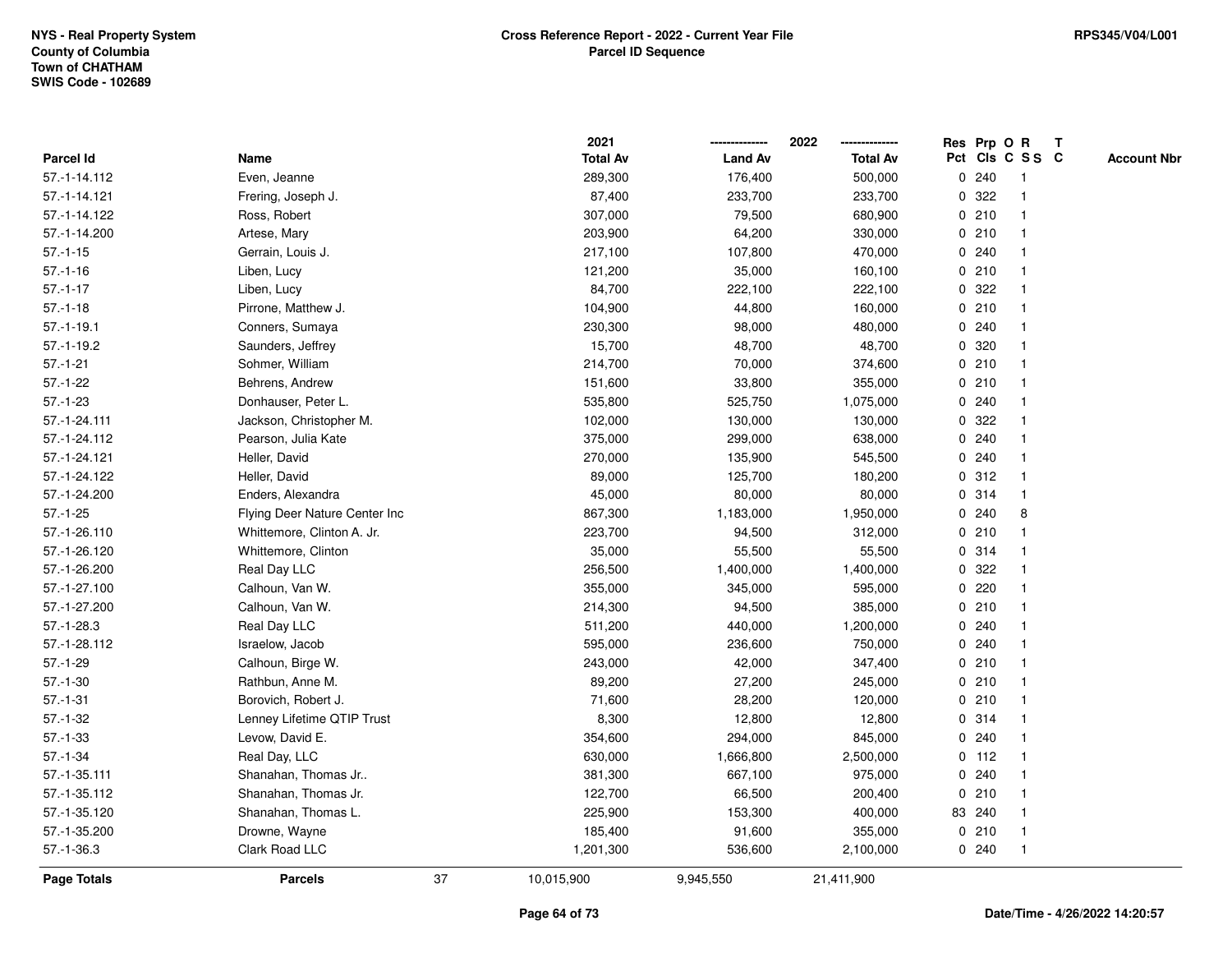|                 |                                          | 2021            |                | 2022            | Res Prp O R  |       |                 | T |                    |
|-----------------|------------------------------------------|-----------------|----------------|-----------------|--------------|-------|-----------------|---|--------------------|
| Parcel Id       | Name                                     | <b>Total Av</b> | <b>Land Av</b> | <b>Total Av</b> |              |       | Pct Cls C S S C |   | <b>Account Nbr</b> |
| $57.-1-36.4$    | Real Day LLC                             | 1,710,000       | 1,317,000      | 2,310,000       |              | 0210  | -1              |   |                    |
| $57 - 1 - 36.5$ | Real Day LLC                             | 177,300         | 355,000        | 355,000         | 0            | 322   |                 |   |                    |
| 57.-1-36.100    | Goodwin, Glenn A. Jr.                    | 349,800         | 82,700         | 615,000         |              | 0 230 | 1               |   |                    |
| $57.-1-37$      | Douglas R and Rosemary Allen, Trust 2019 | 197,700         | 63,000         | 325,000         |              | 0210  |                 |   |                    |
| $57.-1-38$      | LeClair, Sandra L.                       | 150,000         | 35,000         | 295,000         |              | 0.280 |                 |   |                    |
| $57.-1-39$      | Weitzenberg, Ted                         | 333,400         | 203,000        | 740,000         |              | 0.240 |                 |   |                    |
| 57.-1-40.100    | Mackowski, Vincent P.                    | 231,000         | 64,800         | 565,000         |              | 0210  |                 |   |                    |
| 57.-1-40.200    | Gulley, Bart                             | 266,800         | 85,000         | 445,000         |              | 0210  |                 |   |                    |
| 57.-1-41.110    | Gold, Zach                               | 324,500         | 285,700        | 648,000         |              | 0.240 |                 |   |                    |
| 57.-1-41.120    | Embry, Andrew L.                         | 239,600         | 89,600         | 415,000         |              | 0210  | $\mathbf 1$     |   |                    |
| 57.-1-41.200    | Delmonaco, Francis J.                    | 221,000         | 93,100         | 385,000         |              | 0210  |                 |   |                    |
| $57.-1-42$      | Twiss, Donald L.                         | 111,400         | 250,000        | 250,000         |              | 0 322 |                 |   |                    |
| $57. - 1 - 43$  | McDonald, John                           | 471,900         | 325,500        | 982,900         | $\mathbf{0}$ | 240   |                 |   |                    |
| 57.-1-44.100    | Vazac, Walter A.                         | 153,400         | 145,000        | 330,000         |              | 0.240 |                 |   |                    |
| $57.-1-45$      | Enders, Alexandra E.                     | 538,000         | 371,000        | 1,107,000       | $\mathbf 0$  | 281   |                 |   |                    |
| $57. - 1 - 46$  | Applefield, Jonathan D.                  | 210,000         | 55,200         | 350,000         |              | 0210  | $\mathbf{1}$    |   |                    |
| 57.-1-47.110    | Wendt, Peter M.                          | 358,300         | 198,800        | 725,000         |              | 0.240 |                 |   |                    |
| 57.-1-47.120    | Samantha Panken 2004 Trust               | 204,500         | 80,900         | 445,000         |              | 0210  |                 |   |                    |
| 57.-1-47.200    | Elkind, Matthew                          | 324,700         | 279,300        | 655,100         |              | 0.281 |                 |   |                    |
| $57.-1-48$      | Catlett Revocable Trust                  | 24,200          | 40,100         | 40,100          |              | 0.314 |                 |   |                    |
| $57.-1-49$      | <b>Catlett Revocable Trust</b>           | 24,000          | 40,100         | 40,100          |              | 0.314 |                 |   |                    |
| $57.-1-50$      | Mellin, Robert A.                        | 210,000         | 88,600         | 324,300         |              | 0210  |                 |   |                    |
| $57.-1-52$      | Greenberg-Lee LLC                        | 81,400          | 321,500        | 321,500         |              | 0.912 | -1              |   |                    |
| $57.-1-54$      | Hughes, Brian                            | 200,000         | 70,000         | 425,000         |              | 0210  | $\mathbf{1}$    |   |                    |
| $57.-1-55$      | Walsh, Frank                             | 37,500          | 38,500         | 40,700          |              | 0270  |                 |   |                    |
| 57.-1-56.100    | Robinson, Donald                         | 119,000         | 102,600        | 135,000         |              | 0.240 |                 |   |                    |
| 57.-1-56.200    | Schulze, Christian                       | 82,000          | 63,100         | 360,000         |              | 0210  |                 |   |                    |
| $57.-1-57$      | Scofield, Rupert W.                      | 153,800         | 104,300        | 455,000         |              | 0210  |                 |   |                    |
| $57.-1-58$      | Butler (Guterman), Deborah D.            | 353,500         | 140,000        | 485,000         |              | 0.240 |                 |   |                    |
| $57.-1-59$      | Mattingly, Patrick H.                    | 144,900         | 61,600         | 270,000         | $\mathbf 0$  | 210   |                 |   |                    |
| $57.-1-60$      | Fischer, Margaret                        | 157,800         | 56,000         | 285,000         |              | 0210  | $\mathbf 1$     |   |                    |
| 57.-1-62.100    | <b>Catlett Revocable Trust</b>           | 731,100         | 660,000        | 1,470,700       |              | 0.240 | 1               |   |                    |
| 57.-1-62.211    | Bradley, Kirby J.                        | 333,100         | 153,000        | 530,000         |              | 0.240 |                 |   |                    |
| 57.-1-62.220    | Toll, Kathyrn W.                         | 824,640         | 223,700        | 1,461,300       |              | 0.281 |                 |   |                    |
| $57.-1-65$      | State 511 LLC                            | 81,000          | 20,200         | 150,000         |              | 0 484 |                 |   |                    |
| $57.-1-66$      | Drummond, Thomas M.                      | 196,650         | 63,700         | 440,000         |              | 0210  |                 |   |                    |
| $57.-1-67$      | Toll, Kathyrn W.                         | 215,600         | 322,000        | 388,000         |              | 0.312 | -1              |   |                    |
| Page Totals     | 37<br><b>Parcels</b>                     | 10,543,490      | 6,948,600      | 19,564,700      |              |       |                 |   |                    |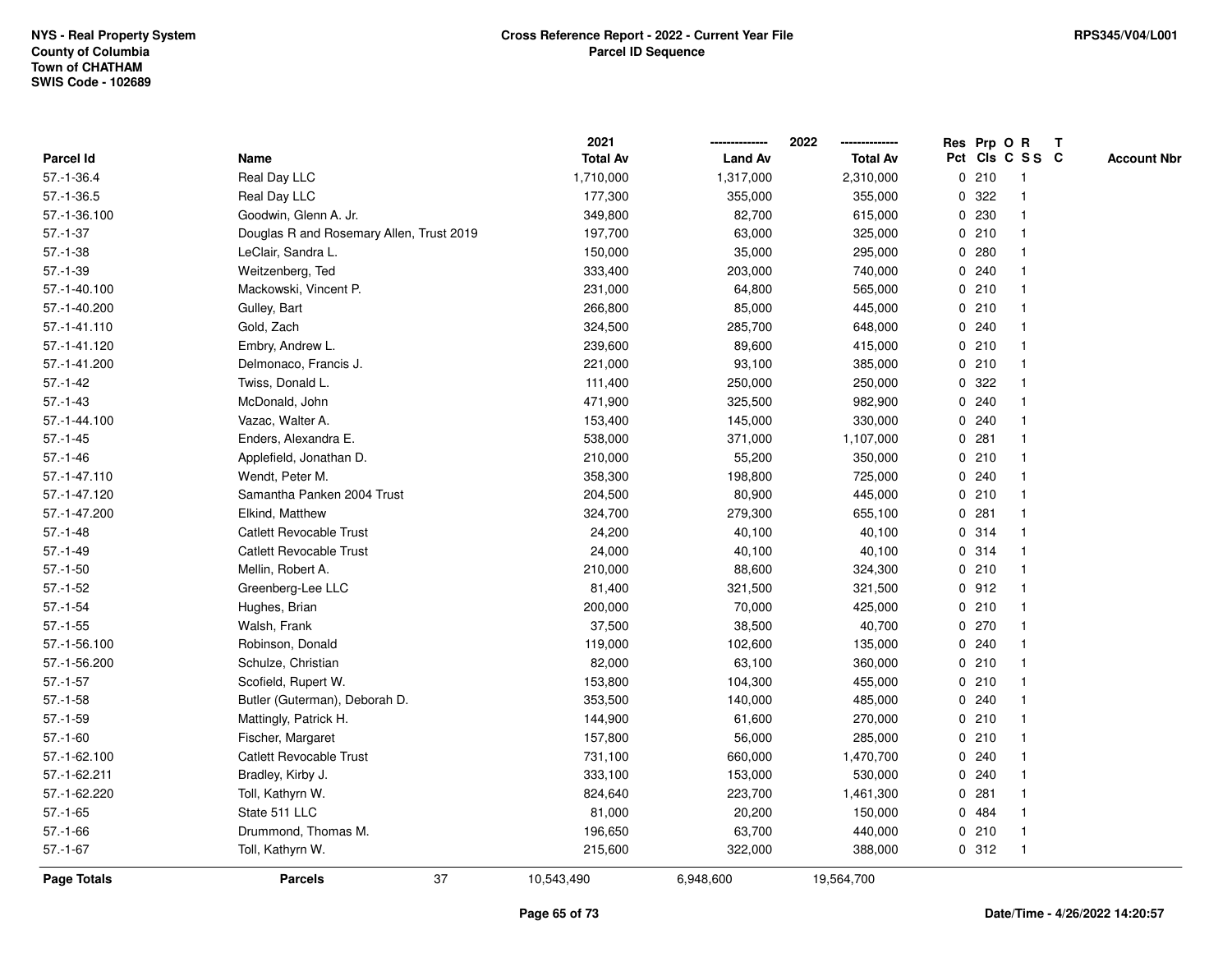|                  |                             |    | 2021            |                | 2022            |   |        | Res Prp O R     | $\mathbf{T}$ |                    |
|------------------|-----------------------------|----|-----------------|----------------|-----------------|---|--------|-----------------|--------------|--------------------|
| <b>Parcel Id</b> | Name                        |    | <b>Total Av</b> | <b>Land Av</b> | <b>Total Av</b> |   |        | Pct Cls C S S C |              | <b>Account Nbr</b> |
| $57.-1-69$       | Bernstein, Linda            |    | 358,600         | 104,700        | 716,600         |   | 0210   | -1              |              |                    |
| $57.-1-70$       | Mc Williams, Barry F.       |    | 433,400         | 197,000        | 725,000         |   | 0.240  |                 |              |                    |
| $57.-1-71$       | Margon, Arthur              |    | 373,800         | 185,400        | 660,000         |   | 0.240  | -1              |              |                    |
| $57.-1-72$       | Santini, Albert J. Jr.      |    | 285,000         | 48,700         | 550,000         |   | 0210   | $\mathbf{1}$    |              |                    |
| $57.-1-73$       | Elliott, Peter R.           |    | 191,000         | 84,100         | 316,000         |   | 0210   | $\mathbf 1$     |              |                    |
| $65.-1-1$        | McCullagh, Charlotte        |    | 408,400         | 200,500        | 625,000         |   | 0.240  | 1               |              |                    |
| $65.-1-2$        | Shillitto, Craig            |    | 200,700         | 59,000         | 385,000         |   | 0210   |                 |              |                    |
| 65.-1-4.100      | Boll, Robert J. III.        |    | 62,800          | 131,800        | 131,800         |   | 0 720  |                 |              |                    |
| 65.-1-4.200      | McCullagh, Charlotte        |    | 49,300          | 98,500         | 98,500          |   | 0.322  | $\mathbf 1$     |              |                    |
| $65.-1-5$        | Main Brothers Oil Co Inc    |    | 310,000         | 70,000         | 500,000         |   | 0441   | $\mathbf{1}$    |              |                    |
| $65.-1-6$        | Oakes, Donald               |    | 196,100         | 49,500         | 350,000         |   | 0210   | $\mathbf{1}$    |              |                    |
| $65.-1-7$        | Gleason, Raymond            |    | 165,400         | 110,600        | 284,800         |   | 94 240 | $\mathbf{1}$    |              |                    |
| $65.-1-8$        | Gleason, Raymond            |    | 41,000          | 114,800        | 114,800         | 0 | 322    | -1              |              |                    |
| 65.-1-13.110     | Bermingham, Carol           |    | 27,400          | 95,000         | 95,000          |   | 0.322  |                 |              |                    |
| 65.-1-13.120     | Bermingham, Carol           |    | 174,300         | 63,100         | 300,000         |   | 0210   |                 |              |                    |
| 65.-1-13.200     | Bermingham, Carol M.        |    | 15,800          | 35,900         | 35,900          |   | 0.314  | $\mathbf 1$     |              |                    |
| $65.-1-14$       | Chatham Central School Dist |    | 45,000          | 157,500        | 157,500         | 0 | 330    | 8               |              |                    |
| $65.-1-15$       | Gregg, Lorraine R.          |    | 239,500         | 42,700         | 455,000         | 0 | 210    | 1               |              |                    |
| $65.2 - 1 - 1$   | Rohlfs, Francis A.          |    | 205,000         | 42,400         | 390,000         |   | 0.283  | $\mathbf 1$     |              |                    |
| $65.2 - 1 - 2$   | Wren, Susan                 |    | 112,500         | 25,400         | 320,000         |   | 0210   |                 |              |                    |
| $65.2 - 1 - 3$   | Brackett, Daniel            |    | 162,000         | 24,600         | 350,000         |   | 0210   |                 |              |                    |
| $65.2 - 1 - 4$   | Luck, David C. Jr.          |    | 103,300         | 24,200         | 298,000         |   | 0210   |                 |              |                    |
| $65.2 - 1 - 5$   | Lyons, Thomas J.            |    | 100,900         | 23,800         | 250,000         |   | 0210   | $\mathbf 1$     |              |                    |
| $65.2 - 1 - 6$   | Groat, Kathryn              |    | 130,400         | 24,200         | 255,000         |   | 0210   | $\mathbf{1}$    |              |                    |
| $65.2 - 1 - 7$   | Reis, Erin                  |    | 128,500         | 25,400         | 255,000         |   | 0210   | $\mathbf 1$     |              |                    |
| $65.2 - 1 - 8$   | Traver, George H.           |    | 129,000         | 35,100         | 234,000         |   | 0210   | $\mathbf 1$     |              |                    |
| $65.2 - 1 - 9$   | Burke, John                 |    | 156,300         | 28,200         | 220,000         |   | 0210   | -1              |              |                    |
| $65.2 - 1 - 10$  | Baker's Autobody Inc        |    | 344,200         | 57,400         | 500,000         |   | 0 430  |                 |              |                    |
| $65.2 - 1 - 11$  | Van Alstyn, William Jr.     |    | 107,100         | 40,400         | 225,000         |   | 0210   | $\mathbf{1}$    |              |                    |
| 65.2-1-12.100    | Gartner, Kathleen           |    | 121,900         | 30,100         | 210,200         |   | 0210   | $\mathbf 1$     |              |                    |
| 65.2-1-12.200    | Miller, Paul D.             |    | 281,000         | 73,400         | 451,900         |   | 0210   | $\mathbf{1}$    |              |                    |
| $65.2 - 1 - 13$  | Lueck, Thomas               |    | 90,000          | 17,000         | 195,000         |   | 0210   | 1               |              |                    |
| $65.2 - 1 - 14$  | Domkoski, Larry J.          |    | 172,000         | 12,500         | 370,000         |   | 0210   | $\mathbf 1$     |              |                    |
| $65.2 - 1 - 16$  | Busch, Frederick David      |    | 115,100         | 36,600         | 161,300         |   | 0.280  |                 |              |                    |
| 65.2-1-17        | Tschudin, Jeremy R.         |    | 142,800         | 35,400         | 282,000         |   | 0210   |                 |              |                    |
| $65.2 - 1 - 18$  | Bennett, Ryan               |    | 137,900         | 32,000         | 220,000         |   | 0210   | $\mathbf{1}$    |              |                    |
| 65.2-1-19        | Leonardo, Thomas            |    | 119,800         | 39,200         | 210,000         |   | 0210   | $\mathbf{1}$    |              |                    |
| Page Totals      | <b>Parcels</b>              | 37 | 6,437,200       | 2,476,100      | 11,898,300      |   |        |                 |              |                    |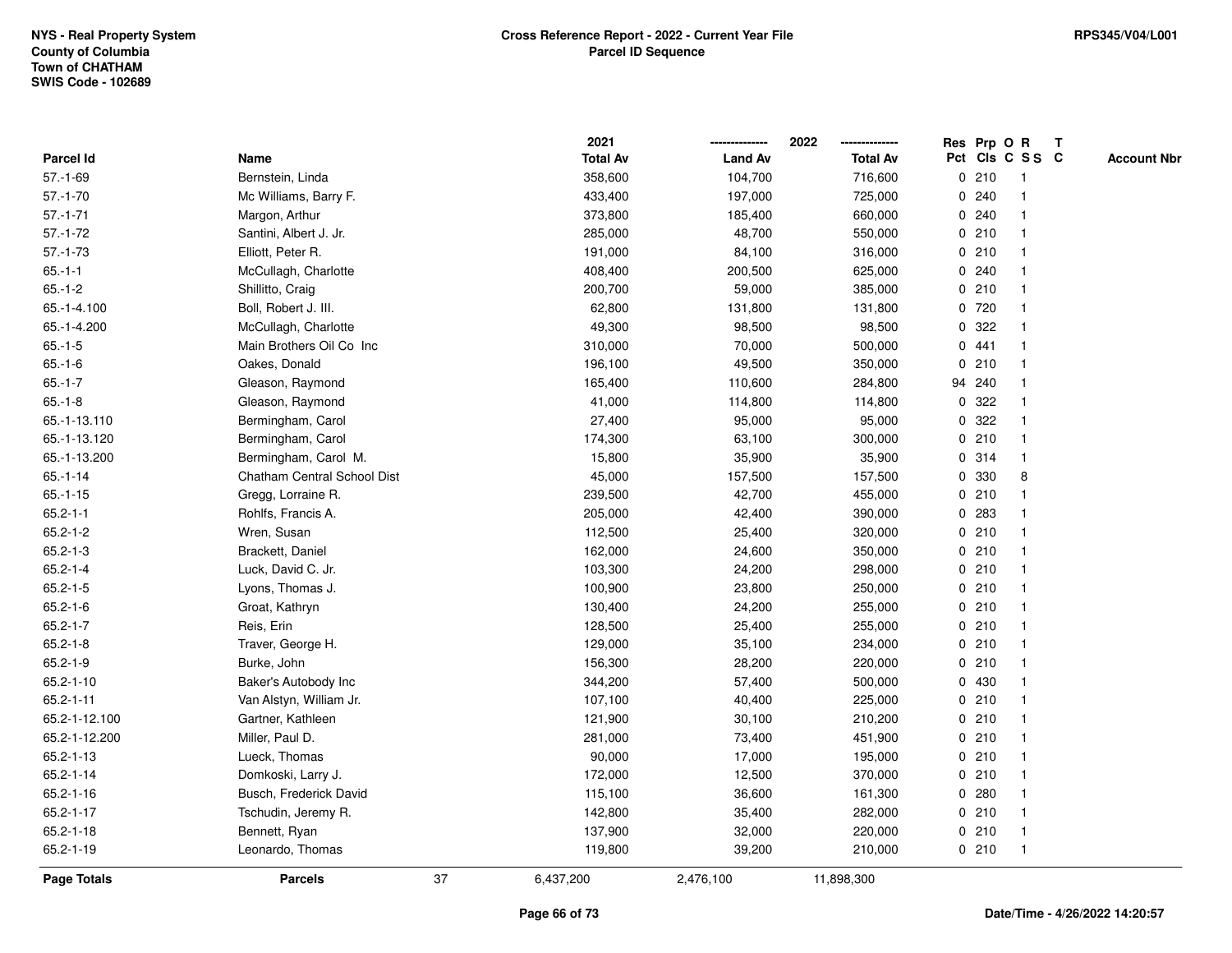|             |                       |    | 2021            |                | 2022            |             |       | Res Prp O R     | Т |                    |
|-------------|-----------------------|----|-----------------|----------------|-----------------|-------------|-------|-----------------|---|--------------------|
| Parcel Id   | Name                  |    | <b>Total Av</b> | <b>Land Av</b> | <b>Total Av</b> |             |       | Pct Cls C S S C |   | <b>Account Nbr</b> |
| 65.2-1-20   | Paul, Wendi L.        |    | 106,000         | 27,200         | 200,000         | 0           | 210   | $\mathbf{1}$    |   |                    |
| 65.2-1-21   | Olson, Jeremy         |    | 200,000         | 44,800         | 295,000         | 0           | 210   | -1              |   |                    |
| 65.2-1-22   | Welch, Christine L.   |    | 125,000         | 17,800         | 196,600         |             | 0210  | -1              |   |                    |
| 65.2-1-23   | Geel, Scott           |    | 132,000         | 36,400         | 220,000         |             | 0.220 |                 |   |                    |
| 65.2-1-25   | Lashway, Dennis H.    |    | 145,300         | 24,200         | 398,000         |             | 0210  |                 |   |                    |
| 65.2-1-26   | Van Tassel, Thomas D. |    | 95,200          | 23,800         | 224,000         |             | 0210  |                 |   |                    |
| 65.2-1-27   | Stelling, Marlene     |    | 92,600          | 27,800         | 200,000         |             | 0210  |                 |   |                    |
| 65.2-1-28   | Fiero, Paul K.        |    | 73,600          | 22,600         | 95,000          | 0           | 210   | -1              |   |                    |
| 65.2-1-29   | Warner, Lynette       |    | 116,400         | 42,000         | 274,500         |             | 0210  | -1              |   |                    |
| 65.2-1-30   | Tubbs, Donald R.      |    | 92,000          | 33,600         | 180,000         |             | 0210  | -1              |   |                    |
| 65.2-1-31   | Kipp, Jon C.          |    | 94,700          | 27,600         | 235,000         |             | 0210  |                 |   |                    |
| 65.2-1-32   | Giles, Gail           |    | 82,900          | 27,600         | 180,000         |             | 0210  |                 |   |                    |
| 65.2-1-33   | Kerner, Christopher   |    | 92,300          | 27,600         | 240,000         |             | 0210  |                 |   |                    |
| 65.2-1-34   | Lee, John M.          |    | 90,700          | 26,600         | 175,000         |             | 0210  | -1              |   |                    |
| 65.2-1-35   | Conrad, Karen B.      |    | 89,900          | 25,400         | 217,000         | 0           | 210   |                 |   |                    |
| 65.2-1-36   | Hughes, Brittany J.   |    | 170,000         | 40,000         | 315,000         | 0           | 210   | -1              |   |                    |
| 65.2-1-37   | Wiessner, Daniel E.   |    | 111,200         | 29,400         | 210,000         |             | 0210  | -1              |   |                    |
| 65.2-1-38   | Sitzer, Gary E. Sr.   |    | 77,500          | 27,600         | 216,000         |             | 0210  |                 |   |                    |
| 65.2-1-39   | Vogel, Gary L.        |    | 140,000         | 28,400         | 350,000         |             | 0210  |                 |   |                    |
| 65.2-1-40   | Eigenbrodt, Barbara   |    | 105,000         | 27,200         | 230,000         |             | 0210  |                 |   |                    |
| 65.2-1-41   | Rubio, Denise A.      |    | 99,500          | 26,200         | 258,000         |             | 0210  |                 |   |                    |
| 66.-1-1.100 | Wood, Scott M. Jr.    |    | 475,100         | 181,600        | 935,000         | 0           | 240   |                 |   |                    |
| 66.-1-1.200 | Millard, John Jr.     |    | 331,200         | 195,400        | 595,800         | 0           | 240   |                 |   |                    |
| $66.-1-2$   | Raimes, Lucy          |    | 332,900         | 161,400        | 406,500         |             | 0.240 | -1              |   |                    |
| $66.-1-3$   | Munro, Sharalyn O.    |    | 131,600         | 27,800         | 220,000         |             | 0210  |                 |   |                    |
| $66.-1-4$   | Atkinson, Renee       |    | 227,800         | 69,800         | 270,000         |             | 0.220 |                 |   |                    |
| $66.-1-5$   | Jones, Simon Lyle     |    | 160,600         | 38,500         | 369,800         |             | 0210  |                 |   |                    |
| $66.-1-6$   | Miller, Francis K.    |    | 98,600          | 56,000         | 138,000         |             | 0210  |                 |   |                    |
| $66.-1-7$   | Kosnick, Daniel E.    |    | 216,500         | 78,800         | 430,000         | 0           | 210   |                 |   |                    |
| $66.-1-8$   | Coen, Stanley J.      |    | 358,000         | 241,900        | 620,000         | 0           | 240   | -1              |   |                    |
| $66.-1-9$   | Novotny, Francois     |    | 260,000         | 210,000        | 470,000         | $\mathbf 0$ | 240   |                 |   |                    |
| $66.-1-10$  | McComb, Mitchell      |    | 175,000         | 148,100        | 370,000         |             | 0.240 |                 |   |                    |
| $66.-1-12$  | Kranz, Kenneth        |    | 568,000         | 50,400         | 1,050,000       |             | 0210  |                 |   |                    |
| $66.-1-13$  | La Vigne, Peter       |    | 435,000         | 86,100         | 624,400         |             | 0210  |                 |   |                    |
| $66.-1-14$  | Goen, George C. III.  |    | 192,000         | 62,700         | 260,000         |             | 0210  |                 |   |                    |
| $66.-1-15$  | Halstead, John        |    | 139,000         | 65,100         | 260,200         |             | 0210  | $\mathbf{1}$    |   |                    |
| $66.-1-16$  | Scheriff, Kevin J.    |    | 184,000         | 26,000         | 340,000         |             | 0210  | $\mathbf{1}$    |   |                    |
| Page Totals | <b>Parcels</b>        | 37 | 6,617,100       | 2,313,400      | 12,268,800      |             |       |                 |   |                    |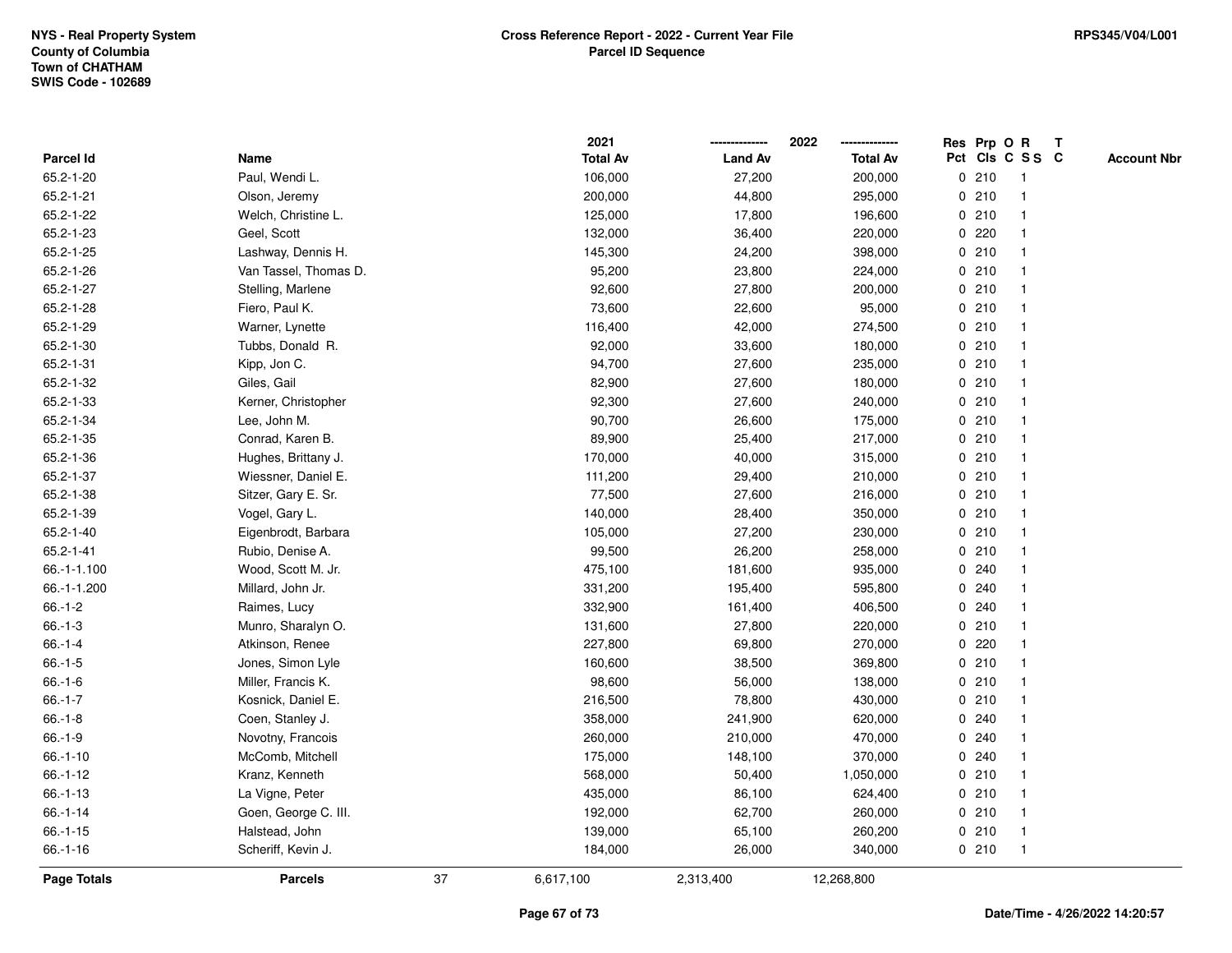|                  |                               |    | 2021            |                | 2022            |             |       | Res Prp O R             | $\mathbf{T}$ |                    |
|------------------|-------------------------------|----|-----------------|----------------|-----------------|-------------|-------|-------------------------|--------------|--------------------|
| <b>Parcel Id</b> | Name                          |    | <b>Total Av</b> | <b>Land Av</b> | <b>Total Av</b> |             |       | Pct Cls C S S C         |              | <b>Account Nbr</b> |
| $66.-1-17$       | Bishop, Frederick             |    | 156,700         | 86,100         | 275,600         |             | 0210  |                         |              |                    |
| $66.-1-18$       | Ulmer, Debra                  |    | 124,900         | 35,800         | 230,000         |             | 0210  |                         |              |                    |
| $66.-1-19$       | Sansone, Andrew P. Jr         |    | 250,000         | 53,900         | 351,500         |             | 0210  |                         |              |                    |
| $66.-1-21$       | Antonson, Lori K.             |    | 130,000         | 37,100         | 275,000         |             | 0210  | -1                      |              |                    |
| 66.-1-22         | Clowney, Rudolph              |    | 203,200         | 102,200        | 350,000         |             | 0.240 | $\mathbf 1$             |              |                    |
| 66.-1-23         | Carroll, Pamela               |    | 7,000           | 15,200         | 15,200          |             | 0.311 |                         |              |                    |
| 66.-1-24.111     | Johanson Daniel               |    | 123,000         | 188,700        | 188,700         |             | 0 330 |                         |              |                    |
| 66.-1-24.111-1   | Global Towers Partners Lessor |    | 62,600          |                | 160,000         |             | 0 837 | 6                       |              |                    |
| 66.-1-24.111-2   | Independent Wireless One      |    | 40,000          | $\overline{1}$ | 75,000          |             | 0 837 | 6                       |              |                    |
| 66.-1-24.112     | Quinn, George E. Jr.          |    | 257,100         | 58,100         | 345,000         | 0           | 210   | -1                      |              |                    |
| 66.-1-24.120     | Gertler, Howard               |    | 235,400         | 56,200         | 429,800         |             | 0210  |                         |              |                    |
| 66.-1-24.211     | Johanson, Daniel              |    | 367,100         | 65,800         | 586,500         |             | 0215  | -1                      |              |                    |
| 66.-1-24.212     | Blandori, Peter               |    | 225,000         | 54,600         | 455,200         |             | 0210  |                         |              |                    |
| 66.-1-24.220     | Van Horn, George Michael      |    | 14,500          | 37,000         | 37,000          |             | 0.314 |                         |              |                    |
| $66.-1-25$       | La Vigne, Peter               |    | 5,600           | 12,400         | 12,400          |             | 0.314 |                         |              |                    |
| 66.-1-26         | Sarro, Bruce P.               |    | 181,000         | 38,000         | 260,000         |             | 0210  |                         |              |                    |
| $66.-1-27$       | Russo, Erin M.                |    | 225,000         | 77,700         | 515,000         | $\mathbf 0$ | 210   | $\overline{\mathbf{1}}$ |              |                    |
| 66.-1-28         | Marotta, Steven               |    | 471,000         | 155,300        | 950,000         | 0           | 240   |                         |              |                    |
| $66.-1-29$       | Johanson, Janet A.            |    | 11,500          | 33,000         | 33,000          |             | 0.314 |                         |              |                    |
| 66.-1-30         | Van Horn, George Michael      |    | 9,000           | 29,500         | 29,500          |             | 0.314 |                         |              |                    |
| 66.-1-32         | Sawyer, Michael               |    | 182,400         | 36,400         | 319,100         |             | 0210  |                         |              |                    |
| 66.-1-33         | Francis, Joseph               |    | 204,000         | 37,800         | 445,000         |             | 0210  |                         |              |                    |
| 66.-1-34         | Fishgold, Gunther             |    | 400,000         | 41,300         | 816,100         |             | 0210  |                         |              |                    |
| $66.-1-35$       | Pike, Howard C.               |    | 5,900           | 11,300         | 11,300          | 0           | 311   | $\mathbf 1$             |              |                    |
| 66.-1-36         | Van Allen, James P.           |    | 160,800         | 29,500         | 240,000         |             | 0210  |                         |              |                    |
| 66.-1-37         | Ainsbury, Scott G.            |    | 801,000         | 919,500        | 1,796,400       |             | 0.240 |                         |              |                    |
| 66.-1-38.100     | West, Dean                    |    | 240,900         | 63,700         | 442,700         |             | 0210  |                         |              |                    |
| 66.-1-38.200     | Skype, Kevin                  |    | 254,900         | 63,000         | 471,900         |             | 0210  |                         |              |                    |
| 66.-1-39         | Miles, John G.                |    | 800             | 2,900          | 2,900           |             | 0.311 |                         |              |                    |
| $66.1 - 1 - 1$   | Taylor, Morgan                |    | 225,800         | 35,000         | 400,000         |             | 0210  |                         |              |                    |
| 66.1-1-2         | Lehman, Eugene D.             |    | 200,000         | 49,000         | 325,300         |             | 0210  | -1                      |              |                    |
| $66.1 - 1 - 3$   | Spencer, Christopher W.       |    | 425,000         | 70,700         | 650,000         |             | 0210  | $\mathbf 1$             |              |                    |
| $66.1 - 1 - 5$   | Jones, Deborah                |    | 5,000           | 7,000          | 7,000           |             | 0.314 |                         |              |                    |
| $66.1 - 1 - 6$   | Jones, Deborah                |    | 155,800         | 35,000         | 330,000         |             | 0210  |                         |              |                    |
| $66.1 - 1 - 7$   | Gleason, Ernest S. III.       |    | 120,000         | 29,600         | 190,000         |             | 0210  |                         |              |                    |
| $66.1 - 1 - 8$   | Gleason, Ernest S. III.       |    | 175,500         | 20,200         | 335,000         |             | 0210  | $\mathbf{1}$            |              |                    |
| 66.1-1-9         | Thumann, Michael              |    | 163,400         | 34,000         | 300,000         |             | 0210  | $\mathbf 1$             |              |                    |
| Page Totals      | <b>Parcels</b>                | 37 | 6,820,800       | 2,622,502      | 12,657,100      |             |       |                         |              |                    |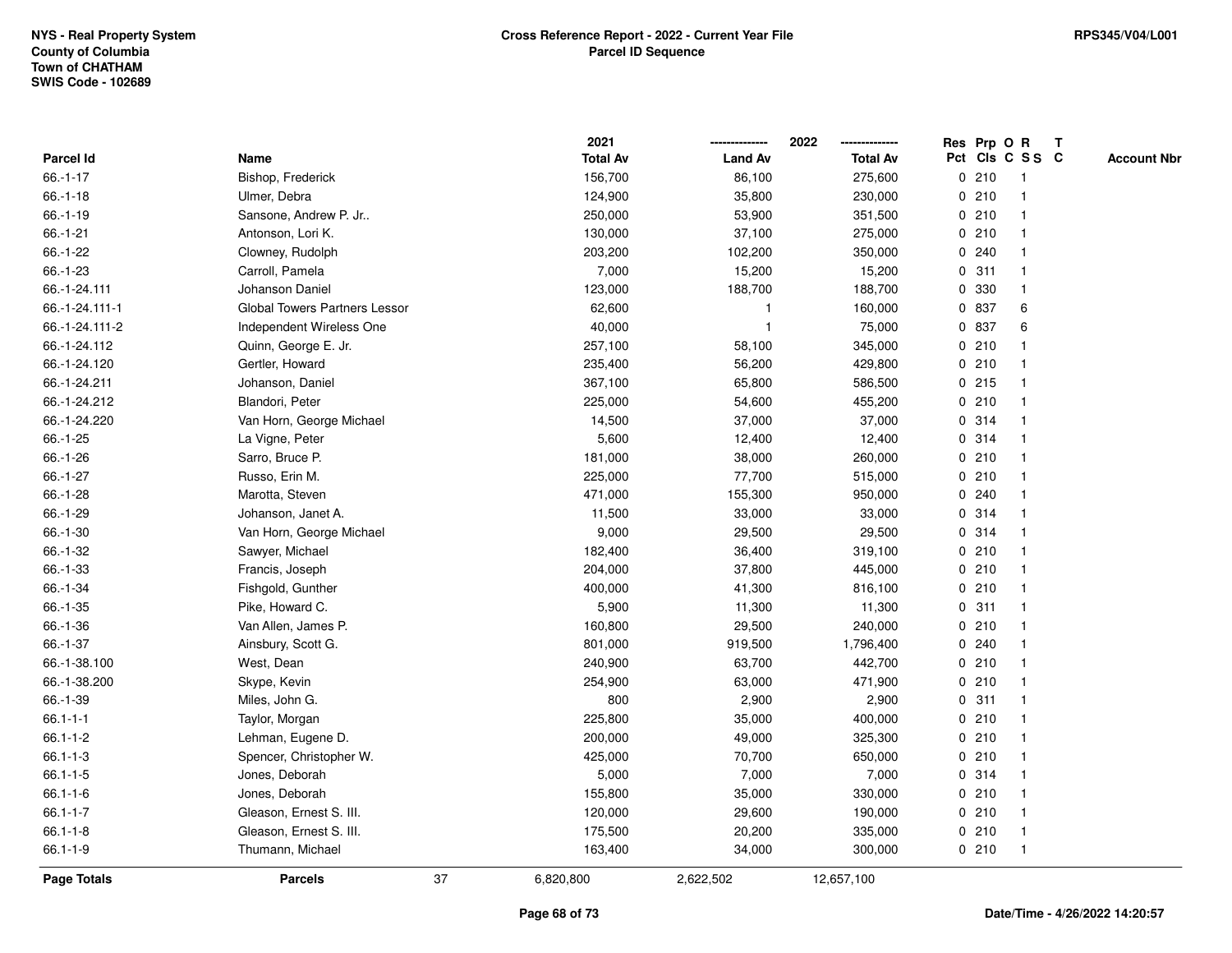|                    |                             |    | 2021            |                | 2022            |   | Res Prp O R |                         | T |                    |
|--------------------|-----------------------------|----|-----------------|----------------|-----------------|---|-------------|-------------------------|---|--------------------|
| Parcel Id          | Name                        |    | <b>Total Av</b> | <b>Land Av</b> | <b>Total Av</b> |   |             | Pct Cls C S S C         |   | <b>Account Nbr</b> |
| $66.1 - 1 - 10$    | Heggelke, Jacob             |    | 6,300           | 18,900         | 18,900          |   | 0.314       | $\overline{\mathbf{1}}$ |   |                    |
| 66.1-1-12          | Iaconetti Trustee, Francis  |    | 2,600           | 8,000          | 8,000           |   | 0.311       | $\overline{1}$          |   |                    |
| $66.1 - 1 - 13$    | Merker, Joel                |    | 332,400         | 42,700         | 779,900         |   | 0210        | $\mathbf{1}$            |   |                    |
| 66.1-1-14          | Damia, Jeffrey              |    | 270,100         | 38,500         | 446,000         |   | 0210        | 1                       |   |                    |
| $66.1 - 1 - 15$    | Chatham Central School Dist |    | 41,500          | 11,000         | 11,000          |   | 0 330       | 8                       |   |                    |
| $67 - 1 - 1.100$   | Cihocki, Keith              |    | 503,500         | 210,000        | 630,000         |   | 0.240       |                         |   |                    |
| 67.-1-1.200        | Jackson, Aaron              |    | 35,700          | 85,000         | 85,000          |   | 0.311       |                         |   |                    |
| 67.-1-2.110        | Trolenberg, Jennifer J.     |    | 15,100          | 26,600         | 26,600          | 0 | 314         | -1                      |   |                    |
| 67.-1-2.120        | Hahn, Randall M.            |    | 350,000         | 140,100        | 530,900         |   | 0.240       | $\overline{\mathbf{1}}$ |   |                    |
| 67.-1-2.200        | McKenna, Violet S.          |    | 179,400         | 63,100         | 350,000         |   | 0210        | 1                       |   |                    |
| $67.-1-3$          | Lewin, Donna A.             |    | 261,000         | 49,000         | 465,000         |   | 0210        |                         |   |                    |
| $67 - 1 - 4$       | Trolenberg, Jennifer J.     |    | 17,500          | 23,000         | 23,000          |   | 0.314       |                         |   |                    |
| $67 - 1 - 5$       | Trolenberg, Jennifer J.     |    | 141,600         | 38,500         | 260,000         |   | 0210        |                         |   |                    |
| $67.-1-6$          | Summer, Martin B.           |    | 2,100           | 20,000         | 20,000          |   | 0.314       |                         |   |                    |
| $67 - 1 - 7$       | Summer, Martin B.           |    | 47,000          | 110,000        | 110,000         | 0 | 314         | -1                      |   |                    |
| $67 - 1 - 8$       | Wallach, Benjamin           |    | 36,100          | 67,400         | 67,400          | 0 | 323         | 1                       |   |                    |
| $67.-1-9$          | Perez, Alfredo              |    | 247,900         | 98,000         | 400,000         |   | 0.240       | 1                       |   |                    |
| $67.-1-10$         | Rosenblatt, Joshua          |    | 332,400         | 42,700         | 535,000         |   | 0210        |                         |   |                    |
| $67 - 1 - 11$      | Muskovitz, Joshua E.        |    | 206,500         | 63,000         | 331,800         |   | 0210        |                         |   |                    |
| $67 - 1 - 12$      | Jory, Terrill               |    | 25,078          | 92,700         | 92,700          |   | 0.322       |                         |   |                    |
| $67.-1-13$         | Goodrich, Amanda            |    | 250,000         | 51,800         | 520,000         |   | 0210        | -1                      |   |                    |
| $67.-1-15$         | Heilbronner, Frederic D.    |    | 452,000         | 217,900        | 870,000         | 0 | 240         | -1                      |   |                    |
| $67 - 1 - 16$      | Hunryd LLC                  |    | 51,700          | 103,500        | 103,500         | 0 | 322         | -1                      |   |                    |
| $67 - 1 - 17$      | Capala, Piotr T.            |    | 153,400         | 63,000         | 295,000         |   | 0210        | $\mathbf{1}$            |   |                    |
| $67.-1-19$         | Hunryd LLC                  |    | 48,000          | 90,100         | 90,100          |   | 0.311       |                         |   |                    |
| $67.-1-20$         | Hunryd LLC                  |    | 56,400          | 119,900        | 119,900         |   | 0.322       |                         |   |                    |
| $67.-1-21$         | Lappies, Jeffrey R.         |    | 168,000         | 37,100         | 270,000         |   | 0210        |                         |   |                    |
| $67.-1-22$         | Lappies, Jeffrey R.         |    | 27,900          | 45,600         | 45,600          |   | 0.314       | -1                      |   |                    |
| 67.-1-23.100       | Wichmann, Robert W.         |    | 141,500         | 49,700         | 190,600         | 0 | 210         | -1                      |   |                    |
| 67.-1-23.200       | Edwards, Arthur L.          |    | 406,000         | 65,000         | 920,000         |   | 0210        | $\overline{1}$          |   |                    |
| $67 - 1 - 24$      | Lucas, Michaela J.          |    | 140,000         | 35,000         | 244,000         |   | 0210        | $\mathbf{1}$            |   |                    |
| $67.-1-25$         | Tenwolde, Richard C.        |    | 265,000         | 93,900         | 480,000         |   | 0210        |                         |   |                    |
| 67.-1-26.110       | Bernardeau, Cedric Pierre   |    | 336,200         | 63,000         | 950,000         |   | 0210        |                         |   |                    |
| 67.-1-26.120       | Cuddihy, Nancy R.           |    | 181,800         | 63,000         | 362,000         |   | 0210        |                         |   |                    |
| 67.-1-26.200       | Greenberg-Lee LLC           |    | 63,400          | 133,900        | 137,000         |   | 0.312       | $\mathbf{1}$            |   |                    |
| $67.-1-27$         | Kafka, Lorentz M.           |    | 235,000         | 161,000        | 318,500         |   | 78 240      | $\overline{\mathbf{1}}$ |   |                    |
| $67 - 1 - 28.1$    | Muoser, Anton K.            |    | 300,000         | 88,300         | 483,000         |   | 0210        | $\overline{1}$          |   |                    |
| <b>Page Totals</b> | <b>Parcels</b>              | 37 | 6,330,078       | 2,729,900      | 11,590,400      |   |             |                         |   |                    |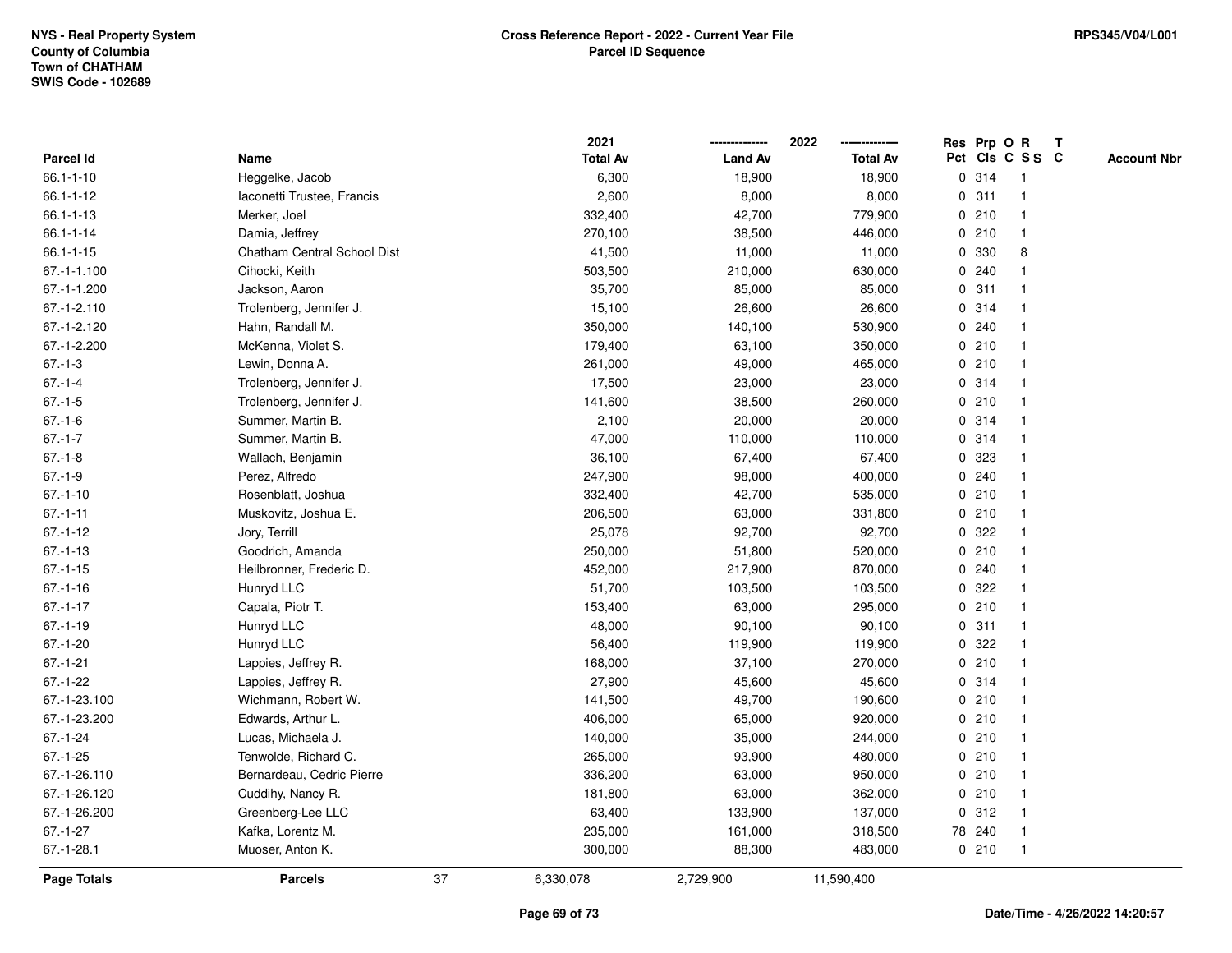|               |                              |    | 2021            |                | 2022            |   | Res Prp O R |                         | T |                    |
|---------------|------------------------------|----|-----------------|----------------|-----------------|---|-------------|-------------------------|---|--------------------|
| Parcel Id     | Name                         |    | <b>Total Av</b> | <b>Land Av</b> | <b>Total Av</b> |   |             | Pct Cls C S S C         |   | <b>Account Nbr</b> |
| $67.-1-28.2$  | Muoser, Anton K.             |    | 75,300          | 185,900        | 185,900         | 0 | 322         | $\overline{\mathbf{1}}$ |   |                    |
| $67.-1-29$    | Sawyer, Mace Irene           |    | 154,000         | 45,500         | 350,000         |   | 0210        | $\overline{\mathbf{1}}$ |   |                    |
| $67.-1-30$    | Jones, Daniel E.             |    | 201,800         | 45,500         | 300,000         |   | 0 483       | 1                       |   |                    |
| $67.-1-31$    | Coxon, John H.               |    | 146,400         | 77,000         | 217,000         |   | 0210        | -1                      |   |                    |
| $67.-1-32$    | McEwan, Jay A.               |    | 234,000         | 73,800         | 625,000         |   | 0210        |                         |   |                    |
| 67.-1-33      | Fithian, Lisa                |    | 70,000          | 43,100         | 100,000         |   | 0210        |                         |   |                    |
| $67.-1-34$    | Grant, Lawrence              |    | 342,100         | 104,000        | 595,100         |   | 0.240       |                         |   |                    |
| 67.-1-36      | Jory, Terrill                |    | 173,500         | 144,200        | 450,000         |   | 0.240       | -1                      |   |                    |
| $67.-1-37$    | Kneerim Trustee, Jill        |    | 82,000          | 99,800         | 200,000         |   | 0.312       | $\overline{\mathbf{1}}$ |   |                    |
| $67.-1-38$    | Martin, David Stephen        |    | 129,000         | 165,000        | 165,000         |   | 0.311       | $\mathbf{1}$            |   |                    |
| $67.-1-39$    | Martin, David Stephen        |    | 146,500         | 380,000        | 400,000         |   | 0.312       |                         |   |                    |
| $67 - 1 - 40$ | Wallach, Benjamin            |    | 223,400         | 381,500        | 450,200         |   | 0.260       |                         |   |                    |
| $67 - 1 - 41$ | Wallach, Benjamin            |    | 701,600         | 456,100        | 1,480,000       |   | 0.240       |                         |   |                    |
| $67 - 1 - 42$ | Khosrova, Mitchell           |    | 210,700         | 52,100         | 420,500         |   | 0210        |                         |   |                    |
| $67.-1-43$    | Walters, Nicholas            |    | 160,000         | 82,500         | 520,000         |   | 0210        | -1                      |   |                    |
| $67 - 1 - 44$ | Potter, Julianna M.          |    | 470,500         | 63,000         | 1,050,000       |   | 0210        | -1                      |   |                    |
| $67 - 1 - 45$ | O'Brien, Adam D.             |    | 242,500         | 51,800         | 525,000         |   | 0210        | -1                      |   |                    |
| 67.-1-46      | Veronezi, Julia E.           |    | 173,000         | 52,500         | 334,800         |   | 0210        |                         |   |                    |
| $67 - 1 - 47$ | Young, Evan T.               |    | 181,200         | 58,000         | 320,000         |   | 0210        |                         |   |                    |
| $67.-1-48$    | Matsuzaki, Hiroshi           |    | 165,000         | 65,800         | 320,000         |   | 0210        |                         |   |                    |
| $67 - 1 - 49$ | Frederick, David             |    | 277,200         | 102,200        | 530,000         |   | 0.240       | -1                      |   |                    |
| 67.-1-51.111  | Schaffer, Michael            |    | 296,900         | 123,200        | 560,900         |   | 0210        | -1                      |   |                    |
| 67.-1-51.112  | Willner, Robert G.           |    | 486,500         | 78,200         | 974,100         |   | 0210        | $\overline{\mathbf{1}}$ |   |                    |
| 67.-1-51.120  | Leaman, John G.              |    | 321,900         | 139,800        | 554,500         |   | 0210        | -1                      |   |                    |
| 67.-1-51.200  | Dye, Donald                  |    | 72,000          | 114,500        | 114,500         |   | 0.314       |                         |   |                    |
| $67.-1-52$    | Dye, Donald                  |    | 479,500         | 95,600         | 810,000         |   | 0210        |                         |   |                    |
| $67.-1-53$    | Howe, William                |    | 207,300         | 105,000        | 330,000         |   | 0.240       |                         |   |                    |
| $67.-1-54$    | Jones, David                 |    | 55,800          | 212,600        | 212,600         |   | 0 105       |                         |   |                    |
| $67.-1-55$    | Doyle, Joseph T.             |    | 87,700          | 258,000        | 258,000         |   | 0 105       | -1                      |   |                    |
| 67.-1-56.100  | Martin, David Stephen        |    | 73,500          | 141,000        | 141,000         | 0 | 322         | -1                      |   |                    |
| 67.-1-56.200  | Gilger, Steven               |    | 135,000         | 114,800        | 311,000         | 0 | 240         | -1                      |   |                    |
| 67.-1-57.100  | Goodman, M Logan             |    | 64,000          | 265,000        | 400,000         |   | 0.240       | -1                      |   |                    |
| 67.-1-57.200  | Kneeerim, Trustee, Jill      |    | 51,400          | 102,400        | 102,400         |   | 0.311       |                         |   |                    |
| $67 - 1 - 58$ | Sinauer, Jocelyn             |    | 32,000          | 85,000         | 85,000          |   | 0.311       |                         |   |                    |
| $67.-1-59$    | Marielle-Trehouart, Philippe |    | 151,300         | 57,400         | 275,900         |   | 0210        | -1                      |   |                    |
| $67.-1-60$    | Young, John P.               |    | 180,200         | 37,800         | 435,100         |   | 0210        | -1                      |   |                    |
| $67 - 1 - 62$ | Doyle, Joseph T.             |    | 3,400           | 3,500          | 5,600           |   | 0.312       | $\overline{\mathbf{1}}$ |   |                    |
| Page Totals   | <b>Parcels</b>               | 37 | 7,258,100       | 4,663,100      | 15,109,100      |   |             |                         |   |                    |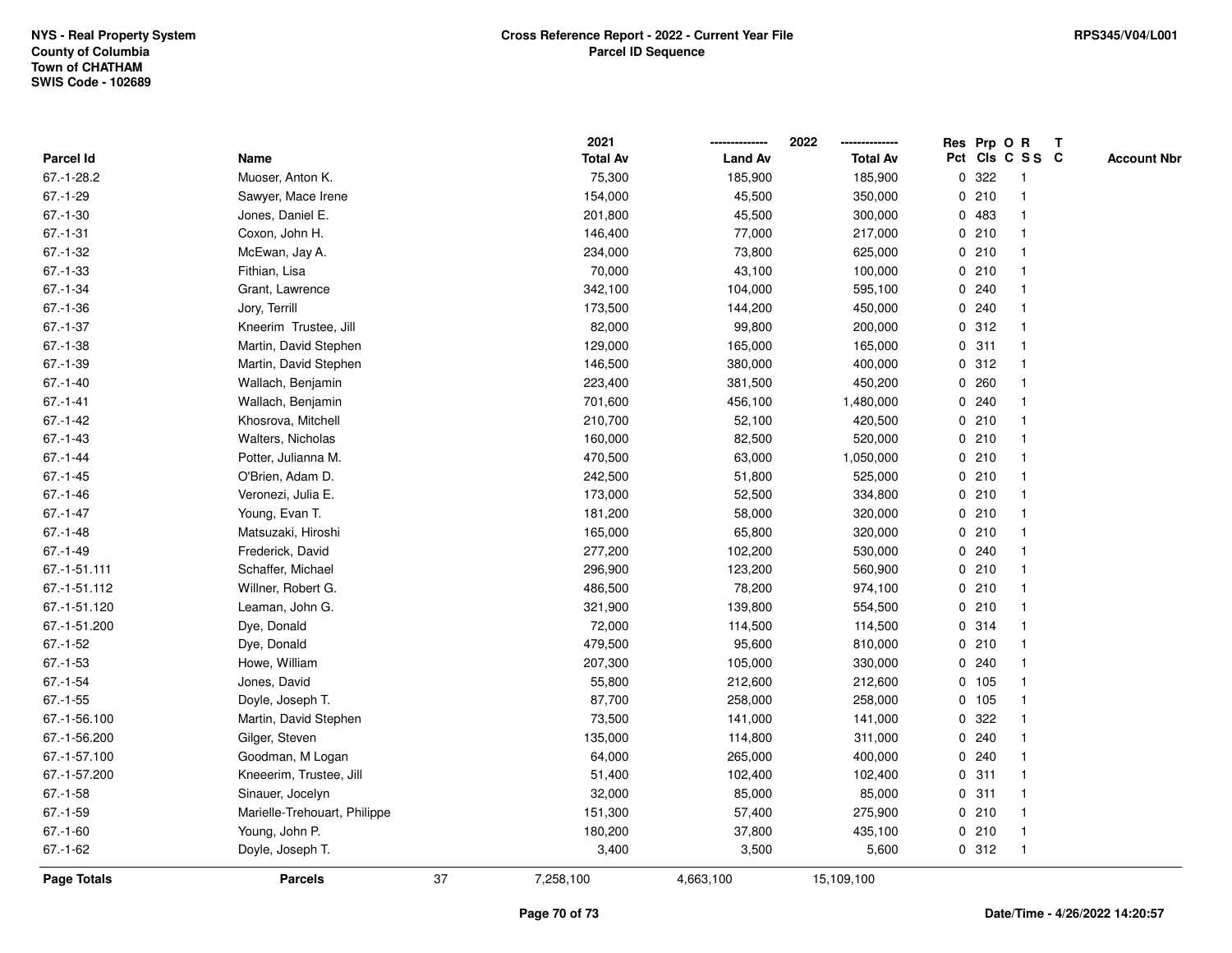|                           |                                    |    | 2021            |                | 2022            | Res Prp O R |                 |                |   | T |                    |
|---------------------------|------------------------------------|----|-----------------|----------------|-----------------|-------------|-----------------|----------------|---|---|--------------------|
| <b>Parcel Id</b>          | Name                               |    | <b>Total Av</b> | <b>Land Av</b> | <b>Total Av</b> |             | Pct Cls C S S C |                |   |   | <b>Account Nbr</b> |
| $67 - 1 - 63$             | Heaney, Frances                    |    | 186,900         | 36,000         | 300,000         |             | 0210            | -1             |   |   |                    |
| 67.-1-64                  | Arnaud, Michel P.                  |    | 198,700         | 32,600         | 425,000         | 0           | 210             | 1              |   |   |                    |
| 67.-1-65.100              | Olde Stonegate Farm, LLC           |    | 162,500         | 510,000        | 510,000         |             | 0, 105          | $\overline{1}$ |   |   |                    |
| 67.-1-65.200              | Zukerman, Robert S.                |    | 200,600         | 36,800         | 370,000         | 0           | 210             | $\mathbf{1}$   |   |   |                    |
| $67 - 1 - 66$             | Kafka, Lorentz                     |    | 22,200          | 49,000         | 49,000          |             | 0.314           | 1              |   |   |                    |
| $67 - 1 - 67$             | Wallace, Anastasia                 |    | 427,400         | 126,300        | 575,800         |             | 0210            |                |   |   |                    |
| $67 - 1 - 68$             | Rubel, David                       |    | 290,600         | 101,300        | 463,800         |             | 0210            |                |   |   |                    |
| 67.-1-69.100              | Schaffer, Brian                    |    | 4,000           | 7,700          | 7,700           |             | 0.314           | 1              |   |   |                    |
| 67.-1-69.200              | Pulcini, Robert J.                 |    | 18,300          | 18,600         | 18,600          | 0           | 314             | -1             |   |   |                    |
| $67.-1-70$                | Daniels, Richard                   |    | 14,300          | 24,800         | 24,800          | 0           | 311             | $\overline{1}$ |   |   |                    |
| $67 - 1 - 71$             | Bartlett, Barry                    |    | 11,500          | 16,100         | 16,100          | 0           | 311             | 1              |   |   |                    |
| $67 - 1 - 72$             | Jones, David                       |    | 2,800           | 9,800          | 9,800           |             | 0, 100          | 1              |   |   |                    |
| $67.-1-73$                | Jones, David                       |    | 8,000           | 22,400         | 22,400          |             | 0.314           |                |   |   |                    |
| 626.-9999-132.350-1001    | Niagara Mohawk Power Corp          |    | 260,139         | 0              | 217,196         |             | 0882            | 6              |   |   |                    |
| 626.-9999-132.350-1881    | Niagara Mohawk Power Corp          |    | 287,186         | 0              | 450,308         | 0           | 884             |                | 6 |   |                    |
| 626.089-0000-603.200-1881 | <b>Fairpoint Communications</b>    |    | 8,053           | 0              | 9,538           | 0           | 836             |                | 6 |   |                    |
| 626.089-0000-603.200-1882 | <b>Fairpoint Communications</b>    |    | 1,892           | 0              | 2,241           | 0           | 836             |                | 6 |   |                    |
| 626.089-0000-603.200-1883 | <b>Fairpoint Communications</b>    |    | 2,638           | 0              | 3,125           | 0           | 836             |                | 6 |   |                    |
| 626.089-0000-603.200-1884 | <b>Fairpoint Communications</b>    |    | 21              | 0              | 25              | 0           | 836             | 6              |   |   |                    |
| 626.089-0000-628.350-1881 | <b>MCI Communications Services</b> |    | 42,479          | $\Omega$       | 57,395          |             | 0 836           | 6              |   |   |                    |
| 626.089-0000-628.350-1882 | <b>MCI Communications Services</b> |    | 9,980           | 0              | 13,484          | 0           | 836             | 6              |   |   |                    |
| 626.089-0000-628.350-1883 | <b>MCI Communications Services</b> |    | 13,916          | 0              | 18,802          | 0           | 836             | 6              |   |   |                    |
| 626.089-0000-628.350-1884 | <b>MCI Communications Services</b> |    | 113             | 0              | 153             | 0           | 836             | 6              |   |   |                    |
| 626.089-0000-644.550-1881 | Taconic Telephone Corporation      |    | 168,768         | 0              | 911,207         | 0           | 836             | 6              |   |   |                    |
| 626.089-0000-644.550-1882 | Taconic Telephone Corporation      |    | 39,650          | 0              | 214,075         | 0           | 836             | 6              |   |   |                    |
| 626.089-0000-644.550-1883 | Taconic Telephone Corporation      |    | 55,287          | $\mathbf 0$    | 298,506         |             | 0 836           | 6              |   |   |                    |
| 626.089-0000-644.550-1884 | Taconic Telephone Corporation      |    | 449             | $\mathbf 0$    | 2,425           |             | 0 836           | 6              |   |   |                    |
| 626.089-0000-738.100-1881 | Global Crossing No. America        |    | 58,226          | $\mathbf 0$    | 74,428          | 0           | 836             | 6              |   |   |                    |
| 626.089-0000-738.100-1882 | Global Crossing No. America        |    | 13,680          | 0              | 17,486          | 0           | 836             | 6              |   |   |                    |
| 626.089-0000-738.100-1883 | Global Crossing No. America        |    | 19,075          | 0              | 24,382          | 0           | 836             | 6              |   |   |                    |
| 626.089-0000-738.100-1884 | Global Crossing No. America        |    | 155             | 0              | 198             | 0           | 836             |                | 6 |   |                    |
| 626.089-0000-744.790-1881 | <b>Teleport Commnications</b>      |    | 14,261          | 0              | 18,548          | 0           | 836             |                | 6 |   |                    |
| 626.089-0000-744.790-1882 | <b>Teleport Communications</b>     |    | 3,351           | 0              | 4,358           |             | 0 836           |                | 6 |   |                    |
| 626.089-0000-744.790-1883 | <b>Teleport Communications</b>     |    | 4,672           | 0              | 6,076           |             | 0 836           | 6              |   |   |                    |
| 626.089-0000-744.790-1884 | <b>Teleport Communications</b>     |    | 38              | $\mathbf 0$    | 49              | 0           | 836             |                | 6 |   |                    |
| 626.089-0000-745.000-1881 | CenturyLink Communications, LL     |    | 250,803         | 0              | 333,799         | 0           | 836             | 6              |   |   |                    |
| 626.089-0000-745.000-1882 | CenturyLink Communications, LL     |    | 58,922          | 0              | 78,421          |             | 0 836           |                | 6 |   |                    |
| <b>Page Totals</b>        | <b>Parcels</b>                     | 37 | 2,861,554       | 991,400        | 5,549,225       |             |                 |                |   |   |                    |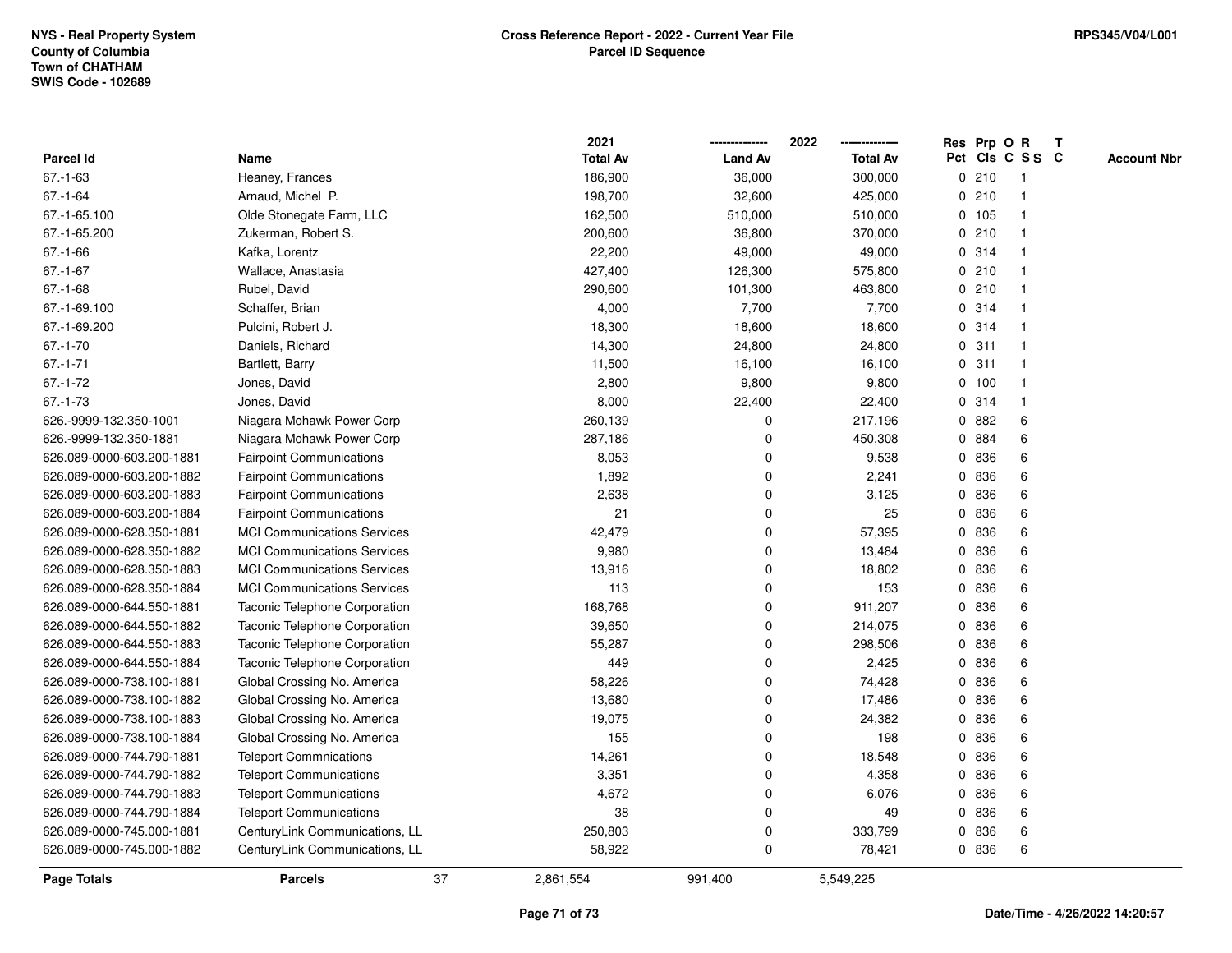|                           |                                      | 2021             |                | 2022            |              |       | Res Prp O R     | T |                    |
|---------------------------|--------------------------------------|------------------|----------------|-----------------|--------------|-------|-----------------|---|--------------------|
| Parcel Id                 | Name                                 | <b>Total Av</b>  | <b>Land Av</b> | <b>Total Av</b> |              |       | Pct Cls C S S C |   | <b>Account Nbr</b> |
| 626.089-0000-745.000-1883 | CenturyLink Communications, LL       | 82,162           | 0              | 109,351         |              | 0 836 | 6               |   |                    |
| 626.089-0000-745.000-1884 | CenturyLink Communications, LL       | 667              | 0              | 888             | 0            | 836   | 6               |   |                    |
| 626.089-0000-746.120-1881 | T-Mobile                             | 10,468           | $\Omega$       | 14,658          |              | 0 836 | 6               |   |                    |
| 626.089-0000-746.120-1882 | T-Mobile                             | 2,460            | 0              | 3,444           |              | 0 836 | 6               |   |                    |
| 626.089-0000-746.120-1883 | T-Mobile                             | 3,430            | 0              | 4,802           |              | 0 836 | 6               |   |                    |
| 626.089-0000-746.120-1884 | <b>Sprint Communications Company</b> | 28               | 0              | 38              | $\mathbf{0}$ | 836   | 6               |   |                    |
| 626.89-9999-131.600-1001  | <b>NYSEG</b>                         | 208,759          | 0              | 264,539         | $\mathbf{0}$ | 882   | 6               |   |                    |
| 626.89-9999-131.600-1003  | <b>NYSEG</b>                         | 66,649           | 0              | 84,457          | 0            | 882   | 6               |   |                    |
| 626.89-9999-131.600-1011  | <b>NYSEG</b>                         | 18,885           | 0              | 7,842           | $\mathbf{0}$ | 882   | 6               |   |                    |
| 626.89-9999-131.600-1013  | <b>NYSEG</b>                         | 6,029            | 0              | 2,503           | $\mathbf{0}$ | 882   | 6               |   |                    |
| 626.89-9999-131.600-1021  | <b>NYSEG</b>                         | 28,002           | 0              | 28,002          |              | 0 872 | 6               |   |                    |
| 626.89-9999-131.600-1881  | <b>NYSEG</b>                         | 1,378,227        | 0              | 3,814,878       |              | 0 884 | 6               |   |                    |
| 626.89-9999-131.600-1883  | <b>NYSEG</b>                         | 440,015          | $\mathbf 0$    | 1,217,942       | $\mathbf{0}$ | 884   | 6               |   |                    |
| 626.89-9999-132.350-1002  | Niagara Mohawk Power Corp            | 59,207           | 0              | 49,433          | $\mathbf{0}$ | 882   | 6               |   |                    |
| 626.89-9999-132.350-1882  | Niagara Mohawk Power Corp            | 65,363           | $\mathbf 0$    | 102,489         | 0            | 884   | 6               |   |                    |
| 626.89-9999-727.-1881     | CenturyLink Communications LLC       | 80,072           | 0              | 80,072          | $\mathbf{0}$ | 836   | 6               |   |                    |
| 626.89-9999-727.-1883     | CenturyLink Communications LLC       | 25,564           | $\mathbf 0$    | 25,564          | 0            | 836   | 6               |   |                    |
| 626.89-9999-844.750-2003  | Tennessee Gas Pipeline Co            | 5,507,400        | 0              | 11,354,343      | $\mathbf{0}$ | 883   | 6               |   |                    |
| 626.89-9999-844.750-2013  | Tennessee Gas Pipeline Co            | 3,187            | 0              | 5,277           |              | 0 873 | 6               |   |                    |
| 777.-2-1.-10              | <b>BCE Nexxia Corporation</b>        | 22,590           | 0              | 31,981          |              | 0 867 | 5               |   |                    |
| 777.-2-1.-20              | <b>BCE Nexxia Corporation</b>        | 7,393            | $\mathbf 0$    | 10,466          |              | 0 867 | 5               |   |                    |
| 777.-2-1.-30              | <b>BCE Nexxia Corporation</b>        | 11,090           | 0              | 15,700          | $\mathbf{0}$ | 867   | 5               |   |                    |
| 777.-3-1.-10              | Niagara Mohawk Power Corp            | 506,998          | 0              | 662,531         |              | 0861  | 5               |   |                    |
| 777.-3-1.-20              | Niagara Mohawk Power Corp            | 111,292          | $\mathbf 0$    | 145,434         | $\mathbf{0}$ | 861   | 5               |   |                    |
| $777. -4 - 1. -10$        | Taconic Telephone Corporation        | 386,410          | 0              | 1,222,179       |              | 0 866 | 5               |   |                    |
| 777.-4-1.-20              | Taconic Telephone Corporation        | 80,293           | 0              | 253,959         | 0            | 866   | 5               |   |                    |
| 777.-4-1.-30              | Taconic Telephone Corporation        | 35,128           | 0              | 111,107         | $\mathbf{0}$ | 866   | 5               |   |                    |
| 777.-4-1.-40              | Thruway Authority, New York State    | 1,825,518        | $\mathbf 0$    | 1,825,518       | 0            | 836   | 8               |   |                    |
| $777.-5-1.-10$            | <b>NYSEG</b>                         | 2,120,488        | 0              | 2,771,092       | 0            | 861   | 5               |   |                    |
| 777.-5-1.-20              | <b>NYSEG</b>                         | 598,086          | $\mathbf 0$    | 781,590         | $\mathbf{0}$ | 861   | 5               |   |                    |
| 777.-6-1.-10              | T Mobile Northeast LLC               | 0                | 0              | 0               | $\mathbf{0}$ | 867   | 5               |   |                    |
| 777.-6-1.-20              | T Mobile Northeast LLC               | $\Omega$         | 0              | 0               |              | 0 867 | 5               |   |                    |
| 777.-6-1.-30              | T Mobile Northeast LLC               | $\Omega$         | $\Omega$       | $\Omega$        |              | 0 867 | 5               |   |                    |
| $777. - 7 - 1. - 10$      | <b>Intellifiber Networks</b>         | 2,224            | $\Omega$       | 2,875           |              | 0 867 | 5               |   |                    |
| 777.-7-1.-20              | <b>Intellifiber Networks</b>         | 1,112            | 0              | 1,438           | $\mathbf{0}$ | 867   | 5               |   |                    |
| 777.-7-1.-30              | <b>Intellifiber Networks</b>         | 1,112            | 0              | 1,438           | 0            | 867   | 5               |   |                    |
| $777.-8-1$                | Time Warner of Albany                | 70,405           | $\mathbf 0$    | 130,934         |              | 0 867 | 5               |   |                    |
| Page Totals               | <b>Parcels</b>                       | 37<br>13,766,713 | $\mathbf 0$    | 25,138,764      |              |       |                 |   |                    |